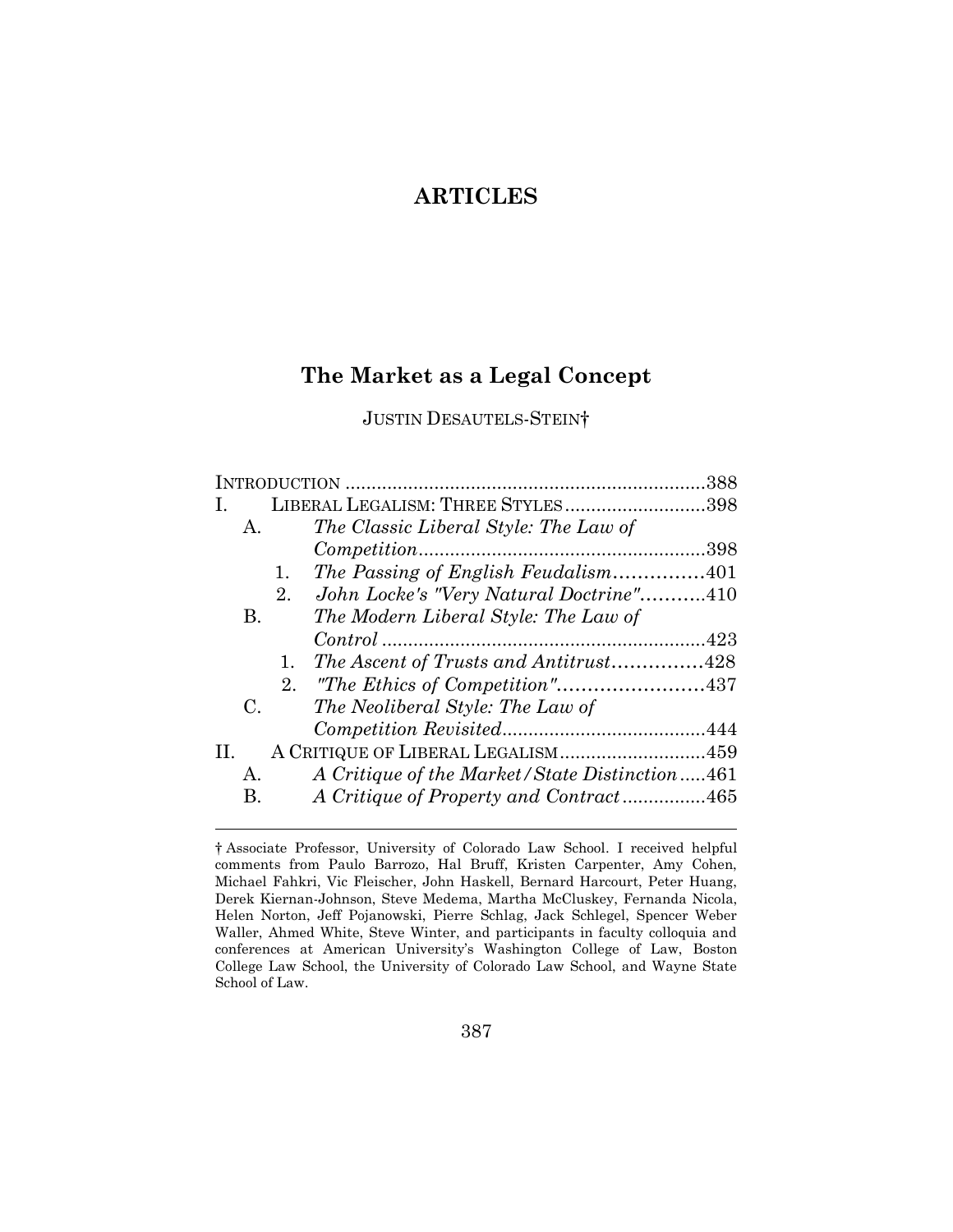#### INTRODUCTION

Writing thirty-three years ago in the pages of this journal, Duncan Kennedy made the troubling claim that the entire landscape of American Legal Thought was in the shadow of a "fundamental contradiction." This contradiction was an aspect of the political philosophy associated with thinkers like Thomas Hobbes, John Locke, Immanuel Kant, Jeremy Bentham, John Stuart Mill, and John Rawls,<sup>2</sup> and it involved the basic problem of relating individual freedom to a coercive sovereign.<sup>3</sup> Liberalism, as that famous philosophy came to be called, had its origins in an epic battle against an ancient theory of justice and social organization, wherein the new believers asserted a kind of autonomy and subjectivity rooted in an idea about individualism.<sup>4</sup> The foundational liberal move, however, was to argue that this new individualism, and the freedom and equality that would come with it, could only be realized when men were willing to renounce their natural freedoms in exchange for a regulated and ordered life under a

3. Kennedy, *supra* note 1, at 213.

<sup>1.</sup> Duncan Kennedy, *The Structure of Blackstone"s Commentaries*, 28 BUFF. L. REV. 205, 213 (1979). Five years later, in a piece co-authored with Peter Gabel, Kennedy renounced the fundamental contradiction: "First of all, I renounce the fundamental contradiction. I recant it, and I also recant the whole idea of individualism and altruism, and the idea of legal consciousness . . . . I really see the fundamental contradiction these days as a lifeless slogan . . . ." Peter Gabel & Duncan Kennedy, *Roll Over Beethoven*, 36 STAN. L. REV. 1, 15-16 (1984). Almost thirty years later, my own view is that Kennedy has now renounced that renunciation.

<sup>2.</sup> For two "modern classics" in the spirit of the "fundamental contradiction" and addressing many of these authors, see MARTTI KOSKENNIEMI, FROM APOLOGY TO UTOPIA: THE STRUCTURE OF INTERNATIONAL LEGAL ARGUMENT 52-54 (1989); ROBERTO MANGABEIRA UNGER, KNOWLEDGE & POLITICS 118 (1975).

<sup>4.</sup> *See, e.g.*, PIERRE MANENT, AN INTELLECTUAL HISTORY OF LIBERALISM 115- 16 (Rebecca Balinski trans., Princeton Univ. Press 1994) (1987).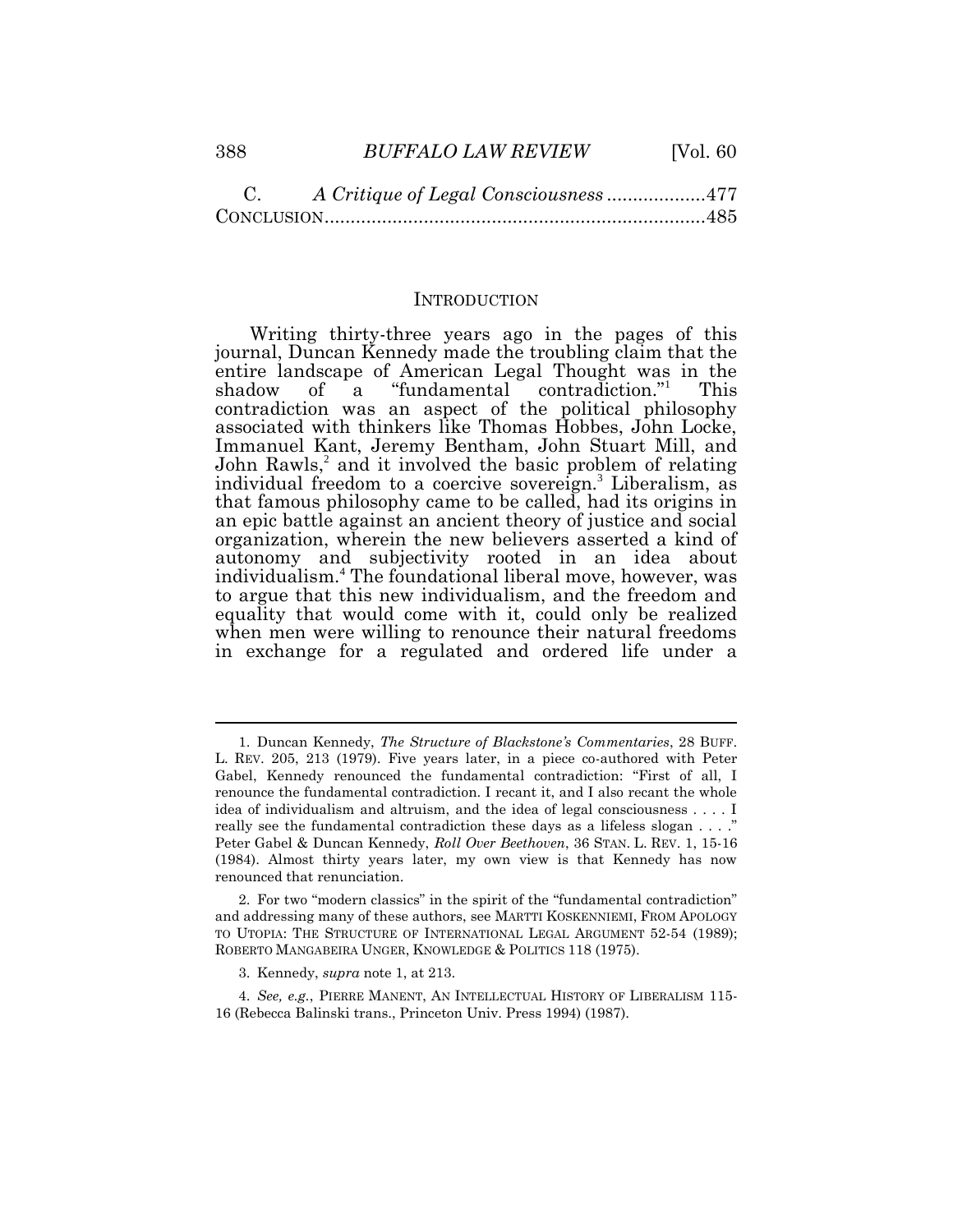collective and coercive power.<sup>5</sup> Consequently, here was the fundamental contradiction: in order to experience a life of meaningful freedom, we have to give up our "natural" freedom to a supreme authority of law.<sup>6</sup>

Kennedy claimed that all law in the western tradition was dominated by liberalism, and that every legal problem was in a way a kind of liberal problem.<sup>7</sup> Referring to the liberal contest between individual freedom and state control, Kennedy stated:

[I]t is not only an aspect, but the very *essence* of every [legal] problem. There simply are no legal issues that do not involve directly the problem of the legitimate content of collective coercion, since there is by definition no legal problem until someone has at least imagined that he might invoke the force of the state.<sup>8</sup>

That is, in Kennedy"s view, all law was liberal, and to suggest that some law could exist outside of this tradition, at least in the developed North Atlantic capitalist states, was to suggest a sort of discourse that we might not even recognize as operating in the language of law.

Over the last thirty or forty years, "totalizing" claims about the legal system have come in and out of fashion.<sup>9</sup>

- 6. *See* Kennedy, *supra* note 1, at 211-12.
- 7. *Id.* at 213.

8. *Id.*

9. Jacques Derrida is representative:

Thus it has always been thought that the center [of a totalizing structure], which is by definition unique, constituted that very thing within a structure which while governing the structure, escapes

<sup>5.</sup> *See* Kennedy, *supra* note 1, at 211-12. Classic liberal political theorists have offered varying reasons for how and why freedom would be realized in this way. Hobbes, for example, believed that in the natural condition of mankind, human beings possessed an ultimate right of self-preservation subject to no higher authority. THOMAS HOBBES, LEVIATHAN 66 (Dutton 1965) (1651). That is, every individual was free to determine for himself just what was necessary for his own survival, and that such determinations were not moral in any meaningful sense. The problem, as is well known, was that Hobbes saw this allpowerful natural right as the source of social strife, pushing men into a constant state of war and fear. *Id.* at 67. In order to be truly and actually free, Hobbes argued for a renunciation of that basic natural right of self-preservation in exchange for the order guaranteed by a political sovereign, i.e., the Leviathan. *Id.* at 89-90.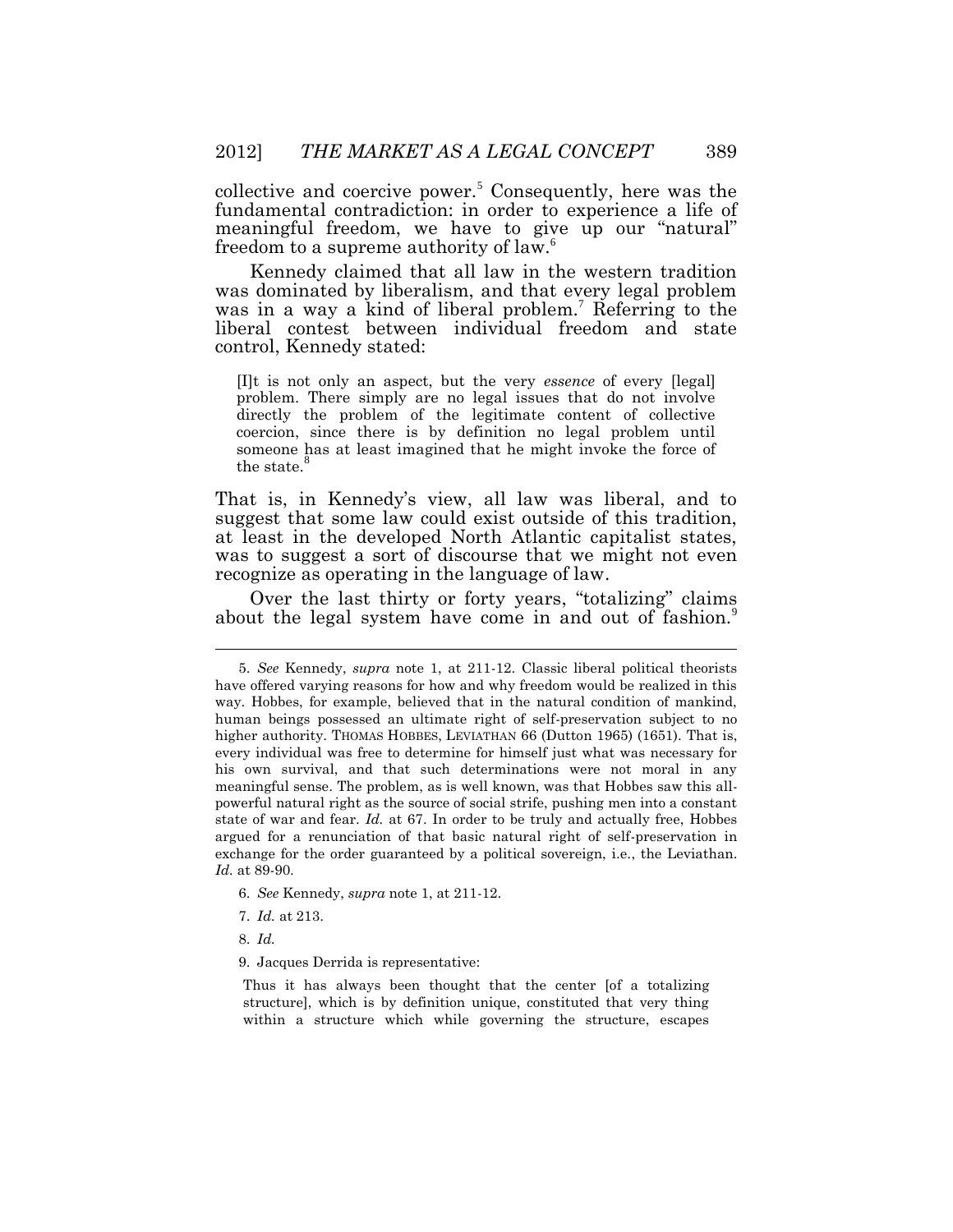Critical legal studies bloomed, only to struggle against the onset of rival forms of critical thought, $10^{\circ}$  and then apparently shrink in the bright lights of a burgeoning law and economics movement, $\frac{11}{11}$  not to mention the ascendance of a new and mighty form of legal consciousness: legal pragmatism.<sup>12</sup> Today, a full generation later, Kennedy's

JACQUES DERRIDA, *Structure, Sign and Play in the Discourse of the Human Sciences*, *in* WRITING AND DIFFERENCE 278, 279 (Alan Bass, trans., Univ. of Chicago Press 1978) (1967).

10. Two examples would include developments within critical legal studies itself, casting skepticism on the notion of the fundamental contradiction, and later, critical race theory. For a sample of the literature on critical race theory, see DERRICK BELL, FACES AT THE BOTTOM OF THE WELL: THE PERMANENCE OF RACISM (1993); CRITICAL RACE THEORY: THE KEY WRITINGS THAT FORMED THE MOVEMENT (Kimberlé Crenshaw et al. eds., 1995) (explaining developments, early and late, in critical race theory); Ian F. Haney López, *"A Nation of Minorities": Race, Ethnicity, and Reactionary Colorblindness*, 59 STAN. L. REV. 985 (2007) (discussing the role of race in subordination and the history of colorblindness in law); Athena D. Mutua, *The Rise, Development, and Future Directions of Critical Race Theory and Related Scholarship*, 84 DENV. U. L. REV. 329, 330 (2006) ("[C]ritical race theory . . . rises, in part, as a challenge to the emergence of colorblind ideology in law . . . ."); Angela Onwuachi-Willig, *Celebrating Critical Race Theory at 20*, 94 IOWA L. REV. 1497 (2009) (looking back at twenty years of critical race theory developments).

11. For discussion of the possible fates of critical legal studies, see Richard Michael Fischl, *The Question that Killed Critical Legal Studies*, 17 LAW & SOC. INQUIRY 779, 782 (1992) (reviewing MARK KELMAN, A GUIDE TO CRITICAL LEGAL STUDIES (1987)) ("My argument here is that this question—not the supposed failure of [critical legal studies] to answer it, but the assumptions and structures of thought that are embedded in an revealed *by the question itself* has been a principle cause of a systematic misreading and mischaracterization of [CLS] work by mainstream legal scholars."); John Henry Schlegel, *CLS Wasn"t Killed By a Question*, 58 ALA. L. REV. 967, 968 (2007) (arguing that critical legal studies drifted out of fashion in legal scholarship).

12. For discussions of legal pragmatism, see BRIAN Z. TAMANAHA, REALISTIC SOCIO-LEGAL THEORY: PRAGMATISM AND A SOCIAL THEORY OF LAW 35-43 (1997) (advancing the positive and negative uses of pragmatism in legal theory); Justin Desautels-Stein, *At War with the Eclectics: Mapping Pragmatism in Contemporary Legal Analysis*, 2007 MICH. ST. L. REV. 565; Catherine Pierce Wells, *Pragmatism, Feminism, and the Problem of Bad Coherence*, 93 MICH. L.

structurality. This is why classical thought concerning structure could say that the center is, paradoxically, *within* the structure and *outside* it. The center is at the center of the totality, and yet, since the center does not belong to the totality (is not part of the totality), the totality *has its center elsewhere*. The center is not the center.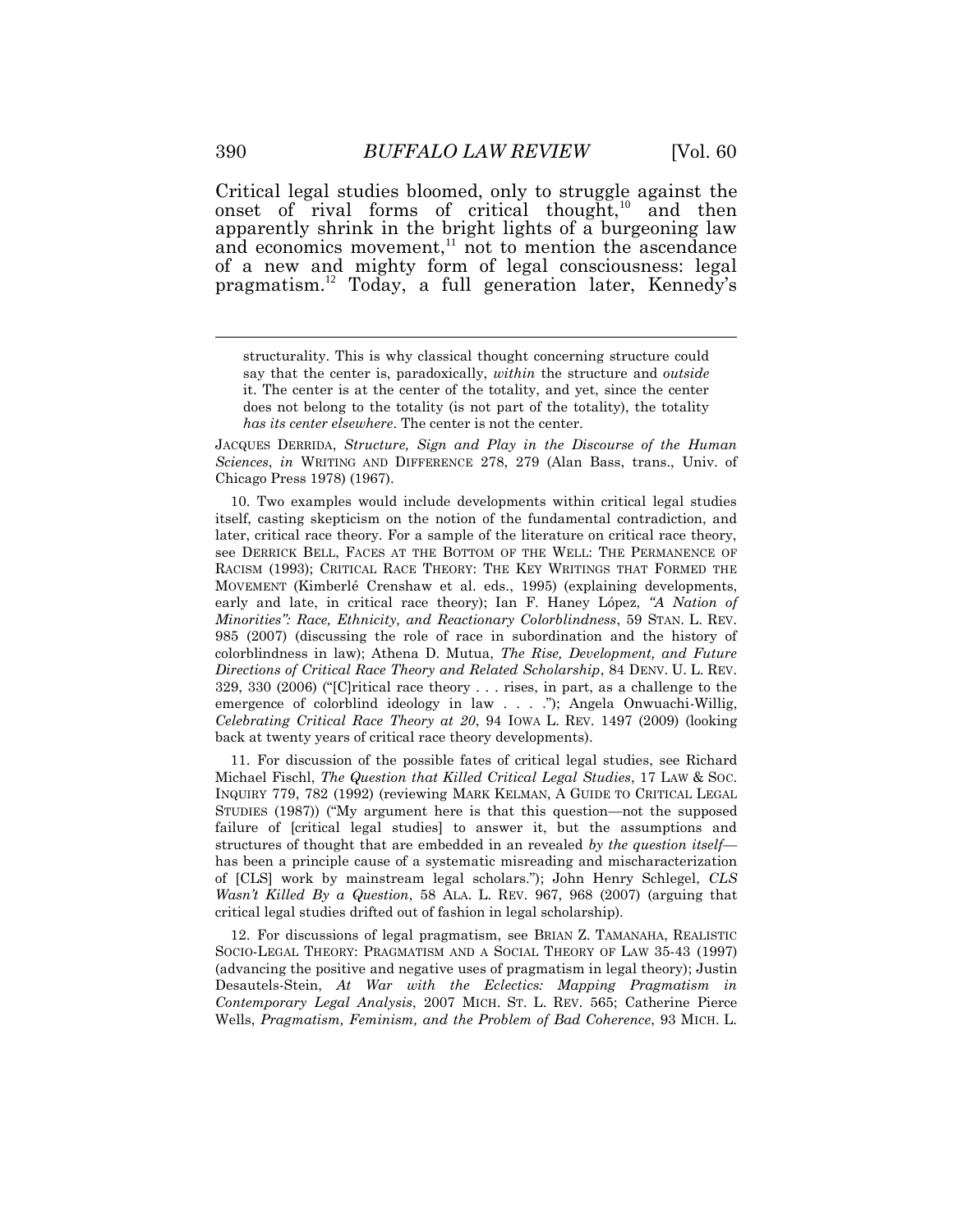hypothesis seems ripe for renewal. The incredible claims launched out of law schools in the 1970s about the connective tissue linking up what were apparently disparate fields of law has never been refuted, and at the same time, the harvest borne of this insight has never been reaped. As we face the onset of yet another wave of what some economists have called a "Perfect Fiscal Storm,"<sup>13</sup> the time for doubts should be behind us—the time for reaping is now.

And so, we can ask, time for what exactly? As a preliminary matter, I don't mean to suggest that we relaunch the particular idea about understanding all law as a totalizing structure. It seems more fruitful to understand Kennedy"s early idea more in terms of *style* and less in terms of structure. This means that we should understand the fundamental contradiction and its implications merely as symptomatic of a very precise kind of liberal legalism, and not as an attribute of *all possible law*. This distinction between a focus on legal style, and law itself, is crucial if we are to keep hold of the idea that the particular versions of market economy we have witnessed over the last halfmillennium are only really just that—*versions* of a market economy, and not market economy *itself.* A market economy is fundamentally indeterminate, meaning, it may take any number of alternative institutional formations, and the dominant styles of liberalism have so far only provided us with a limited set of those formations. Thus, to restate: we should understand the analysis of the fundamental contradiction as an aspect of liberal legalism and only as one way of doing law, a way of doing law *as we have known it*, and not necessarily as an aspect of what it must always be, or what it might become.

Next, the argument here in the context of markets, and in a counter-part argument on the subject of race,  $^{14}$  is that we should train our focus on the idea of *legal concepts.* That is, if we seek fundamental market reform, if we seek basic advances in the battle against racial subordination, the

REV. 1645 (1995) (reviewing MARGARET JANE RADIN, REINTERPRETING PROPERTY (1993)).

<sup>13.</sup> L. Randall Wray, *The Perfect Fiscal Storm*, 46 CHALLENGE, Jan.-Feb. 2003, at 55, 55.

<sup>14.</sup> *See* Justin Desautels-Stein, *Race as a Legal Concept*, 2 COLUM. J. RACE & L. 1 (2012).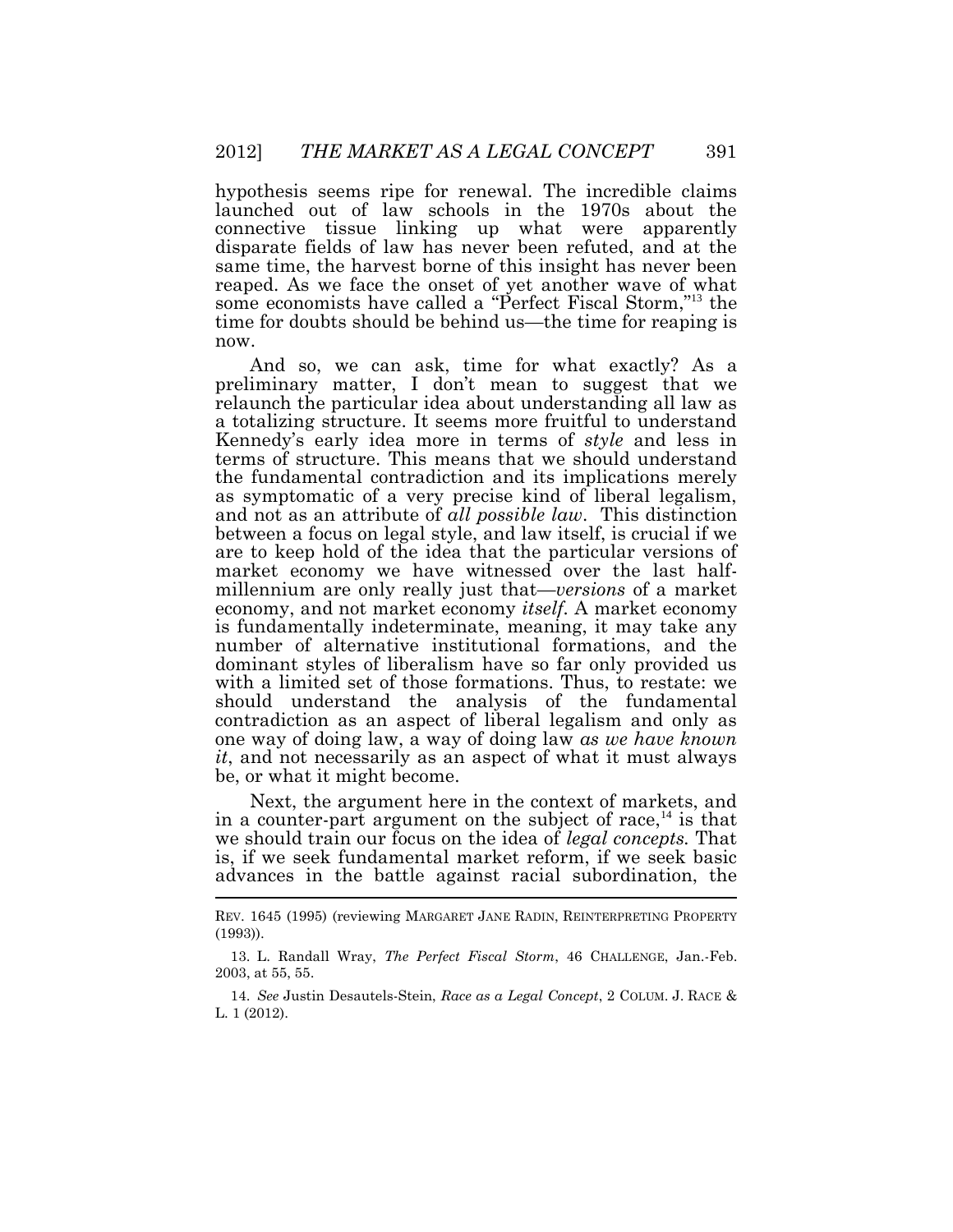strategy presented here suggests that we focus tactically on markets and races as legal ideas first, and social, political, or economic ideas later. There are two arguments for taking on what appears to be such a juridico-centric task, and these arguments share a common purpose:

Among the most powerful obstacles in the way of imagining alternative institutional variations of market society is the false distinction between free competition and the regulatory state. This distinction stifles our imaginative powers because the very notion that naturally free markets actually exist blinds us from the market's socially and politically contingent legal structure. The transformation of market society requires an attention to the legal rules that form that society, and more particularly, an attention to those background and foreground rules that both constitute and regulate markets. Our attention to legal concepts must be historicized so that we are constantly on guard from making the mistake of believing that anything about those rules is natural or necessary. In doing so, we protect ourselves from the common mistake of confusing the abstract conception of the market with a particular and contingent set of market institutions.

The two arguments in support of this insight are these. First is the idea that market reform is substantially blocked by social contexts—natural forces in the world that exist independently of our policy decisions. This view of the relation between social context and responsive regulation tells us that there is only so much we can do, and that we simply have to do the best we can with the cards we are dealt. Competitive markets exist naturally, and our only recourse is to either manage as expertly as we can, or let them regulate themselves and hope for the best. This perspective on the nature of social change can be challenged, however, when we recall that "social context," or "competitive markets" are not naturally occurring at all. In fact, what we often think of as a naturally evolving context, say in the case of lending practices or unemployment rates or whatever, are always historically contingent choices made by real people in real time. These are choices with consequences about how wealth and resources are distributed in society, and there is simply nothing natural about it. Remembering that the market is a legal concept, and not a natural entity, assists us when we hope to challenge settled expectations about what is and what is not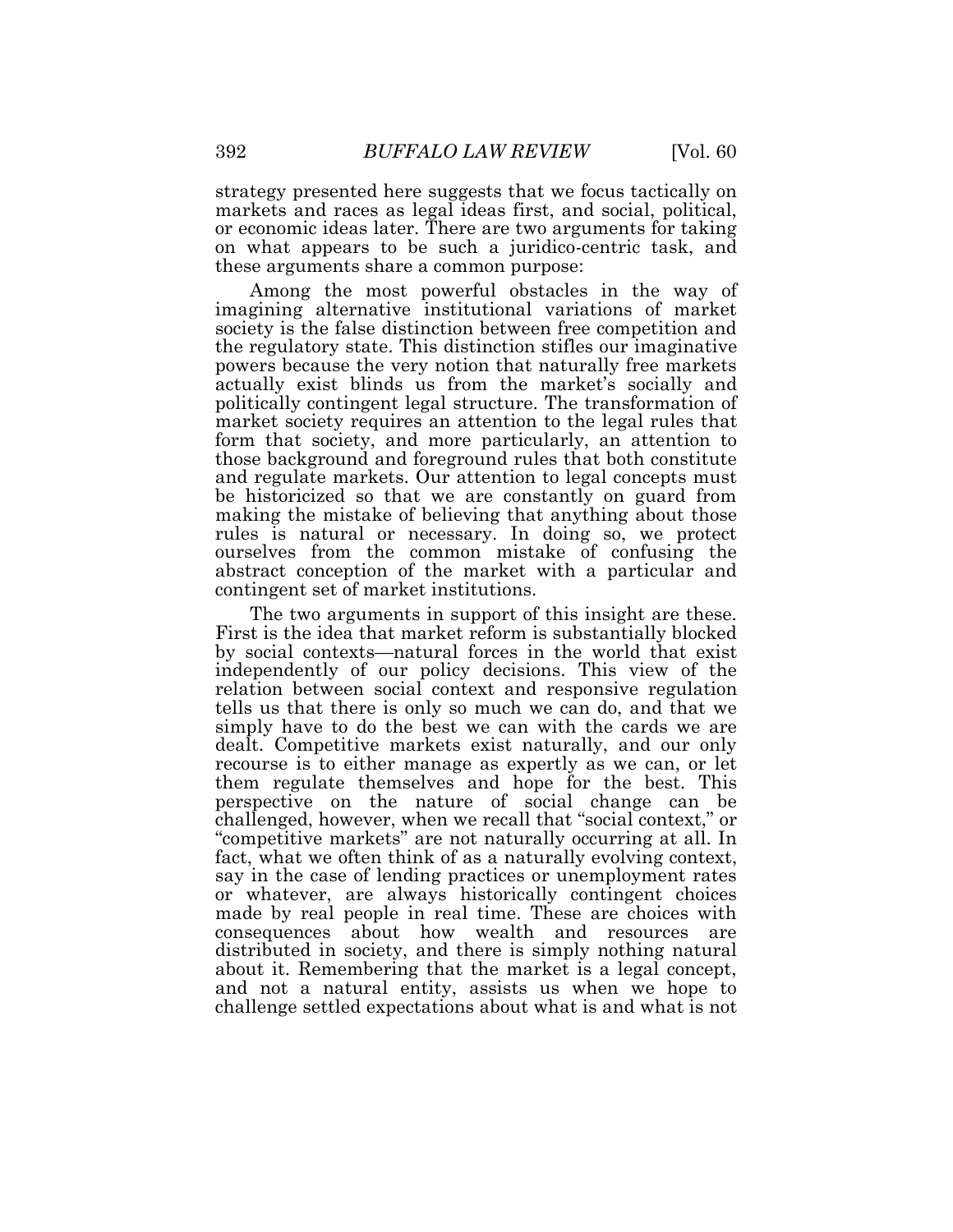possible. This might be termed a *critical* argument in favor of viewing the market as a legal concept.<sup>15</sup>

A second argument similarly seeks to denaturalize thinking about the market through a focus on the notion that markets are literally sets of legal rules. Just as it is helpful to shift popular discourse away from an obsession over "state regulation" of a "free market," it is also helpful to shift legal discourse away from an idea that markets exists independently of laws, and that laws simply respond to naturally competitive markets out there in the world. Competitive markets are legal constructs, both constituted and managed by legal rules, top to bottom. Consequently, it"s just plain wrong to think of the legal system as only responding to the market—the legal system creates the market just as well. Once we remember that legal concepts like markets are just sets of rules, jurists are empowered to manipulate the rules as they like, running the arguments through whatever modes of legal reasoning seem to suit the situation, be they formalist, functionalist, or pragmatist. In other words, the choice to see the market as a legal concept empowers the jurist to experiment with the form and substance of that concept in a way that is impossible to do when it is assumed that the market has an existence outside of the legal system. This might be termed a *structural* argument in favor of viewing the market as a legal concept.<sup>16</sup>

<sup>15.</sup> This argument draws on the sorts of ideas found in BERNARD E. HARCOURT, THE ILLUSION OF FREE MARKETS: PUNISHMENT AND THE MYTH OF NATURAL ORDER (2011); David Kennedy, Address, *Challenging Expert Rule: The Politics of Global Governance*, 27 SYDNEY L. REV. 5 (2005); John Henry Schlegel, Essay, *On the Many Flavors of Capitalism, or Reflections on Schumpeter"s Ghost*, 56 BUFF. L. REV. 965, 971 (2008) ("That markets require rule systems means that there is no such thing as a (rule-)free market. A claim that one prefers the "free market" to a potential regulatory regime is only shorthand for avoiding the task of explaining why one particular rule system is preferable to another, for all markets, and thus all capitalist economies, are constructed.").

<sup>16.</sup> This argument draws on ideas found in DAVID KENNEDY, INTERNATIONAL LEGAL STRUCTURES (1987); ROBERTO MANGABEIRA UNGER, DEMOCRACY REALIZED: THE PROGRESSIVE ALTERNATIVE (1998) [hereinafter UNGER, DEMOCRACY REALIZED]; ROBERTO MANGABEIRA UNGER, FREE TRADE REIMAGINED: THE WORLD DIVISION OF LABOR AND THE METHOD OF ECONOMICS (2007) [hereinafter UNGER, FREE TRADE REIMAGINED]; Gerald E. Frug, *The City as a Legal Concept*, 93 HARV. L. REV. 1057 (1980); Duncan Kennedy, *A Semiotics of Legal Argument*, 42 SYRACUSE L. REV. 75 (1991); Karl E. Klare, *Judicial Deradicalization of the*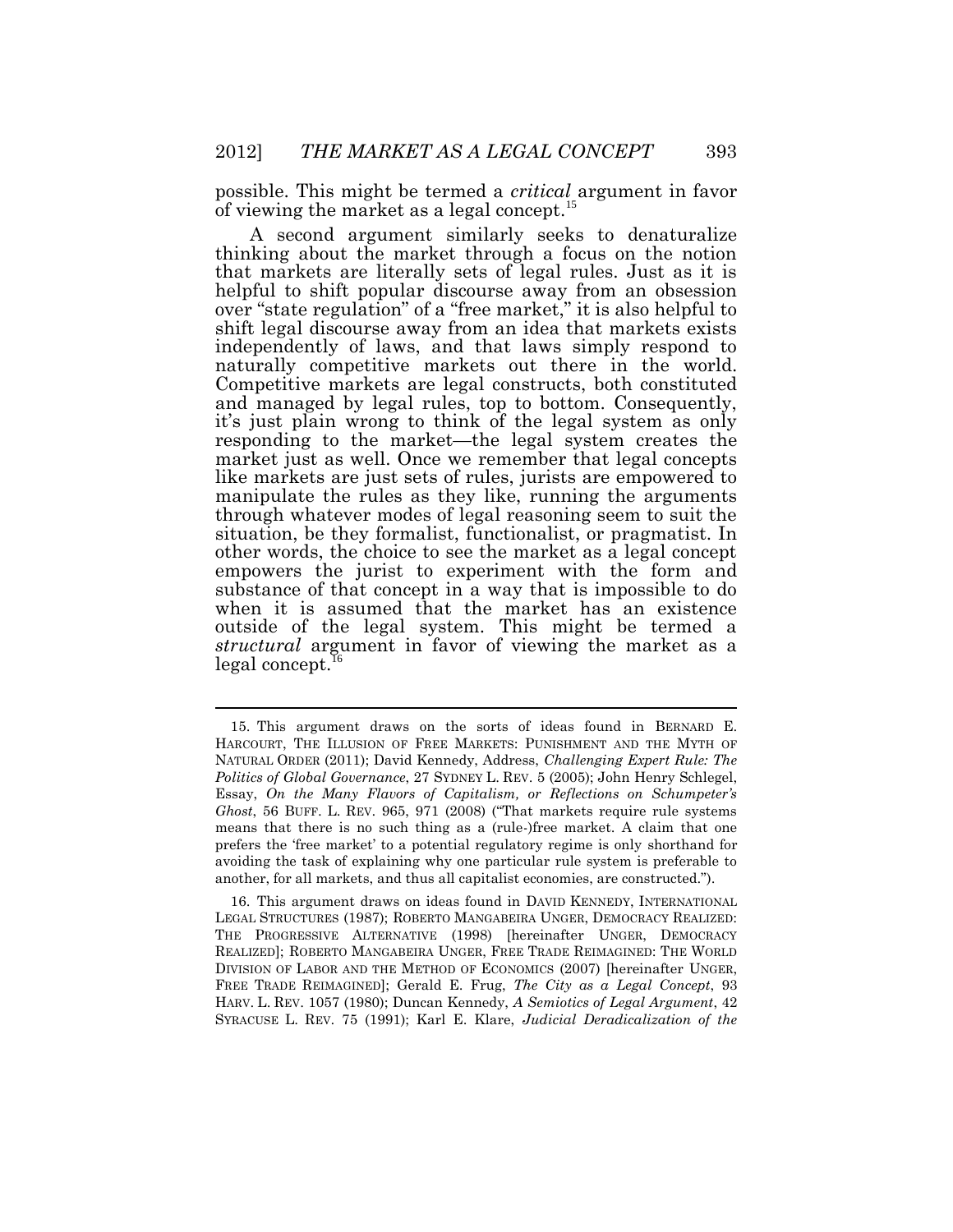Taken together, an insistence on thinking critically about the ideological and historically contingent politics of "free markets," and an insistence on thinking structurally about the sorts of rules that both constitute and regulate "free markets," recommends a baseline for institutional imagination.<sup>17</sup> It is for this reason that this Article brings focus to the idea that markets are legal concepts—that our descent into what the *New York Times* has called "a cataclysmic financial meltdown"<sup>18</sup> might be accompanied by a new round of critical and structural analysis of market reform.

In the discussion that follows, I suggest that in the vocabulary of liberal legalism, all legal concepts have two aspects. The first aspect involves an association with a particular liberal style, and the second aspect involves an identification as a certain type of rule.<sup>19</sup> As for liberalism,

*Wagner Act and the Origins of Modern Legal Consciousness, 1937-1941*, 62 MINN. L. REV. 265 (1978).

17. This approach is very much in the spirit of "critical history," as illustrated in the work of Thomas McCarthy. A "history of the present," in contrast to conventional intellectual histories, seeks to change our self-conceptions through destabilization of our settled convictions. As McCarthy has explained:

Critical histories make evident that the political values from which political liberalism seeks to construct a political conception of justice have always been and still are deeply intricated with matters of power, desire, and interest, and that they are essentially contestable. More generally, such histories make us aware that the quite distinct, often conflicting ideas, principles, values, and norms that have variously been taken to express the demands of justice cannot adequately be comprehended, assessed, or rethought without understanding how elements of the contexts and situations in which they have been propounded have invariably entered into them.

THOMAS MCCARTHY, RACE, EMPIRE, AND THE IDEA OF HUMAN DEVELOPMENT 38 (2009). For a similar methodology in a different context, see FERNANDO HENRIQUE CARDOSO & ENZO FALETTO, DEPENDENCY AND DEVELOPMENT IN LATIN AMERICA (Marjory Mattingly Urquidi trans., Univ. of California Press 1979) (1971).

18. *Credit Crisis—Bailout Plan (TARP)*, N.Y. TIMES, TIMES TOPICS (Dec. 7, 2010), http://topics.nytimes.com/top/reference/timestopics/subjects/c/credit\_crisis /bailout\_plan/index.html.

19. In this context, the distinction between rules and standards is irrelevant. The point is not to say that a concept has to be particularly determinate or not, or more "substantive" or "procedural"—in fact, this is the sort of dialogue we"d expect if we were in the company of Hart"s work on rules of recognition and the like. The idea here is more *aesthetic*—the point is to establish a baseline for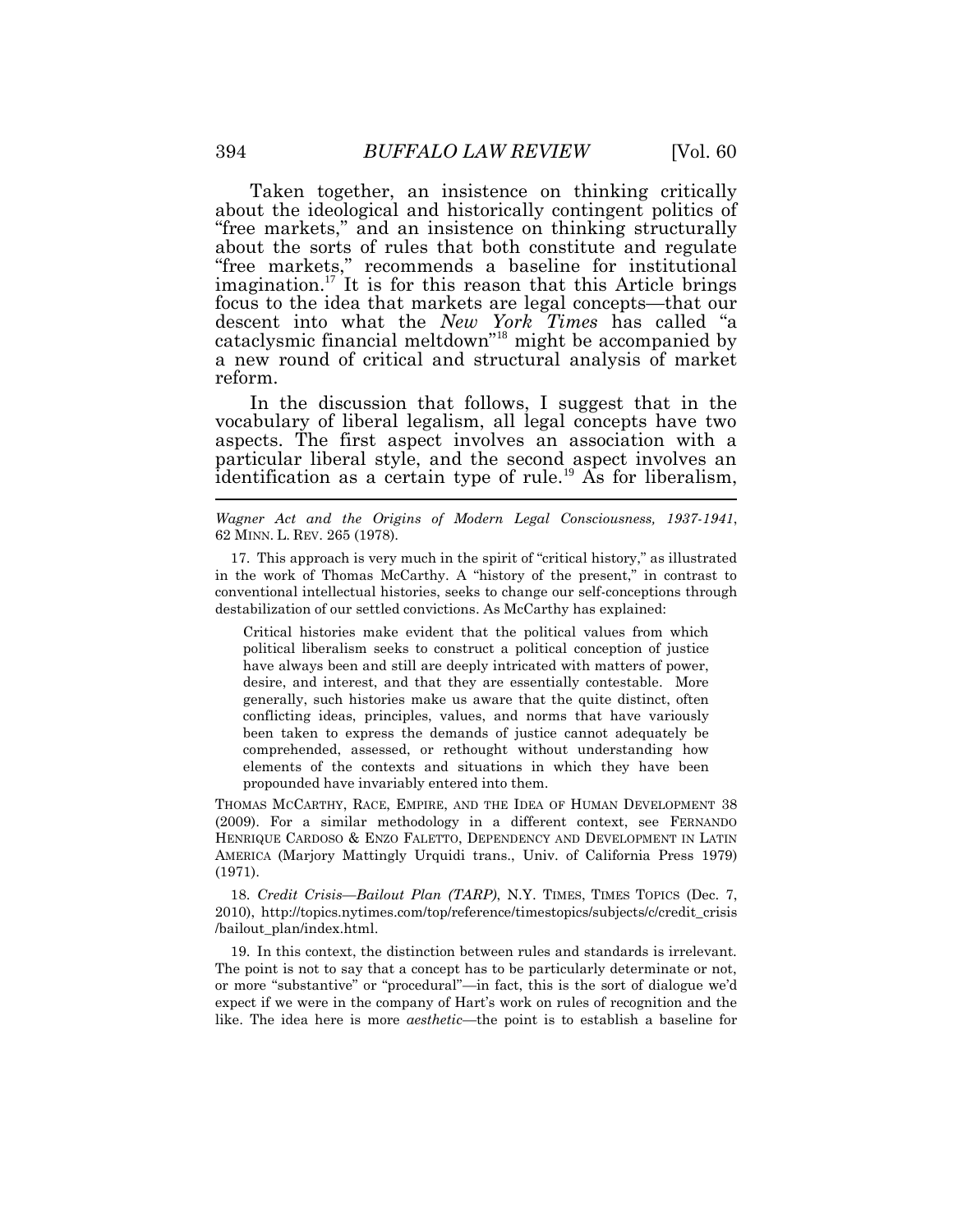there appear to be four major styles of painting a relation between market and state, or between free competition and state regulation. These styles are classic,<sup>20</sup> modern,<sup>21</sup> neoliberal, $^{22}$  and pragmatist. As for rules, there are two ideal types: background and foreground. Background rules are constitutive of the legal concept, meaning, without those basic foundational rules, the concept would not exist. Foreground rules are those rules that are meant to respond to the play of the background rules. They are regulatory in nature, and not constitutive of the concept. Each liberal style has its own particular approach to the relation between background and foreground rules. Classic liberalism and neoliberalism share a strong emphasis on background rules and find few reasons for foreground rules at all. Modern liberalism has a strong emphasis on foreground rules, but still retains a commitment to the idea of background rules. Pragmatist liberalism is like all of

thinking about legal concepts from the point of view of the arguer, and not from some supposedly neutral and universal statement about the concept itself. This Article takes notice of but does not move deeply into the literature on constitutive and regulative rules. For example, the market"s background rules of property and contract may very well be "constitutive" in the sense used by writers like John Ruggie. Following John Searle, Ruggie explains that regulative rules are rules that take as a given the existence of some prior activity and seek to control that activity. JOHN GERARD RUGGIE, CONSTRUCTING THE WORLD POLITY: ESSAYS ON INTERNATIONAL INSTITUTIONALIZATION 22 (1998). Traffic rules are examples of regulative rules insofar as the decision to force drivers on to the right side of the road has little to do with the existence of the prior and predicate activity of driving. *Id.* In contrast, the rules of chess are constitutive in that we cannot know the game of chess—there is no antecedent activity—without first knowing the rules of the game. *Id.* As Ruggie says: "[C]onstitutive rules define the set of practices that make up any particular consciously organized social activity—that is to say, they specify *what counts* as that activity." *Id.* In this light, property and contract rules do appear to be constitutive in Ruggie's sense, since we cannot know the nature of liberalism's market game without property and contract rules. In contrast, antitrust laws cannot be constitutive, since they do, as a matter of definition, respond to an antecedent activity, namely, the competitive market. For discussion of constitutive and regulative rules, see JOHN R. SEARLE, THE CONSTRUCTION OF SOCIAL REALITY (1995); Christopher Cherry, *Regulative Rules and Constitutive Rules*, 23 PHIL. Q. 301 (1973); John Rawls, *Two Concepts of Rules*, 64 PHIL. REV. 3 (1955).

- 20. *See infra* Part I.A.2.
- 21. *See infra* Part I.B.
- 22. *See infra* Part I.C.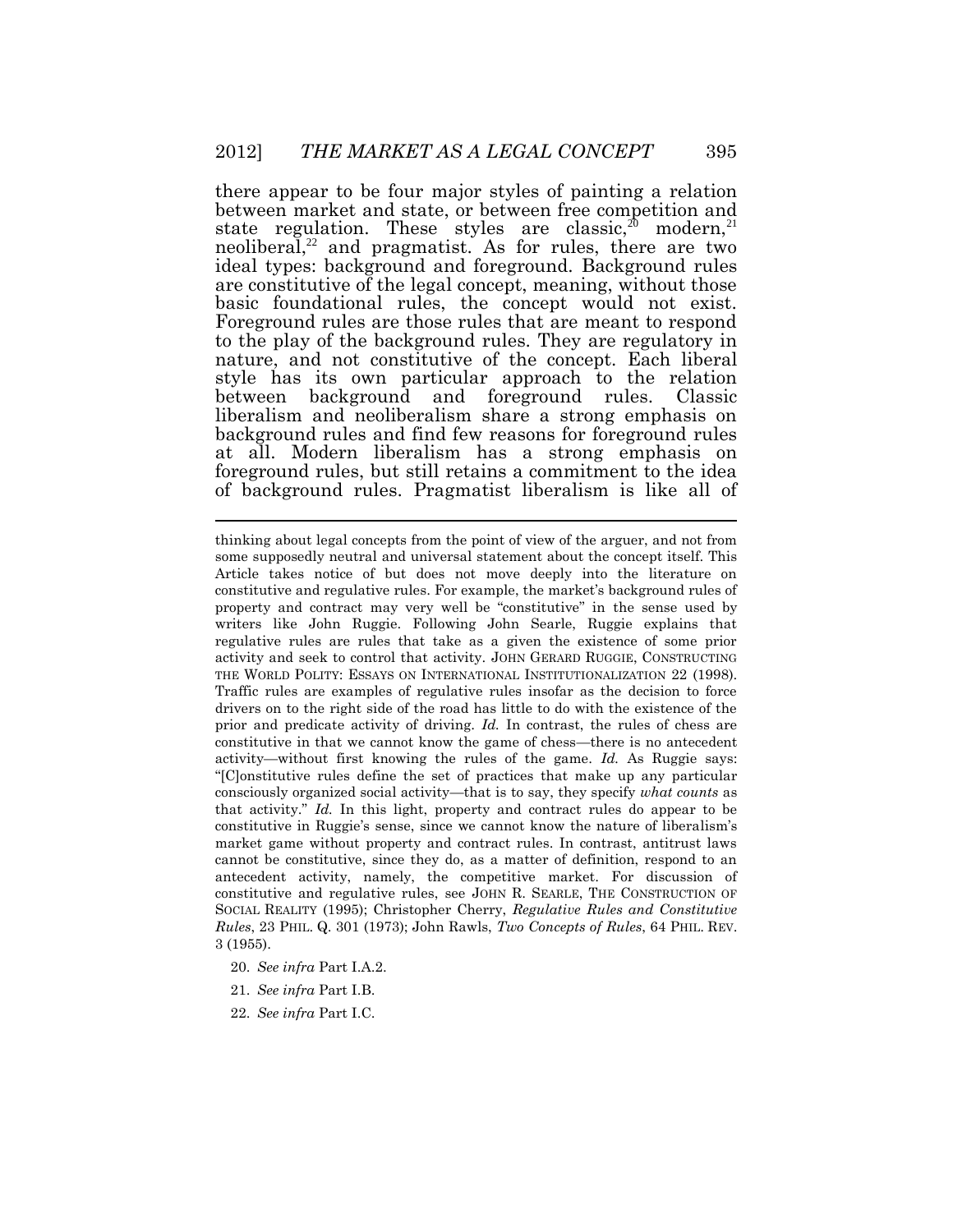these styles in that it remains committed to the basic problem of the market-state dyad, but is unlike the rest in that it has lost any faith in an a priori assemblage of background and foreground rules.

What will become apparent in the discussion that follows is that a choice to emphasize background rules is a choice that inevitably conjures up the illusion of free markets. The reason for this is that background rules are often characterized as hardly rules at all, but instead as values that are both true and just as a matter of natural reason, convenience, evolution, or whatever. Because foreground rules are by definition understood in relation to background rules, a liberal style that emphasizes foreground rules inevitably conjures up the illusion of a heavily interventionist state. The problem, however, is precisely that these are illusions: the choice between free markets and interventionist states is a chimerical choice the only actual choice is between different sets of rules, rules that are inevitably laden with political meaning and distributive consequences.

Part I sets out to describe the classic, modern, and neoliberal styles of relating "market" to "state." <sup>23</sup> It does so by taking snapshots in time of representative authors and locating them in some historical context. The classic liberal style is represented by John Locke, the modern liberal style is represented by Henry Carter Adams and Frank Knight, and the neoliberal style is represented by Friedrich Hayek. In each case, the purpose is to show how these authors created a way of dealing with the liberal "fundamental contradiction" between individual freedom and state control through the elaboration of background and foreground rules. I leave pragmatist liberalism for another day.

Part II presents yet another style of approaching the market-state question, but from a sort of meta-perspective. While liberals are busy painting a picture of what they think they see in the world, the critical style elaborated

<sup>23.</sup> These terms are in quotes here to emphasize the point that I do not mean to suggest that market or state can or should be understood in trans-historical, trans-cultural terms. The focus is on the idea of generating a style of market and state (which necessarily admits that there may be quite a lot of different styles), not a definition of them. For a classic work in social history, which is not the style implicated here, see E.P. THOMSON, THE MAKING OF THE ENGLISH WORKING CLASS (Vintage Books 1966).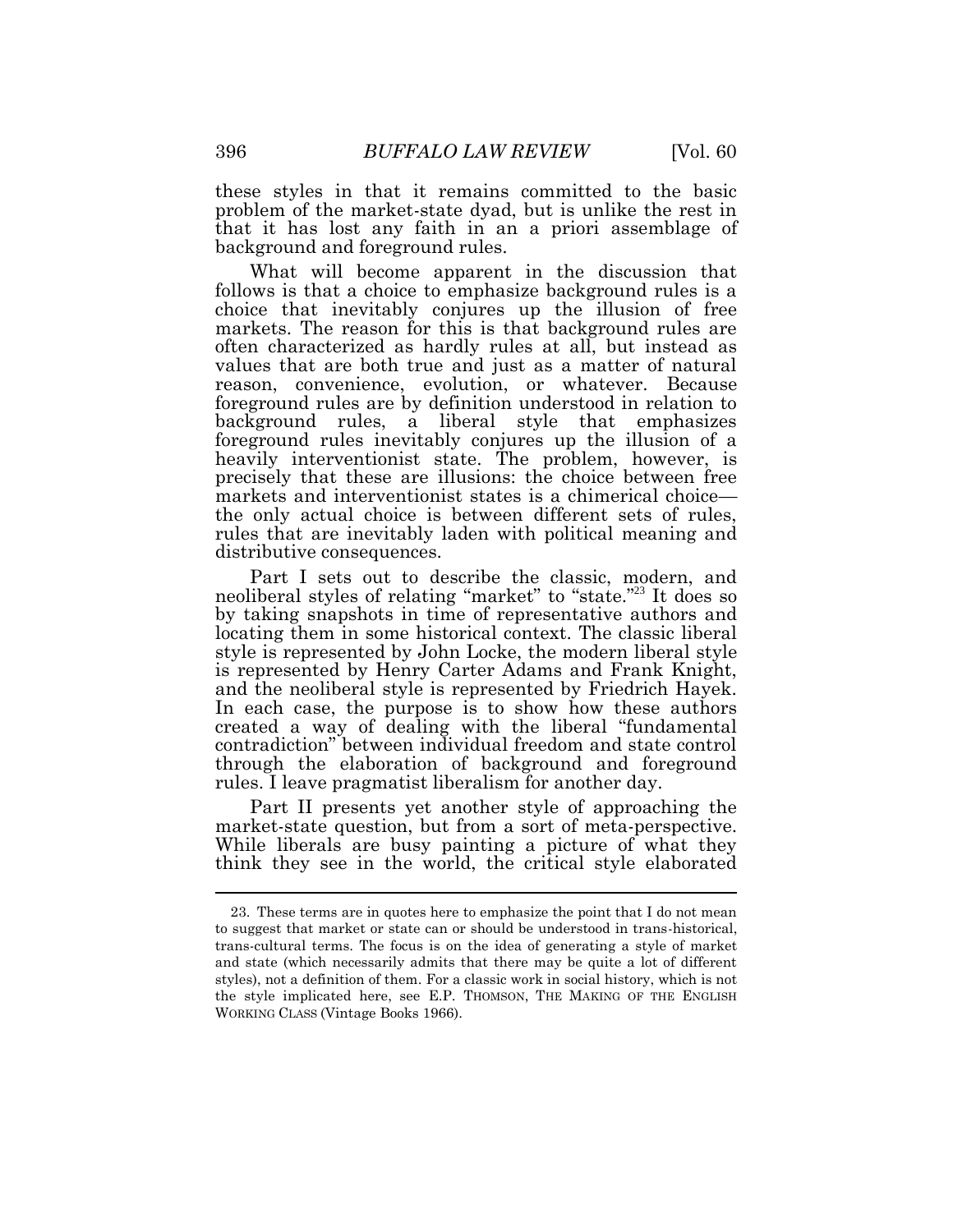here paints a picture about liberals painting pictures.<sup>24</sup> It argues that the distinction between the classic liberal emphasis on free markets and the modern liberal emphasis on the regulatory state—the distinction between competition and control—is illusory. The entrenched relation between arguments for and against more and less regulation is important to understand in the work of outlining liberal programs or styles or sensibilities of political economy.<sup>25</sup> As abstract technique or style, there is a real difference between the classic liberal focus on free competition and the modern liberal focus on expert control. The critical point here, however, is that this difference is not the difference we usually take it to be: so-called "free markets" are deeply regulated, and so the alleged distinctions between more and less regulatory approaches are largely false. The *real* difference between the legal styles of competition and control lies in the choice between background and foreground rules. Classic liberal and neoliberal preferences for free markets are merely

<sup>24.</sup> Just as I have not attempted to provide a comprehensive history of economic liberalism in Part I, Part II does not outline a unified theory of critique or an intellectual history of Marxism, the Frankfurt School, American Legal Realism, Structuralism, or anything else. For examples of such reviews, see AMERICAN LEGAL REALISM (William W. Fisher III et al. eds., 1993); DAVID HELD, INTRODUCTION TO CRITICAL THEORY: HORKHEIMER TO HABERMAS (1980); 1 THE HISTORY OF MARXISM: MARXISM IN MARX'S DAY (Eric J. Hobsbawm ed., Indiana University Press 1982); MARTIN JAY, THE DIALECTICAL IMAGINATION: A HISTORY OF THE FRANKFURT SCHOOL AND THE INSTITUTE OF SOCIAL RESEARCH 1923-1950 (1973); EDITH KURZWEIL, THE AGE OF STRUCTURALISM: LEVI-STRAUSS TO FOUCAULT (1980); ROLF WIGGERSHAUS, THE FRANKFURT SCHOOL (Michael Robertson trans., The MIT Press 1994) (1980); David Kennedy, *Critical Theory, Structuralism and Contemporary Legal Scholarship*, 21 NEW ENG. L. REV. 209 (1985); Elizabeth Mensch, *The History of Mainstream Legal Thought*, *in* THE POLITICS OF LAW: A PROGRESSIVE CRITIQUE 13 (David Kairys ed., rev. ed. 1990). For recent work on how the writings of critics like Max Horkheimer, Theodor Adorno, Herbert Marcuse, Jacques Derrida, and Michel Foucault, among others, journeyed to the United States, see FRANÇOIS CUSSET, FRENCH THEORY: HOW FOUCAULT, DERRIDA, DELEUZE & CO. TRANSFORMED THE INTELLECTUAL LIFE OF THE UNITED STATES (Jeff Fort trans., Univ. of Minn. Press 2008) (2003) and THOMAS WHEATLAND, THE FRANKFURT SCHOOL IN EXILE (2009).

<sup>25.</sup> There are obviously a number of streams of critical work that could be emphasized here, most notably one in line with the writings of Michel Foucault. *See* MITCHELL DEAN, GOVERNMENTALITY: POWER AND RULE IN MODERN SOCIETY 133-154 (2d ed. 2010) (analyzing Foucault"s relationship with liberalism).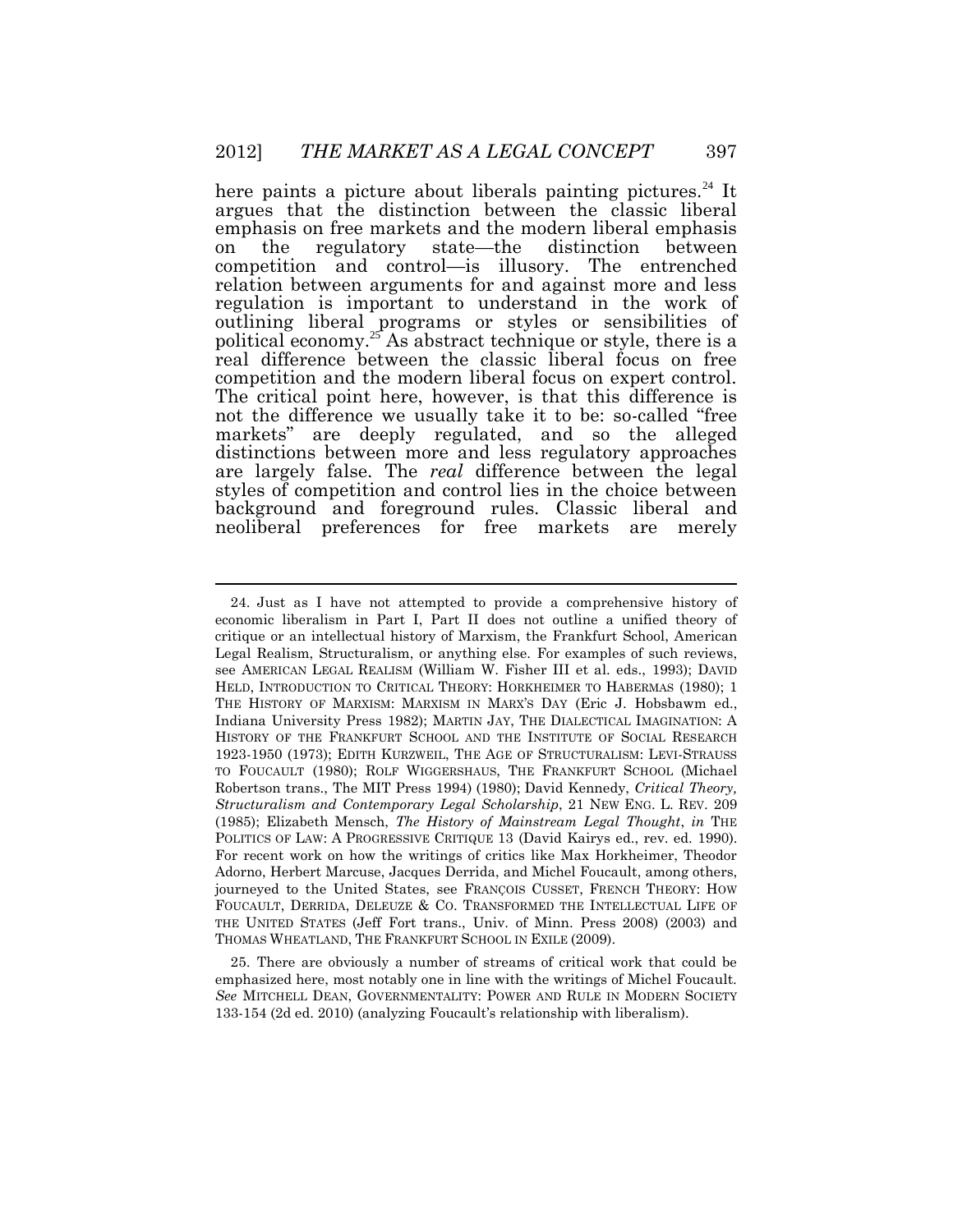preferences for more background rules—not for no rules.<sup>26</sup> What's more, background and foreground rules don't mean what they are sometimes taken to mean in the liberal literature. The rules of property and contract, for example, don"t have any naturally specified content—these are legal concepts that can be re-arranged in multiple ways, and in each of those ways there are different distributive results. To make reference to the importance of background rules of property and contract, in the abstract, is quite literally to make reference to nothing concrete at all. This critical style is rather idiosyncratically arranged through a discussion of sample texts from Karl Marx, Robert Hale, Morris Cohen, and Duncan Kennedy.

## I. LIBERAL LEGALISM: THREE STYLES

### A. *The Classic Liberal Style: The Law of Competition*

If our subject is the relation between market and state, the style of relating them that was born in seventeenth century England, and went on to rule the world, is associated with the set of ideas known as classic liberalism.<sup>27</sup> In the discussion that follows, John Locke will

<sup>26.</sup> Throughout this Article I mostly refer to property and contract as the essential rules for both the classic and modern liberal conceptions of market society. My failure to focus on tort should not be registered as a disagreement. My decision to leave tort law out of the story is primarily a function of my choice to use Locke"s *Second Treatise* as the revelatory text for classic liberalism. *See infra* Part I.A.2. For critical discussions of tort law, see Richard L. Abel, *Torts*, *in* THE POLITICS OF LAW: A PROGRESSIVE CRITIQUE, *supra* note 16, at 326; Leon Green, *The Duty Problem in Negligence Cases*, 28 COLUM. L. REV. 1014 (1928); Leon Green, *The* Palsgraf *Case*, 30 COLUM. L. REV. 789 (1930); Morton J. Horwitz, *The Doctrine of Objective Causation*, *in* THE POLITICS OF LAW: A PROGRESSIVE CRITIQUE, *supra* note 16, at 360; Duncan Kennedy, *Distributive and Paternalist Motives in Contract and Tort Law, with Special Reference to Compulsory Terms and Unequal Bargaining Power*, 41 MD. L. REV. 563 (1982).

<sup>27.</sup> Classic liberalism is a topic that has generated a tremendous amount of scholarship. A sample of works includes KOSKENNIEMI, *supra* note 2; ALISDAIR MACINTYRE, AFTER VIRTUE: A STUDY IN MORAL THEORY (Univ. of Notre Dame Press 1981); MANENT, *supra* note 4; SUSAN MARKS, THE RIDDLE OF ALL CONSTITUTIONS: INTERNATIONAL LAW, DEMOCRACY AND THE CRITIQUE OF IDEOLOGY (2000); CAROLE PATEMAN, THE PROBLEM OF POLITICAL OBLIGATION: A CRITIQUE OF LIBERAL THEORY (1985); RAZEEN SALLY, CLASSICAL LIBERALISM AND INTERNATIONAL ECONOMIC ORDER: STUDIES IN THEORY AND INTELLECTUAL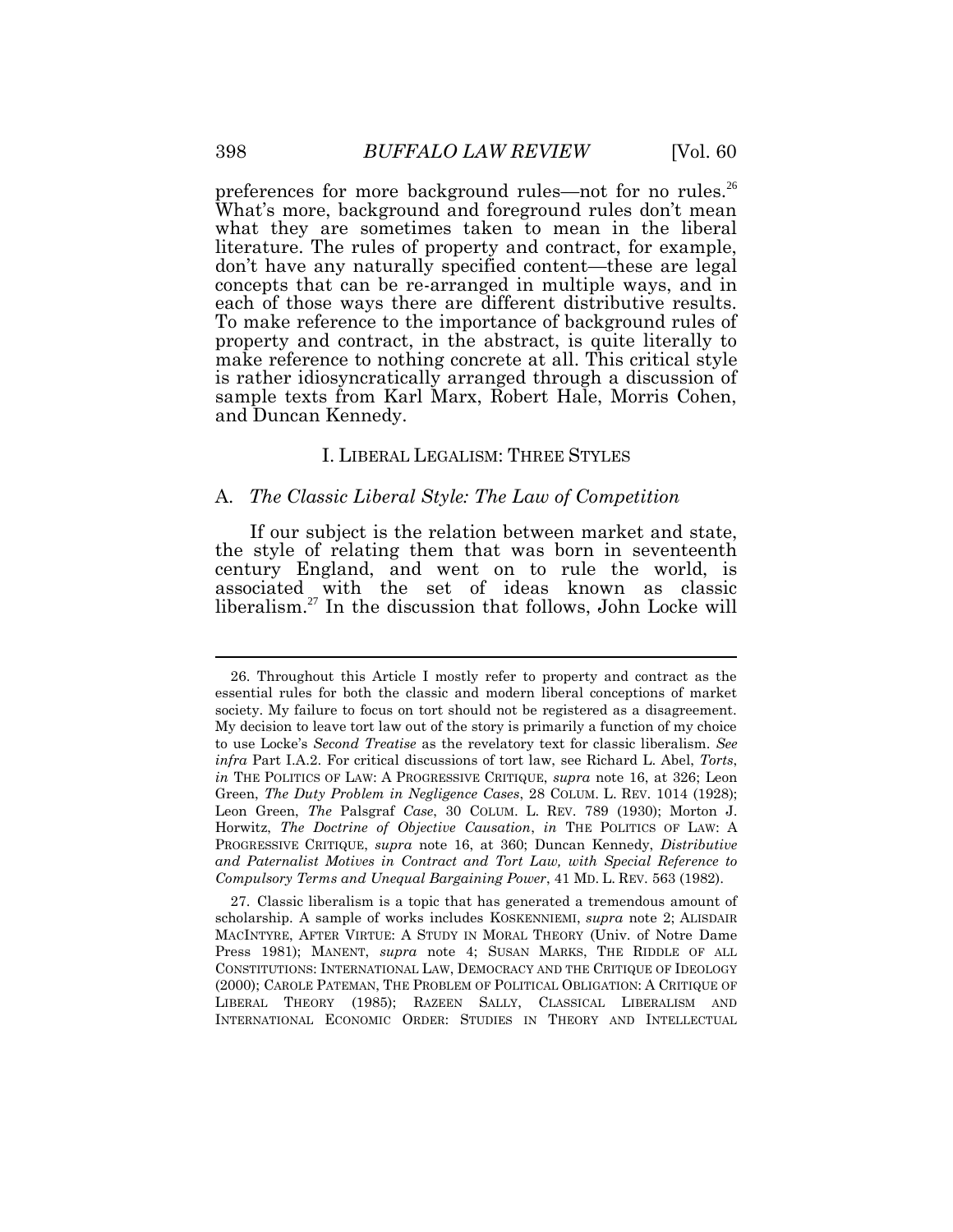serve as a chief example of how to produce such a style or sensibility. I will not argue that Locke is either the only or the best representative of the classic liberal tradition; simply that he is an effective one.<sup>28</sup> The key characteristics of the presentation will be these: First, there is a separation between a pre-political economic sphere of activity, sanctioned by both the natural law of reason as well as Christian Revelation, and an artificial, political society the task of which is to guarantee the transformation of certain natural rights into protected positive rights.<sup>29</sup> Second, the manner in which political society is to generate the guarantee is through a constitutional government, sanctifying the natural rights of private property and freedom of contract.<sup>30</sup> Government should not interfere with the spontaneous play of the market, and must erect strong constitutional structures preventing political officials from tampering. Because these natural freedoms actually depend on that constitutional structure, Locke sets up a separation between the economic and political, market and government, natural and artificial, private and public—a separation that contains the essence of the classic liberal style.

Before heading directly to Locke, the discussion will begin with some of the context in which Locke was writing, a time when the feudal style of political economy was in the midst of collapse and in which England was witnessing a Civil War and a Revolution as a testament to that transformation.<sup>31</sup> It is important to emphasize that a

- 29. *See infra* notes 101-48 and accompanying text.
- 30. *See infra* notes 150-56 and accompanying text.

31. Between 1603 and 1641, England experienced a stretch of peace enabling a space for the gentry to split over religious and economic questions. Christopher Hill, *A Bourgeois Revolution?*, *in* THREE BRITISH REVOLUTIONS: 1641, 1688, 1776, at 109, 113 (J.G.A. Pocock ed., 1980). The fracture of the gentry, along with a Scottish War that proved the inability of King Charles I to rely on the gentry for financial support, the King"s insistence on perceptibly Catholic preferences in a largely Protestant majority, and entrenchment of a tyrannical style of rule, all made visible the formidable cracks in the Stuart Monarchy. *See id.* at 113-14. In 1649, King Charles I lost his head, which in

HISTORY (1998); QUENTIN SKINNER, LIBERTY BEFORE LIBERALISM (1998); UNGER, *supra* note 2.

<sup>28.</sup> For discussion of Locke, see C.B. MACPHERSON, THE POLITICAL THEORY OF POSSESSIVE INDIVIDUALISM: HOBBES TO LOCKE (1962); ROBERT NOZICK, ANARCHY, STATE, AND UTOPIA (1974); LEO STRAUSS, NATURAL RIGHT AND HISTORY (1953).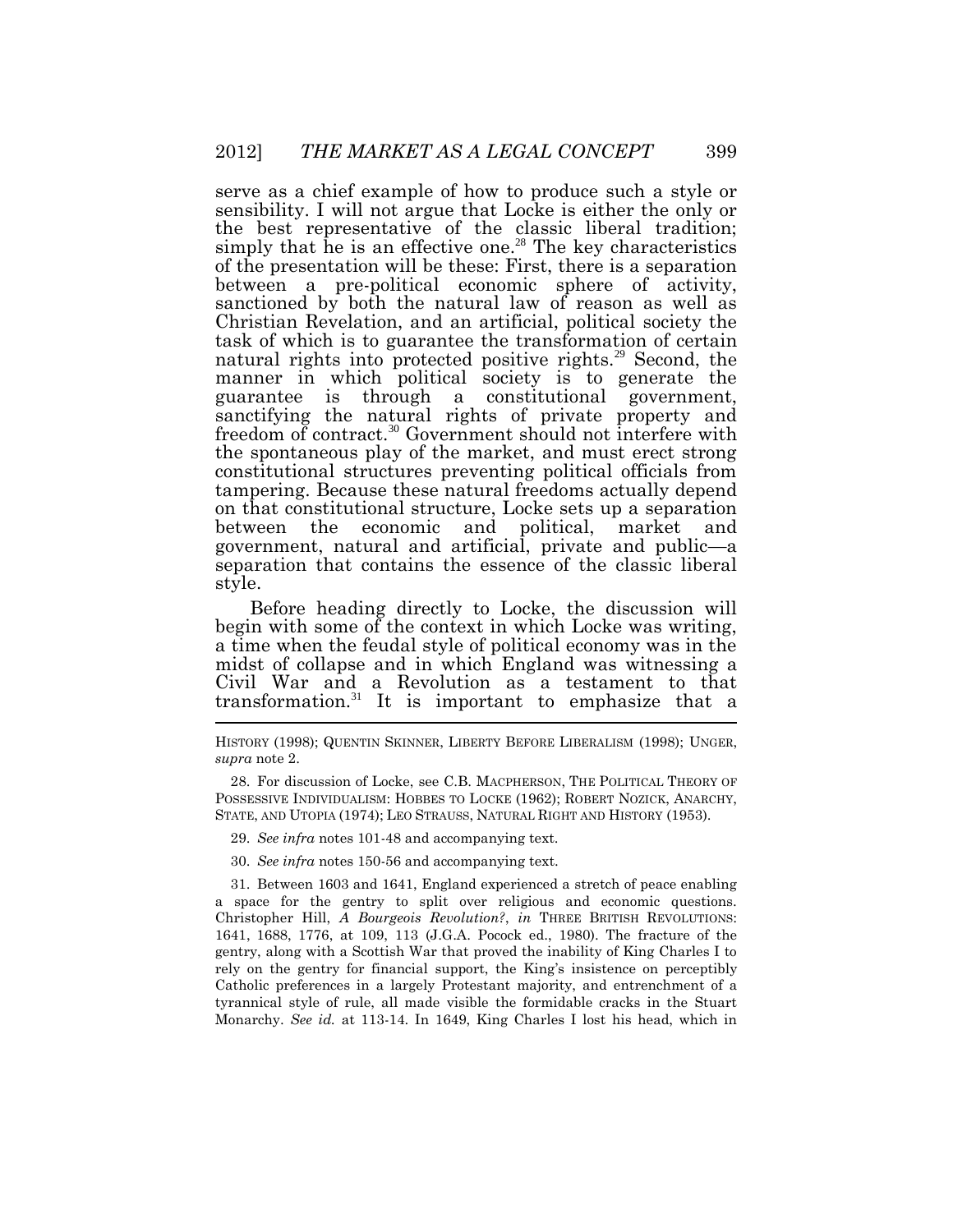summary of the feudal landscape is not intended to generate a sense of nostalgia for a golden age of communal love. The burden of human misery in this period has been well-chronicled, $32$  and no analysis of the economic context in which classic liberalism was born should serve a desire to wind back the clock. What a recollection of feudal economy can do, however, is place the beginnings of economic

James proved to invoke the Catholic and traditionalist provocations of his dead Stuart relatives, and England geared up for a final verdict. Lawrence Stone, *The Results of the English Revolutions of the Seventeenth Century*, *in* THREE BRITISH REVOLUTIONS, 1641, 1688, 1776, *supra*, at 23, 58. To do so, a handful of English subjects appealed to William of Orange, grandson of Charles I, husband to Mary (James II"s daughter), and a staunch Protestant. Robert Beddard, *Introduction: The Protestant Succession* to THE REVOLUTIONS OF 1688: THE ANDREW BROWNING LECTURES, 1988, at 1, 1-2 (Robert Beddard ed., 1991). The claim of the English was that King James II had reverted to the feudal approach to property and liberty, invading their individual rights, and they had no avenues for constraining the King as Parliament had been dissolved. *See id.*  at 1. Thus, in November 1688, William arrived with an accompaniment of 15,000 men, ready to dispose of the Catholic Problem once and for all. *Id.* When it was over, this so-called "bloodless" revolution saw William take the throne, the entrenchment of a Protestant England, the establishment of England"s constitutional monarchy, the passage of the English Bill of Rights, and the creation of the Bank of England. *See* STEVEN C.A. PINKUS, 1688: THE FIRST MODERN REVOLUTION (2009). England was ready for John Locke.

32. *See, e.g.*, ROBERT L. HEILBRONER & WILLIAM MILBERG, THE MAKING OF ECONOMIC SOCIETY 25 (12th ed. 2008) ("The relation between lord and serf was often, even usually, exploitative in the extreme.").

many ways was a good thing for the market: feudal tenures were abolished and the manorial estate formally became "private ownership." *See id.* at 116. Similarly, the peasantry's only real weapon against enclosure—the infamous star chamber—was eliminated. BARRINGTON MOORE, JR., SOCIAL ORIGINS OF DICTATORSHIP AND DEMOCRACY: LORD AND PEASANT IN THE MAKING OF THE MODERN WORLD 17 (1966). The defeat of the King made room for rule by a "committee of landlords." *Id.* at 19. "Both the capitalist principle and that of parliamentary democracy are directly antithetical to the ones they superseded and in large measure overcame during the Civil War: divinely supported authority in politics, and production for use rather than for individual profit in economics." *Id.* at 20. As for the Revolution of 1688, it is, in Hobsbawm's opinion, the "turning point" from the dominant hand of the feudal order to a less visible one. E.J. Hobsbawm, *The Crisis of the Seventeenth Century*, *in* CRISIS IN EUROPE: 1560-1660, at 5, 27 (Trevor Aston ed., 1965). This is sensible for several reasons, including the notion that the Revolution completed what the Civil War had left unfinished. After a failed attempt to establish an English Republic, the Stuart Monarchy was restored in 1660 in the person of King Charles II, who was then succeeded by King James II in 1685.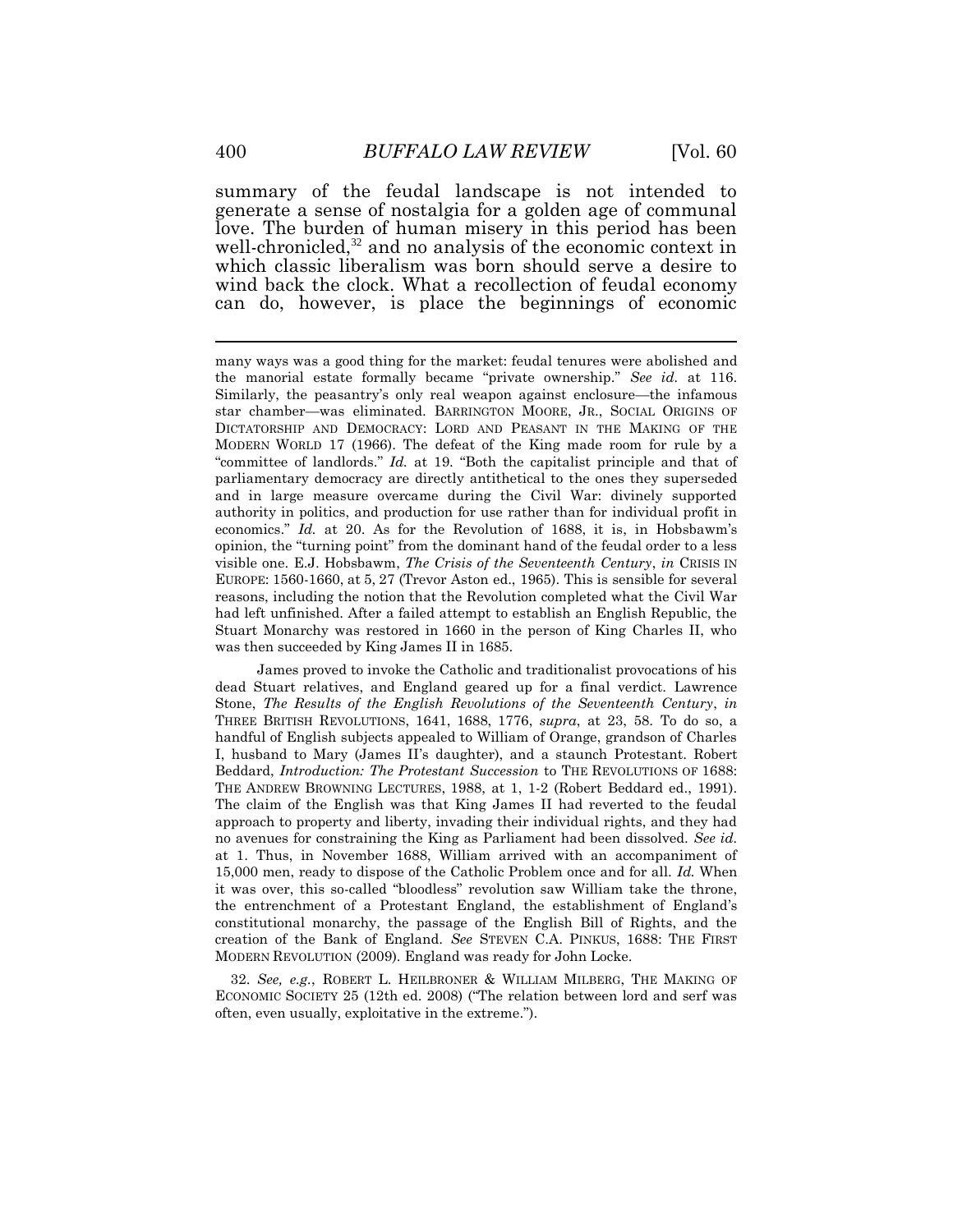liberalism in sharp relief, reminding us that many of the ideas that have been taken to be "natural" were in fact forged by men in a scene of blood and hunger.

1. *The Passing of English Feudalism.* By the 1600s, Europeans were living in the murderous wake of Martin Luther"s famous Halloween post on the doors of Wittenburg Church,<sup>33</sup> the impact of  $\bar{J}$ ohn Calvin,<sup>34</sup> and the prior century"s massive acceleration of power in the Habsburg attempt to shut down the Reformation.<sup>35</sup> Religious war was the face of the 1600s, probably the most famous of which was the one commonly known as the Thirty Years War fought between the Habsburgs, French, Swedes, and numerous German principalities,<sup>36</sup> and ending with the immortalized Peace of Westphalia in 1648.<sup>37</sup> In tandem with this religious upheaval was the emergence of Enlightened Rationalism,<sup>38</sup> conventionally heaped on the shoulders of

35. *Id.* at 270-80 ("It was remarkable that general warfare had been postponed for so long in the wake of Luther"s 1517 protest and the gradual separation of various monarchs, cities and princes from Roman obedience."). For discussions of the Habsburg campaign in the context of military history, see PHILIP BOBBITT, THE SHIELD OF ACHILLES: WAR, PEACE, AND THE COURSE OF HISTORY 75-143 (2002); PAUL KENNEDY, THE RISE AND FALL OF THE GREAT POWERS: ECONOMIC CHANGE AND MILITARY CONFLICT FROM 1500 TO 2000, at 31-72 (1987).

36. *See* STÉPHANE BEAULAC, THE POWER OF LANGUAGE IN THE MAKING OF INTERNATIONAL LAW: THE WORD *SOVEREIGNTY* IN BODIN AND VATTEL AND THE MYTH OF *WESTPHALIA* 75-83 (2004) (describing the power dynamics that set the stage for the Thirty Years' War).

37. *See* Leo Gross, *The Peace of Westphalia, 1648-1948*, 42 AM. J. INT"L L. 20, 21, 24 (1948) (providing a classic treatment of the Thirty Years War).

38. *See* JACQUES BARZUN, FROM DAWN TO DECADENCE: 500 YEARS OF WESTERN CULTURAL LIFE (2000) (providing a history of the Enlightenment). For a fascinating account of the struggle between rationalism and historicism, see Paulo Barrozo, The Great Alliance: Reason, History, and Will in Modern Law (Feb. 2012) (unpublished S.J.D. dissertation, Harvard Law School) (on file with author). For general histories, see MACINTYRE, *supra* note 27 (detailing the emergence of enlightened rationalism in the context of religious upheaval); BERTRAND RUSSELL, A HISTORY OF WESTERN PHILOSOPHY (1945) (providing general histories of Western philosophy).

<sup>33.</sup> DIARMAID MACCULLOCH, REFORMATION: EUROPE"S HOUSE DIVIDED, 1490- 1700, at 123 (2003).

<sup>34.</sup> *Id.* at 237-70 (describing Calvin"s model for the reformed church and noting the challenges it engendered).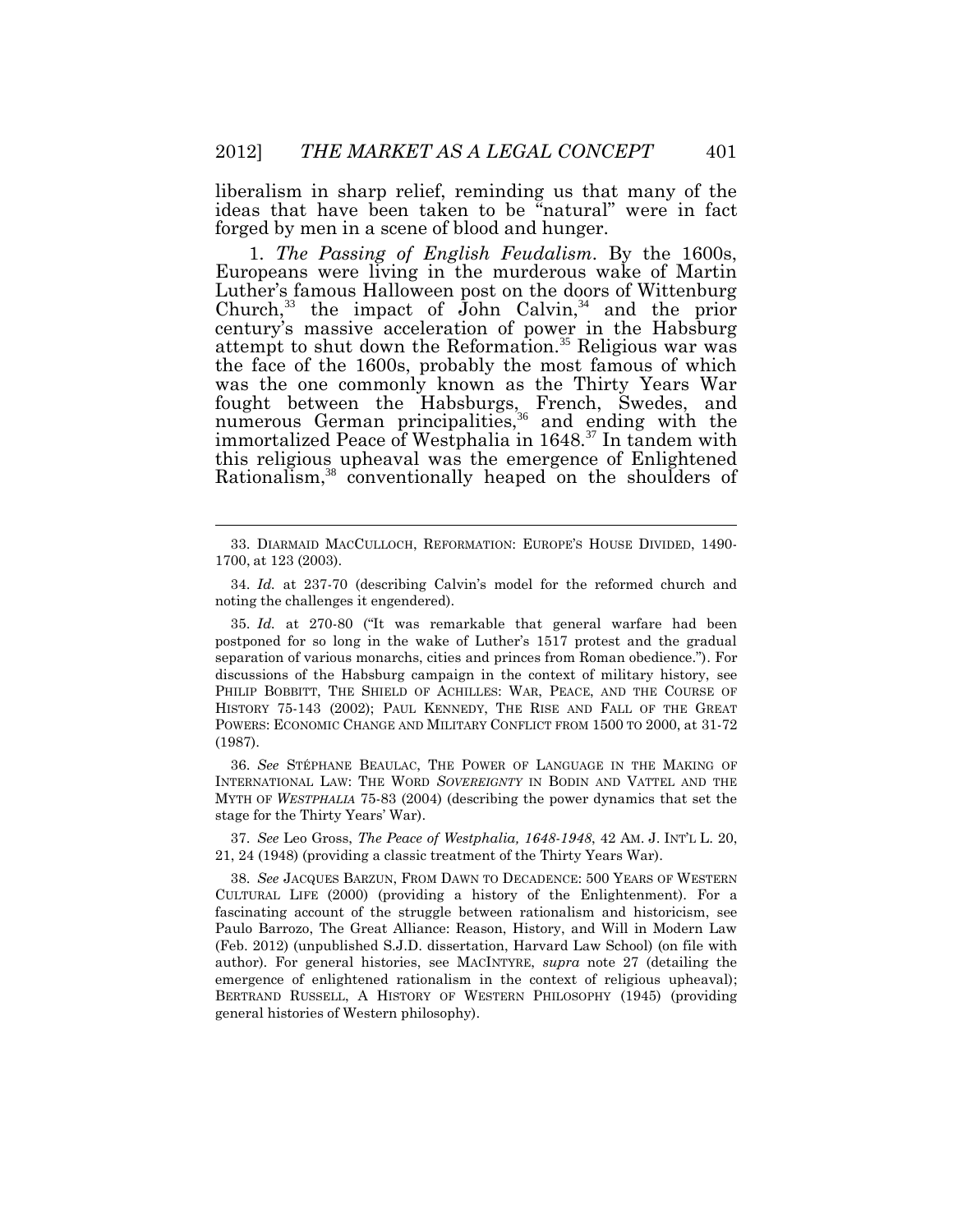Descartes,<sup>39</sup> Hobbes,<sup>40</sup> Newton,<sup>41</sup> or Locke.<sup>42</sup> This was the spirit of an independent and individualistic search for empirical truth, and the crowning of Man"s true power over Nature—the power of Reason.<sup>43</sup> Together, the effects of the Reformation and the Renaissance set the stage for the wild social climate of the 1600s.<sup>44</sup>

In terms of material life,<sup>45</sup> seventeenth century England sat in a curious position, not yet at the very beginnings of market society, and also not yet into the revolutionary

39. RENÈ DESCARTES, *Discourse on the Method*, *in* DESCARTES: SELECTED PHILOSOPHICAL WRITINGS 20 (John Cottingham et al. trans., Cambridge Univ. Press 1988) (1637).

40. HOBBES, *supra* note 5.

41. ISAAC NEWTON, PHILOSOPHIAE NATURALIS PRINCIPIA MATHEMATICA (Alexandre Koyré & I. Bernard Cohen eds., Harvard Univ. Press 1972) (1687).

42. JOHN LOCKE, TWO TREATISES OF GOVERNMENT (Peter Laslett ed., Cambridge Univ. Press 1960) (1689).

43. *See* MAX HORKHEIMER, ECLIPSE OF REASON (1947) (providing a critique of the role of reason in man"s perceived supremacy over nature); PIERRE SCHLAG, THE ENCHANTMENT OF REASON (1998) (same).

44. Gross, *supra* note 37, at 28 (describing the Restoration and the Renaissance as "centrifugal forces" acting to undermine established authority); Jenny Wormald, *Introduction* to THE SEVENTEENTH CENTURY 1, 1 (Jenny Wormald ed., 2008) ("Of course, history never stands still. But in [the seventeenth century] it moved at bewildering and sometimes kaleidoscopic speed."). The seventeenth century is conventionally understood as a rather short and chaotic period ranging from the ascension of the Scottish King James I to the English throne in 1603, and ending in 1688 with the Glorious Revolution. Id. Conversely, the eighteenth century is viewed as a "long century," beginning in 1688 and ending with the termination of the Napoleonic Wars in 1815. *Id*. The nineteenth century is another "long" one, ending after WWI. For a wonderful discussion of the long nineteenth century, see E.J. HOBSBAWM, THE AGE OF REVOLUTION: EUROPE 1789-1848 (1962) [hereinafter HOBSBAWM, AGE OF REVOLUTION]; ERIC HOBSBAWM, THE AGE OF CAPITAL, 1848-1875 (Vintage Books 1996) [hereinafter HOBSBAWM, AGE OF CAPITAL]; ERIC HOBSBAWM, THE AGE OF EMPIRE, 1875-1914 (1987) [hereinafter HOBSBAWM, AGE OF EMPIRE].

45. Here I follow Fernand Braudel"s emphasis on the distinction between material and structural aspects of capitalist history. Braudel likens this distinction to the several floors of a house, where the ground floor ("material life") represents the elementary aspects of day-to-day subsistence. FERNAND BRAUDEL, 2 CIVILIZATION AND CAPITALISM: THE WHEELS OF COMMERCE 21 (Siân Reynolds trans., Collins 1982) (1979); *see also* FERNAND BRAUDEL, CAPITALISM AND MATERIAL LIFE: 1400-1800, at ix (Miriam Kochan trans., Weidenfeld and Nicholson 1973) (1967) (referring to material life as the "ground floor . . . of history").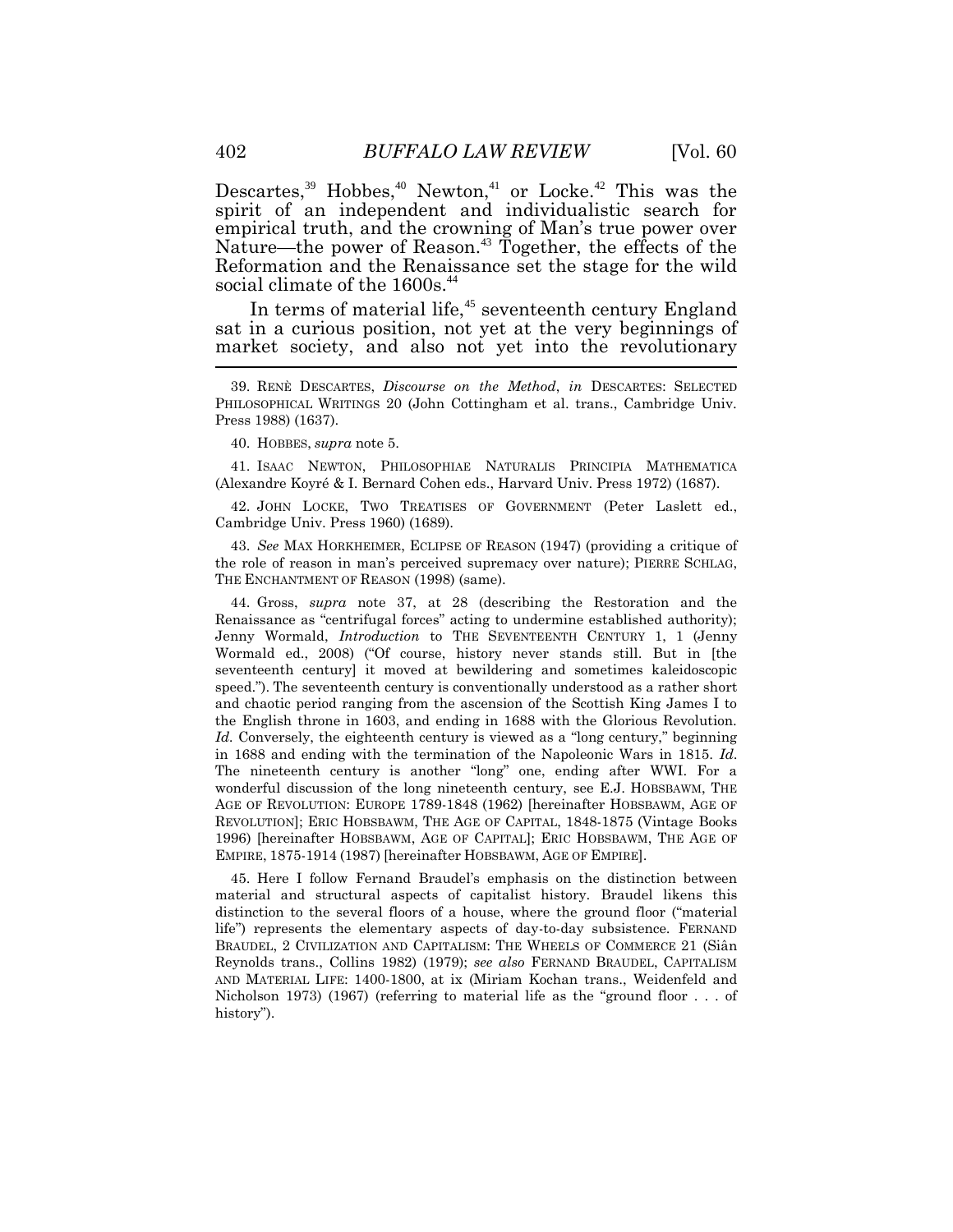moments of the eighteenth century.<sup>46</sup> As is well known, the market society that was soon to emerge was preceded by a style of feudal economics of a very different sort.<sup>47</sup> Feudal society failed to realize several of the key components that would come to establish the full-fledged market society, including the desire for mass production for profit; a pervasive division of labor among a laboring and owning class; a massive shift away from agricultural life and towards industry; a dramatic rise in the extent of local exchange; a condemnation of the role of intermediaries in the supply chain as necessarily exploitative; the creation of wage-based work; the emergence of a market system independent of social relationships; a transformation in the ethics of competition; a transformation of land, labor, and money into commodities offered for sale on the market; and the creation of a central political authority capable of heralding such a transformation.<sup>48</sup> Though these elements were hardly in place in the 1600s, Eric Hobsbawm has suggested that it was in this period that we find the turning point:

Once the first crack appeared [in the feudal economic system], the whole unstable structure was bound to totter. It did totter, and in the subsequent period of economic crisis and social upheaval the decisive shift from capitalist enterprise adapted to a generally feudal framework to capitalist enterprise transforming the world in its own pattern, took place. The Revolution in England was thus the most dramatic incident in the crisis, and its turning point.

Let us bring focus then, on some of the key aspects of what Karl Polanyi famously called the "great transformation" from a society-driven market (the feudal style) to a market-driven society (the classic liberal style).<sup>50</sup>

50. *See* KARL POLANYI, THE GREAT TRANSFORMATION: THE POLITICAL AND ECONOMIC ORIGINS OF OUR TIME 72-74 (Beacon Press 2001). Polanyi explained that a market society "implies a self-regulating system of markets; in slightly more technical terms, it is an economy directed by market prices and nothing but market prices." *Id.* at 45. This market society requires "[a]ll transactions [to be] turned into money transactions . . . ." *Id.* at 44. "The transformation to this

<sup>46.</sup> Hobsbawm, *supra* note 31, at 14-15.

<sup>47.</sup> *Id.* at 15.

<sup>48.</sup> *Id.*

<sup>49.</sup> *Id.* at 27.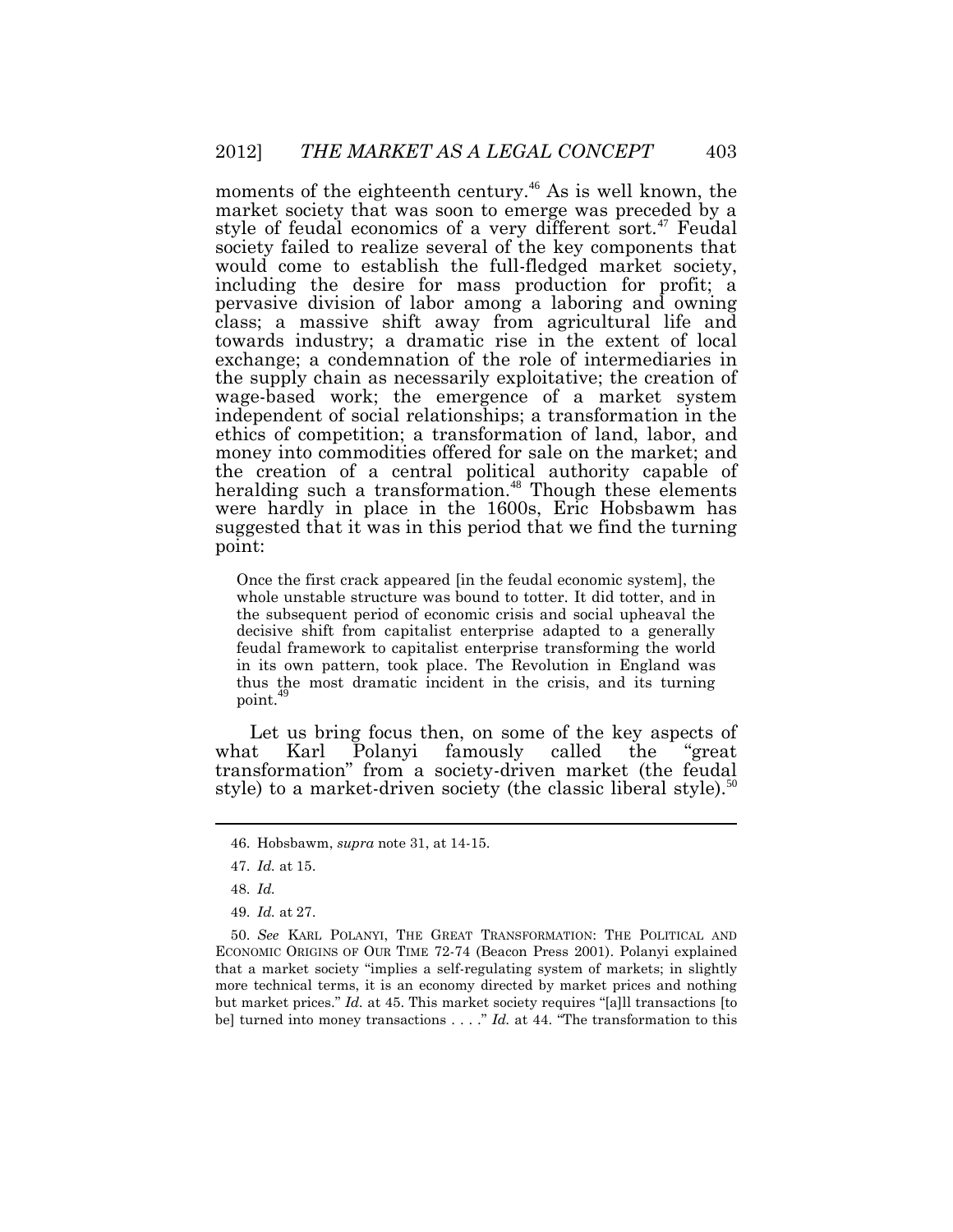Feudal economics was based on the relationship between two primary centers of activity: the manorial estate and the guild system.<sup>51</sup> The manorial estate was the living space of the lord, often constructed in the form of a castle, as well as the abutting land.<sup>52</sup> The lord was the master of all the very many individuals that worked on the estate, and by "master" it is meant that he performed the duties of "protector, judge, police chief, and administrator  $\dots$ ."<sup>53</sup> The lord was due an amount of goods and services from the serfs and freemen that lived and worked on the estate, and in return, the lord was obligated to provide his people with a baseline amount of food reserves in times of difficulty, as well as physical protection.<sup>54</sup> Very little, if any, of these exchanges took the form of cash payments or had anything to do with profit, production, or a labor force.<sup>55</sup> It was rather more like a system in which social relationships and their attendant responsibilities were judged by an objective normative scheme and determined by individual status.<sup>56</sup>

system . . . is so complete that it resembles more the metamorphosis of the caterpillar than any alteration that can be expressed in terms of continuous growth and development." *Id.* And yet, Polanyi's purpose was to show:

[T]he entirely unprecedented nature of such a venture in the history of the race . . . .

. . . In spite of the chorus of academic incantations so persistent in the nineteenth century, gain and profit made on exchange never before played an important part in human economy. Though the institution of the market was fairly common since the later Stone Age, its role was no more than incidental to economic life.

#### *Id.* at 45.

51. HEILBRONER & MILBERG, *supra* note 32, at 24-28; *see also* R.H. TAWNEY, RELIGION AND THE RISE OF CAPITALISM: A HISTORICAL STUDY 189-210 (1926) (discussing the transition from feudalism to capitalism).

52. HEILBRONER & MILBERG, *supra* note 32, at 24.

- 54. *Id.* at 24-25.
- 55. *Id*. at 26.

56. As Henry Maine famously argues regarding the transition from status to contract:

There are few general propositions concerning the age to which we belong which seem at first sight likely to be received with readier concurrence than the assertion that the society of our day is mainly distinguished from that of preceding generations by the largeness of the sphere which is occupied in it by Contract. . . . Not many of us are so

<sup>53.</sup> *Id.*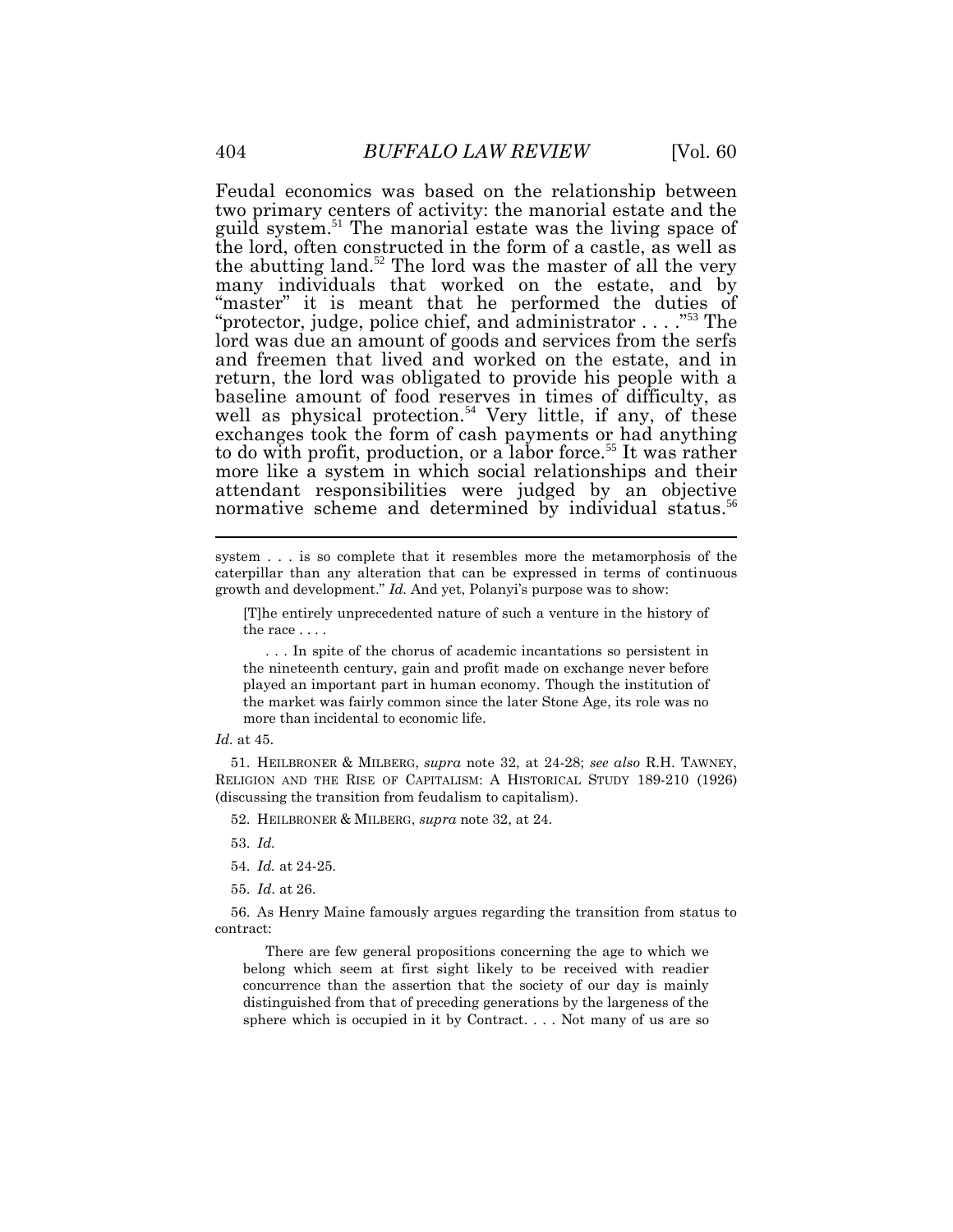Separate from the manor and situated in the town were the guilds—hierarchical organizations of craftspeople with the purpose of producing all the wares not generated by the manor itself.<sup>57</sup> Just like the economic life of the manor, the guild operated as a social mechanism, strictly regulated by a set of rules establishing a hierarchy of masters, journeymen, and apprentices.<sup>58</sup> These rules were hardly restricted to the terms of the trade—they governed the guild member"s duties as a member of society, ranging from his charitable responsibilities to his style of dress.<sup>59</sup> Most importantly for present purposes, the guilds did not understand themselves to be businesses for profit.<sup>60</sup> In fact, the creation of wealth in feudal times was widely regarded as sinful. $61$ 

In the social network of the manorial estate, guilds, and the occasional fair, three characteristics were prominent. One was that land was not understood to be an item for sale. $62$  Serfs did not rent their land from the master, freemen could not sell their plots if they so wished, and lords were barred from moving their servants off the land.<sup>63</sup> The peasantry lived in strips and plots of land "scattered

HENRY SUMNER MAINE, ANCIENT LAW: ITS CONNECTION WITH THE EARLY HISTORY OF SOCIETY, AND ITS RELATION TO MODERN IDEAS 295 (1870).

- 57. HEILBRONER & MILBERG, *supra* note 32, at 27.
- 58. POLANYI, *supra* note 50, at 73.
- 59. HEILBRONER & MILBERG, *supra* note 32, at 28.
- 60. *Id.*

61. TAWNEY, *supra* note 51, at 35 ("It is right for man to seek such wealth as is necessary for a livelihood in his station. To seek more is not enterprise, but avarice, and avarice is a deadly sin."); *see also* MAX WEBER, THE PROTESTANT WORK ETHIC AND THE "SPIRIT" OF CAPITALISM AND OTHER WRITINGS 106 (Peter Baehr & Gordon C. Wells eds. & trans., Penguin Books 2002) (1905) ("Wealth as such is a serious danger, its temptations never cease, and the striving for it is not only pointless in the face of the overwhelming importance of the kingdom of God, but is also morally questionable. Calvin, far from seeing the wealth of the clergy as a hindrance to their effectiveness, saw it as giving them a thoroughly desirable increase in their prestige, and permitted them to invest their wealth for profit, although without giving offense.").

62. HEILBRONER & MILBERG, *supra* note 32, at 24.

63. *Id.*

unobservant as not to perceive that in innumerable cases where old law fixed a man"s social position irreversibly at his birth, modern law allows him to create it for himself by convention . . . .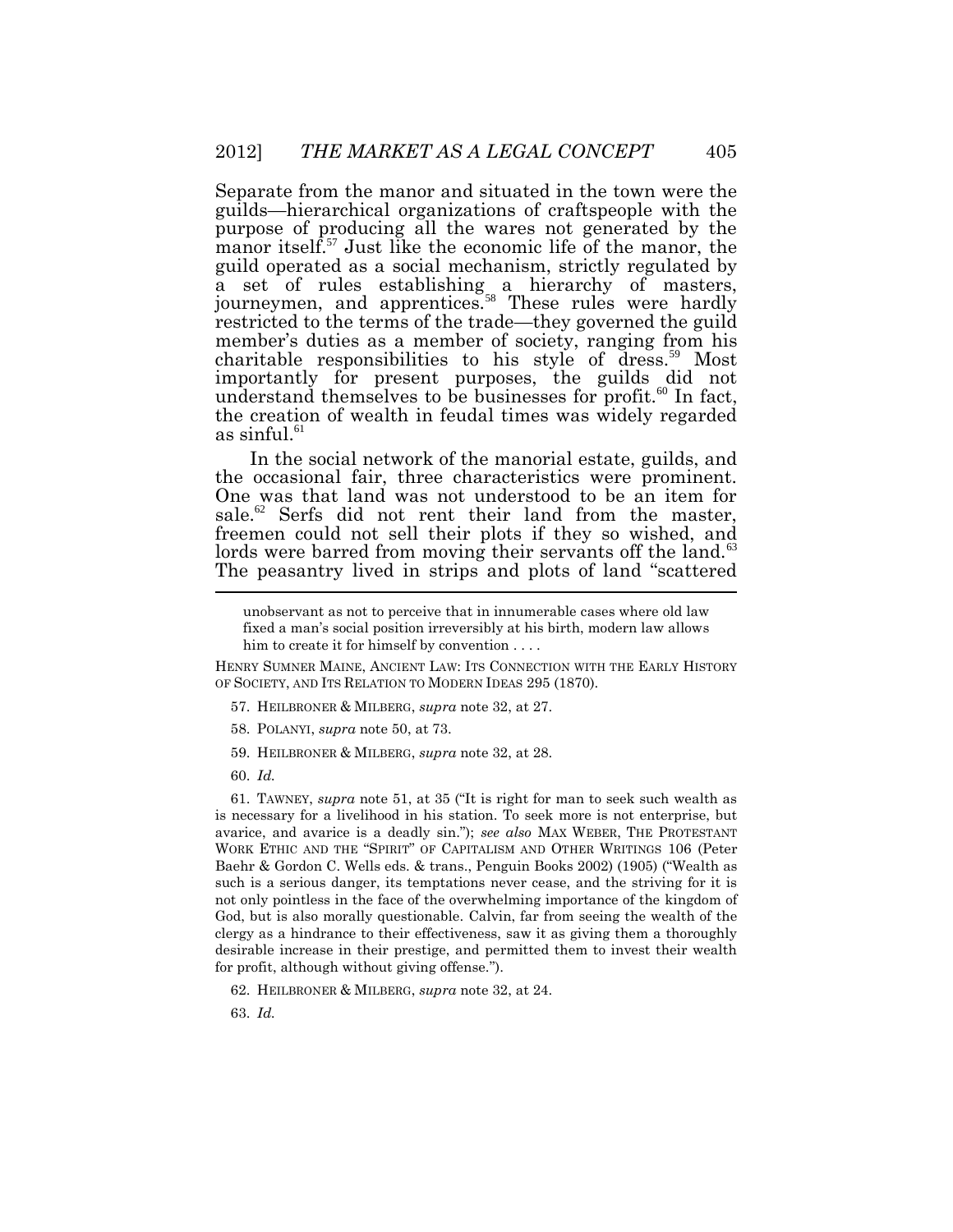helter-skelter amid those of his fellows in unfenced or open fields."<sup>64</sup> Instead, land was understood as a commons, bestowed by God for all to enjoy.<sup>65</sup> Land was not alienable, was not subject to possession, and so not marketable.<sup>66</sup> Second, labor did not function in feudal society in any way reminiscent of what was to come. Instead of a labor market in which workers sold their productive functions for a wage, the relations of master, journeyman, and apprentice were all regulated by the guild system.<sup> $67$ </sup> Individuals had no opportunity to compete with one another, offering a particular service for a lesser wage.<sup>68</sup> These questions were *social* questions, not to be left to the dangerous discretion of individual caprice.<sup>69</sup> Laborers were therefore barred from putting themselves on the market.<sup>70</sup> Third, as has been noted, feudal society was not a cash system.<sup>71</sup> In fact, the idea that currency could become a commodity itself, and used for gain through the generation of interest, was generally condemned. $\frac{72}{2}$  As would become clear, prohibiting the use of money as a commodity played a critical role in suppressing an expansionist market.<sup>73</sup> As a result of these characteristics, Polanyi famously suggested that in preliberal society, the market was "embedded" in a dense web

66. *See* MOORE, *supra* note 31, at 8 ("They began to treat land more and more as something that could be bought and sold, used and abused, in a word like modern capitalist private property.").

67. HEILBRONER & MILFORD, *supra* note 32, at 28.

68. *See id.* at 24-28 (explaining that serfs were tied to the land and required to provide labor in exchange for security, and that even manufacturers labored for wages fixed by the guild).

69. POLANYI, *supra* note 50, at 74.

70. *Id.* at 73.

71. HEILBRONER & MILFORD, *supra* note 32, at 26.

72. *See* TAWNEY, *supra* note 51, at 39-41 (describing the medieval Church"s condemnation of usury).

73. HEILBRONER & MILFORD, *supra* note 32, at 30-31 (describing the condemnation of usury in a static economic system in which economic expansion was not a priority).

<sup>64.</sup> MOORE, *supra* note 31, at 12.

<sup>65.</sup> *See* JOHN LOCKE, THE SECOND TREATISE OF GOVERNMENT AND A LETTER CONCERNING TOLERATION 12 (Paul Negri & Tom Crawford eds., Dover Publications 2002) (1689) (quoting Psalms to show that God initially gave the land to mankind in common).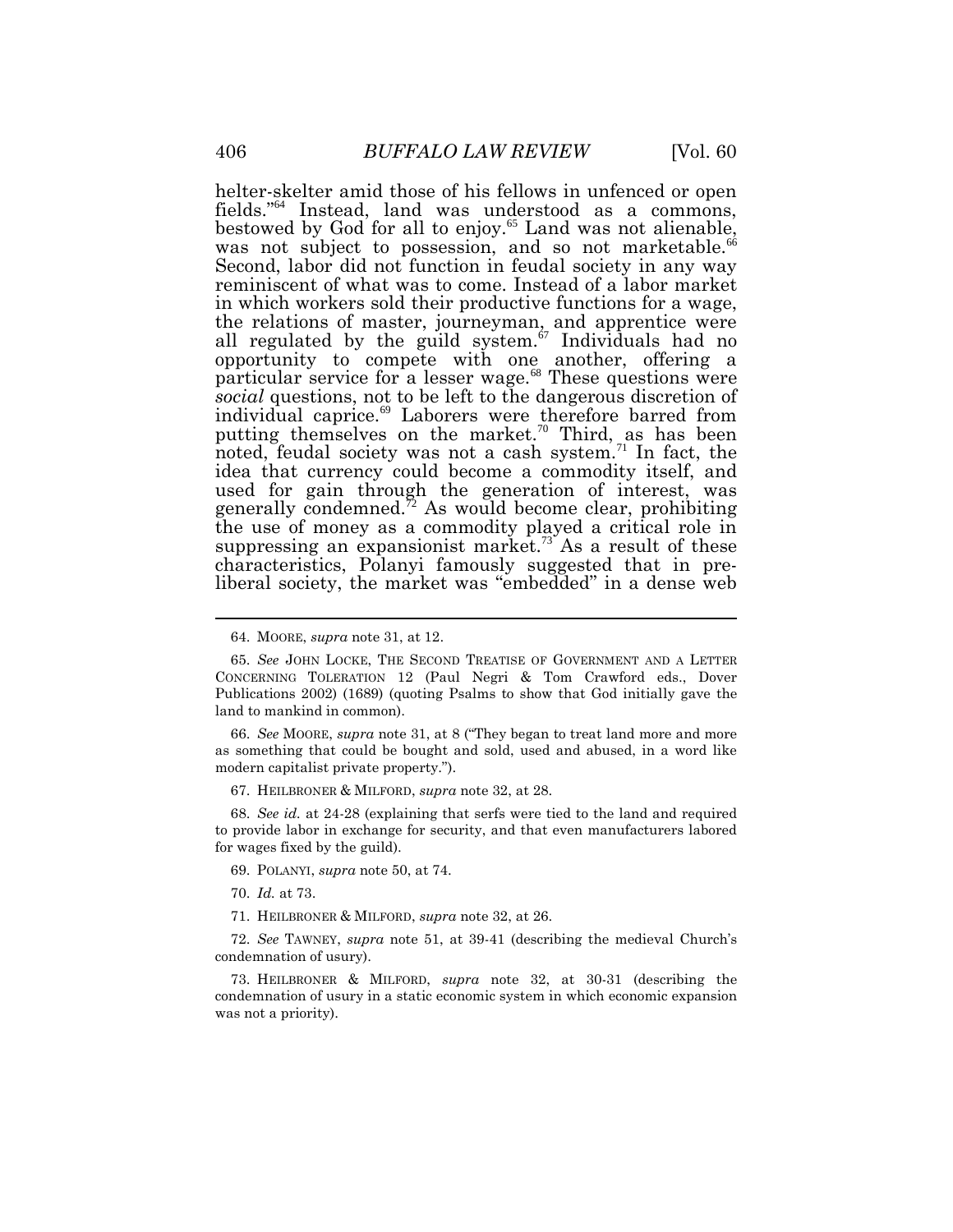of social practices, traditions, and custom.<sup>74</sup> It had no power of its own to shape social values, as it was never more than an adjunct, and it is in this sense that we can understand the feudal style of political economy as a thoroughly integrated image of politico-economic society.

This is the reverse of the market-driven society (or "market society"). As the feudal style went out of favor, land, labor, and money shifted into what Polanyi called "fictitious commodities."<sup>75</sup> Polanyi noted further that "all production is for sale on the market and that all incomes derive from such sales."<sup>76</sup> This means that there is an assumption that members of the market society act in such a way as to increase profits through self-interest, and buy and sell goods at prices generated through competition on the market. In addition to markets in goods, however, land, labor, and money also go on the market and produce prices known respectively as rent, wage, and interest.<sup>77</sup> The idea that all human relationships can become commodities, produced for sale and consumption, generates a very clear idea about the relationship between market and society: the market has been dis-embedded, and is hardly any longer playing the part of adjunct.<sup>78</sup> Another way of saying the

78. *See* Fred Block, *Introduction* to KARL POLANYI, THE GREAT TRANSFORMATION: THE POLITICAL AND ECONOMIC ORIGINS OF OUR TIME, *supra* note 50, at xviii, xxiv ("Polanyi does say that the classical economists wanted to create a society in which the economy had been effectively disembedded, and they encouraged politicians to pursue this objective. Yet he also insists that they *did not* and *could not* achieve this goal."). For contemporary uses of Polanyi"s concept of embeddedness, see Jens Beckert, *The Great Transformation of Embeddedness: Karl Polanyi and the New Economic Sociology* (Max Planck Institute for the Study of Societies Discussion Paper 07/1, 2007) ("I argue that it is not the embeddedness of economic action as such that should constitute the vantage point of economic sociology, but rather . . . coordination problems that actors face in economic exchange. It is only by starting from these coordination problems that the *necessity* of embedding economic action becomes theoretically comprehensible."). There is a difference between believing that all human relationships can be commodified, and the empirical question as to whether all human relationships are commodified. Clearly, some relationships are protected

<sup>74.</sup> POLANYI, *supra* note 50, at 73.

<sup>75.</sup> *Id.* at 71.

<sup>76.</sup> *Id.* at 72.

<sup>77.</sup> *See id.* at 75 (discussing labor, land, and money as "essential elements of industry").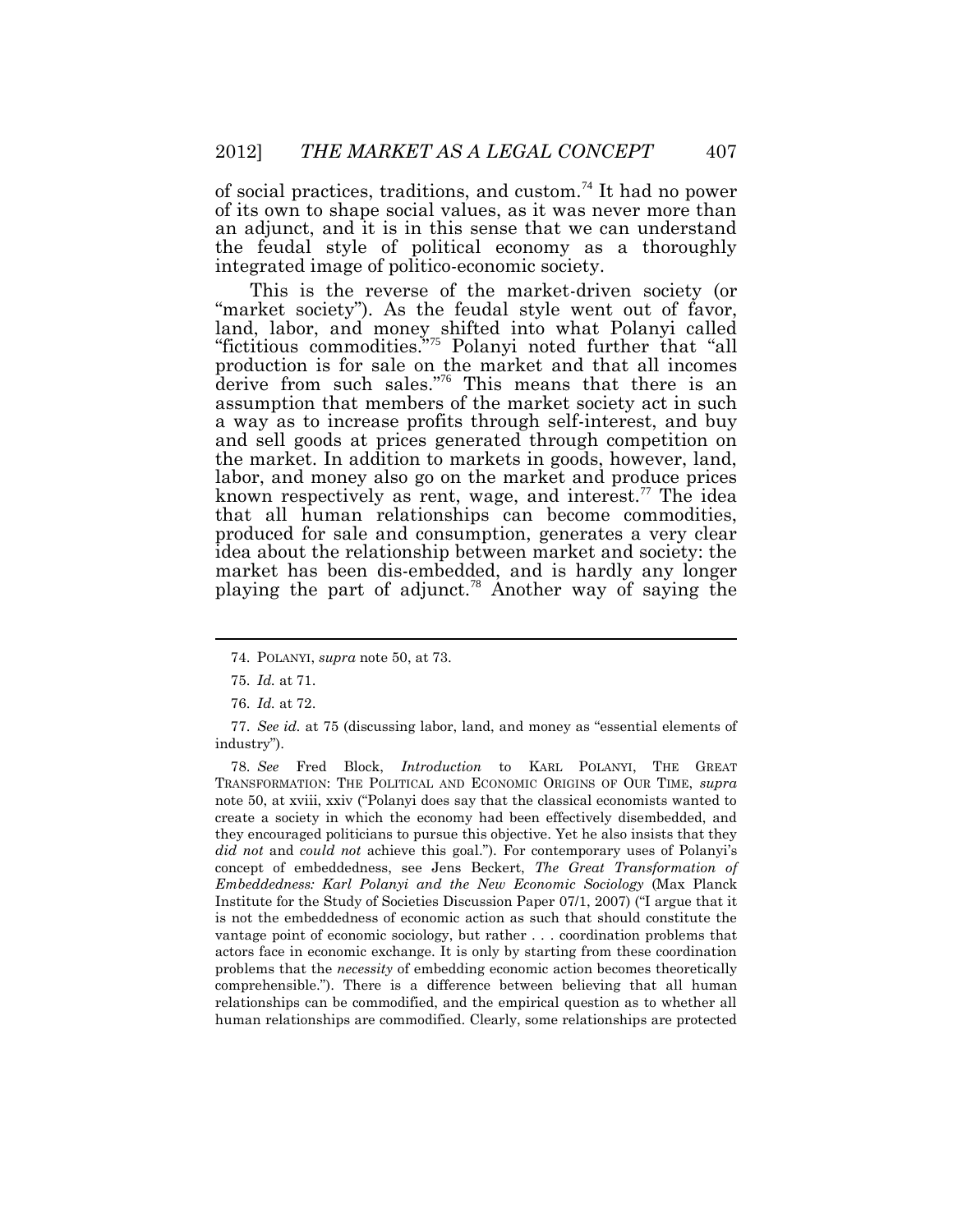same thing is that the market is now self-regulated. Neither the manor nor the guild is anymore in a position to control the dynamics of economic exchange; no longer does custom and tradition define the color and shape of the market. The market defines itself, and in so doing, *pretends* to establish what was not there before: a separation of an economic from a political sphere.<sup>79</sup>

A notable example of this process was the phenomenon of man-eating sheep.<sup>80</sup> Beginning as early as the 1200s, but not taking full flight until the eighteenth and nineteenth centuries, was a shift in attitude towards the land reflected in what was known as the enclosure movement.<sup>81</sup> As mentioned above, the feudal perspective on the land was that it was inherently political and social in purpose and obligation, meaning that the first and best question about how to use a piece of land was with regard to how it could contribute to the health of society.<sup>82</sup> The idea that the land could be turned into an income-yielding investment and subjected to private ownership was bizarre.<sup>83</sup> And yet, this feudal idea did change, and the process of enclosing the commons that comprised the manorial strip-system was one of the basic triggers of that change.<sup>84</sup>

81. HEILBRONER & MILFORD, *supra* note 32, at 47; *see also* POLANYI, *supra*  note 50, at 36-44 (describing the enclosure movement as upsetting the social order and "breaking down ancient law and custom"); TAWNEY, *supra* note 51, at 140 ("Against the landlord who enclosed commons, converted arable to pasture, and rack-rented his tenants, local resentment, unless supported by the Government, was powerless.").

- 82. MOORE, *supra* note 31, at 8.
- 83. POLANYI, *supra* note 50, at 72-73.

84. *See* Joan Thirsk, *The Common Fields*, 29 PAST & PRESENT, Dec. 1964, at 3 (describing the process of enclosing the commons).

by taboos, like the selling of children, though this might be a bad example, since the sale of children actually does happen.

<sup>79.</sup> *See* RUGGIE, *supra* note 19.

<sup>80.</sup> MOORE, *supra* note 31, at 12. Thomas More described the early stages of enclosures in *Utopia*: "[Y]our sheep that were wont to be so meek and tame and so small eaters, now, as I hear say, be become so great devourers and so wild, that they eat up and swallow down the very men themselves. They consume, destroy, and devour whole fields, houses, and cities." THOMAS MORE, UTOPIA 101 (David Harris Sacks ed., Ralph Robynson trans., Bedford/St. Martin"s 1999) (1516).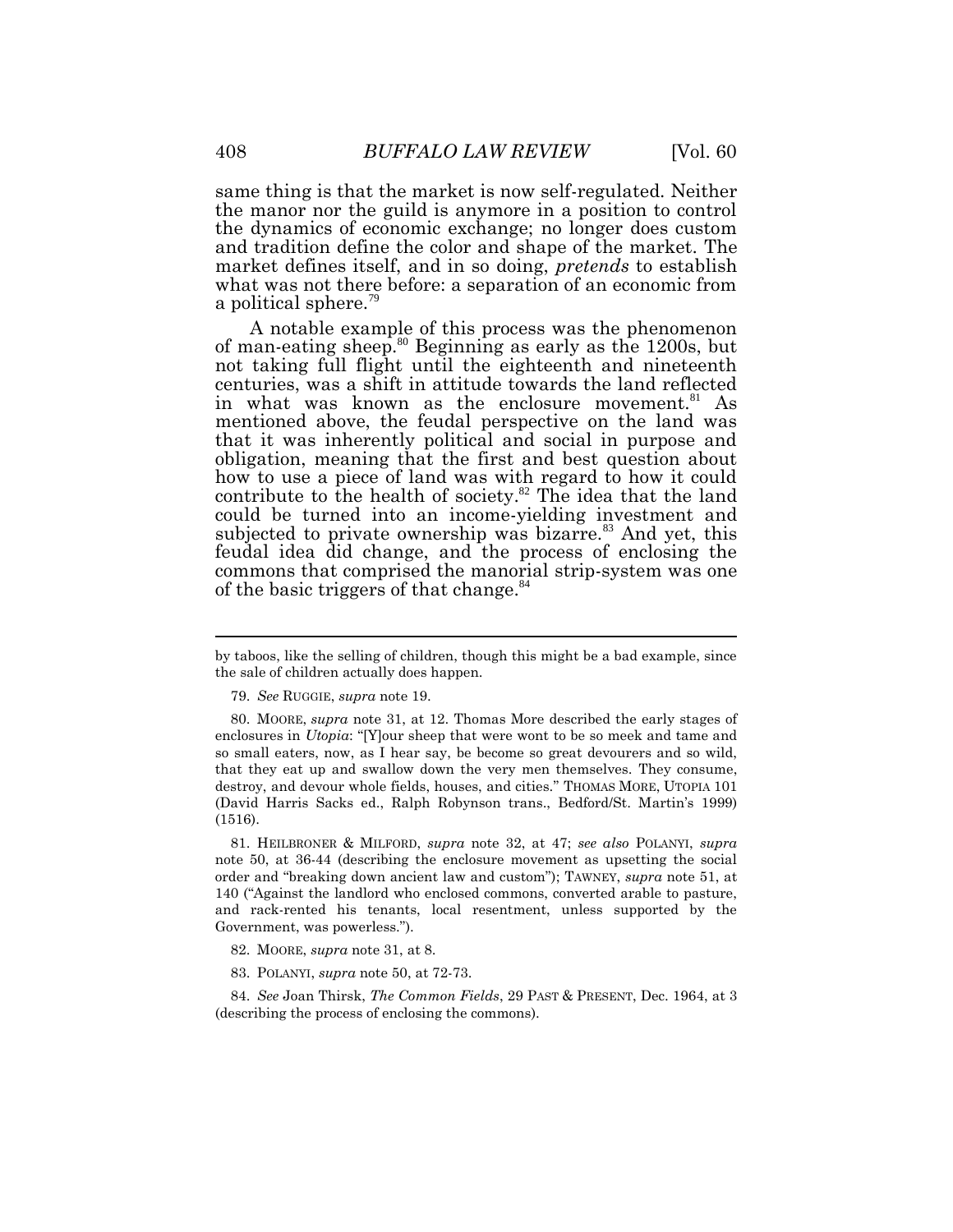By the time of the sixteenth century and beyond, lords and nobles began resorting to new legal mechanisms in order to bypass customary law and deprive peasants of their rights to cultivate the common land so that the space could be used as arable fields for sheep grazing.<sup>85</sup> The decision to make more room for pasture was stimulated by the fact that the English wool industry was a lucrative business, and the lords and their farmers realized that they could maximize their gains by expanding the available pastures for their flocks.<sup>86</sup> This expansion necessitated an enclosed space, where the lord"s animals grazed on the land that had once been common to the peasantry and the source of their daily bread.<sup>87</sup> Before and during this period, the enclosure process pushed off the farm something close to nine-tenths of the estate's tenants.<sup>88</sup> Polanyi, in his typically colorful language, described the process as a catastrophe which ripped the old order asunder, placing in its stead a society of mutilated relationships.<sup>89</sup> The sheep may not have been literally devouring the commoners, but it appeared that they might as well have been.

87. HEILBRONER & MILFORD, *supra* note 32, at 47.

88. *Id.* at 48; *see also* MOORE, *supra* note 31, at 21 ("[T]he enclosures were the final blow that destroyed the whole structure of the English peasant society embodied in the traditional village.").

89. As Polanyi describes the enclosure movement:

Enclosures have appropriately been called a revolution of the rich against the poor. The lords and nobles were upsetting the social order, breaking down ancient law and custom, sometimes by means of violence, often by pressure and intimidation. They were literally robbing the poor of their share in the common, tearing down the houses which, by the hitherto unbreakable force of custom, the poor had long regarded as theirs and their heirs'. The fabric of society was being disrupted; desolate villages and the ruins of human dwellings testified to the fierceness with which the revolution raged, endangering the defences of the country, wasting its towns, decimating its population, turning its overburdened soil into dust, harassing its people and turning them from decent husbandmen into a mob of beggars and thieves.

POLANYI, *supra* note 50, at 37.

<sup>85.</sup> MOORE, *supra* note 31, at 9.

<sup>86.</sup> HEILBRONER & MILFORD, *supra* note 32, at 47; *see also* MOORE, *supra* note 31, at 10-11 (describing yeoman farmers as economically ambitious capitalists who were motivated to take every possible opportunity to increase profits).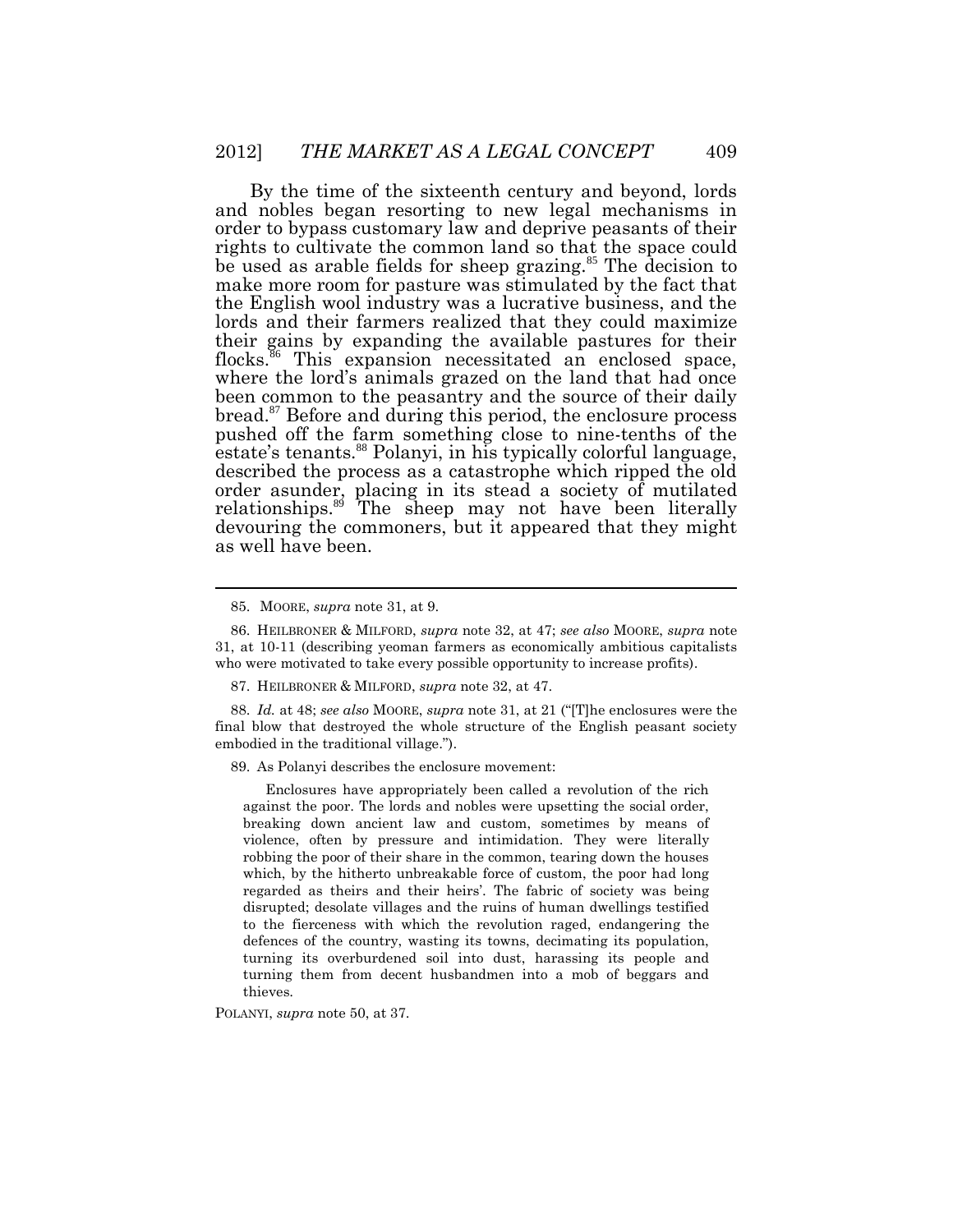The enclosure movement, which spanned several hundred years, $90$  was beginning to have several noticeable effects. One was the creation of an entirely new class: the "wandering poor."<sup>91</sup> Pushed off their traditional lands, these starving peasants would transform into a key ingredient of a market society, that of a labor force willing to sell their productive powers for a wage.<sup>92</sup> Another effect was the transformation of land understood as a social device into private property.<sup>93</sup> Along with the emergence of wage-labor and private property, the operative mechanism that would unite the individuals of the nascent market society was the contract device. $94$  But the effect that was surely more noticeable to the yeoman and upper gentry doing the enclosing was the great supply in the yield of the land.<sup>95</sup> Whatever the social dimensions of the transformation, no one could deny that in terms of maximizing profits, the enclosure movement was a tremendous advance.<sup>96</sup>

2. *John Locke"s "Very Natural Doctrine."* Bertrand Russell has described John Locke as the "apostle of the Revolution of 1688, the most moderate and the most successful of all revolutions."<sup>97</sup> Eric Hobsbawm has in turn described the Revolution as the pivotal moment when the feudal system gave way to the English market society.<sup>9</sup>

93. HEILBRONER & MILFORD, *supra* note 32, at 47.

94. *See* Robert W. Gordon, *Unfreezing Legal Reality: Critical Approaches to Law*, 15 FLA. ST. U. L. REV. 195, 207 (1987) (describing formal contracting as a means of uniting self-interested individuals in "carefully circumscribed" interactions); Danielle Kie Hart, *Contract Law Now—Reality Meets Legal Fictions*, 41 U. BALT. L. REV. 1, 53-59 (2011) (describing contracts as embedded in social context).

95. POLANYI, *supra* note 50, at 36 ("[T]he yield of the land manifestly increased . . . .").

96. *Id.*; *see also* HEILBRONER &MILFORD, *supra* note 32, at 47-48 (noting the increase in land productivity as a result of enclosure, but describing the economic growth it brought about as "ruthless" in its effect on the labor force).

97. RUSSELL, *supra* note 38, at 604.

98. Hobsbawm, *supra* note 31, at 27.

<sup>90.</sup> HEILBRONER & MILFORD, *supra* note 32, at 47.

<sup>91.</sup> *Id.* at 48.

<sup>92.</sup> *Id.*; *see also* HOBSBAWM, AGE OF REVOLUTION, *supra* note 44, at 149-52 ("[T]he great mass of the rural population had in some way to be transformed, at least in part, into freely mobile wage-workers for the growing non-agricultural sector of the economy.").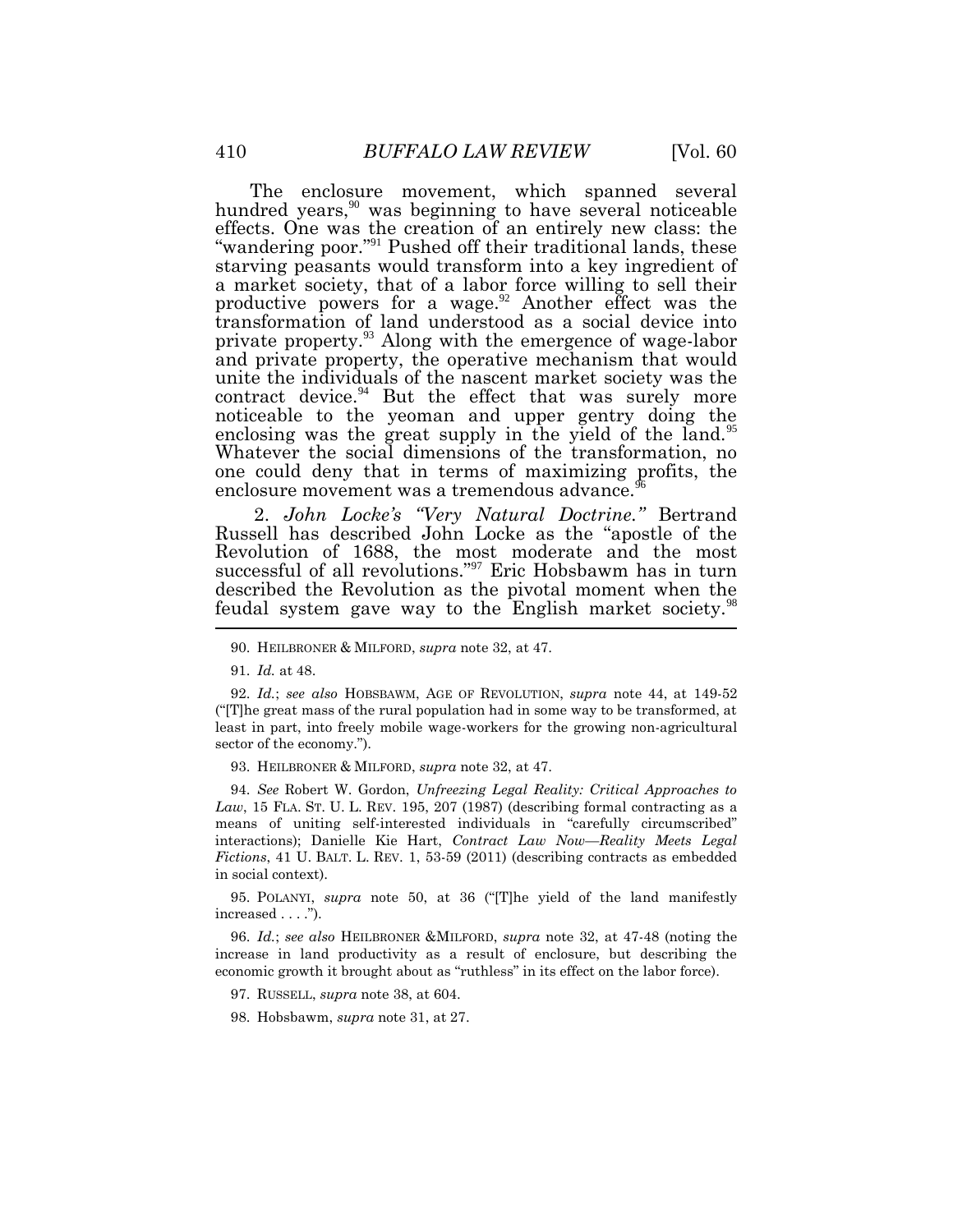Locke, as a consequence, was the "most fortunate of all philosophers. He completed his work in theoretical philosophy just at the moment when the government of his country fell into the hands of men who shared his political opinions."<sup>99</sup>

The following discussion will review the "apostle's" very familiar arguments in his *Second Treatise*, and the symmetry between Locke's theory of property, contract, and money and the emergence of a market society. It will serve as chief representative of the market-state dyad in the classic liberal style, masking the political struggles that paved the way for the competitive market by cloaking them in an aura of natural timelessness.<sup>100</sup>

Locke establishes a strong dichotomy between a prepolitical, natural society in which men freely and equally engage in commercial relations, and a totally separate political society in which men will sadly, if necessarily, give up their total powers and enter the artificial realm of government and positive law. I will review each side of the dichotomy in turn, as well as Locke's rationale for the need to create a political society at all.

Let's begin with the natural society. Locke starts off with an analysis of the "state all men are naturally in, and

"Tis true, in land that is common in England, or any other country where there is plenty of people under government, who have money and commerce, no one can enclose or appropriate any part without the consent of all his fellow-commoners: because this is left common by compact, *i.e.*, by the law of the land, which is not to be violated. . . . [W]hereas in the beginning and first peopling of the great common of the world it was quite otherwise. The law man was under was rather for appropriating.

*Id.* at 15. For a discussion of Locke's philosophy in the context of emerging capitalism, see NEAL WOOD, JOHN LOCKE AND AGRARIAN CAPITALISM 31-48 (1984) ("[A]nything written by Locke between 1668 and 1692 on the nature of society, the economy, and agriculture must be read, interpreted, and evaluated—if our understanding of his thought is not to be distorted—within the overarching context of those economic ideas.").

<sup>99.</sup> RUSSELL, *supra* note 38, at 605.

<sup>100.</sup> Notably, Locke"s strategy is to reverse the narrative that has been told here. For Locke, the natural market society antedated the political society of England, and in ancient times there existed a natural law of private property. *See* LOCKE, *supra* note 65, at 2. It is only in his present day, the late 1600s, that Locke regrettably identifies contemporary practice: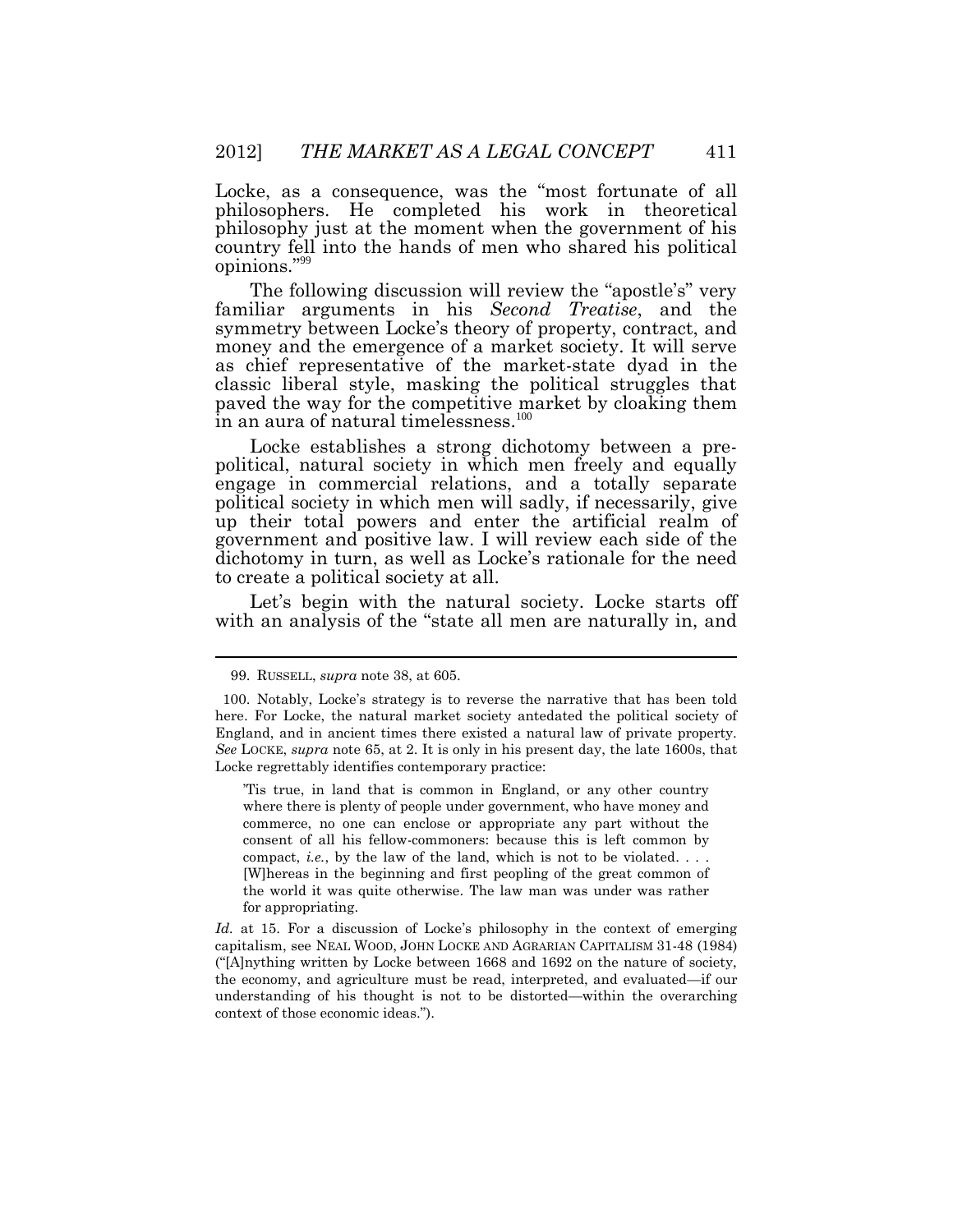that is a state of perfect freedom to order their actions and dispose of their possessions and persons as they think fit, within the bounds of the law of nature, without asking leave, or depending upon the will of any other man."<sup>101</sup> As a consequence of this natural freedom, all men naturally have an equal right to the exercise of that freedom.<sup>102</sup> These free and equal men are found in the state of nature so long as they live together "according to reason, without a common superior on earth with authority to judge between them . . . ."<sup>103</sup> If they have no common superior, but disregard Reason, Locke tells us that men have left the state of nature and have entered the state of war.<sup>104</sup>

It is the Rule of Reason which therefore serves as the measure of Natural Law. It is Reason which commands Natural Man not to destroy himself, nor to (unless justice so demands) "harm another in his life, health, liberty, or possessions."<sup>105</sup> The only compulsion to constrain oneself, and the only available form of enforcement, however, exists in the reasoned heart of man himself.<sup>106</sup> As the sole judge of what constitutes "harm," every man has the right to enforce the law of nature and punish its offenders in a reasonable manner.<sup>107</sup> Additionally, all men have a right to compensation for harm done to them—punishment for wrong-doing is insufficient.<sup>108</sup> These two rights of punishment and compensation function independently, in that while any man may punish an offense of the natural law, only the injured man can demand compensation.<sup>109</sup> This flows from the injured man's primal right of selfpreservation.<sup>110</sup>

Locke"s Natural Man should not be confused for Neanderthal Man. Natural Man is capable of complex

<sup>101.</sup> LOCKE, *supra* note 65, at 2.

<sup>102.</sup> *Id*.

<sup>103.</sup> *Id.* at 9.

<sup>104.</sup> *Id.* 

<sup>105.</sup> *Id.* at 3.

<sup>106.</sup> *Id.* at 3-4.

<sup>107.</sup> *Id.*

<sup>108.</sup> *Id.* at 5.

<sup>109.</sup> *Id.*

<sup>110.</sup> *Id*.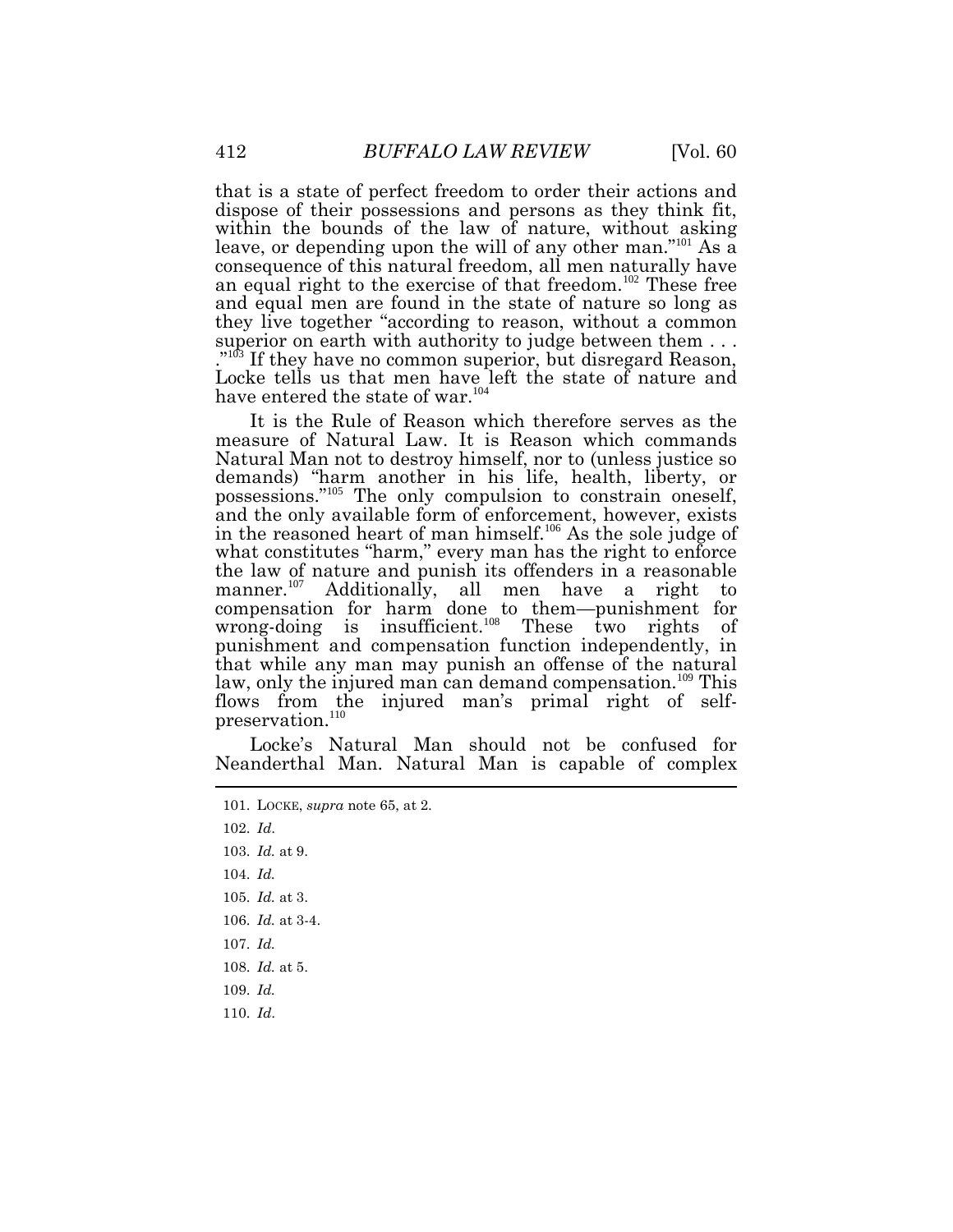commercial transactions,<sup>111</sup> beginning with the right to formalize the manifestations of his independent will in contracts.<sup>112</sup> This is a natural right, Locke explains, because "promises and bargains for truck . . . truth and keeping of faith belong to men as men, and not as members of society."<sup>113</sup> Crucially, Natural Man also possesses the right of ownership, first and foremost to his own physical body.<sup>114</sup> In making the argument out for private ownership, Locke sets himself up against both the feudal and Christian ideas of common ownership.<sup>115</sup> While Natural Man was given the land in common with other Natural Men, Locke explains that men were given land (in the beginning) so as to use it "to the best advantage of life and convenience."<sup>116</sup> Or, as Locke says a few pages on, God did not actually provide the commons for the use of all men: "He gave it to the use of the industrious and rational (and labour was to be his title to it), not to the fancy or the covetousness of the quarrelsome and contentious."<sup>117</sup> This qualification sets up the rest of the picture.

113. LOCKE, *supra* note 65, at 7.

117. *Id.* at 15.

<sup>111.</sup> *Id.* at 22 ("And as different degrees of industry were apt to give men possessions in different proportions, so this invention of money gave them the opportunity to continue and enlarge them . . . ."); *see also* JOHN LOCKE, *Some Considerations on the Consequences of the Lowering of Interest, and Raising the Value of Money* (1691), *in* 4 THE WORKS OF JOHN LOCKE 3, 7 (1824) ("[F]or money being a universal commodity, and as necessary to trade as food is to life, every body must have it, at what rate they can get it, and unavoidably pay dear, when it is scarce; and debts, no less than trade, have made borrowing in fashion.").

<sup>112.</sup> *See* MACPHERSON, *supra* note 28, at 210 (discussing Locke"s idea of contract, including the idea that contracts "owe their validity to man"s natural reason").

<sup>114.</sup> *Id.* at 12-13. Interestingly, Locke repeatedly referred to the idea of individual right of all against all in the state of nature as a very strange doctrine, *id.* at 6, but never suggested anything at all odd about the radical notion of being able to "own" one"s body.

<sup>115.</sup> *Id.* at 12. With regard to the idea of private ownership, Locke continues to dominate the field in terms of his influence on contemporary scholarship. For recent discussions, see Symposium, *Property and Obligation*, 94 CORNELL L. REV. 743 (2009); Symposium, *Ownership and Justice*, 27 SOC. PHIL. & POL"Y 1 (2010).

<sup>116.</sup> LOCKE, *supra* note 65, at 12.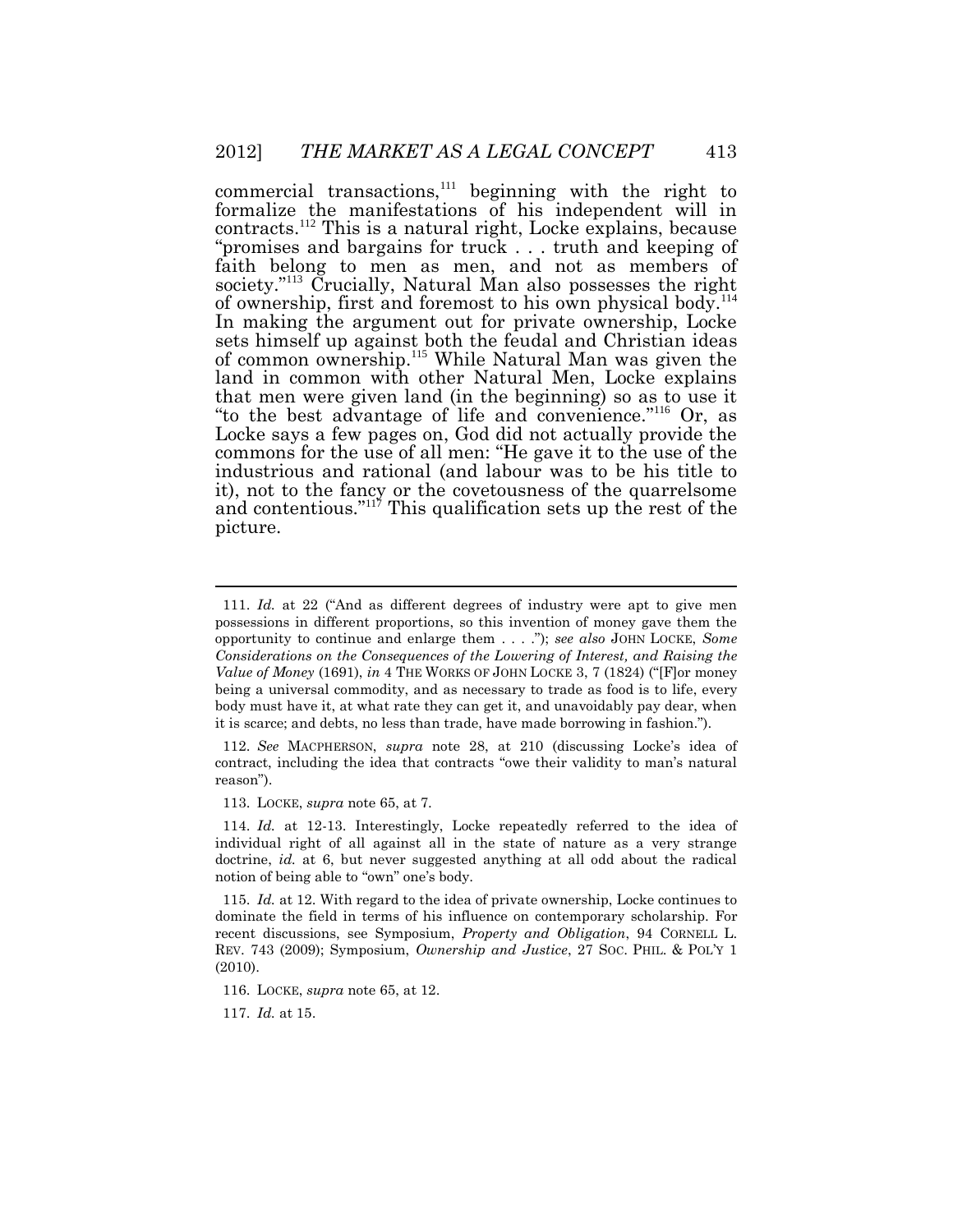"The fruit or venison which nourishes the wild Indian, who knows no enclosure, and is still a tenant in common, *must be his*, and so his, *i.e.*, a part of him, that another can no longer have any right to it . . . . .<sup>3118</sup> The fact that something nourishes Natural Man does not make it his property, however. In order to transform something into a property, Natural Man must appropriate it—that is, he must pour his labor into the thing.<sup>119</sup> There are therefore two "unquestionable" postulates at work: men own their bodies, and they own the labor produced from their bodies.<sup>120</sup> By the force of a kind of transitive property, when Natural Man mixes his labor with a piece of land, that land is inevitably fenced in, and properly his own.<sup>121</sup> But just as soon as Locke sets down this fairly straight-forward idea, he famously adds a complicating layer. It is not simply that Natural Man may take ownership of the field which he has tilled, or the orchard he has cultivated. There is also an employment relationship immanent in the mechanism, for as Locke states, "the grass my horse has bit, the turfs *my servant* has cut, and the ore I have dug in any place where I have a right to them in common with others, become my property without the assignation or consent of anybody."<sup>122</sup> The question pushing the next stage in the argument is therefore how Natural Man has somehow obtained the labor power of his servant, a power which just moments before Locke had explained to be the inherent and natural belonging of all men.<sup>123</sup>

Locke tells us that while Natural Man has not yet become political, he has developed an impressive catalogue of economic practices.<sup>124</sup> In the ancient version of Natural Man, he was constrained by the natural law in that he was only able to enclose so much land that he could fruitfully

123. *See* MACPHERSON*, supra* note 28, at 214-20.

124. *See, e.g.*, LOCKE, *supra* note 65, at 21-22 ("[H]e also bartered away plums that would have rotted in a week, for nuts that would last . . . a whole year . . . . [H]e would give his nuts for a piece of metal, pleased with its colour . . . . And thus came in the use of money . . . .").

<sup>118.</sup> *Id.* at 12 (emphasis added).

<sup>119.</sup> *Id.* at 12-13.

<sup>120.</sup> *Id.* 

<sup>121.</sup> *Id.*

<sup>122.</sup> *Id.* at 13 (emphasis added).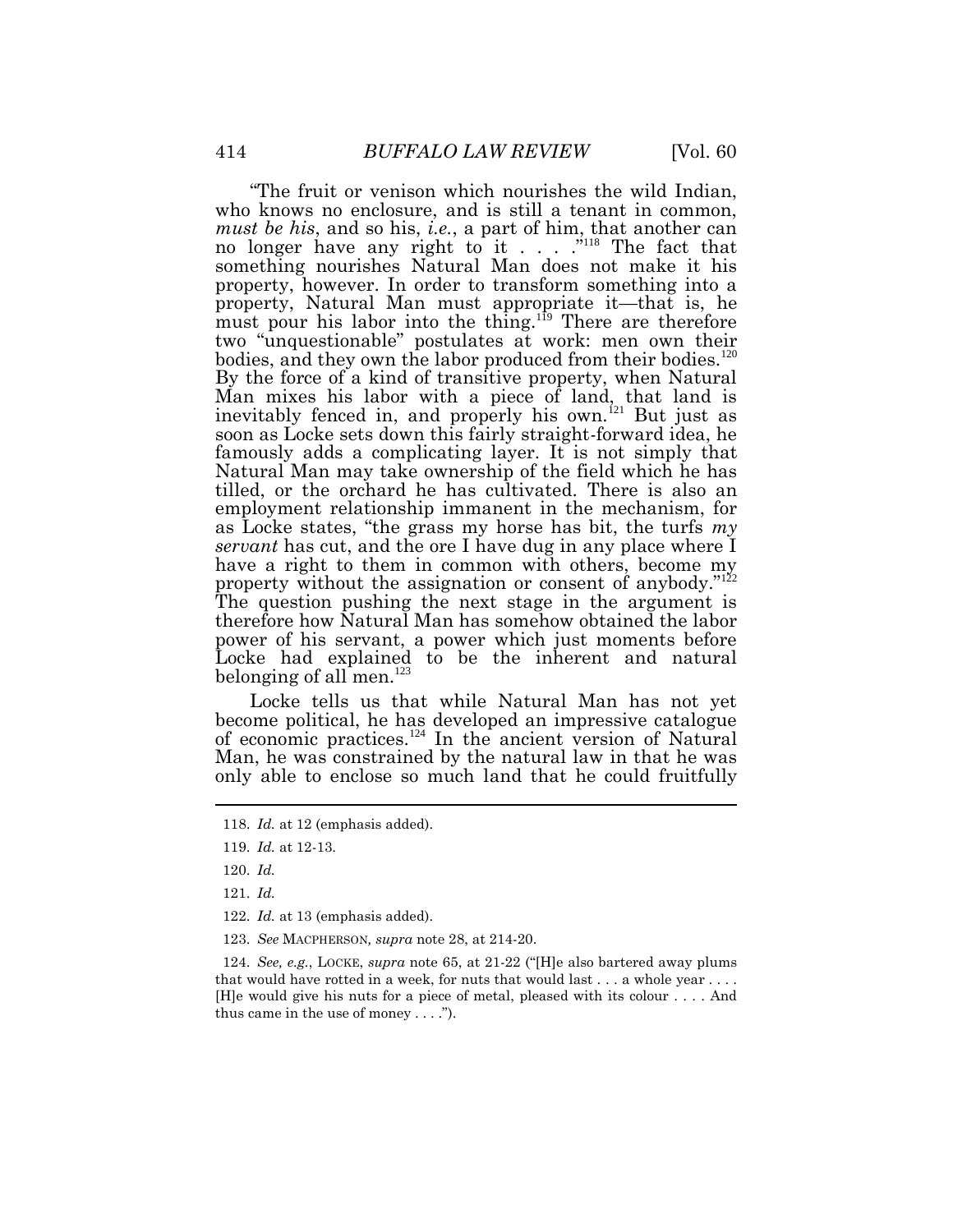use, and that he could not use so much that would keep other men from having the same opportunities.<sup>125</sup> But Natural Man smartened up, and avoided these problems with the discovery that the improvement of the land could never diminish the goods available to mankind—it only increased them.<sup>126</sup> Here, as Locke suggested, one needed to understand that a single acre of enclosed land benefited the whole of mankind by ten to a hundred times as that of a hundred acres in common possession.<sup>127</sup> Thus, greed could not actually bar the hoarding of land, so long as that land was being put to use.<sup>128</sup>

As for the problem of spoilage, the emergence of the market was the solution.<sup>129</sup> Natural Man could hoard as many goods, or enclose as much land as he could, so long as he was able to fruitfully make use of those possessions, or, and here was the new development, he could trade those possessions for cash.<sup>130</sup> In the presence of money, spoilage was no longer a threat, and so the impetus for growth and gain could proceed against the sole remaining curb in the natural law: improve your lot so long as you do no harm to the life and liberty of others.<sup>131</sup> But this curb turns out to be out of place since the rights of appropriation and improvement did not only have nature's imprimatur, they bore the kiss of revelation as well.<sup>132</sup> As Pierre Manent put

128. *See* MACPHERSON, *supra* note 28, at 212 ("[T]he greater productivity of the appropriated land more than makes up for the lack of land available for others. This assumes, of course, that the increase in the whole product will be distributed to . . . those left without enough land. Locke makes this assumption.").

129. *See* LOCKE, *supra* note 65, at 22 ("And thus came in the use of money some lasting thing that men might keep without spoiling, and that, by mutual consent, men would take in exchange for the truly useful but perishable supports of life.").

130. *See id.*

131. *See id.* at 17-22 (explaining how the market allows for the transfer of the fruits of the increased productivity that results from the individual appropriation of formerly common property).

132. *Id.* at 16 ("God, by commanding to subdue, gave authority so far to appropriate.").

<sup>125.</sup> *Id.* at 14.

<sup>126.</sup> *Id.* at 17.

<sup>127</sup>*. Id.*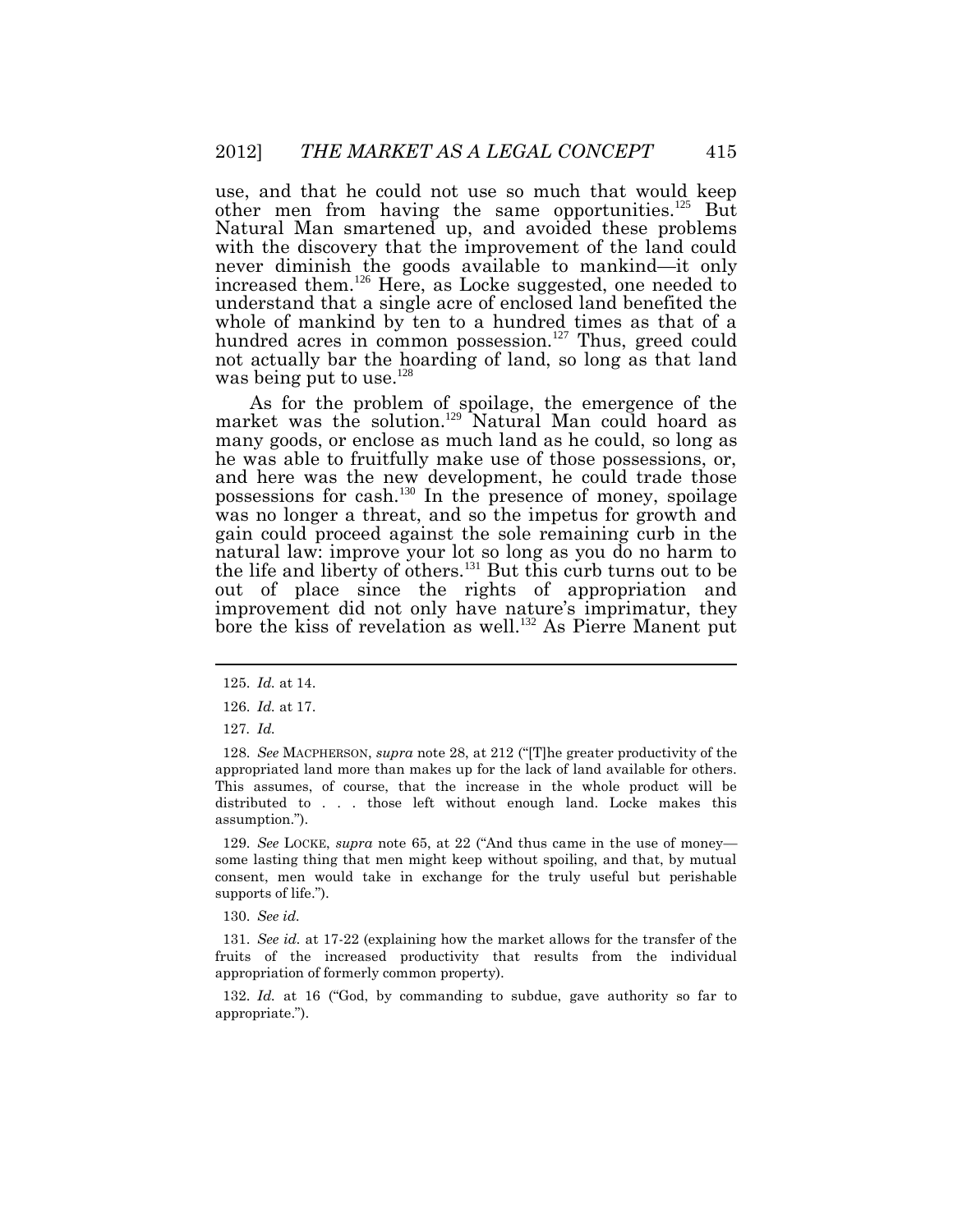it, in Locke"s system "[j]ustice is *always already realized*, as long as property is guaranteed and protected."<sup>133</sup> Locke's picture of the possessive individual is therefore one which, in the end, is acquisitively boundless.

The upshot is that Natural Man exists in a Natural Market, where he and his fellows equally own their persons, and as a result the labor of their persons. Mixed with that labor, Natural Man acquires possessions, and after having consented to a common coin, is able to contract for the purchase and sale of more possessions. This brings us back to Natural Man"s servant, and the lawn he was busy mowing. In this market system, how did Natural Man come to own the product of his servant's labor? Clearly, given Locke's philosophical rejection of the feudal concept of status and hierarchy, the answer cannot have been that the master owned the labor of his servant, as a function of that ancient relationship.<sup>134</sup> Instead, we must assume that the servant has entered into a modern wage relationship with the master, selling his labor in exchange for a cash value.<sup>135</sup> Indeed, this seems to be precisely what Locke had in mind when he elaborated the notion that property gains its particular value from the labor that had gone into it.<sup>136</sup> Labor, for Locke, was about value before it was about rights.

Locke was clear that the Natural Market was not a state of war,<sup>137</sup> which forces the question of why it was

<sup>133.</sup> MANENT, *supra* note 4, at 46.

<sup>134.</sup> *See* LOCKE, *supra* note 65, at 38 ("[A] freeman makes himself a servant to another by selling him for a certain time the service he undertakes to do in exchange for wages he is to receive; and . . . gives the master but a temporary power over him . . . .").

<sup>135.</sup> *Id*.; *see also* MACPHERSON, *supra* note 28, at 213-16 ("We have seen that [Locke] did attribute to the state of nature a commercial economy, developed to the point when large estates (of thousands of acres) are privately appropriated for the production of commodities for profitable sale. Such an economy could scarcely have been understood by Locke except as implying production by wagelabour.").

<sup>136.</sup> *See* MANENT, *supra* note 4, at 43 ("Locke insists on this point: it is human labor, and not nature, that gives things their *value*.").

<sup>137.</sup> *See* PATEMAN, *supra* note 27, at 64 ("[T]he Lockean natural condition has many 'inconveniences'.... However, such 'inconveniences' must not be confused with the state of war.").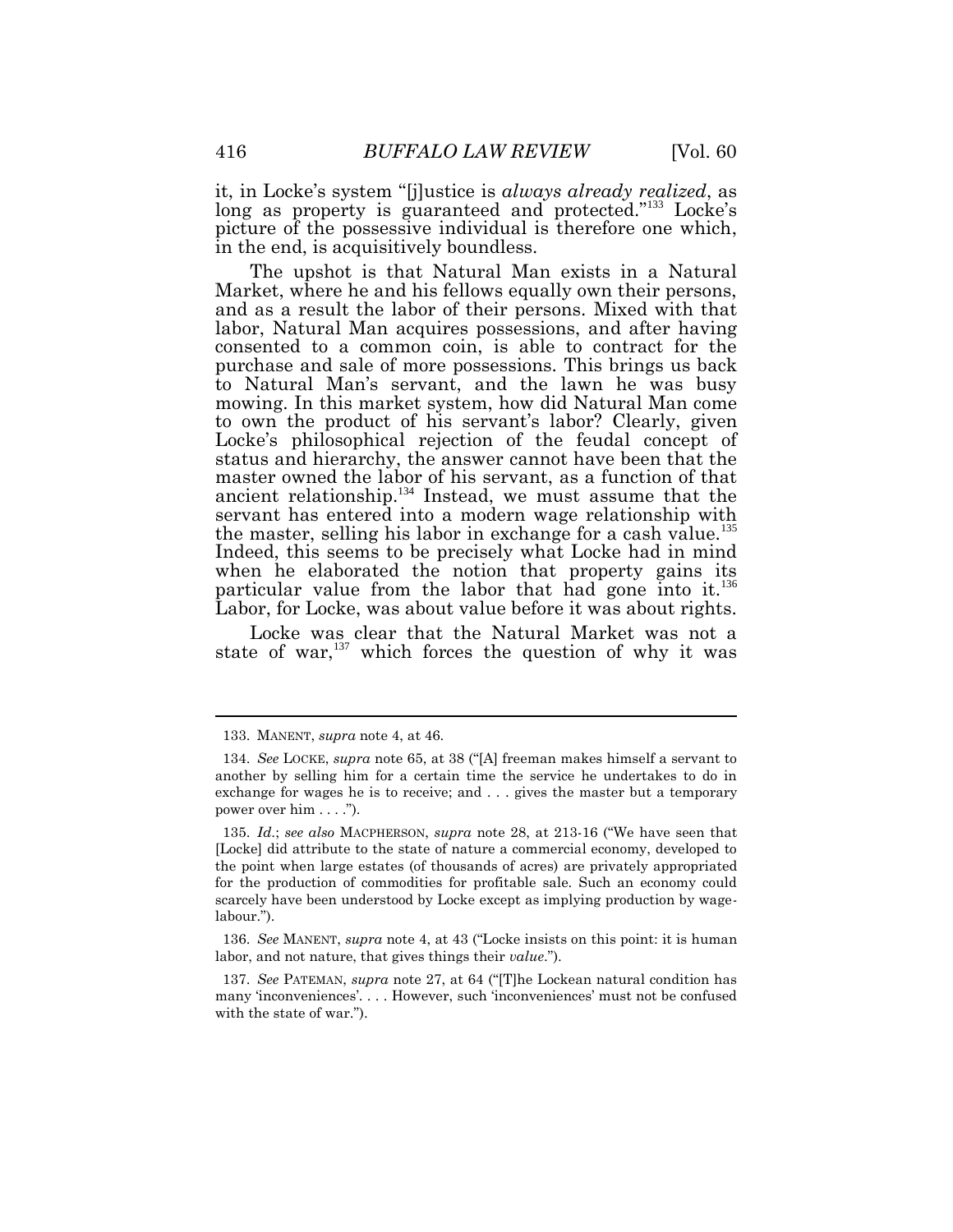necessary to establish a political society at all.<sup>138</sup> After all, Locke's version of the state of nature is much more attractive than Hobbes', which actually did describe a state of war in which men always had a hand on the sword.<sup>139</sup> Ultimately for Locke, the distinction ends up collapsing, and his picture of the state of nature inevitably turns bleak: in a society of free and equal men with no common authority among them, every man will be judge, jury, and executioner in his own case.<sup>140</sup> But men can never be impartial about their own interests, and so everybody"s right to enjoy their possessions will always be threatened.<sup>141</sup> In this light, the Natural Market is actually a place where man lives a life "full of fears" and laments the fact that his property is "very unsafe, very unsecure."<sup>142</sup> Thus we have Locke's "great and chief end<sup>"143</sup> for establishing a government and political society: "[T]he preservation of the property of all the members of that society as far as is possible."<sup>144</sup> Indeed, Locke goes further, for it is not simply that government has the protection of property as its key purpose, but that political society cannot even *exist* "without having in itself the power to preserve the property, and in order thereunto, punish the offenses of all those of that society  $\dots$ ."<sup>145</sup>

The force of this shift should not be lost. For Locke, and the classic liberal style, there is a strong notion of a natural freedom that consists almost entirely of a right to private

140. LOCKE, *supra* note 65, at 38-39.

- 142. *Id.* at 57.
- 143. *Id.*
- 144. *Id.* at 39.
- 145. *Id.*

<sup>138.</sup> *See id.* at 69 ("To understand why . . . government is needed, reference has to be made to the conjectural history of the state of nature . . . . It is only at a certain stage of socio-economic development that a *political* society . . . become[s] necessary . . . .").

<sup>139.</sup> HOBBES, *supra* note 5, at 111-12 (explaining that laws are useless unless executed by men with "a Sword in the hands").

<sup>141.</sup> *See id.* at 57 ("[I]n the state of nature he [is] . . . constantly exposed to the invasion of others."); *see also id.* at 40 ("The end of civil society [is] to avoid and remedy those inconveniences of the state of nature which necessarily follow from every man"s being judge in his own case . . . .").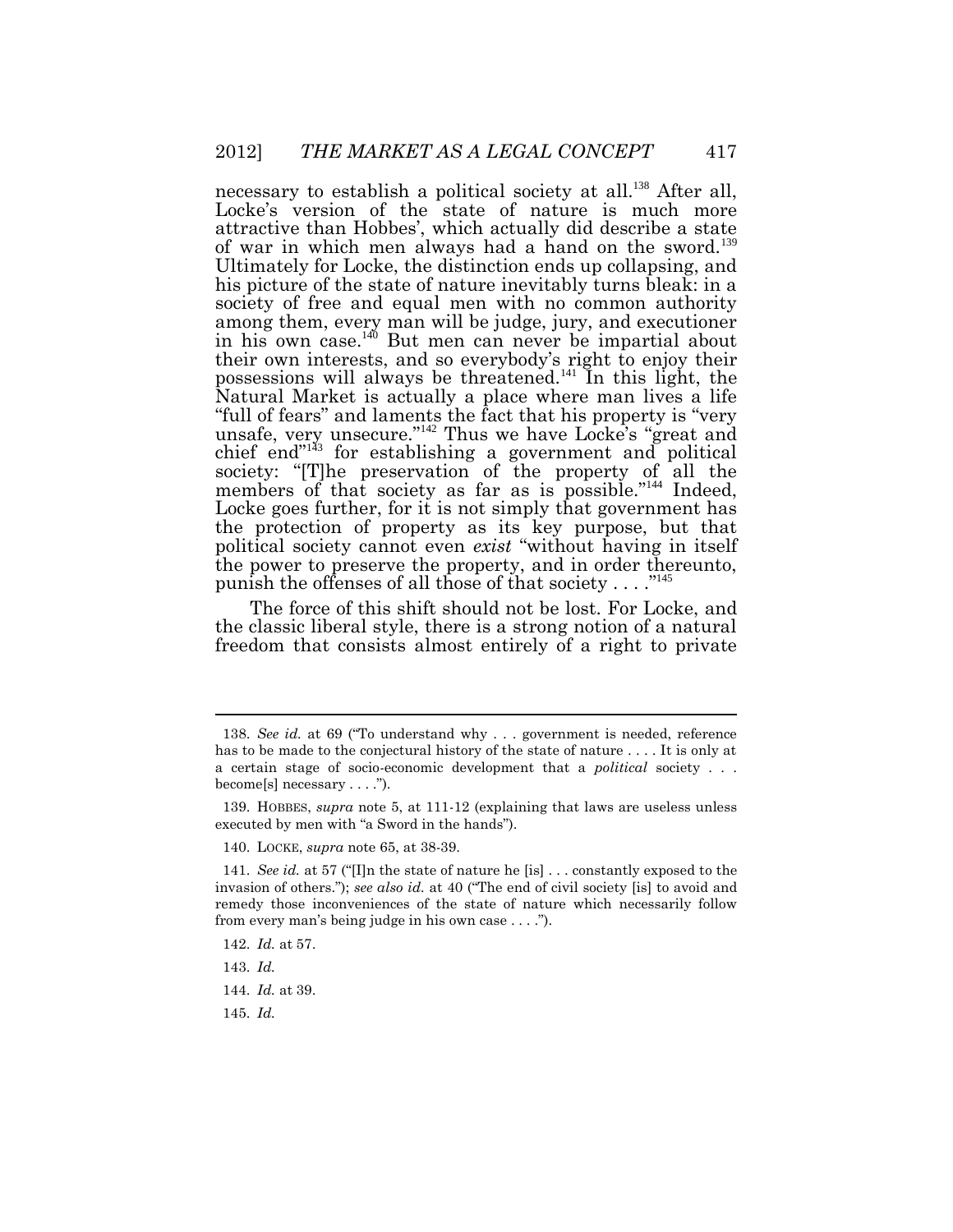ownership.<sup>146</sup> But before the creation of political society, this freedom is constantly under siege. $^{147}$  Therefore, in order to establish a "real" and meaningful freedom, Locke establishes property as a political and positive right in addition to a natural right. This may at first seem odd, given Locke"s insistence that property is a natural, and not a political, freedom. But he also insists, and more conclusively, that politics is in fact a pre-requisite for the true enjoyment of a market society. Thus, while political society takes the market as a pre-condition, and is substantively obliged by those private principles, those principles in turn require the existence of government.<sup>148</sup> As C.B. Macpherson explained:

The wholesale transfer of individual rights was necessary to get sufficient collective force for the protection of property. . . . In these circumstances individualism must be, and could safely be, left to the collective supremacy of the state.

The notion that individualism and "collectivism" are the opposite ends of a scale along which states . . . can be arranged, regardless of the stage of social development in which they appear, is superficial and misleading. *Locke"s individualism, that of an emerging capitalist society, does not exclude but on the contrary demands the supremacy of the state over the individual*. 149

Locke believed that government had three basic duties. First, it must establish a positive law that will protect property allocations and apply equally to all members of political society, the members of government included.<sup>150</sup>

<sup>146.</sup> *See* MACPHERSON, *supra* note 28, at 198 (explaining that there is some confusion as to whether, in Locke's usage, "property" meant "goods" or meant "life and liberty and estates," because Locke used both meanings repeatedly).

<sup>147.</sup> *See* LOCKE, *supra* note 65, at 57.

<sup>148.</sup> *See* POLANYI, *supra* note 50, at 44 (explaining that the market, in order to become a full-fledged system, *must* shape all of society). *But see* Karl Marx, *Estranged Labor* (1844), *reprinted in* ECONOMIC AND PHILOSOPHIC MANUSCRIPTS OF 1844, at 106, 106 (Dirk J. Struik, ed., Martin Milligan trans., 1971) ("Political economy starts with the fact of private property, but it does not explain it to us.").

<sup>149.</sup> MACPHERSON, *supra* note 28, at 256 (emphasis added).

<sup>150.</sup> LOCKE, *supra* note 65, at 57; *see also* ROBERTO MANGABEIRA UNGER, LAW IN MODERN SOCIETY: TOWARD A CRITICISM OF SOCIAL THEORY 75 (1976) (describing the legal system, in classic liberal style, as a necessary wall protecting the market from politics).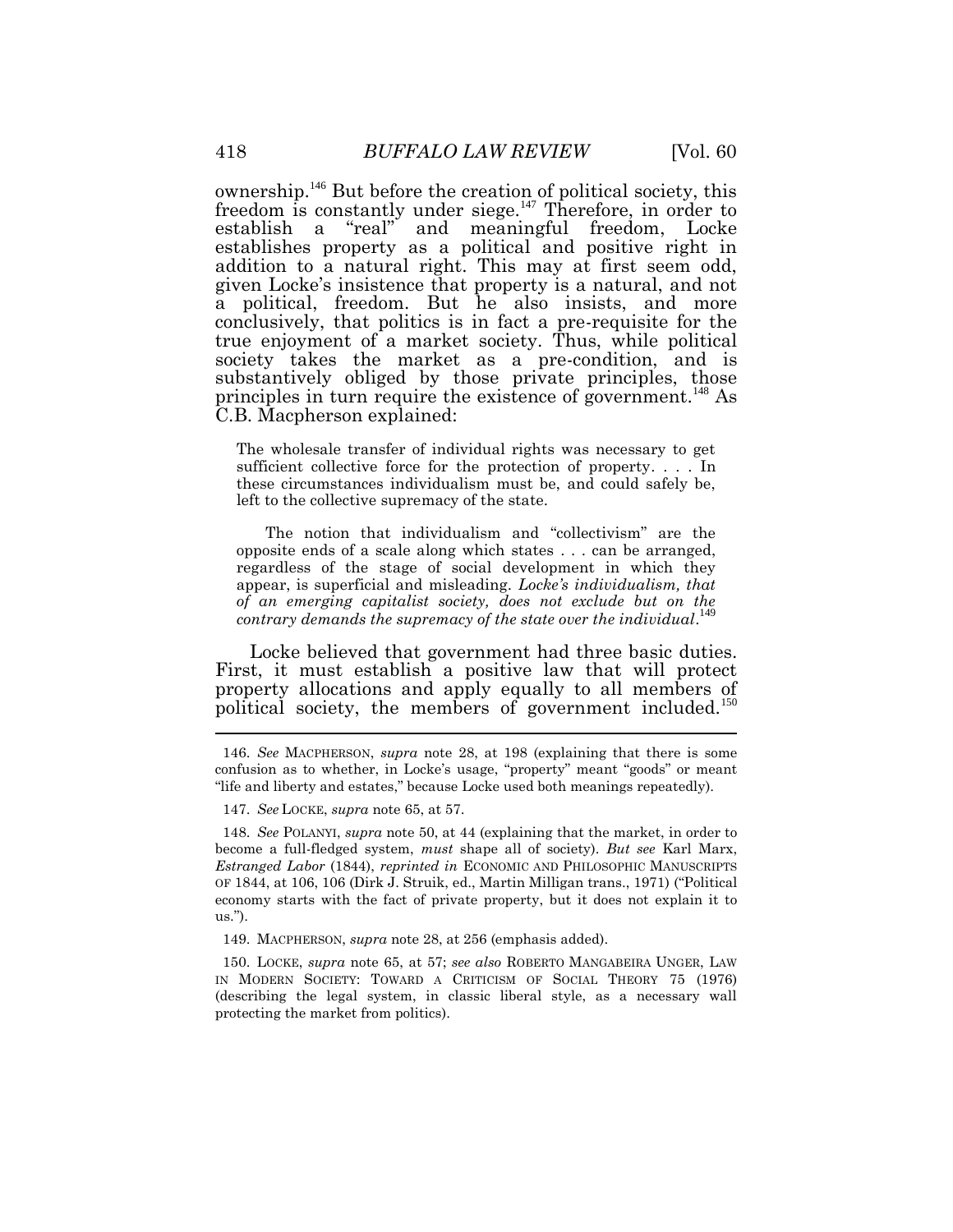Second, government must establish an impartial judiciary that will rise above the passions of particular controversies.<sup>151</sup> Third, it must enforce the law.<sup>152</sup> Beyond these baseline responsibilities, the government, or the state, or political society, had no warrant for interfering in the workings of the market system<sup>153</sup>—a system enabled by property and contract rights, and propelled by the invention of money.<sup>154</sup> Or, another way of putting it is that when it comes to the question of why the state should ever intervene in the matters of the market, there is always a single answer: the maintenance and enforcement of natural law principles.<sup>155</sup> This is Locke"s fundamental rationale for *constitutional* government: the provision of limitations on the power of the legislature to harm individual rights in a way that was notoriously absent in Hobbes" description of sovereign power.<sup>156</sup>

The resulting legal scheme of the classic liberal style is very straight-forward. At the center of human freedom lie the right of private property and the capacity to independently and equally buy and sell goods and services. In order to properly realize these rights in property and contract, the state is required to promulgate these rights,

155. The decision to enter political society does not create new rights on the part of government, other than those already mentioned (i.e., ascertainable and enforceable laws adjudicated by an impartial judiciary). *See* MACPHERSON, *supra* note 28, at 218. All rights possessed by the new government are the rights transferred by Natural Man, which were definitely natural rights predicated on private ownership. *See id.* at 256-58. Consequently, the state has no warrant to override the naturally conceived right to property. *See id.* at 218.

156. *See id.* at 256-57 ("Hobbes"s denial of traditional natural law, and his failure to provide guarantees for property as against a self-perpetuating sovereign did not recommend his views to those who thought property the central social fact."). Though Locke did not have in mind any particular form of government as superior to another, it is clear that whatever its form, the government would need to be limited by a set of principles establishing a private sphere of rights enjoyment. *See id.* at 257.

<sup>151.</sup> LOCKE, *supra* note 65, at 57-58.

<sup>152.</sup> *Id.* at 58.

<sup>153.</sup> *Id.* at 59.

<sup>154.</sup> *See* JOHN BRAITHWAITE & PETER DRAHOS, GLOBAL BUSINESS REGULATION 39 (2000) ("[T]ogether [the law of property and contract] form the foundation of a private law-based system of commerce . . . . Through contract the objects of property become capital.").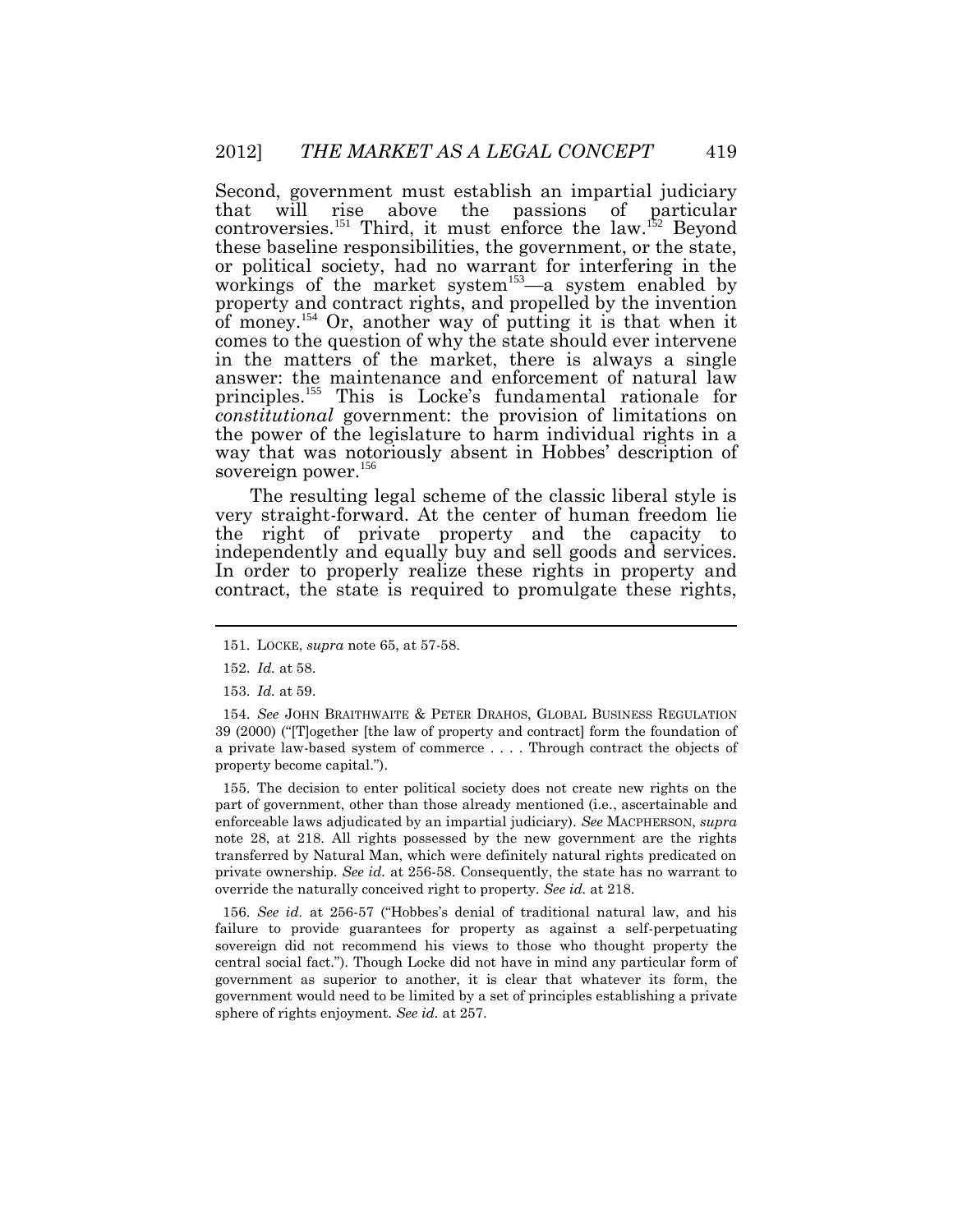and protect them not only against private transgressors, but from the government itself.

Before moving on to modern liberalism, it's worth pausing over the question of whether Locke's mercantilism makes him a poor choice as a representative of the classic liberal style of relating the growth of markets to the state.<sup>157</sup> Mercantilists like Locke believed in the importance of stockpiling as much bullion as possible, since a stocked war chest was understood at the time as an indicator of a strong state.<sup>158</sup> But mercantilists were against free trade, and generally favored the use of stiff protections for domestic industry, particularly manufacturing industries.<sup>159</sup> In reaction to French mercantilism in particular, Francois Quesney and the physiocrats emerged as an apparent corrective in favor of free trade and full competition, $160$ though the physiocrats too still played favorites in their thinking about how to generate growth. Though the policy of *laissez-faire* is generally associated with this round of eighteenth century economics, conventional thinking about "classical economics" really begins with Adam Smith.<sup>1</sup>

Smith's well-known argument in support of the rather scandalous idea that the national interest could best be

160. *See* LIONEL ROBBINS, A HISTORY OF ECONOMIC THOUGHT: THE LSE LECTURES 95-103 (Steven G. Medema & Warren J. Samuels eds., 1998).

161. As Heilbroner has suggested:

To be sure, Smith did not "discover" the market; others had preceded him in pointing out how the interaction of self-interest and competition brought about the provision of society. But Smith was the first to understand the full philosophy of action which such a conception demanded, the first to formulate the entire scheme in a wide and systematic fashion. He was the man who made England, and then the whole Western World, understand just how the market kept society together and the first to build an edifice of social order on the understanding he achieved.

ROBERT L. HEILBRONER, THE WORLDLY PHILOSOPHERS: THE LIVES, TIMES & IDEAS OF THE GREAT ECONOMIC THINKERS 56 (rev. ed. 1964).

<sup>157.</sup> For a discussion of mercantilism, see Lars G. Magnusson, *Mercantalism*, *in* A COMPANION TO THE HISTORY OF ECONOMIC THOUGHT 46, 46-59 (Warren J. Samuels et al. eds., 2003).

<sup>158.</sup> Locke"s most explicit discussions of economics are in LOCKE, *supra* note 111.

<sup>159.</sup> *See* STEVEN G. MEDEMA, THE HESITANT HAND: TAMING SELF-INTEREST IN THE HISTORY OF ECONOMIC IDEAS 11-13 (2009).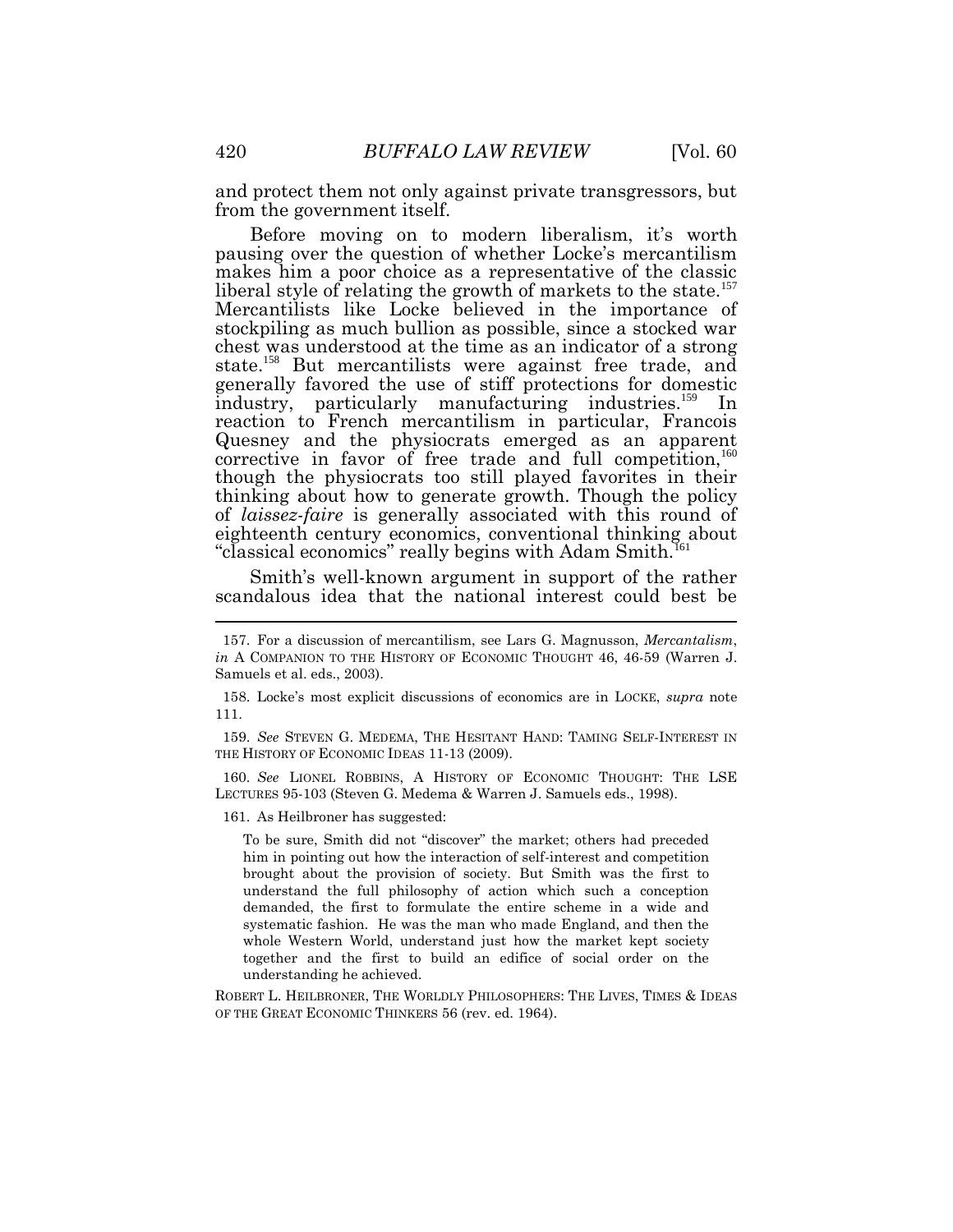served through the promotion of individual interests would go to work as the essential organizing idea in every phase of economic thinking that would follow, from utilitarianism to (the first) institutional economics to the neoclassical marginal revolution, to Keynesianism and beyond.<sup>162</sup> At bottom, the idea—an idea that today animates the curricula of elementary economics courses around the country—was that free competition was the best method for allocating goods and services, at the right prices and in the right amounts, to those market actors that valued them the most.<sup>163</sup> A competitive system would achieve socially optimal results, it was said, if individual actors were able to pursue their own needs as they understood them. It was through the law of competition, Smith and his followers taught, that we might attain the most morally desirable and economically prosperous form of social organization.<sup>164</sup>

163. This can be seen in the most basic models of demand and supply. *See, e.g.,*  JAMES M. CYPHER & JAMES L. DIETZ, THE PROCESS OF ECONOMIC DEVELOPMENT 107-09 (2009).

<sup>162.</sup> To be sure, I do not mean to imply here that nothing has changed in the years since Smith"s idea of the invisible hand gained popular acceptance. Obviously, much has changed, quite dramatically. As is well-known, the idea that the promotion of individual self-interest could, all alone, guarantee social well-being, was an idea that certainly did fall out of favor by the middle of the twentieth century. However, my point here is that the idea about free competition itself as a central organizing principle of society never really went out of favor. As we will see, modern liberals came to see the concept of free competition as ultimately desirable, but that it required much more management than had been previously believed. Modern liberals did not believe, as was put forward from some on the left, that the very concept of free competition itself was fundamentally problematic—that the basic background rules themselves were somehow complicit in the problem of social inequality. Another way of making this point is to revert to the more familiar language of microeconomics and macroeconomics. The macro perspective of economists like Harrod, Domar, or Keynes didn"t do away with the basic assumptions of the neoclassical marginalists. It was rather that the marginalists didn"t seem to see how conditions of uncertainty and equilibria might prove much more socially problematic than had been otherwise understood. For a discussion of the possibility of seeing Keynesian economics as doing much more than this, however, see UNGER, DEMOCRACY REALIZED, *supra* note 16.

<sup>164.</sup> Adam Smith"s vision of an invisible hand guiding social progress through the self-interested pursuit of individual preference is among the most famous of all images in the classic liberal repertoire. Smith first introduced the idea in *The Theory of Moral Sentiments*: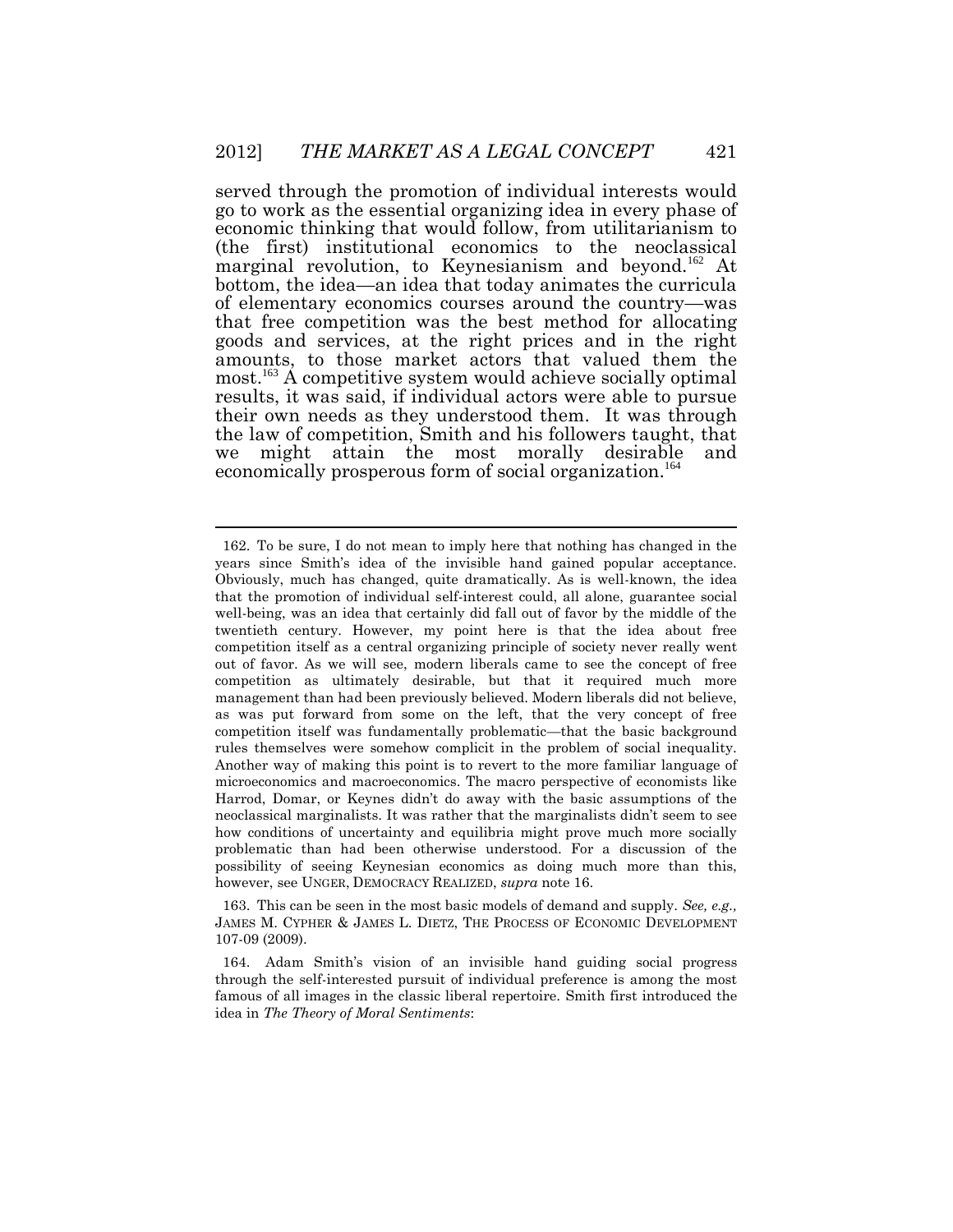The produce of the soil maintains at all times nearly that number of inhabitants which it is capable of maintaining. The rich only select from the heap what is most precious and agreeable. They consume little more than the poor, and in spite of their natural selfishness and rapacity, though they mean only their own conveniency, though the sole end which they propose from the labours of all the thousands whom they employ, be the gratification of their own vain and insatiable desires, they divide with the poor the produce of all their improvements. They are led by an invisible hand to make nearly the same distribution of the necessaries of life, which would have been made, had the earth been divided into equal portions among all its inhabitants, and thus without intending it, without knowing it, advance the interest of the society, and afford means to the multiplication of the species. When Providence divided the earth among a few lordly masters, it neither forgot nor abandoned those who seemed to have been left out in the partition. These last too enjoy their share of all that it produces. In what constitutes the real happiness of human life, they are in no respect inferior to those who would seem so much above them.

ADAM SMITH, THE THEORY OF MORAL SENTIMENTS 215-16 (Knud Haakonssen ed., Cambridge Univ. Press 2002) (1759) (footnote omitted). It is probably more wellknown for its placement in *The Wealth of Nations*:

By preferring the support of domestic to that of foreign industry, he intends only his own security; and by directing that industry in such a manner as its produce may be of the greatest value, he intends only his own gain, and he is in this, as in many other cases, led by an invisible hand to promote an end which was no part of his intention. Nor is it always the worse for the society that it was no part of it. By pursuing his own interest he frequently promotes that of the society more effectually than when he really intends to promote it. I have never known much good done by those who affected to trade for the public good. It is an affectation, indeed, not very common among merchants, and very few words need be employed in dissuading them from it.

2 ADAM SMITH, AN INQUIRY INTO THE NATURE AND CAUSES OF THE WEALTH OF NATIONS 29-30 (Edwin Cannan ed., Arlington House 1966) (1776). For an overview of Smith"s work, see HEILBRONER, *supra* note 161, at 38-43 (describing Smith's concern with the market mechanism that ties society together); THE HISTORY OF ECONOMIC THOUGHT: A READER (Steven G. Medema & Warren J. Samuels eds., 2003). The image of the invisible hand is also one of the most famously criticized in the political economy literature. For a standard Marxist critique, see GEORG LUKÁCS, HISTORY AND CLASS CONSCIOUSNESS: STUDIES IN MARXIST DIALECTICS 47 (Rodney Livingstone trans., MIT Press 1971) (1968). For a standard welfare critique, see John MAYNARD KEYNES, THE END OF LAISSEZ-FAIRE 39-49 (1926). For a contemporary defense, see MILTON FRIEDMAN, CAPITALISM AND FREEDOM 7-21 (1962) (arguing that unregulated economic freedom is a necessary condition for political freedom). For a modern critique, see Joseph Stiglitz, *Guided by an Invisible Hand*, NEW STATESMAN, Oct. 20, 2008, at 18 ("[F]or over a quarter of a century, we have known that Smith's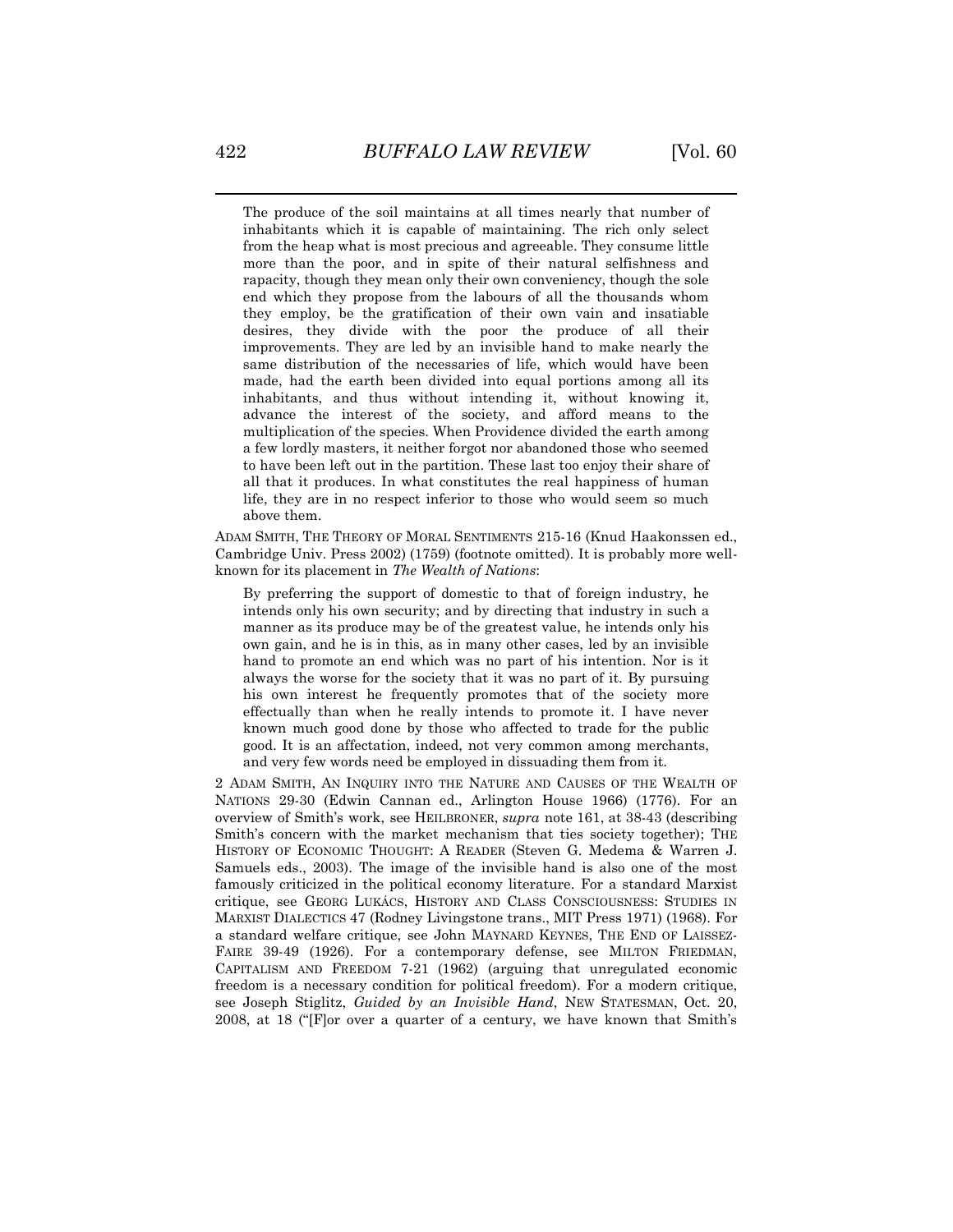Thus, it might seem that Smith or Ricardo or Mill or some other classical economist might serve as a better illustration of the classic liberal style than would a mercantilist like Locke. The reason Locke works so well, however, lies in Locke's own formulation of the law of competition. In *The Second Treatise*, Locke isn"t talking about supply, demand, equilibria, or the marginal utility of anything at all, and of course he couldn"t be since much of this kind of thinking hadn"t been thought up yet. So he couldn"t have been talking about *those* sorts of "laws." But Locke *was* talking precisely about the legal requisites for making markets happen, and Locke adamantly believed that these legal requisites included the background rules of property rights and freedom of contract. These laws, for Locke, comprised what I am here calling the "law of competition." The chief end of government, Locke instructed, was the protection of property and person, and that protection would be afforded through the rule of law. To be sure, many of the classical economists also recognized the importance of law as a background requisite of market growth.<sup>165</sup> To the extent these admissions are far more peripheral in such works, however, and that law so clearly serves as a constitutive engine for Locke, we should feel comfortable in labeling Locke as a powerful representative of the classic liberal style.

## B. *The Modern Liberal Style: The Law of Control*

The 1870s was a period of intense shifting in the world of political economy, then beginning its transition to "economics," leaving the "political" behind. The new economic work, which would come to be called neoclassical and associated with the concept of marginal utility, understood itself to be much less interested in questions about national economic growth and more focused on what were perceived as the more technical questions about the behavior of individuals and firms in the markets. As a consequence, microeconomics saw itself as gaining a kind of intellectual purity and shedding those controversial questions that proved so vulnerable in the work of Marxist

conclusions do not hold when there is imperfect information—and all markets, especially financial markets, are characterised by information imperfections.").

<sup>165.</sup> MEDEMA *supra* note 159, at 160-61.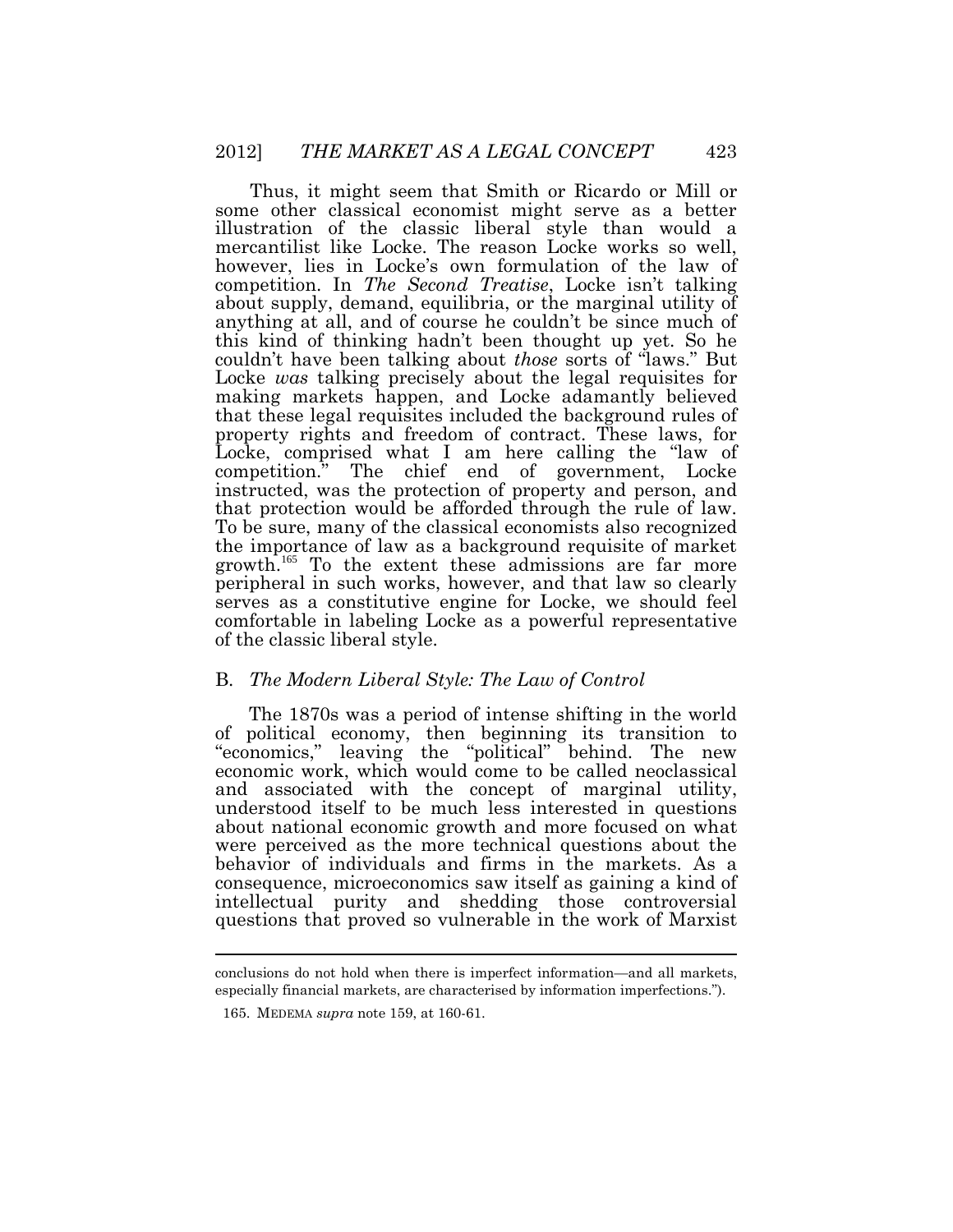economics.<sup>166</sup> Around the same time, another field of economic thinking was in the offing, referred to by Herbert Hovenkamp as "the first great law and economics movement."<sup>167</sup> Where neoclassical thinkers had gone "pure," institutional economists were trained on the political aspects of capitalism, and often on what were being treated as "the legal foundations of capitalism." To be clear, however, the emergence of marginalism and institutional economics did not represent a chastening of the classic liberal image of market and state. On the contrary, by 1870 classic liberalism had crystallized into a controlling ethos for modern society. In Hobsbawm"s words:

Never has there been a more overwhelming consensus among economists or indeed among intelligent politicians and administrators about the recipe for economic growth: economic liberalism. The remaining institutional barriers to the free movement of the factors of production, to free enterprise and to anything which could conceivably hamper its profitable operation, fell before a world-wide onslaught.<sup>168</sup>

Consequently, we can see this period as one in which the classic liberal style was in full flower, but also being subjected to, on the one hand, the rationalizing work of neoclassical economics, and on the other, to criticism from non-Marxist progressives working under the banner of institutional economics (and later, legal realism).

In contrast to all three of these images (classic liberalism á la Locke, neoclassical economics, and institutional economics), a new view on the role of the state in the market was emerging. <sup>169</sup> This alternative had a

167. Herbert Hovenkamp, *The First Great Law & Economics Movement*, 42 STAN. L. REV. 993, 1025 (1990).

168. HOBSBAWM, AGE OF CAPITAL, *supra* note 44, at 35-36.

169. *See generally* SIDNEY FINE, LAISSEZ-FAIRE AND THE GENERAL WELFARE STATE (6th prtg. 1978); ARTHUR SCHLESINGER, JR., THE CRISIS OF THE OLD ORDER, THE COMING OF THE NEW DEAL, THE POLITICS OF UPHEAVAL (1959); JACOB VINER, ESSAYS ON THE INTELLECTUAL HISTORY OF ECONOMICS (Douglass A. Irvin ed., 1991) (discussing the history and emergence of laissez-faire). The concept of

<sup>166.</sup> *See* Peter Groenewegen, *English Marginalism: Jevons, Marshall, and Pigou*, *in* A COMPANION TO THE HISTORY OF ECONOMIC THOUGHT, *supra* note 157, at 246, 246-261. For an interesting discussion of the emergence of law and economics in this context, see Edmund W. Kitch, *The Fire of Truth: A Remembrance of Law and Economics at Chicago, 1932-1970*, 26 J.L. & ECON. 163, 181 (1983).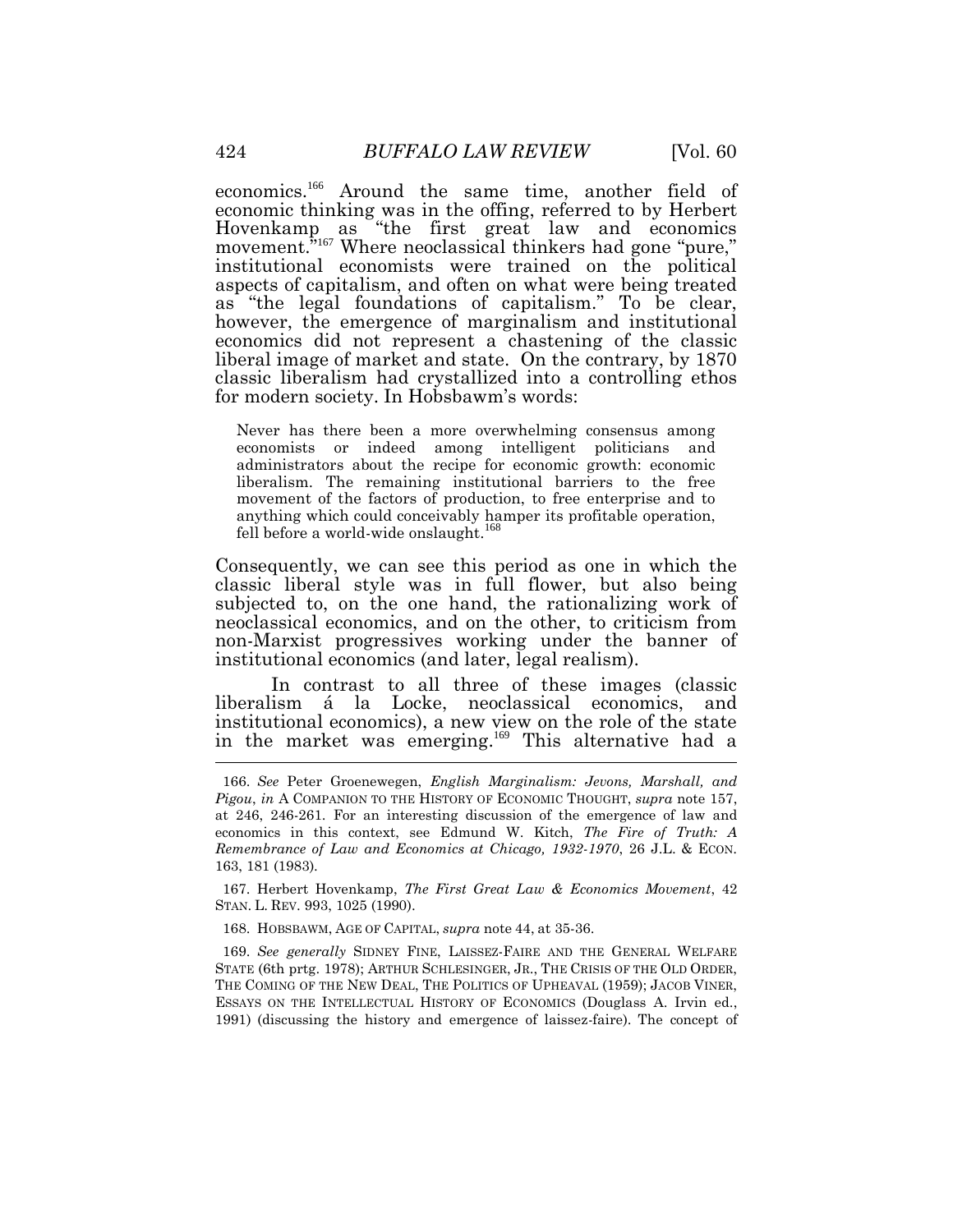powerful focus on the concept of competition, but a very different one than the one we have seen in Locke's work.<sup>170</sup> As a result of massive transformations in social consciousness, a steady consensus developed about the widening gap between the rich and poor, and between big business and the local entrepreneur.<sup> $171$ </sup> This was the age of the great Robber Baron, the Carnegies, the Rockefellers an age in which people were increasingly inclined to see government take a more active role in controlling the excess of avarice and the "curse of bigness."<sup>172</sup> Opinions were

170. For treatments of the classical idea of competition, see Herbert Hovenkamp, *The Sherman Act and the Classical Theory of Competition*, 74 IOWA L. REV. 1019, 1021 (1989) ("In both classical law and classical economics, "competition" . . . was a belief about the role of individual self-determination in directing the allocation of resources; it was a theory about the limits of state power to give privileges to one person or class at the expense of others."); John T. Nockleby, *Two Theories of Competition in The Early 19th Century Labor Cases*, 38 AM. J. LEGAL HIST. 452, 454 (1994) ("19th century American common law courts structured "appropriate" or permissible competitive behaviors by employing common law tort and property doctrines such as interference with contractual relations, trademarks and tradenames, interference with trade or 'antitrust', and conspiracy."); Rudolph J. Peritz, The "Rule of Reason" in *Antitrust Law: Property Logic in Restraint of Competition*, 40 HASTINGS L.J. 285, 293 (1989) ("In our terms, the primary strategy of Sherman and others was to limit market power and thereby to prevent monopoly pricing; their ultimate goal was to enhance the consumer's well-being."); George J. Stigler, *Perfect Competition, Historically Contemplated*, 65 J. POL. ECON. 1, 1 (1957) (""Competition" entered economics from common discourse, and for long it connoted only the independent rivalry of two or more persons.").

171. *See generally* THE CRY FOR JUSTICE: AN ANTHOLOGY OF THE LITERATURE OF SOCIAL PROTEST (Upton Sinclair ed., 1963).

172. LOUIS D. BRANDEIS, THE CURSE OF BIGNESS: MISCELLANEOUS PAPERS OF LOUIS D. BRANDEIS 104-08 (Osmond K. Frankel ed., 1935) ("Regulation is essential to the preservation and development of competition, just as it is necessary to the preservation and best development of liberty. . . . For excesses of competition lead to monopoly, as excesses of liberty lead to absolutism.").

laissez-faire has generated an enormous amount of legal scholarship. Some recent and popular work includes DANIEL YERGIN & JOSEPH STANISLAW, THE COMMANDING HEIGHTS 13 (2008); Michael Les Benedict, *Laissez-Faire and Liberty: A Re-Evaluation of the Meaning and Origins of Laissez-Faire Constitutionalism*, 3 LAW & HIST. REV. 293, 293-331 (1985); Stephen A. Siegel, Lochner *[Era Jurisprudence and the American Constitutional Tradition](http://web2.westlaw.com/find/default.wl?tf=-1&rs=WLW10.03&serialnum=0101103622&fn=_top&sv=Split&tc=-1&pbc=78BBEB4A&ordoc=0298836032&findtype=Y&db=1199&vr=2.0&rp=%2ffind%2fdefault.wl&mt=208)*, 70 N.C. L. REV. [1 \(1991\);](http://web2.westlaw.com/find/default.wl?tf=-1&rs=WLW10.03&serialnum=0101103622&fn=_top&sv=Split&tc=-1&pbc=78BBEB4A&ordoc=0298836032&findtype=Y&db=1199&vr=2.0&rp=%2ffind%2fdefault.wl&mt=208) Stephen A. Siegel, *Understanding the* Lochner *Era: Lessons From the Controversy Over Railroad and Utility Rate Regulation*, 70 VA. L. REV. 187, 187-88 (1984); Cass R. Sunstein, *Lochner"s Legacy*, 87 COLUM. L. REV. 873, 873-919 (1987).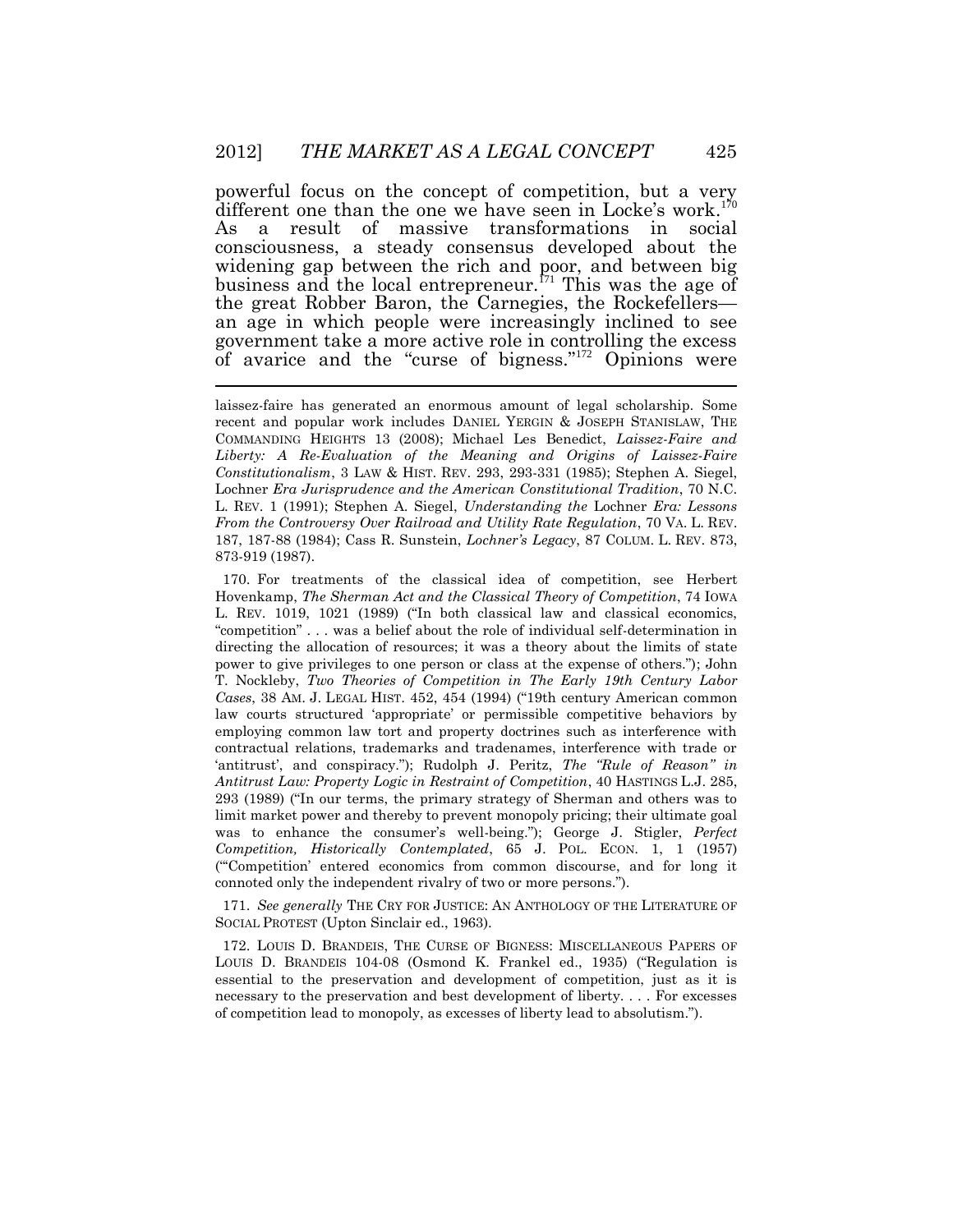steadily shifting towards the view that government needed to intervene in the market, wrestling the promise of "good" competition away from those forces proving the competitive sphere to be so ruinous. $173$ 

In the classic liberal style, the dominant conception of justice was believed to be naturally embodied in the market itself, and its historically located predicates of property, contract, and constitutionally limited government. The modern liberal style, in contrast, had a different view of justice, one that was to be characterized by a "fair" distribution of resources among the classes, races, and sexes. Individual rights other than the economicallyoriented ones would come to hold pride of place, and the constitution would increasingly be seen as a vacant treatise when it came to whether the United States was legally committed to a particular economic creed. It is difficult, however, to identify the modern liberal style simply by reversing what we know of classic liberalism. Indeed, the modern style does not imagine the state to be somehow superior to the market, that public officials are more moral than private entrepreneurs, that large corporations are necessarily malignant, or that competition is not a source of innovative production. Instead, the rigid distinctions of the classic style have merely been relaxed, not abolished, and where it was once believed that justice was carried simply through the combination of self-interested efforts in the marketplace, the modern style counters with a purposive jurisprudence.<sup>174</sup> In this style, it does not really matter

<sup>173.</sup> *See id.* at 109 ("[W]e have learned that unless there be regulation of competition, its excesses will lead to the destruction of competition, and monopoly will take its place.").

<sup>174.</sup> By the time the modern liberal style had achieved a commanding role in the courts, it was assimilated by the courts through the ascent of the legal process school. According to David Kennedy and William Fisher, "[b]y 1940, the realist revolt against nineteenth-century orthodoxy was complete." *Introduction* to Lon L. Fuller, *Consideration and Form*, *in* THE CANON OF AMERICAN LEGAL THOUGHT 209, 209 (David Kennedy & William W. Fisher III eds., 2006). "Lon Fuller"s 1941 article "Consideration and Form" mark[ed] the turn both to routinize—and de-radicalize—Legal Realism, knitting it into a new mainstream way of thinking about law." *Id.* at 210. This new way of thinking eventually came under the heading of "legal process," which had a view of law as purposive, problem-oriented, and as a "policy instrument *with a particular institutional structure*." *Introduction* to Henry M. Hart, Jr., and Albert M. Sacks, *The Legal Process: Basic Problems in the Making and Application of Law*, *in* THE CANON OF AMERICAN LEGAL THOUGHT, *supra*, at 243, 245. The legal order"s distributional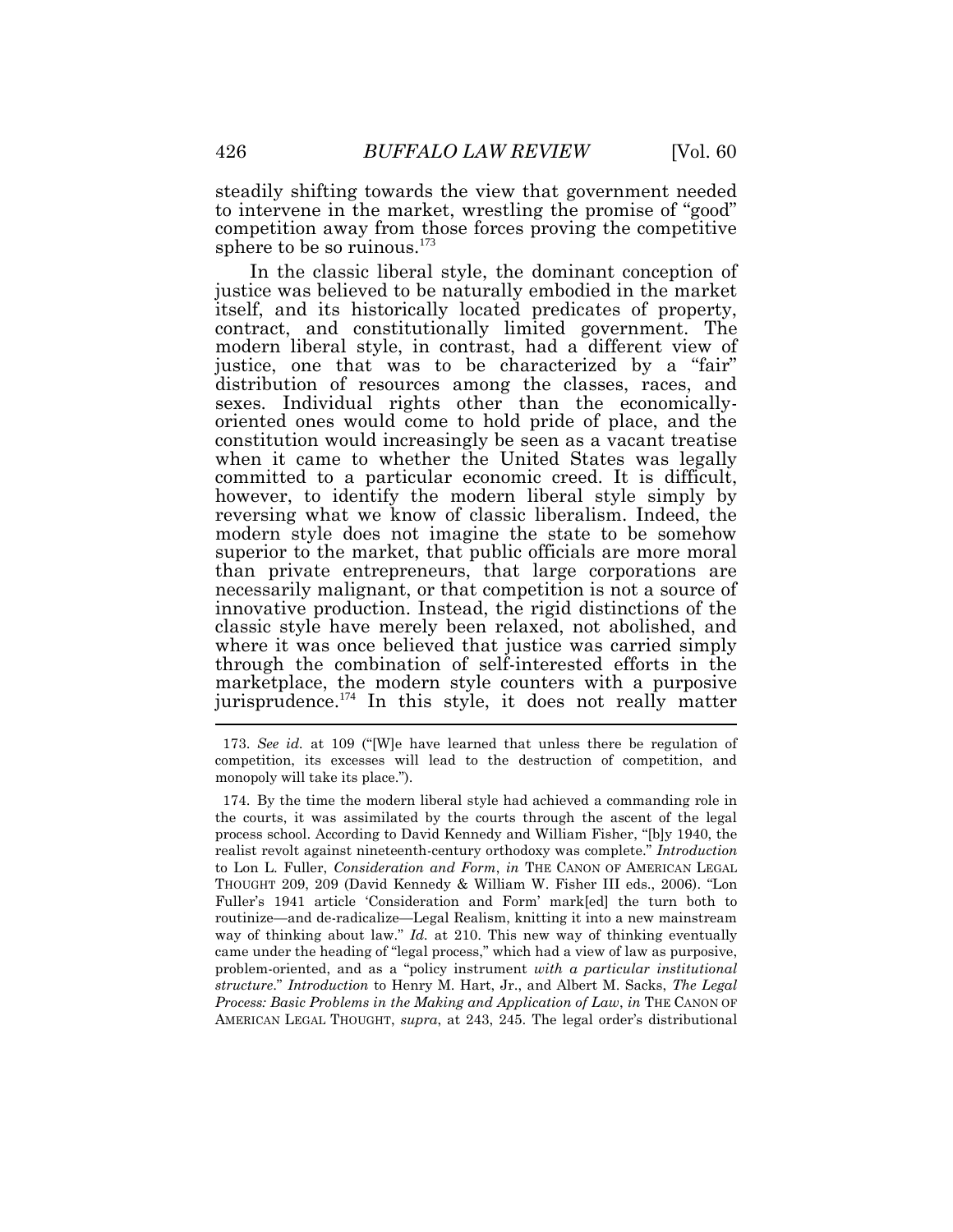where the line is drawn between the state and market, public and private, so long as there is an increase in social welfare. But it is here that we meet the modern style's second claim. Though it doesn't matter where the line between the public and private is drawn, this style is nevertheless strongly committed to the line itself.<sup>175</sup> That is, while this style is modern, it is also "liberal" in that it retains the initial commitment to a separation of political and economic spheres, where the ultimate purpose of political society is to first protect individual rights, and only then to work for the social good.

The paradigmatic example of the manner in which government would come to constrain competition was the establishment of a federal antitrust law in 1890.<sup>176</sup> With this law and the body of jurisprudence it would spawn, the state would explicitly work to control the competitive

175. Roberto Unger has explained how, over the course of nineteenth and twentieth centuries, Anglo-American private law merged with particular market institutions in order to form what was perceived as "the natural and necessary form of the market economy and, by extension, as the indispensable support of the market economy, the pure framework of coordination among market agents." ROBERTO MANGABEIRA UNGER, WHAT SHOULD LEGAL ANALYSIS BECOME? 24 (1996). Unger goes on to recount how this view:

[R]epresent[ed] the movement of economic history as a convergence, through discovery, trial, and error, toward the institutional practices and legal rules that are indeed required by a market economy. The property regime is the quintessence of this evolutionary achievement. Political interventions into this institutional order deserve skeptical resistance because they are likely to be costly, self-defeating, and subversive of freedom.

*Id.*

176. *See* Sherman Antitrust Act, ch. 647, 26 Stat. 209 (1890) (codified as amended at 15 U.S.C. §§ 1-7 (2006)).

dimensions were believed to be less important than the procedures which could settle disputes, and high priority was placed on the identification of particular institutional competences to deal with specific problems. *See id.* "The role of law in the broadest sense is to set, monitor, and enforce the procedural arrangements determining who does what." *Id.* For further discussion of legal process, see Neil Duxbury, *Faith in Reason: The Process Tradition in American Jurisprudence*, 15 CARDOZO L. REV. 601 (1993) (tracing the evolution of process thinking); Gary Peller, *Neutral Principles in the 1950"s*, 21 U. MICH. J.L. REFORM 561 (1988) (providing the intellectual context of the 1950s to explain the emergence of the "process theory").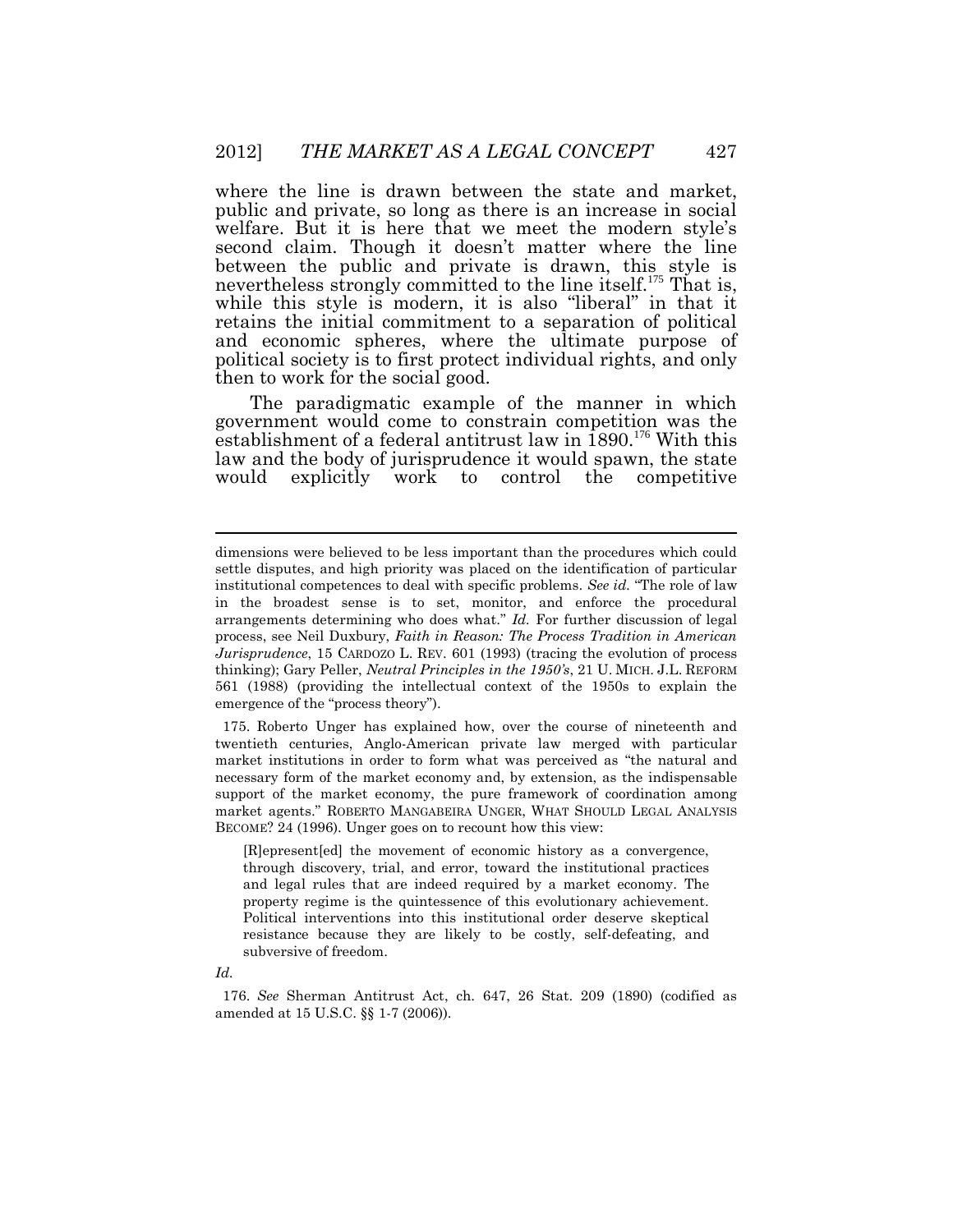marketplace, isolating "good" competition from the "bad."<sup>177</sup> To be completely clear here, I should emphasize that I am not suggesting that antitrust law was "paradigmatic" because it was the most effective or exacting kind of jurisprudence meant to counteract what many perceived to be the problems with the laissez-faire system. If it was the most effective or comprehensive attempt we would be after, it might make more sense to study the rate-regulation movement of the late nineteenth century, or other more invasive elements of the New Deal program. However, insofar as the point here is to build a proper image of the modern liberal style, what we are after is a set of ideas that construes itself as dealing with the *consequences* of laissezfaire, *and not its roots*.

This point may at first seem too subtle, but there is a striking difference between the two kinds of approaches. The first approach, which I label "modern liberal," refrains until the end from any critical analysis of those legal rules which are constitutive of the classic liberal style, and focuses entirely on the consequences of that style. Thus, the modern liberal style confronts symptoms with no worry about causes. The second approach, which might be labeled "progressive," is actually concerned with the deeper and more fundamental causes of social inequality. This might mean an attack on the classic liberal conception of contract and property rights themselves. The modern liberal style does not do this, nor does antitrust law. Antitrust law, even at its most ambitious, simply *responds*. It never attempts to re-create.

1. *The Ascent of Trusts and Antitrust.* In the last decades of the nineteenth century, the classic liberal style of relating the spontaneous self-regulated market to an artificial, hands-off government was beginning to go out of fashion.<sup>178</sup> To be sure, classic liberalism was still the controlling image, and would be so until the 1940s. But it is in the 1870s that historians have noticed the development of counter-trends, much having to do on the one hand with the substantial depression of trade in the period from the  $1870s$  to the  $1890s$ ,  $179$  and on the other the effects of the

<sup>177.</sup> *See infra* notes 210-16 and accompanying text.

<sup>178.</sup> *See* YERGIN & STANISLAW, *supr*a note 169, at 16.

<sup>179.</sup> *See* HOBSBAWM, AGE OF EMPIRE, *supra* note 44, at 34-46; *see also* W.W. ROSTOW, THEORISTS OF ECONOMIC GROWTH FROM DAVID HUME TO THE PRESENT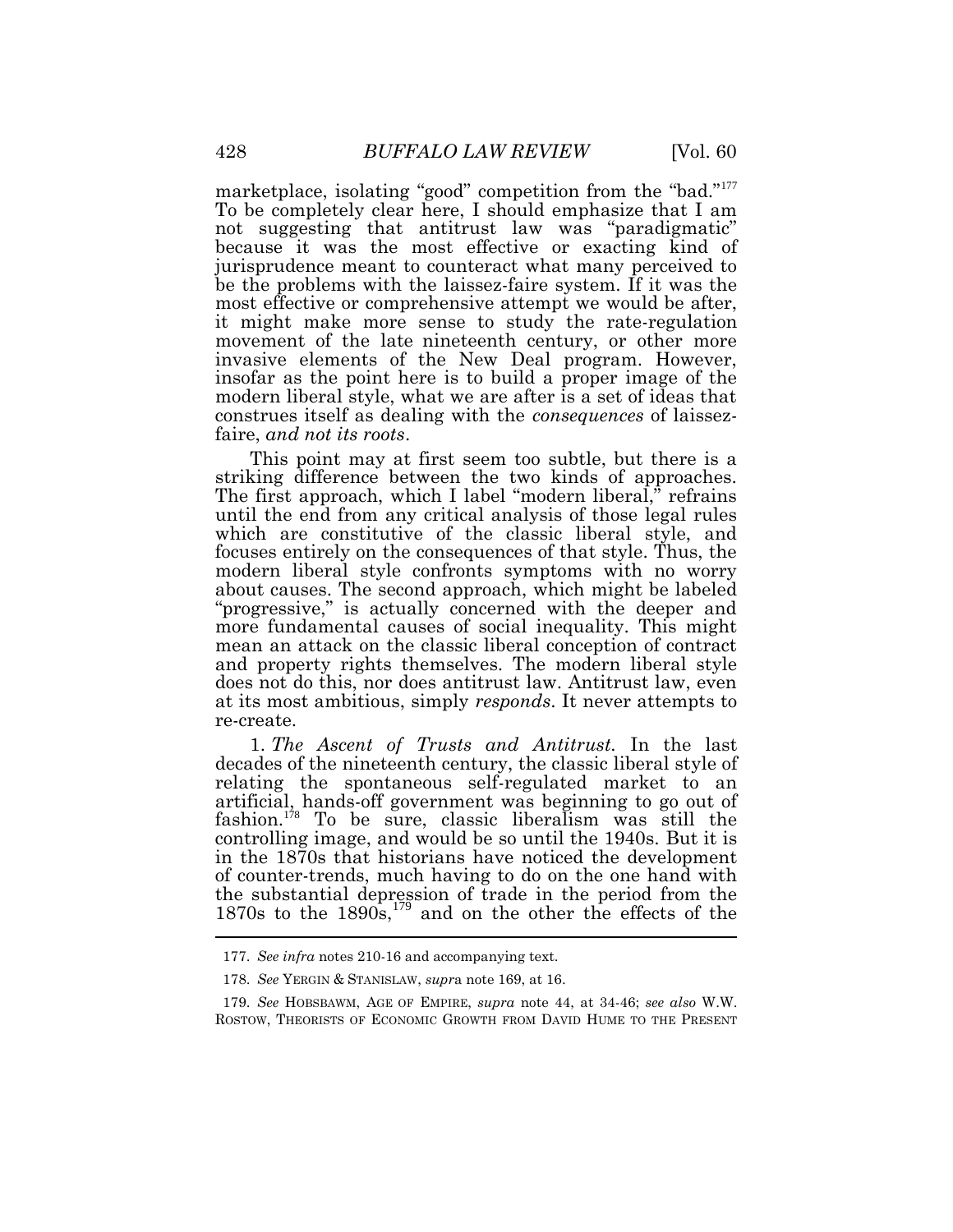infrastructure put in place by the revolution in communication and transportation technologies.<sup>180</sup> Together, these developments were at least in part responsible for a new phase in market society where economic concentration joined with business rationalization<sup>181</sup>—what came to be known as monopoly or managerial capitalism.<sup>182</sup> Though many were uncertain about the portents of this economic transition, Europeans and Americans were apiece with regard to a common sentiment: they didn't like it.<sup>183</sup>

The advent of the combined corporate enterprise, which evolved into that legal device called a trust,<sup>184</sup> had several implications for the traditional image of the market pattern: combinations or trusts would advance at the expense of an abstract idea of perfect competition, big business mergers would advance at the expense of small business owners,<sup>185</sup> and the business entity would gain rights of a measure

181. HOBSBAWM, AGE OF EMPIRE, *supra* note 44, at 43; *see* ALFRED D. CHANDLER, JR., THE VISIBLE HAND: THE MANAGERIAL REVOLUTION IN AMERICAN BUSINESS 79-80 (1977).

182. For a legal perspective on the shift from classic liberalism to managerial capitalism, see MORTON J. HORWITZ, THE TRANSFORMATION OF AMERICAN LAW: 1870-1960, at 80-90 (1992). For a seminal account from a heterodox economic perspective, see PAUL A. BARAN AND PAUL M. SWEEZY, MONOPOLY CAPITAL: AN ESSAY ON THE AMERICAN ECONOMIC AND SOCIAL ORDER 218-48 (1966).

183. "Those who do not like the actual tendencies of the [classic] system as they appear to work out when it is tried—and that is virtually everybody attack the scientific analysis." FRANK HYNEMAN KNIGHT, *The Ethics of Competition*, *in* THE ETHICS OF COMPETITION AND OTHER ESSAYS 41, 48 (Transaction Publishers 1997) (1935).

184. For descriptions of the nineteenth century trust, see HORWITZ, *supra* note 183, at 73-79; Herbert Hovenkamp, *Antirust Policy, Federalism, and the Theory of the Firm: An Historical Perspective*, 59 ANTITRUST L.J. 75, 79-87 (1990) ("Although trust arrangements were individually negotiated and each was different, every late nineteenth century acquisition was organized around one of three legal models: (1) the stock-transfer trust model; (2) the asset-transfer combination; (3) the holding company.").

185. HOBSBAWM, AGE OF EMPIRE, *supra* note 44, at 44.

<sup>153-160 (1990)</sup> ("The declining price trend from 1873 to the mid-1890s was the occasion for extended analysis by virtually all the major pre-1914 and interwar monetary theorists, including Cassel, Fisher, Giffen, Keynes, Layton, Marshall, Pierson, Wells, and Wicksell.").

<sup>180.</sup> *See* Hovenkamp, *supra* note 167, at 997-1000.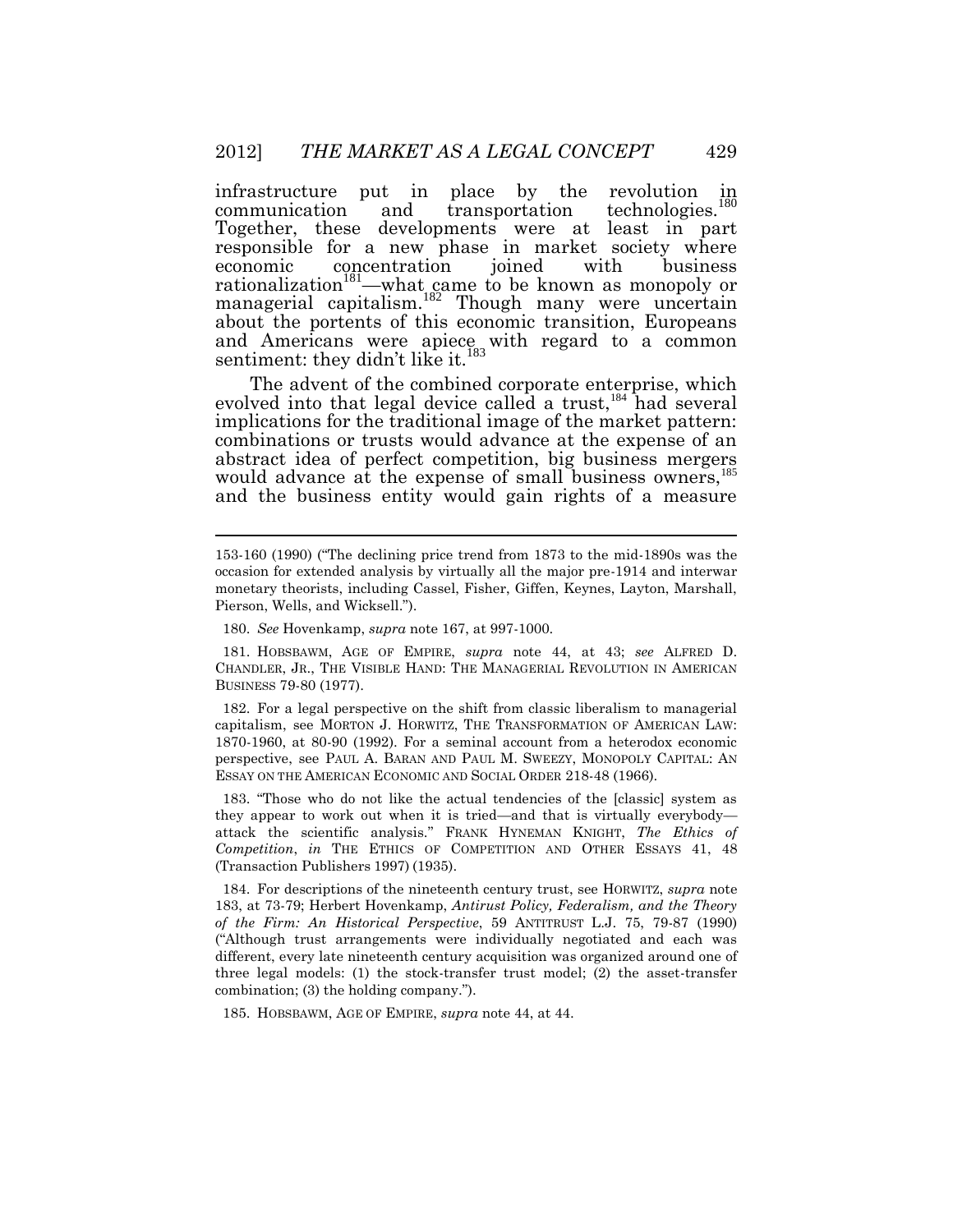comparable to that of the private individual.<sup>186</sup> Further, as Alfred Chandler has explained, it is here that we see market actors willing to forego Adam Smith's picture of the invisible hand and its allocation of resources in favor of the "visible hand" in the new science of business management. $187$ Although the "market remained the generator of demand for goods and services . . . modern business enterprise took over the functions of coordinating flows of goods through existing processes of production and distribution, and of allocating funds and personnel for future production and distribution."<sup>188</sup> These changes, along with the tendency towards the new form of trusts and syndicates popping up in the United States and Germany, led Chandler to conclude that the new economic man, in his acquisition of certain fundamental responsibilities previously allotted to the natural market, had simultaneously acquired vast amounts of power.<sup>189</sup>

In the United States, concerns about economic concentration accelerated in the 1880s and 1890s as the public became more aware and more skeptical of big trusts like Standard Oil, American Cotton Oil, National Linseed Oil, National Lead, and the Whiskey and Sugar trusts. 190 The issue bubbling to the surface related to a central thread in the classic style: were the concentration of capital, the emergence of trusts, and the withering away of the small businessman the natural and inevitable consequences of Liberalism, or were these simply pathological and aberrational developments, due more to cheating than to problems with the background rules themselves?<sup>191</sup>

- 188. CHANDLER, *supra* note 181, at 1.
- 189. *See id.* at 1, 323-32.
- 190. HORWITZ, *supra* note 182, at 80-81.

191. This question represents in a way one of the fundamental dividing lines between classic and modern liberals. It is also the defining question for antitrust law. For histories of the Sherman Act and its debates, see BRAITHWAITE & DRAHOS, *supra* note 154, at 175; ROBERT H. BORK, THE ANTITRUST PARADOX: A POLICY AT WAR WITH ITSELF 56-66 (1978) (discussing the legislative intent behind

<sup>186.</sup> HORWITZ, *supra* note 182, at 74-76. For a controversial and recent articulation of this idea, see *Citizens United v. Fed. Election Comm"n*, 130 S. Ct. 876, 899-903 (2010).

<sup>187.</sup> CHANDLER, *supra* note 181, at 1; *see also* DAVID HARVEY, THE CONDITION OF POSTMODERNITY: AN ENQUIRY INTO THE ORIGINS OF CULTURAL CHANGE 122 (1991).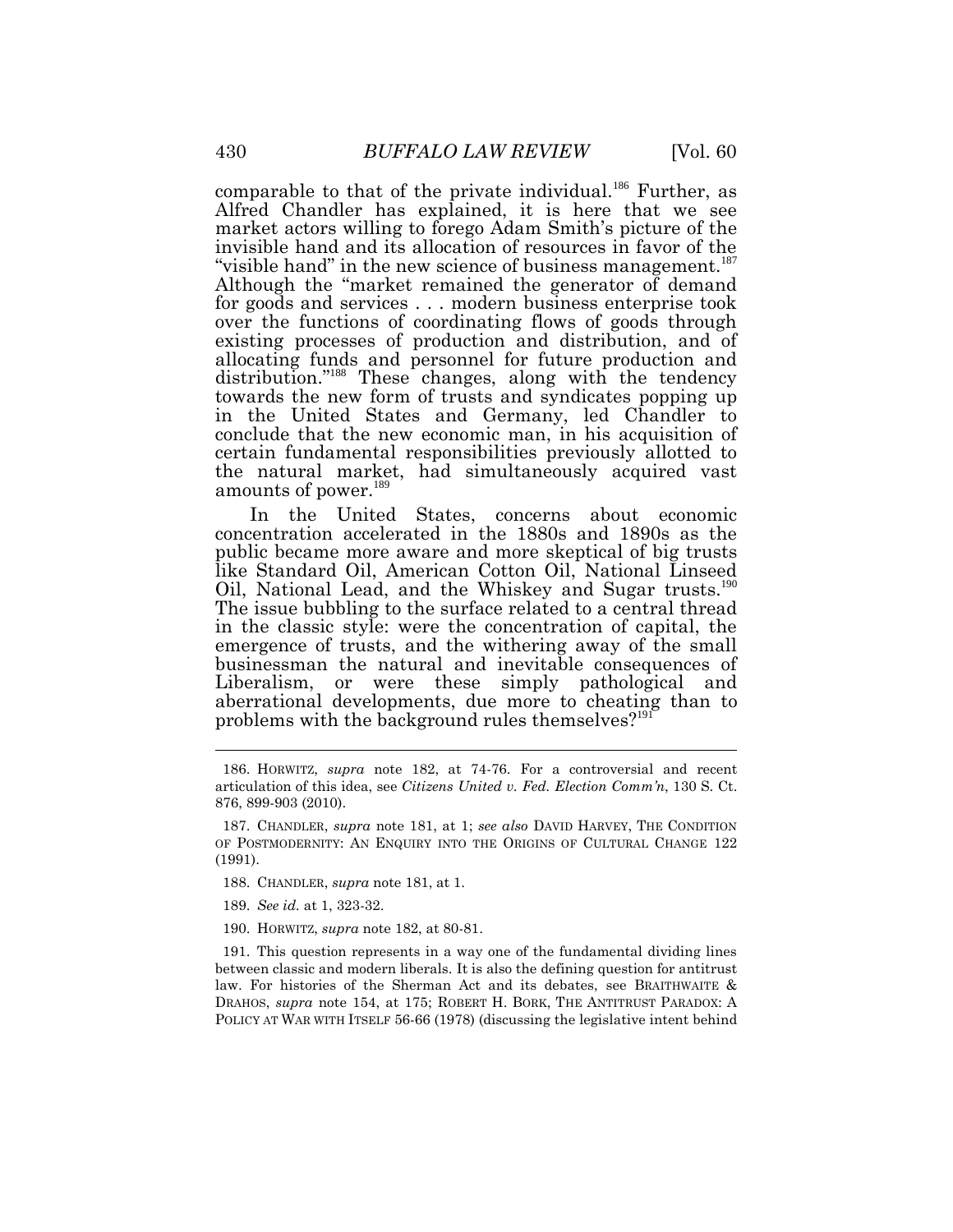The stakes were obviously high. If someone was persuaded by the former idea, he faced two choices. On the one hand, a market society based on private property, freedom of contract, and a common currency apparently did not lead to an ideal of full and free competition. In such a case, the idea would then be to simply let go of your emotional attachment to the competitive society, and embrace the natural evolution of big business. On the other hand, if you felt that the trusts were a natural and inevitable development, you might very well side with Marx and consider the whole enterprise to be an unfortunate but inevitable step on the way to something better. $^{192}$ 

But then there was also the latter view: trusts were not natural at all, and were actually the byproducts of cheating in the market. On this view, an entrepreneur who used his savvy, honed his skills, and played the game fairly, would never find himself in a position where his prices were not the product of a fair and efficient form of production and distribution. Liberalism did not need to be jettisoned, nor did trusts *necessarily* need to be understood as unhealthy.

192. *See infra* Part II.

the Sherman Act, and concluding that the law should be interpreted in terms of consumer welfare); TONY FREYER, ANTITRUST AND GLOBAL CAPITALISM, 1930-2004 (2006); RUDOLPH J.R. PERITZ, COMPETITION POLICY IN AMERICA, 1888-1992, at 9- 26 (1996) (discussing the debates of the fiftieth Congress regarding the Sherman Act, including debates on differing views of free competition and freedom of contract); Eleanor M. Fox, *The Sherman Antitrust Act and the World—Let Freedom Ring*, 59 ANTITRUST L.J. 109 (1990) (summarizing views of prominent early twentieth century Supreme Court Justices on antitrust); Herbert Hovenkamp, *Regulatory Conflict in the Gilded Age: Federalism and the Railroad Problem*, 97 YALE L.J. 1017, 1026-28 (1988) [hereinafter Hovenkamp, *Regulatory Conflict*] (noting diversity of legislative motive underlying the Sherman Antitrust Act); Herbert Hovenkamp, Essay, *The Antitrust Movement and the Rise of Industrial Organization,* 68 TEX. L. REV. 105, 122-27 (1989) [hereinafter Hovenkamp, *The Antitrust Movement*] (noting contemporary economists' belief that the Sherman Act would impede corporate efficiency); James May, *Antitrust in the Formative Era: Political and Economic Theory in Constitutional and Antitrust Analysis, 1880-1918*, 50 OHIO ST. L.J. 257, 288-300 (1989) (describing congressional debates surrounding passage of the Sherman Act); Alan J. Meese, *Liberty and Antitrust in the Formative Era*, 79 B.U. L. Rev. 1, 34-46 (1999) (discussing the relationship between antitrust legislation and liberty of contract); William H. Page, *Legal Realism and the Shaping of Modern Antitrust*, 44 EMORY L.J. 1, 15-18 (1995) (depicting the Supreme Court"s antitrust decisions as relying on the role of markets and government).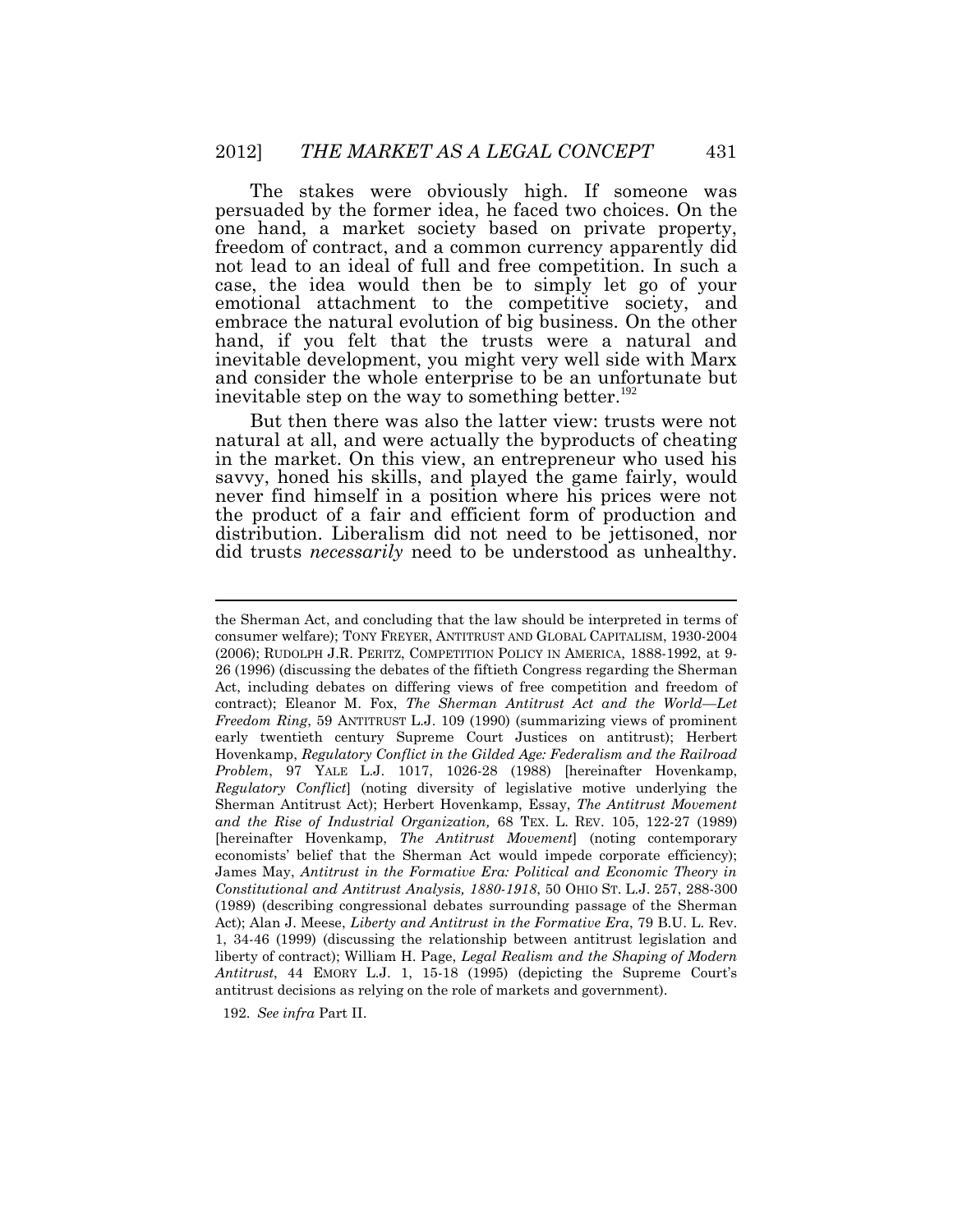On this view, the answer was to simply eliminate *unreasonable* restraints of trade.

In either case, the notion of a self-regulated sphere of economic activity was certainly becoming less popular,<sup>193</sup> as suggested in the very influential work of the economist Henry Carter Adams.<sup>194</sup> Writing in 1887, Adams published his aptly-titled *Relation of the State to Industrial Action*, an essay attacking the "evils" of free competition.<sup>195</sup> Adams began by situating himself as part of a new crowd, a crowd that in large measure defined itself by who was to be excluded: Herbert Spencer and his unfashionable friends.<sup>196</sup>

195. Henry Carter Adams, *Relation of the State to Industrial Action,* 1 PUB. AM. ECON. ASS'N 7, 34 (1887). Importantly, however, for those deploying the interventionist style, it is the idea of a secondary, or derivative form of competition, that is under attack, and not the legal predicates upon which it depends. A critical focus on the primary legal requisites of competitive society is one way of distinguishing the modern liberals from their rivals on the left. Adams was clear about this in a way that modern liberals were not, as when he identified the four "legal facts" upon which modern industrial society was built: "Private property in land, private property in labor, private property in capital, and the right of contract for all alike." *Id.* at 35. It is for this reason and others that I do not call Adams a "modern liberal," but only use part of his essay to reflect what would become a popular attack on the classic style.

196. *Id.* at 11.

<sup>193.</sup> *See* PERITZ, *supra* note 191, at 17 ("[N]o one denied the importance of government intervention.").

<sup>194.</sup> Henry Carter Adams is usually described as a member of the school of Institutional Economics. Joseph Dorfman, *The Background of Institutional Economics*, *in* INSTITUTIONAL ECONOMICS: VEBLEN, COMMONS, AND MITCHELL RECONSIDERED 1, 30 (1963). As a group of left-leaning economists, scholars like Adams, Thorstein Veblen, John Commons, Richard Ely, Walton Hamilton, Gardiner Means, and Robert Hale found themselves in opposition both to laissez-faire economists and those associated with the burgeoning welfare school of neoclassical economists. *See* HORWITZ, *supra* note 183, at 195. For a description of the institutionalists in the context of "law and economics," see Hovenkamp, *supra* note 167, at 997-1000; Herbert Hovenkamp, *Coase, Institutionalism, and the Origins of Law and Economics*, 86 IND. L.J. 499, 521- 29 (2011). For a less charitable, though entertaining view on the relationship between the institutionalists and the Chicago School, see Edmund W. Kitch, *The Fire of Truth: A Remembrance of Law and Economics at Chicago, 1932-1970*, *in*  THE ORIGINS OF LAW AND ECONOMICS: ESSAYS BY THE FOUNDING FATHERS 53, 58- 65 (Francesco Parisi & Charles K. Rowley eds., 2005). Despite Adams" affiliation with a "critical" tradition, I use him here in an exposition of the modern liberal style since his critique of laissez-faire is a critique that moderns had accepted as well.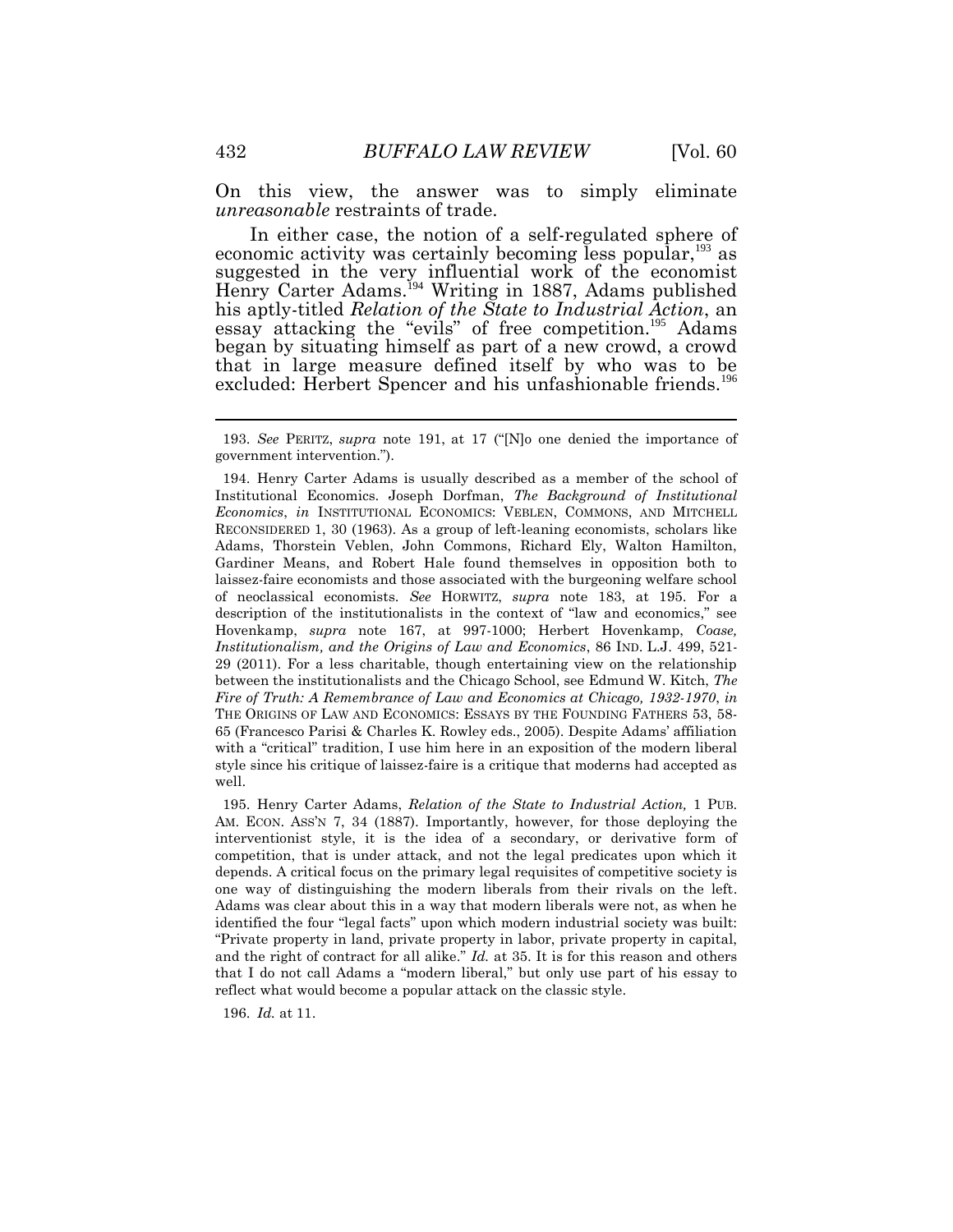Laissez-faire, Adams explained, had turned out to be a lot of nonsense, and as a result there was a "growing clamor for more government."<sup>197</sup> And why was it nonsense? Laissezfaire involved a syllogism, which, upon reflection, suffered from a non-sequitur. Its first premise was that all human interests were the same.<sup>198</sup> Its second premise was that each man knows his own interest, and left to himself, will follow it.<sup>199</sup> The conclusion was that the best form of social relation will always emerge from the unregulated play of the market.<sup>200</sup> Adams believed that the kinds of interest at work in the first premise (the fundamental or ultimate interests of man) are of a categorically different kind than the interests at work in the second premise (the short-term interest which might guide a person to sacrifice a supposedly higher interest for a desire for some immediate satisfaction).<sup>201</sup> The upshot was that the classic liberal style would doggedly produce a society in which short-term advantage always trumped hopes for deeper, social goods. For Adams, and apparently everybody else, the logic of this disparity was on vivid display.

The way forward, however, was not simply to modify the old style by shifting the rhetoric from one of a "principled" view of the self-regulated market towards a "rebuttable presumption" that the state should keep its hands off. What was needed instead, Adams explained, was to seek out laws which would simultaneously "maintain the beneficent results of competitive action while guarding society from the evil consequences of unrestrained competition." <sup>202</sup> There should not be a presumption working for or against state intervention in the market. The presumption, instead, should focus on the health of the social organism, regardless of the relation between the economic and political spheres, and a realistic understanding of what market competition empirically

- 197. *Id.* at 12.
- 198. *Id.* at 17.
- 199. *Id.*
- 200. *Id.* at 20.
- 201. *Id.* at 20-21.
- 202. *Id.* at 35.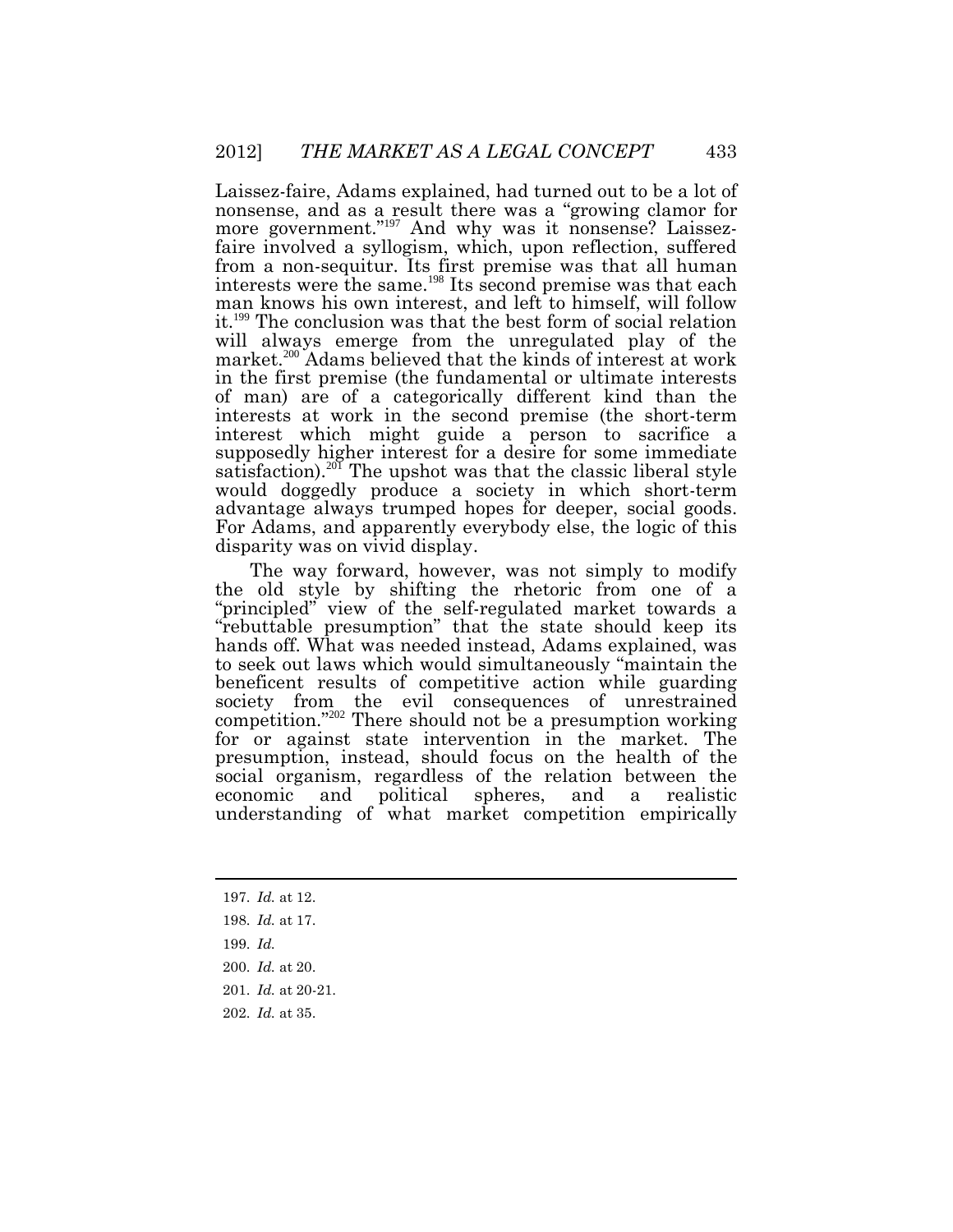entailed.<sup>203</sup> Ultimately, the age in which the state was viewed with a severe case of myopic disdain had come to an end: "The advocates of non-interference have treated government as the old physicians were accustomed to treat their patients. Was a man hot he was bled; was he cold he was bled; was he faint he was bled, was he flushed he was bled; until fortunately for him he passed beyond the reach of leach and lance. This has been, figuratively speaking, the form of treatment adopted by the people of the United States for their local governments, and it has worked its natural result of feebleness and disintegration."<sup>204</sup>

Three years later, the Sherman Antitrust Act was adopted.<sup>205</sup> Much of Adams" discussion with regard to the new manner of conceiving competition (no longer understood as Revelation but deployed with an eye towards its positive and negative effects) found its way into the Senate debates.<sup>206</sup> Although the initial bill was focused on the notion of competition, what emerged was instead a bit of language familiar to the common law.<sup>207</sup> The first bill sought to eliminate "all arrangements, contracts, agreements,

204. *Id.* at 65-66.

205. Sherman Antitrust Act, ch. 647, 26 Stat. 209 (1890).

206. *See* PERITZ, *supra* note 191, at 13-26. Peritz explains how these two views of trusts shaped the debates on the Senate floor over whether the Antitrust Act should be focused on competition, or restraints of trade. *Id.* at 14-20. William Page has set out a slightly different dyadic structure for understanding the debates. For Page, the real contest was between laissez-faire and collectivism (a contest that ended in compromise), which stands in contrast to the contest Peritz has suggested—a fight between two camps, both of which understood themselves to be at odds with both laissez-faire and collectivism. William H. Page, *Ideological Conflict and the Origins of Antitrust Policy*, 66 TUL. L. REV. 1, 23 (1991).

207. *See* PERITZ, *supra* note 191, at 13-26.

<sup>203.</sup> *Id.* Adams did not believe, however, that social health should be left to a vulgar consequentialism. Sharing Hayek"s hostility towards the ad hoc use of a "rule of reason," *see* FRIEDRICH A. HAYEK, THE ROAD TO SERFDOM 72-79 (1944), Adams believed that the evils of unrestrained competition must be addressed in a principled manner. To do so, a progressive program must (1) battle the tendency for the worst of the human spirit to dominate the marketplace, which tends to place itself as the model of entrepreneurial success; (2) elaborate a full theory of the benefits of monopolized industry in order to balance out the dominant model of the competitive society; (3) counteract the corruptive influence of the notion that government action is innately corrupt and ineffective. Adams, *supra* note 195, at 38.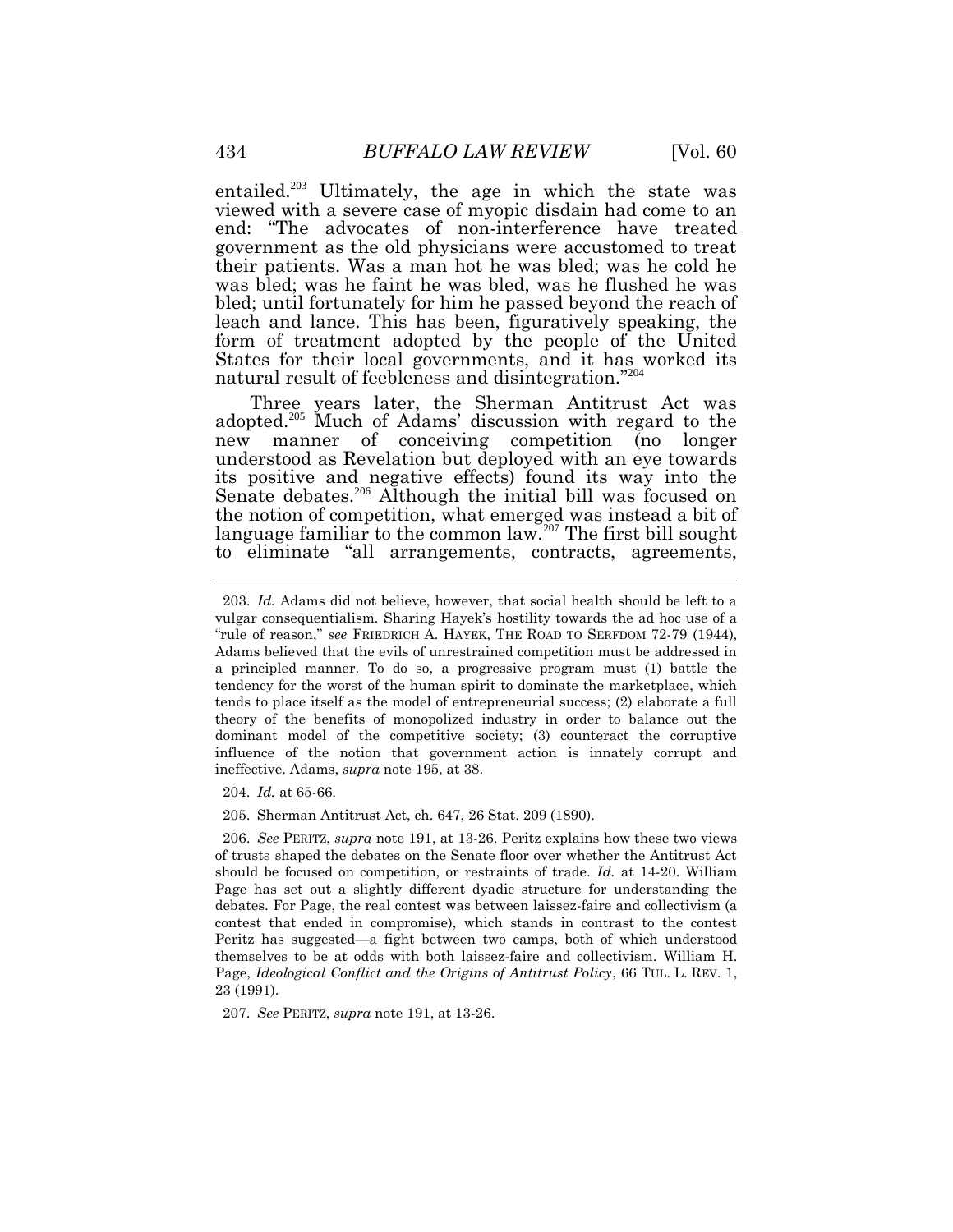trusts, or combinations . . . made with a view, or which tend to prevent full and free competition . . . or which tend to advance the cost to the consumer . . . . "<sup>208</sup> What emerged as the law instead was a prohibition on restraints of trade and monopolies.<sup>209</sup>

As Rudolph Peritz has suggested, the decision to use the common law language instead of the wording focused on "full and free competition" had serious implications.<sup>210</sup> For the sponsors of the original bill, what was eating away at society was the deranged phenomenon of the trust.<sup>211</sup> It was pathological and a threat to the classic liberal style of imagining a natural market.<sup>212</sup> The "ought" to be derived from the "is" was therefore a frontal assault on those elements hindering free competition—competition understood as a principled and absolute good.<sup>213</sup> But for the

209. The critical text of the Sherman Antitrust Act is famously brief:

§1: Trusts, etc., in restraint of trade illegal; penalty

Every contract, combination in the form of trust or otherwise, or conspiracy, in restraint of trade or commerce among the several States, or with foreign nations, is declared to be illegal. Every person who shall make any contract or engage in any combination or conspiracy hereby declared to be illegal shall be deemed guilty of a felony, and, on conviction thereof, shall be punished by fine not exceeding \$10,000,000 if a corporation, or, if any other person, \$1,000,000, or by imprisonment not exceeding 10 years, or by both said punishments, in the discretion of the court.

15 U.S.C. § 1 (2006).

§2: Monopolizing trade a felony; penalty

Every person who shall monopolize, or attempt to monopolize, or combine or conspire with any other person or persons, to monopolize any part of the trade or commerce among the several States, or with foreign nations, shall be deemed guilty of a felony, and, on conviction thereof, shall be punished by fine not exceeding \$10,000,000 if a corporation, or, if any other person, \$1,000,000, or by imprisonment not exceeding 10 years, or by both said punishments, in the discretion of the court.

- 15 U.S.C. § 2.
- 210. *See* PERITZ, *supra* note 191, at 13-26.
- 211. *Id.* at 14-15.
- 212. *Id.* at 21-22.
- 213. *Id.* at 13-26.

<sup>208.</sup> *Id.* at 13 (quoting H.R. DOC. NO. 124 (1888)).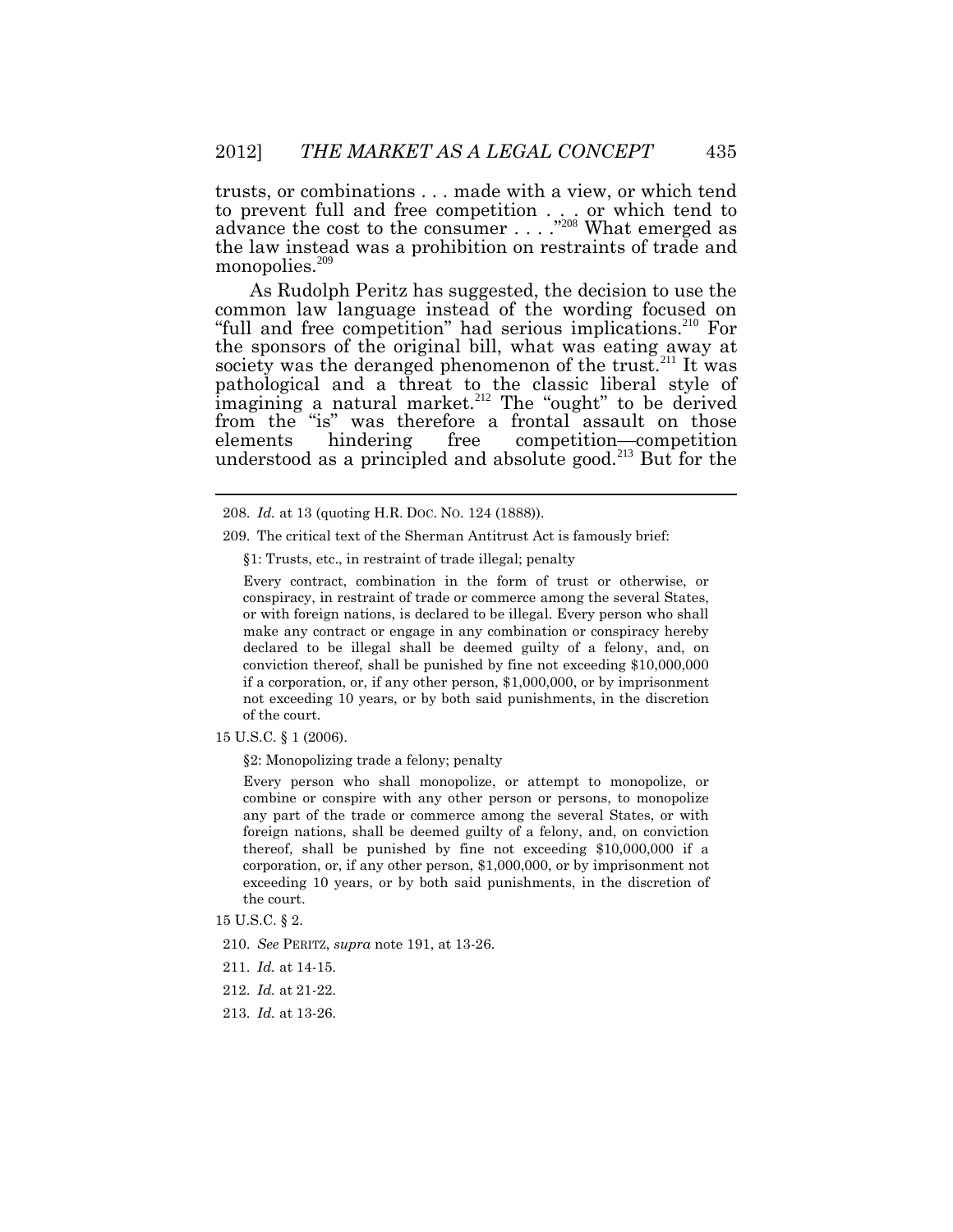victors in the Senate debate, it wasn"t at all clear that competition was *always* good, and so the existence of certain conglomerates might not necessarily present evidence of a pathology as much as a natural evolution.<sup>214</sup> Of course, that evolution required more state intervention than the market had needed in the past, thus necessitating the new law.<sup>215</sup> The result was a resort to the common law, and the implied belief that, for the most part, the traditional mechanisms for upholding and maintaining the market were still working.<sup>216</sup>

The twists in the Sherman Act's birth story force us to ask whether the new statute was really more of apiece with classic or modern liberalism. On the one hand, the Senate"s resort to the common law suggested a final refusal to believe the market had really and truly gone astray.<sup>217</sup> Surely, new means of enforcement were needed, and courts would be empowered with them under the Sherman Act, but as to whether the laissez-faire system was intrinsically corrosive, the Senate declined to take such a strong view.<sup>218</sup> On the other hand, despite the Senate"s reticence, the first years of antitrust jurisprudence were marked with a "literal" quality foreign to the common law, in which courts took very seriously the Sherman Act's prohibition on all unreasonable restraints of trade.<sup>219</sup> Thus, while the

215. See PERITZ, *supra* note 191, at 24.

- 217. *See id.* at 20-26.
- 218. *See id.*
- 219. *See* Peritz, *supra* note 170, at 313.

<sup>214.</sup> *See* PERITZ, *supra* note 192, at 24-25. The notion of evolution plays an interesting role in all of these debates. On the one hand, German historicism was influential on progressive scholarship. *See* Hovenkamp, *The Antitrust Movement*, *supra* note 191, at 109-18. On the other, a more Darwinian argument animates neoclassical ideas about the common law, most notably in F.A. Hayek"s understanding of the Rule of Law. *See generally* F.A. HAYEK, THE CONSTITUTION OF LIBERTY 228 (1960) ("A free system can adapt itself to almost any set of data, almost any general prohibition or regulation, so long as the adjusting mechanism itself is kept functioning."). A conservative historicism is also on display in liberal philosophy, as with David Hume, Edmund Burke, and Michael Oakeshott. For a discussion, see Barrozo, *supra* note 38.

<sup>216.</sup> *See id.* at 21. Of course, the remedies found in the statute were radical, and totally alien to the common law. *See id.* at 25-26.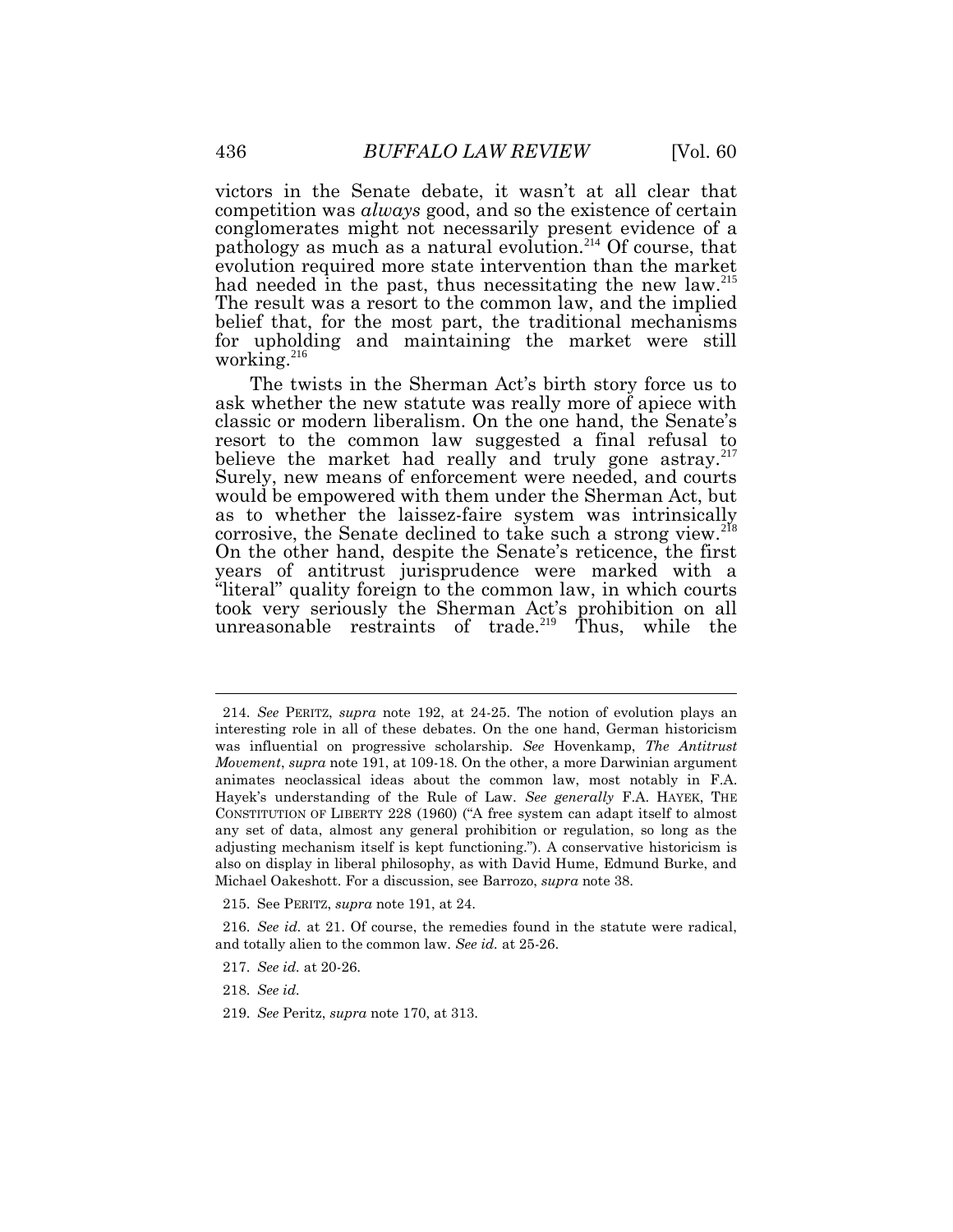language was old, the interpretation was new, and more in line with the popular distaste for the new trusts.<sup>220</sup>

2. *"The Ethics of Competition."* As lawyers and judges struggled in the following decades to come up with a concept of competition that made sense out of the Sherman  $Act<sub>1</sub><sup>2</sup>$ economists were similarly at work dealing with the prospects of "market failure."<sup>222</sup> As W.W. Rostow has described the beginnings of a shift occurring around 1870 from classical to welfare economics, the central moves would eventually involve a "shift from a focus on growth to social reform and welfare; a new emphasis on the refinement of analysis; a heightened concern with the optimum allocation of resources, in terms of marginal analysis; and the emergence of economics throughout the Atlantic world as an academic profession."<sup>223</sup> Among the new economists was Frank Knight,<sup>224</sup> who in time would become known as

222. For treatments of the relation between changes in legal thought and the change from classical to neoclassical economics, see MEDEMA, *supra* note 159, at 26-53; Herbert Hovenkamp, *The Political Economy of Substantive Due Process*, 40 STAN. L. REV. 379, 407-09 (1988); Kennedy, *supra* note 26, at 596-614.

223. ROSTOW, *supra* note 179, at 153.

<sup>220.</sup> After 1911, this progressive or populist streak in antitrust jurisprudence took a classical turn in the famous *Standard Oil* decision. *See id.* at 329-36 (discussing the debates between the "literalists" and the "Rule of Reason" faction).

<sup>221.</sup> For discussion of the early years of antitrust jurisprudence, before the "Rule of Reason" came down in *Standard Oil*, see James May, *Antitrust Practice and Procedure in the Formative Era: The Constitutional and Conceptual Reach of State Antitrust Law, 1880-1981*, 135 U. PA. L. REV. 495, 541-53 (1987) (discussing the vagueness of Supreme Court decisions in early antitrust jurisprudence) and Rudolph J. Peritz, *A Counter-History of Antitrust Law*, 1990 DUKE L.J. 263, 269-78 (presenting a "counter-history" of the evolution of antitrust law consisting of "a correspondence of struggles between factions holding two radically opposed views of competition policy").

<sup>224.</sup> *See* RAZEEN SALLY, CLASSICAL LIBERALISM AND INTERNATIONAL ORDER 67- 80 (1998) (discussing Frank Knight"s political economy). I do not mean to make any claims that Frank Knight, or Henry Carter Adams for that matter, "was" a modern liberal. My claim is rather that when certain of their texts are examined for a critique of laissez-faire, we see a central tenet of the modern liberal style. Some might still be surprised by my use of Knight as an illustration of the style of political economy known for its acceptance of social planning, and even more, some might be revolted by my juxtaposition of Knight with Adams. To be fair, it is true that Knight is "a lodestar" in the neoliberal constellation, having mentored such stars as Milton Friedman, George Stigler, Aaron Director, and Hayek. *Id.* at 67. At the same time, Adams is a poster-child for leftist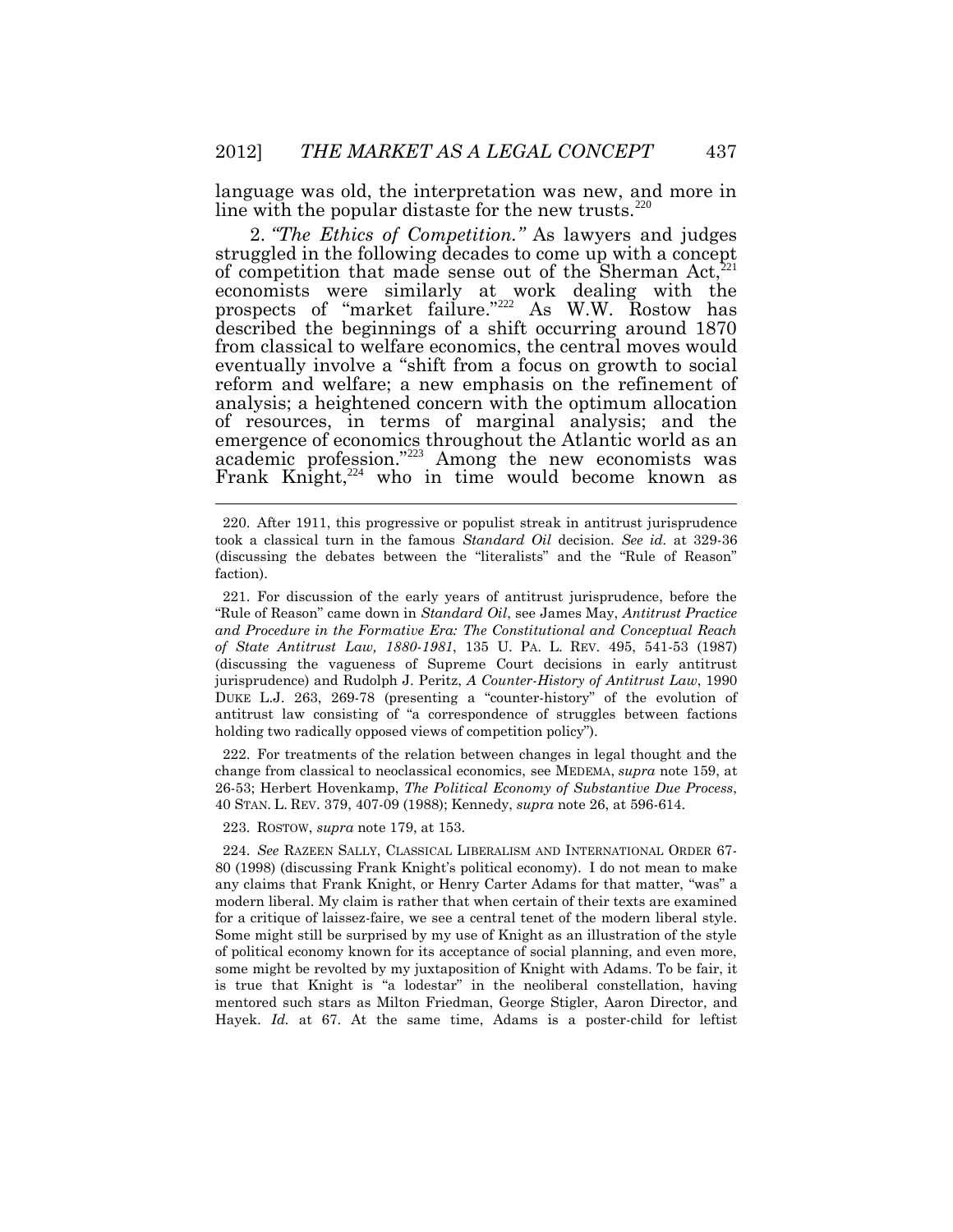among the founders of the price theoretic tradition associated with the "Chicago School."<sup>225</sup>

Although Knight is widely known as a strong supporter of the market, and is sometimes called a "classic liberal,"<sup>226</sup> in 1935 Knight grappled with contemporary views regarding the costs of free competition in his *The Ethics of*  Competition.<sup>227</sup> As so many writers of this period tended to do, Knight framed the essay by noticing "the contrast between the enticing plausibility of the case for the "obvious and simple system of natural liberty, and the notoriously disappointing character of the results which it has tended to bring about in practice."<sup>228</sup> These "intolerable" results brought on at an accelerating pace a new way of thinking about government "interference" in the market, an acceleration that for Knight was completely understandable, though not necessarily welcome.<sup>229</sup> As Knight would demonstrate, the idea of "competition" was deeply flawed, but he remained agnostic as to whether there was any better alternative.<sup>230</sup> The way forward lay in the murky problem of finding "the right proportions between individualism and socialism." 231

As a point of departure, Knight explained that the classic view of competition was premised on the idea that:

225. SALLY, *supra* note 224, at 67.

226. *Id.* at 68.

227. KNIGHT, *supra* note 183, at 41-75. Despite his complaints, Knight was no social planner, and an ardent opponent of the New Deal. *See* FRANK HYNEMAN KNIGHT, *Economic Theory and Nationalism*, *in* THE ETHICS OF COMPETITION AND OTHER ESSAYS, *supra* note 183, at 277, 293-94 (referring to the New Deal as a form of "socialism" whose supporters were "comfortably vague" as to how to enact their goals).

228. KNIGHT, *supra* note 183, at 47.

- 229. *Id.* at 48.
- 230. *Id.* at 44.
- 231. *Id.* at 58.

economists, and was a member of that most hated group of Institutionalists, sworn enemies of Chicagoans everywhere. *See supra* note 176 and accompanying text. Nevertheless, the use of Adams and Knight (neither of which could be labeled as a modern liberal when understood in the broader context of their work) in piecing together what I am calling the modern liberal style is helpful in making the case that welfarism was not necessarily tied to any particular view of partisan politics.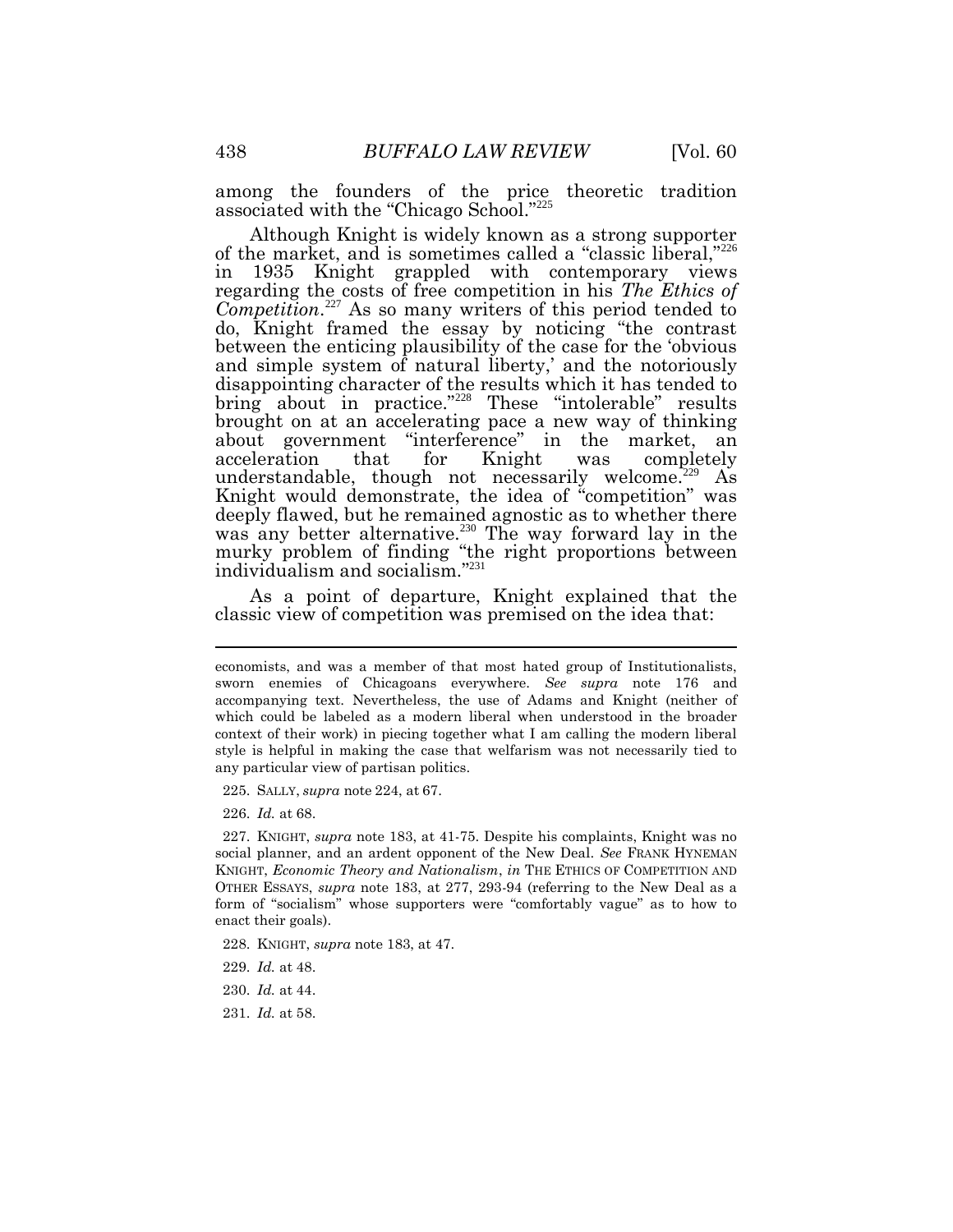[A] freely competitive organization of society tends to place every productive resource in that position in the productive system where it can make the greatest possible addition to the total social dividend as measured in price terms, and tends to reward every participant in production by giving it the increase in the social dividend which its co-operation makes possible. $^{232}$ 

Knight did not believe that this view was inaccurate, and suggested that those who criticized it were confusing economic arguments with ethical ones.<sup>233</sup> We might not like the tendencies of the competitive market, Knight suggested, but this implicates an ethical ideal, and not an analysis of the competitive mechanism itself.<sup>234</sup>

Nevertheless, Knight was sympathetic to an ethical outlook, and first outlined a series of objections with respect to how the ideal of free competition failed to match up to material life.<sup>235</sup> Among these was the argument that whereas the competitive system assumes a society of "freely contracting individuals," the practical unit in production and consumption was the family.<sup>236</sup> Families, not individuals, were the basic building blocks of society, and individuals without social relationships, or somehow defined as something other than the cultural products that they really are, could not be understood as real individuals at all.<sup>237</sup>

Another argument concerned the notion of fictitious commodities, though Knight didn"t put it in those words. It was "universally recognized that effective competition calls for" the placing of all goods and services "into exchange," and yet it was clear that this assumption barely fit the facts of real social life<sup>238</sup>—a life in which labor and land could

233. KNIGHT, *supra* note 183, at 48.

<sup>232.</sup> *Id.* at 48. If we accept Hovenkamp"s view of competition, Knight is likely reading into Adam Smith an idea about competition which really didn"t emerge until neoclassical economics took hold. *See* Herbert Hovenkamp, *The Sherman Act and the Classical Theory of Competition*, 74 IOWA L. REV. 1019, 1025-29 (1988).

<sup>234.</sup> *Id.*

<sup>235.</sup> *Id.* at 49.

<sup>236.</sup> *Id.*

<sup>237.</sup> *Id.*

<sup>238.</sup> *Id.* at 50.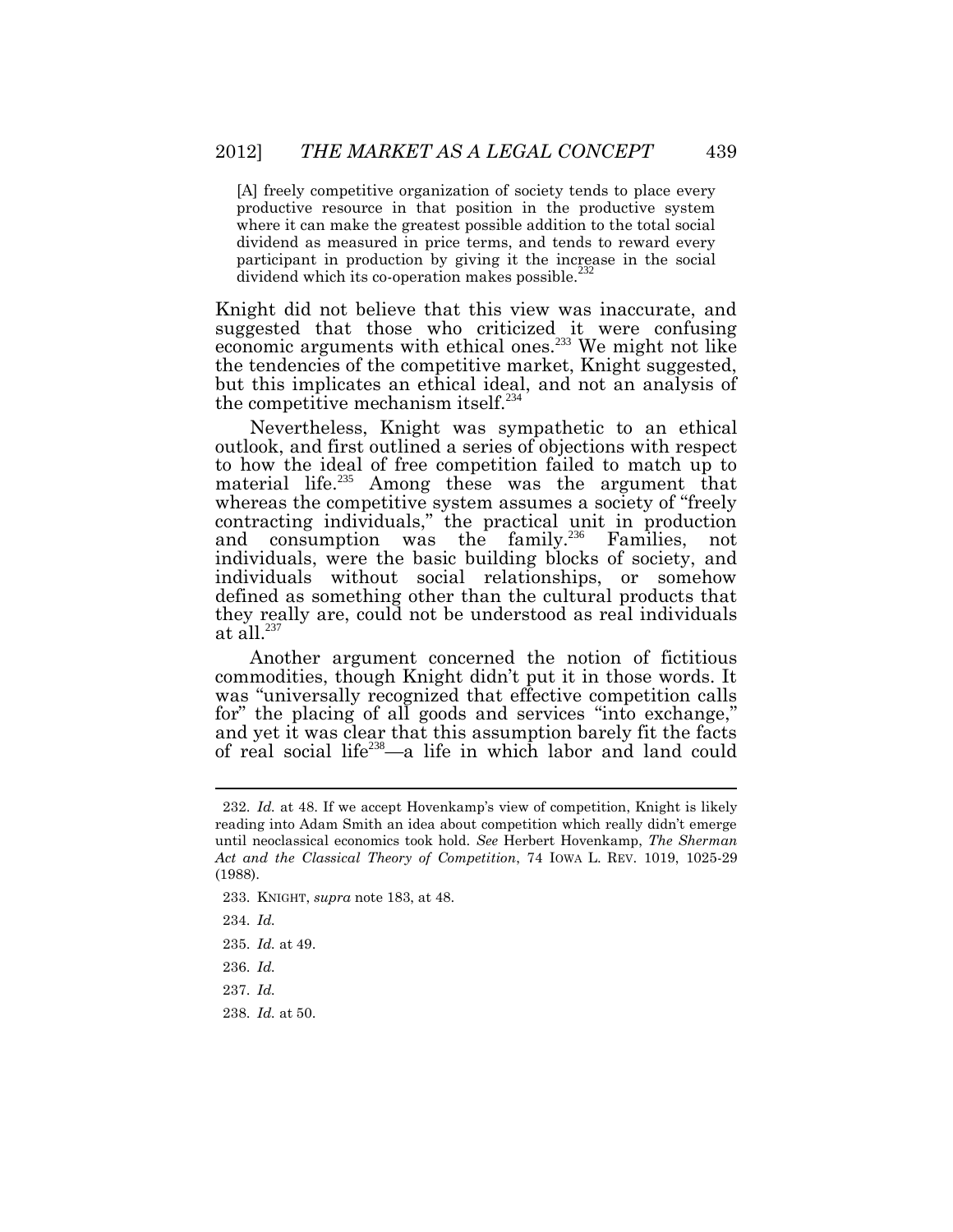never be actually believed to have been produced for sale. Knight also criticized the assumption that members of competitive society are rational, have perfect knowledge, understand what it is that they purchase, or why they even make the purchases that they do.<sup>239</sup> The classic image of competition similarly failed to capture the wide-ranging tasks of government with regard to the regulation of currency and credit.<sup>240</sup> The bottom line was that while the theoretical tendencies of the competitive system might be persuasive, its practical and fundamental limitations cause the system to fall "enormously" short of "our highest ideals."<sup>241</sup>

Knight then moved towards a bigger picture question: given these discrepancies between the image of the freely competitive society and the reality of our own, why do we keep on competing? $242}$  What does the competitive system have going for it?<sup>243</sup> As for the first question, Knight wondered whether the idea of "business as game" might make the concept of economic competition more comprehensible. His conclusion was that it did not.<sup>244</sup> For one thing, players need incentives to play, and for a small number of "captains of industry," the game was certainly quite enticing.<sup> $245$ </sup> But for most of the people living in a social order where all values have been reduced to a measure of money, the compulsion to play can be agony: the "propertyless and ill-paid masses" protest not only the specter of endless impoverishment, but also "the terms of what they feel to be an unfair contest in which being defeated by the stacking of the cards against them is perhaps as important to their feelings as the physical significance of the stakes which they lose."246

- 239. *Id.* at 50-51.
- 240. *See id.* at 53.
- 241. *Id.* at 57.
- 242. *See id.* at 58-66.
- 243. *Id.*
- 244. *See id.* at 64-66.
- 245. *Id.* at 61.
- 246. *Id.* at 60.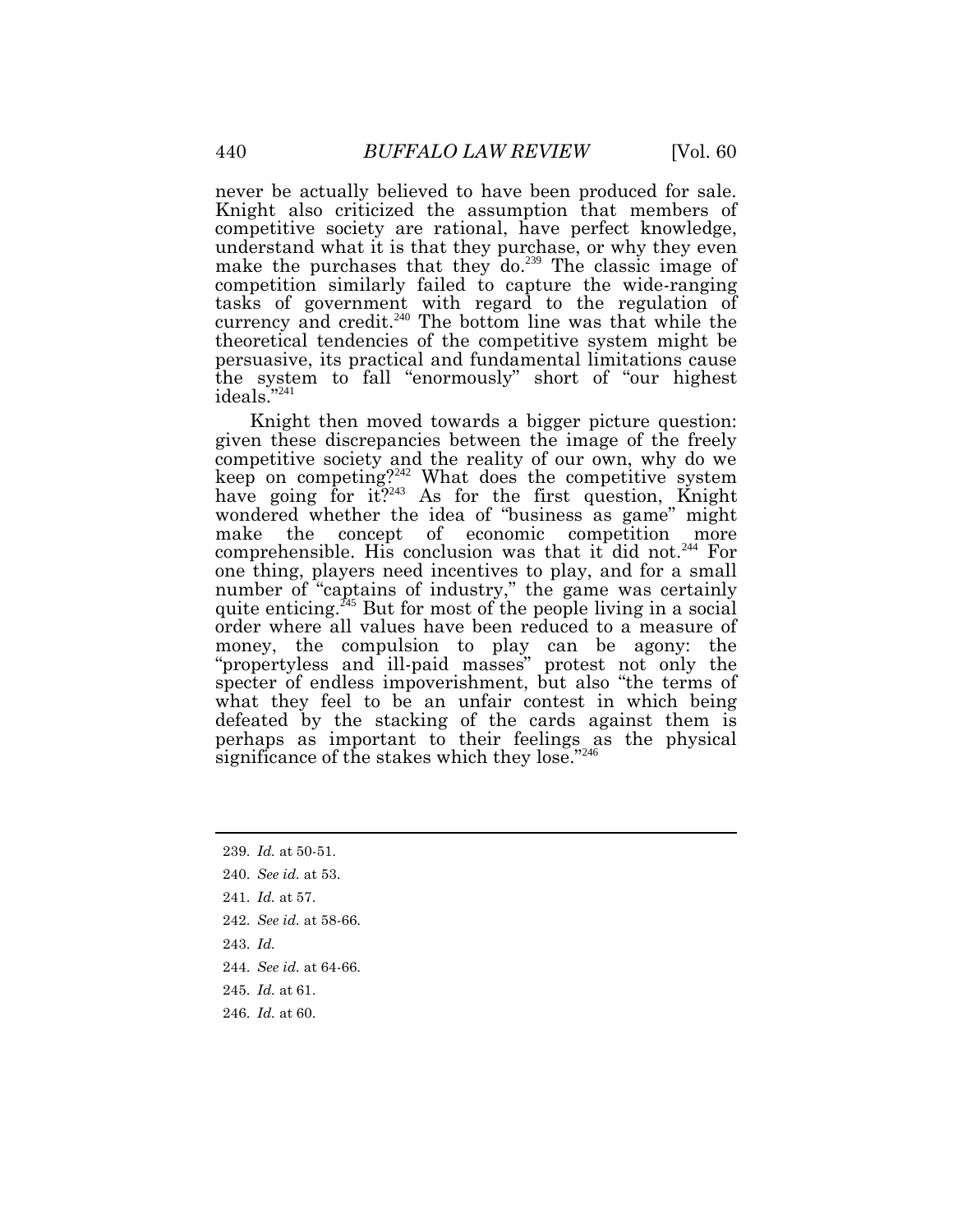Thinking about business as a game also highlighted the disjuncture between efficiency and equality.<sup>247</sup> The competitive mechanism, for example, allocates resources to those who use them most efficiently, not to those who might have the greatest need for those resources.<sup>248</sup> This is akin to giving the fastest runner the shortest track—a consequence of perfect economic sense, but one in basic conflict with the idea that the slower runner should have been given a head start.<sup>249</sup> What this makes for is actually a really lousy game:

[The outcome of the business game] is a very inaccurate test of real ability, for the terms on which different individuals enter the contest are too unequal. The luck element moreover is so large far larger than fairly successful participants in the game will ever admit—that capacity and effort may count for nothing. And this luck element works cumulatively, as in gambling games generally.<sup>250</sup>

## Another problem is that:

[D]ifferences in the capacity to play the business game are inordinately great from one person to another. But as the game is organized, the weak contestants are thrown into competition with the strong in one grand mêlée; there is no classification of the participants or distribution of handicaps such as is always recognized to be necessary to sportsmanship where unevenly matched contestants are to meet.<sup>251</sup>

But it gets worse. In the real world, there actually are handicaps, but they affect the wrong players, providing "advantage to the strong rather than the weak. We must believe that business ability is to some extent hereditary, and social institutions add to inherited personal superiority the advantages of superior training preferred conditions of entrance into the game, and even an advance distribution of the prize money." $22$ 

<sup>247.</sup> *See id.* at 61.

<sup>248.</sup> *Id.* at 61-62.

<sup>249.</sup> *Id.* at 62.

<sup>250.</sup> *Id.* at 64.

<sup>251.</sup> *Id.*

<sup>252.</sup> *Id.* at 64-65.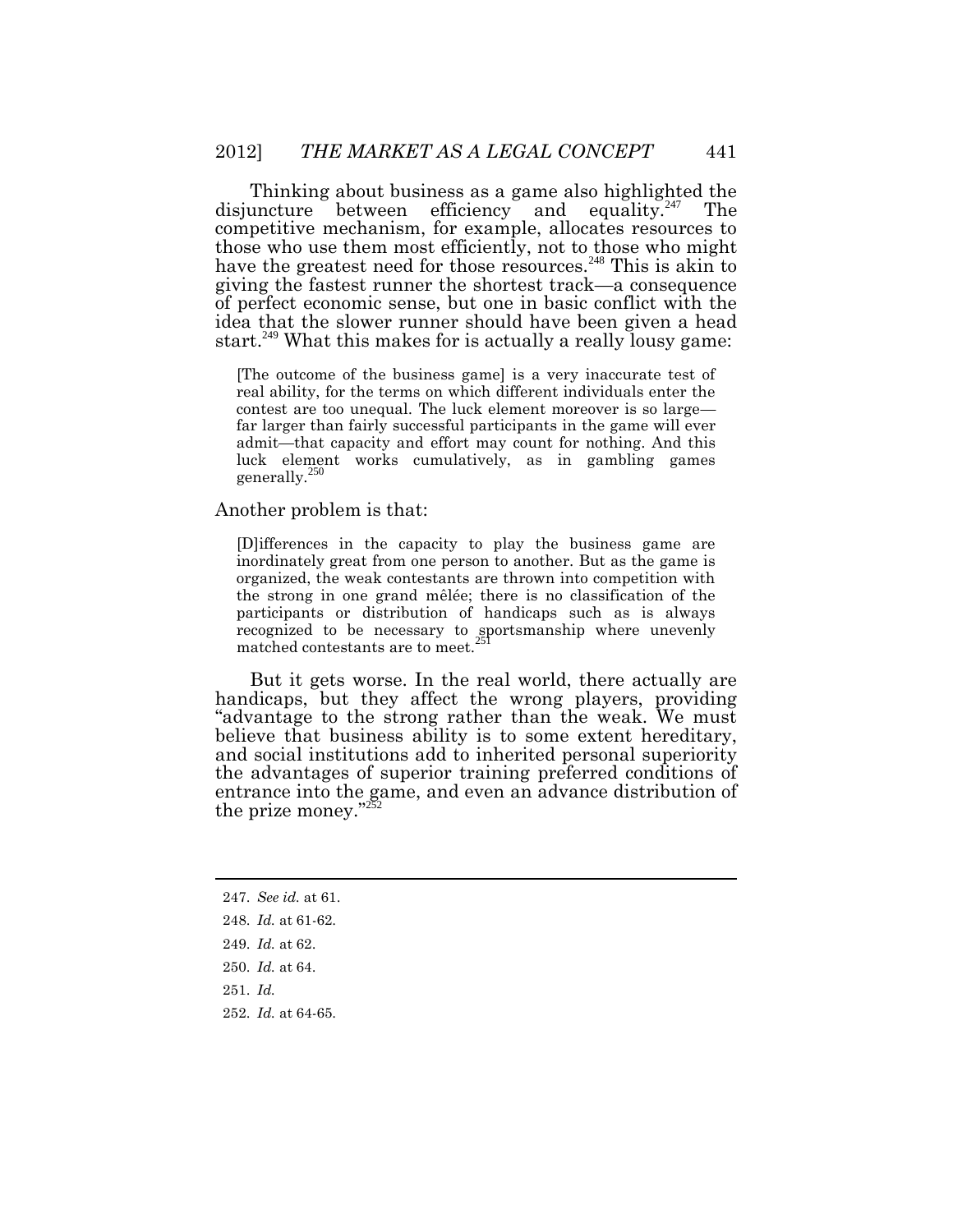Alright, so as far as good sport goes, big business is a lousy competition.<sup>253</sup> But, asks Knight, is there anything morally redeemable about playing the game?<sup>254</sup> What competitive society seems to have going for it is that, in terms of the 100 meter dash, an efficiency norm will establish that the fastest person runs the race with the best training and with the best resources. Competition will ensure that the fastest time is put in the record books. The knack for "getting things done," however, doesn't lead to an obvious answer as to whether having the fastest time recorded was the most morally desirable result.<sup>255</sup> Indeed, Knight emphasizes, it is at least plausible that it would be more socially desirable for more people to be less hungry, than for society to have produced an incredibly fast runner.<sup>256</sup> Of course, the answer to this question turns on the value set we choose to favor, and for Knight, highlighting this fact was the whole point.<sup>257</sup>

Four years after Knight published *The Ethics of Competition*, the case against laissez-faire deepened. On October 29, 1929, the stock market took its famous crash, and within a few weeks the American economy had hemorrhaged \$30 billion.<sup>258</sup> In the few years that followed, national gross domestic product fell by half, one out of four people was out of work, nine million savings accounts went up in smoke, and workers were regularly forced to graze or steal if they were to survive.<sup>259</sup> The causes of the crash and the depression that followed, such as the massive stock speculation and shocking distributional allocations of the prior decade,  $260$  are not as relevant for us as is the response

- 257. *See id.* at 68-69.
- 258. HEILBRONER & MILBERG, *supra* note 32, at 100.
- 259. *Id.* at 100-01.

260. *Id.* at 101, 105-06; *see also* ERIC HOBSBAWM, THE AGE OF EXTREMES: A HISTORY OF THE WORLD, 1914-1991, at 100 (1994) ("[A]s mass demand could not keep pace with the rapidly increasing productivity of the industrial system in the heyday of Henry Ford, the result was over-production and speculation. This, in turn, triggered the collapse."). *See generally* W.W. ROSTROW, *Explanations of* 

<sup>253.</sup> *See id.* at 61-65.

<sup>254.</sup> *See id.* at 66-75.

<sup>255.</sup> *Id.* at 74.

<sup>256.</sup> *See id.* at 66-75.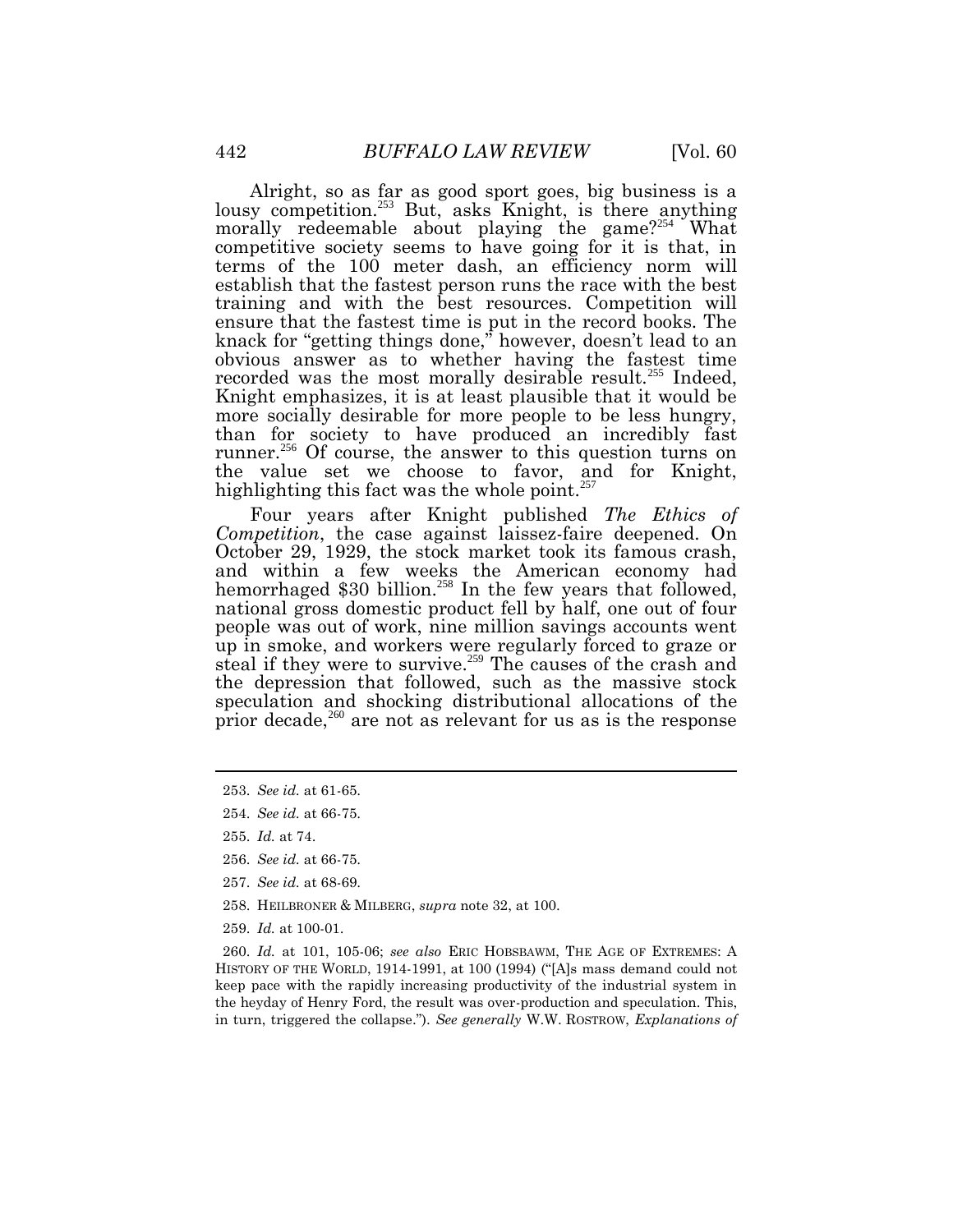that followed. According to Robert Heilbroner and William Milberg, that response, so important to the identity of the modern liberal style, laid the foundation for "a new pattern of government relationship to the private economy, a pattern that was to spell a major change in the organization of American capitalism . . . . [A] change marked by an unprecedented enlargement of the range and reach of governmental powers within the market system."<sup>261</sup> It is therefore fair to say that the opposition to classic liberalism, which began to crawl out from the periphery, had made its way into the very center of the mainstream by the 1930s and "40s.<sup>262</sup> The new, "middle" way between classic liberalism and socialism had been found at last, and its hero would be John Maynard Keynes. 263

262. *See* PERITZ, *supra* note 191, at 111-15.

263. In mapping out the grand styles of classic and modern approaches to political economy, one might easily expect an exposition of John Maynard Keynes" *General Theory of Employment, Interest, and Money*. There can be no doubt that this text, along with Keynes" other writings, had an immense influence on postwar economic policy around the world. For Keynes, as for so many of the theorists of the first half of the twentieth century, modern life demanded a new, middle way between individualism and socialism, a way that would secure full employment of national resources, provide equitable distribution of incomes, and planned governmental intervention in the market. *See, e.g.*, DONALD MARKWELL, JOHN MAYNARD KEYNES AND INTERNATIONAL RELATIONS 140-209 (2006) (discussing Keynes' evolution in thought toward a "middle way" economic theory). This middle way was what Keynes called "New Liberalism." *Id.* I have forgone the use of Keynes as an express demonstration of the modern liberal style, however, in hopes of dislodging any particular presumptions about "Keynesianism" from the non-partisan approach I have attempted to elucidate here. As mentioned above, finding pieces of modern Liberalism in key texts from the right (Knight) and the left (Adams) seemed like a more useful way of establishing the artistic relationship between the classic and modern views. For similar efforts to construct "a middle way" out of apparently contradictory positions, see David Kennedy, *The International Style in Postwar Law and Policy*, 1994 UTAH L. REV. 7, 9-13.

*the Great Depression*, *in* BRITISH ECONOMY OF THE NINETEENTH CENTURY 145 (1948).

<sup>261.</sup> HEILBRONER & MILBERG, *supra* note 32, at 111.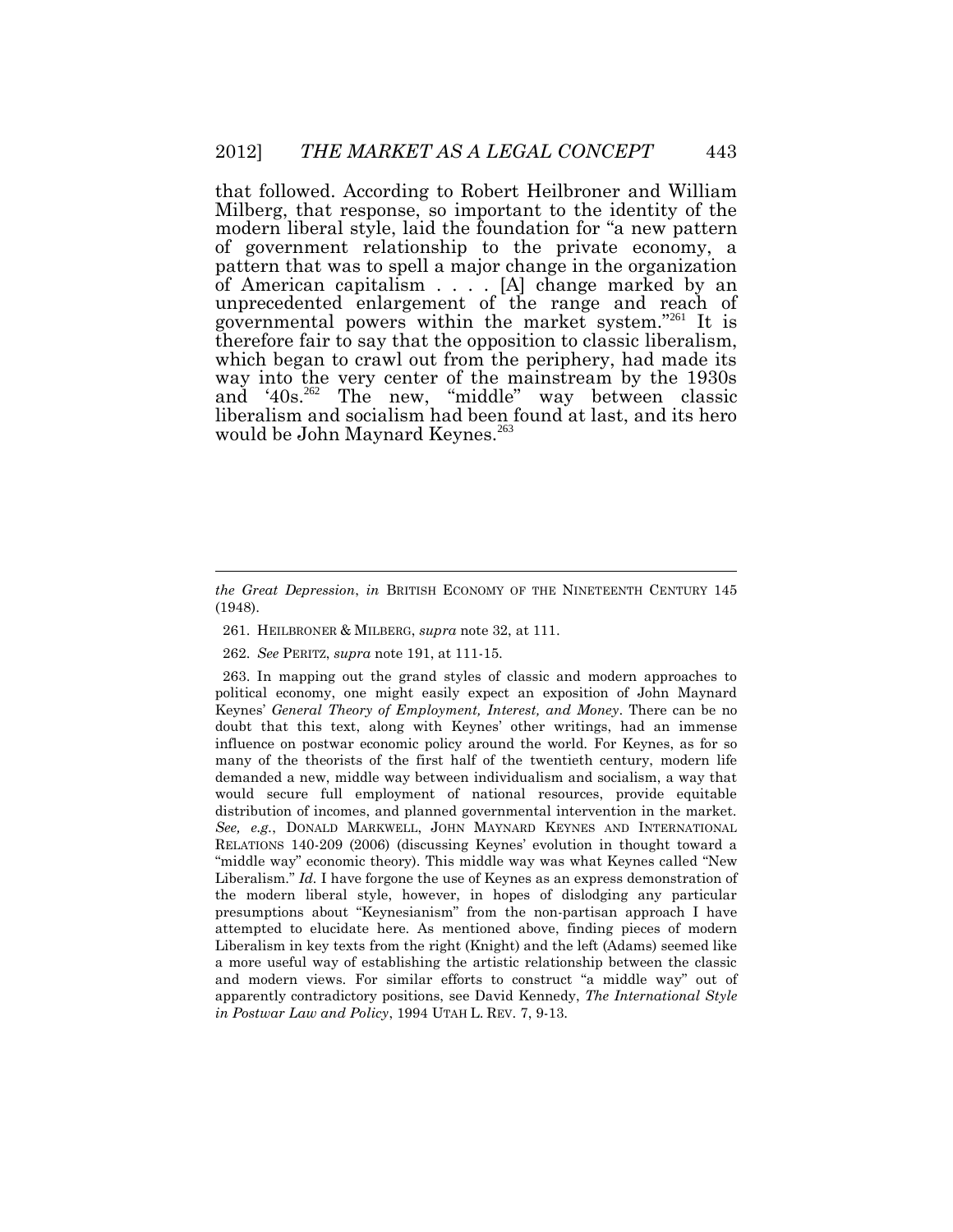## C. *The Neoliberal Style: The Law of Competition Revisited*

The neoliberal vision of the market<sup>264</sup> did not arrive in 1980, fully formed.<sup>265</sup> Since at least 1944 and the publication of Friedrich Hayek"s *The Road to Serfdom*, <sup>266</sup> classic liberals had been hard at work, planning an intervention against the New Deal. Writing at the end of World War II, Hayek gloomily observed the ascendance of Keynesianism, knowing that it was simply the precursor to totalitarianism.<sup>267</sup> Having witnessed the transformation of the German Weimar Republic into a fascist state,<sup>268</sup> the slide from welfarism and social planning towards corporatism and horror was no mere abstraction. As a result, Hayek launched a campaign he hoped would force instead a return<br>to "the abandoned road."269 This was the road of to "the abandoned road."<sup>269</sup> This was the road of

265. *See id.* at 203-34.

266. HAYEK, *supra* note 203. Hayek"s influence has been tremendous. *See*  BRUCE CALDWELL, HAYEK'S CHALLENGE: AN INTELLECTUAL BIOGRAPHY OF F.A. HAYEK (2004). One illustration of his continuing impact is New York University Law School"s decision to establish a journal inspired by his work. *See Introduction*, 1 N.Y.U. J.L. & LIBERTY 1 (2005) ("This journal's name was inspired by Hayek"s *Law, Legislation & Liberty*, so it is fitting that the inaugural issue should explore Hayek"s influence on legal scholarship."). Among the most well-known legal scholars working in the Hayekian tradition is Richard Epstein. *See, e.g.*, RICHARD A. EPSTEIN, *Introduction* to SKEPTICISM AND FREEDOM: A MODERN CASE FOR CLASSICAL LIBERALISM 1, 1-12 (2003) ("My version of classical liberalism sees a large place for the operation of voluntary markets under legal protection. Yet at the same time, it is clear that markets do not operate in a void, but . . . also depend on a social infrastructure that often only the state can create."). For a recent discussion of Hayek, and the possibility of a Hayekian connection to new and experimental forms of regulation, see Amy J. Cohen, *Governance Legalism: Hayek and Sabel on Reason and Rules, Organization and Law*, 2010 WIS. L. REV. 357.

267. *See* HAYEK, *supra* note 203, at 56-57 (differentiating collectivism from liberalism in that it "refuses to recognize autonomous spheres" and is "totalitarian in the true sense of this new word").

268. *See id.* at 3, 68.

269. *Id.* at 10-23.

<sup>264.</sup> *See* JAMES M. CYPHER & JAMES L. DIETZ, THE PROCESS OF ECONOMIC DEVELOPMENT, at xvii (3d ed. 2009) ("Briefly put, [the "Washington Consensus"] was the encapsulation of mainstream development thinking in the early 1990s. What poor nations needed, it was argued, was . . . better organization. Better organization was something of a code word that meant, primarily, shifting resources away from the state sector into areas assumed to be of much higher value in the private sector.").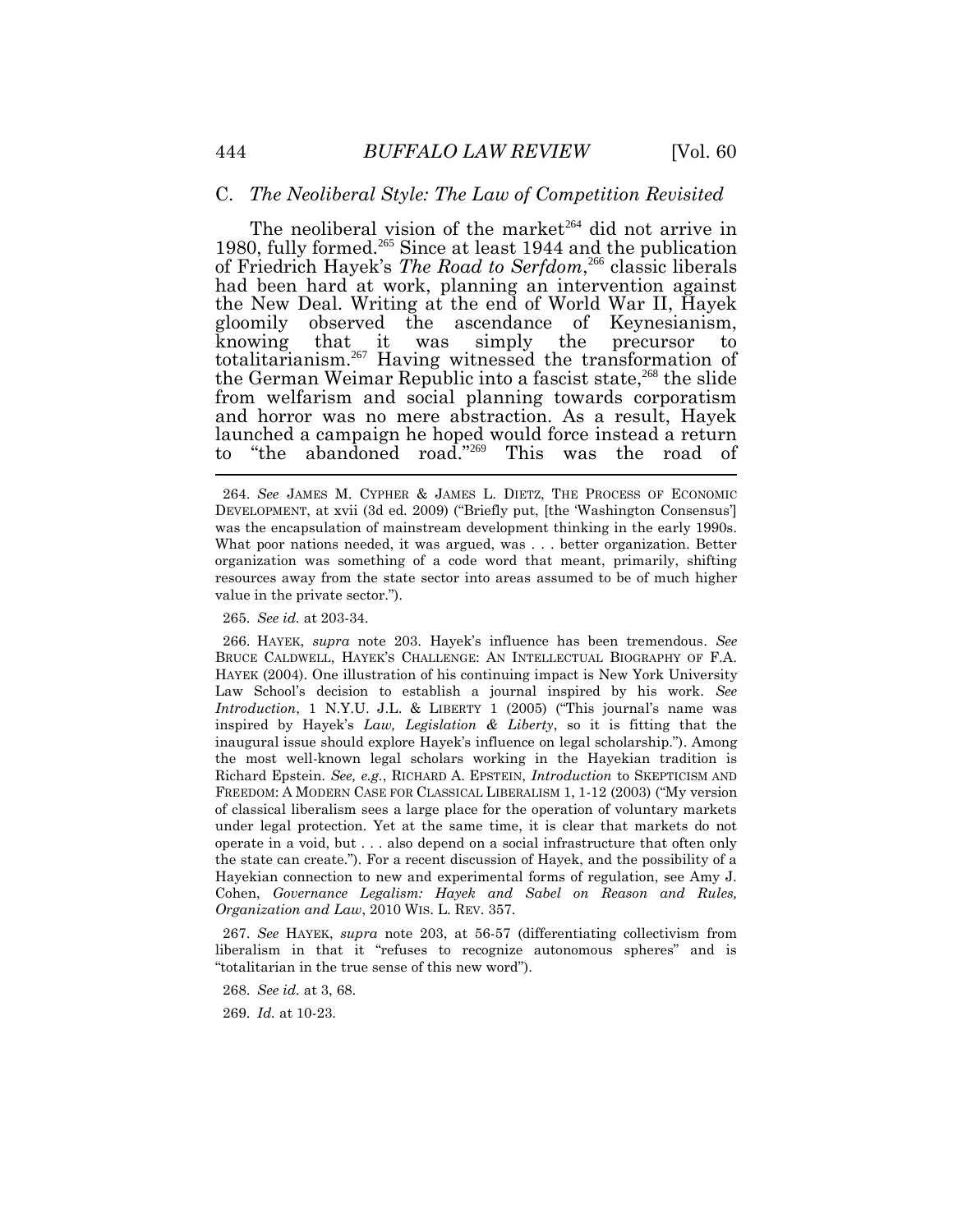"individualism": "the respect for the individual man qua man, that is, the recognition of his own views and tastes as supreme in his own sphere, however narrowly that may be circumscribed, and the belief that it is desirable that men should develop their own individual gifts and bents."<sup>270</sup> The shift from the feudal order, described above, to a liberal world in which men could equally and freely determine their life-stories, Hayek explained, had not been so much of a political revolution as it had been an economic one.<sup>271</sup> But this economic revolution had not been planned; to the contrary, over several centuries it was gradually understood that it was in the natural and spontaneous interactions of men that a complex economic order had been established.<sup>272</sup> Hayek did not mean to convey, however, that the spontaneous organization of economic activity would lash society to an evolutionary historicism, or a "wooden" laissezfaire.<sup>273</sup> The key to economic progress was the liberation of individual energies and the resulting spark of competitive innovation, but while this did mean that society should resort as little as possible to coercive measures, it did not mean that liberal society had no need for political guarantees and direction.<sup>274</sup> Liberalism required, as Locke and others had said before, a government that would deliberately create an economic system in which competition would function as beneficially as possible.<sup>275</sup> Much of *The Road to Serfdom* was dedicated to splitting the difference between what such a state should look like, and the unfortunate condition into which modern liberalism had lapsed.

Splitting the difference required parsing the meaning of "social planning." Planning, in the general sense, was both unavoidable and necessary.<sup>276</sup> In fact, "good" planning could

271. *Id.* 

274. *Id.* 

275. *Id.*

<sup>270.</sup> *Id.* at 14.

<sup>272.</sup> *See id.* at 15.

<sup>273.</sup> *Id.* at 17.

<sup>276.</sup> *See id.* at 34 (""Planning" owes its popularity largely to the fact that everybody desires, of course, that we should handle our common problems as rationally as possible and that, in so doing, we should use as much foresight as we can command.").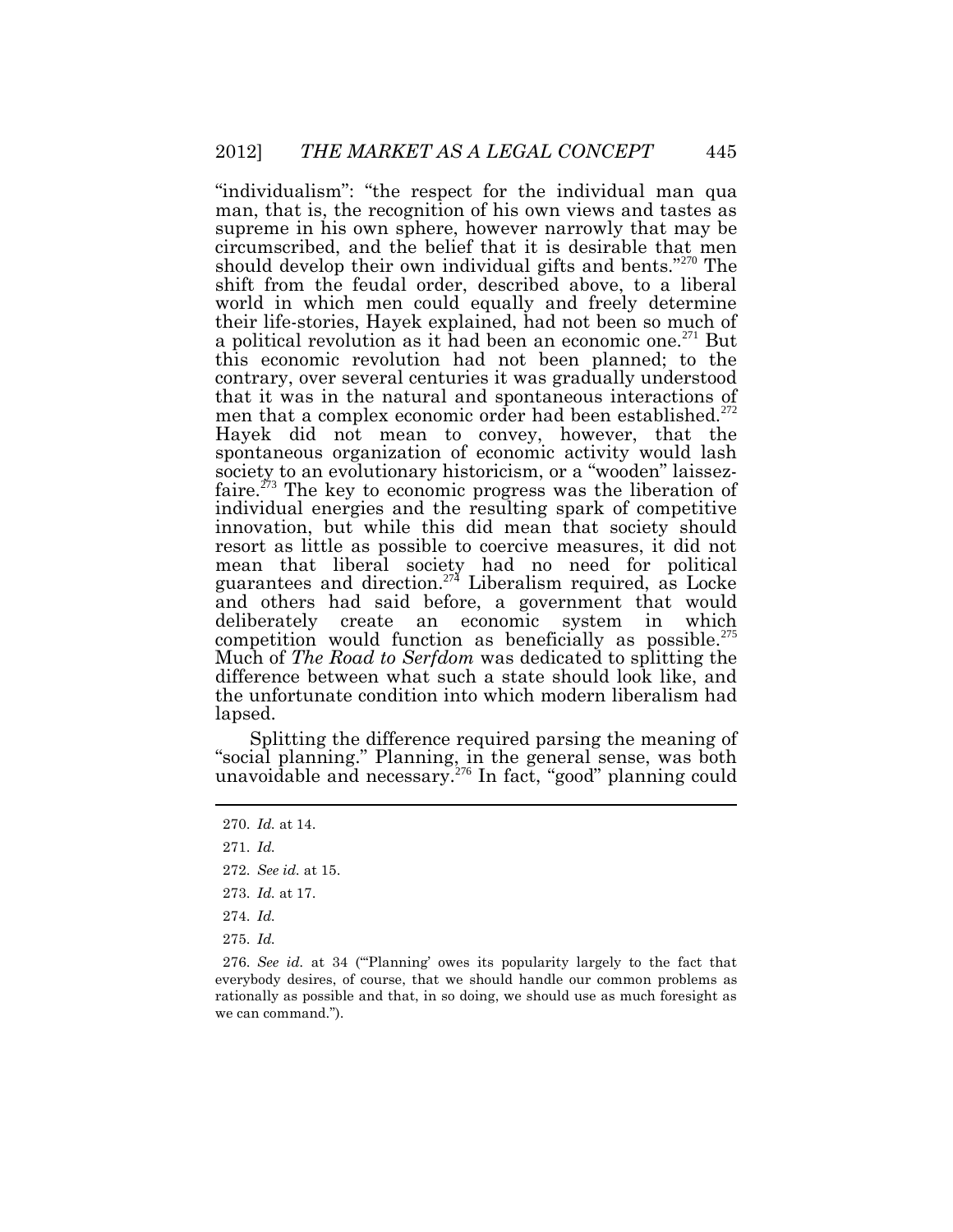get pretty extensive, running the gamut of whatever state action might be necessary to ensure the free reign of competition as the sole source of social organization.<sup> $277$ </sup> "In no system that could be rationally defended would the state just do nothing. An effective competitive system needs an intelligently designed and continuously adjusted legal framework as much as any other."<sup>278</sup> One might wonder whether Hayek is hopelessly confused here: how can "competition" function as the sole source of social organization when he has already admitted that it is the fundamental task of government to engage in "a wide and unquestioned field"<sup>279</sup> of social planning, namely, the idea of planned competition? Hayek was ready for this response: Competition and planning are mutually exclusive modes of social organization.<sup>280</sup> When we talk of "planning for  $\alpha$  competition<sup>"281</sup> this sharp distinction remains intact, since the politics of the plan are never allowed to interfere with the competitive principle once it has been established.<sup>282</sup> Planning in this sense never becomes anything more than the creation of *means*, or rules of permission.<sup>283</sup> When social planning enters the territory of shared ends, Hayek instructs, it has gone off the mark.<sup>284</sup>

Hayek suggests that this important distinction becomes clear when the problem of the economic planner is carefully examined.<sup>285</sup> In contrast to the military general who is tasked with a precise and defined mission, and who is warranted to use whatever means are at hand to accomplish that mission, the economic planner is always faced with a set of choices.<sup>286</sup> These choices are inevitably distributive they will affect the gains and losses experienced by particular groups in society. There is no convincing reason,

- 278. *Id.*
- 279. *Id.*
- 280. *Id.* at 42.
- 281. *Id.*
- 282. *Id.*
- 283. *Id.* at 60.
- 284. *Id.*
- 285. *See id.* at 64.
- 286. *Id.* at 64-65.

<sup>277.</sup> *Id.* at 39.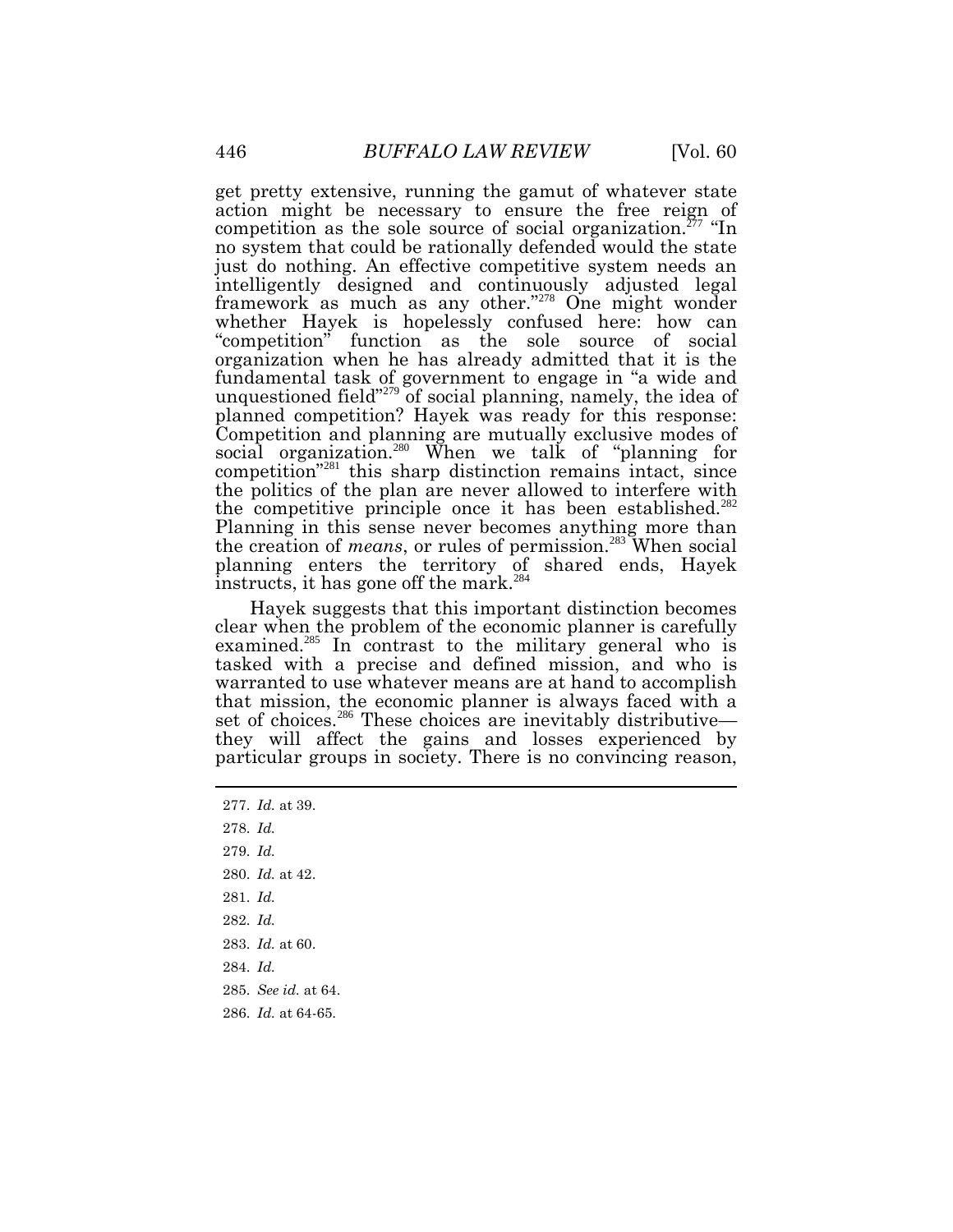however, why this man, whatever his partisan leanings might be, should be able to make distributive decisions for a society when the free reign of competition can do it so much more efficiently, and justly to boot.<sup>287</sup> Or rather, when the distribution of gains and losses is left to the market, there are no choices at all, and to the extent it is possible to eliminate rules that are biased in favor of certain groups, all such kinds of coercive restrictions should be abandoned.<sup>288</sup> Thus, the beauty of the market is that it takes distributive justice out of human hands, leaving it instead for a benevolently invisible one.<sup>289</sup>

This style invokes, yet again, an image of a separation between a public sphere, the purpose of which is to constitute and maintain the free and natural operation of the private sphere, governed by the singular principle of competition. Problems set in, Hayek explained, when competition and planning are mingled and mixed up, and this is precisely what was happening in the modern welfare state.<sup>290</sup> In contrast to the good type of "planning for competition," predicated on a sharp distinction between the market and politics, welfarism involves "planning *against* competition," and the attendant image of a porous dividing line between state and market.<sup>291</sup> This attitude towards an unlimited sphere of state action, so long as it is fortifies competition, implies a much more sophisticated approach to law and politics than was available in the classic liberal style. Importantly, Hayek underlines the idea that the needs of a competitive society will evolve, thus necessitating new innovations in governance strategy.<sup>292</sup> This innovation cannot come from a planned intervention, however. Instead, there is a single way in which planning for competition can take place, and that is in the hands of judges.

It is here that Hayek offers a related distinction necessary to the neoliberal style, and that is between the

<sup>287.</sup> *Id.* at 64.

<sup>288.</sup> *Id.* at 65.

<sup>289.</sup> *Id.*

<sup>290.</sup> *Id.* at 61.

<sup>291.</sup> *Id.* at 42.

<sup>292.</sup> *Id.* at 43.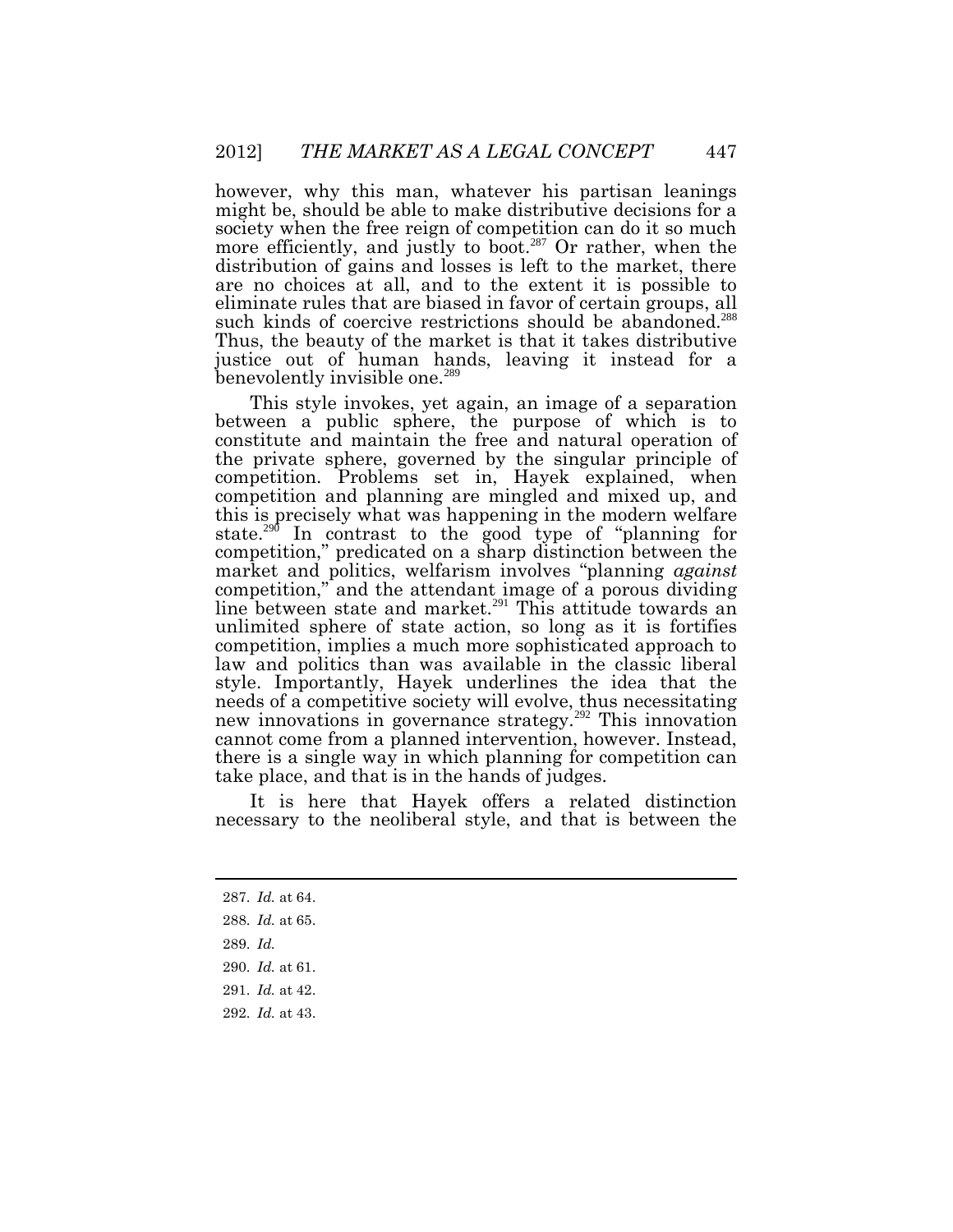"Rule of Law"<sup>293</sup> and arbitrary and distributive legislation. The Rule of Law, which some might intuit to be of pivotal importance in its regulation of private intercourse, means for Hayek "that government in all its actions is bound by rules fixed and announced beforehand—rules which make it possible to foresee with fair certainty how the authority will use its coercive powers in given circumstances and to plan one"s individual affairs on the basis of this knowledge."<sup>294</sup> The market actor benefits from this restraint insofar he is able to freely go about his business, without worry that the powers of government will arbitrarily frustrate his aims.<sup>295</sup> The key here is that the Rule of Law never aims at securing the ends of any particular groups; it is only an instrument, enabling people to pursue their own preferences.<sup>296</sup> Beyond this, the Rule of Law is also beneficial in that we cannot know (even if we wanted to) what sorts of effects the Rule of Law might have on the distributions of gains and losses in society. "In fact, that we do *not* know their concrete effect, that we do *not* know what particular ends these rules will further, or which particular people they will assist," is one of the judiciary"s greatest recommendations over the legislature.<sup>297</sup>

Legislative planning, in contrast to the formal, neutral, and ultimately moral nature of judicial decision-making, is centralized and distributive, artificial, incapable of digesting masses of market signals in order to produce efficient policies, and inevitably held hostage to special interest groups.<sup>298</sup> Legislation is also destructive; the formal, neutral posture of the Rule of Law "is in conflict, and in fact incompatible, with any activity of the government

- 294. HAYEK, *supra* note 203, at 72.
- 295. *Id.* at 73.
- 296. *Id.*
- 297. *Id.* at 75.
- 298. *Id.* at 48.

<sup>293.</sup> *Id.* at 72. I carry on with Hayek's own tendency to use capital letters in designating what he meant by the Rule of Law. For broader discussions on the idea of the rule of law, see BRIAN Z. TAMANAHA, ON THE RULE OF LAW: HISTORY, POLITICS, THEORY (2004); Alvaro Santos, *The World Bank"s Uses of the "Rule of Law" Promise in Economic Development*, *in* THE NEW LAW AND ECONOMIC DEVELOPMENT: A CRITICAL APPRAISAL 253 (David M. Trubek & Alvaro Santos eds., 2006). A classic statement is Joseph Raz, *The Rule of Law and Its Virtue*, 93 LAW Q. REV. 195 (1977).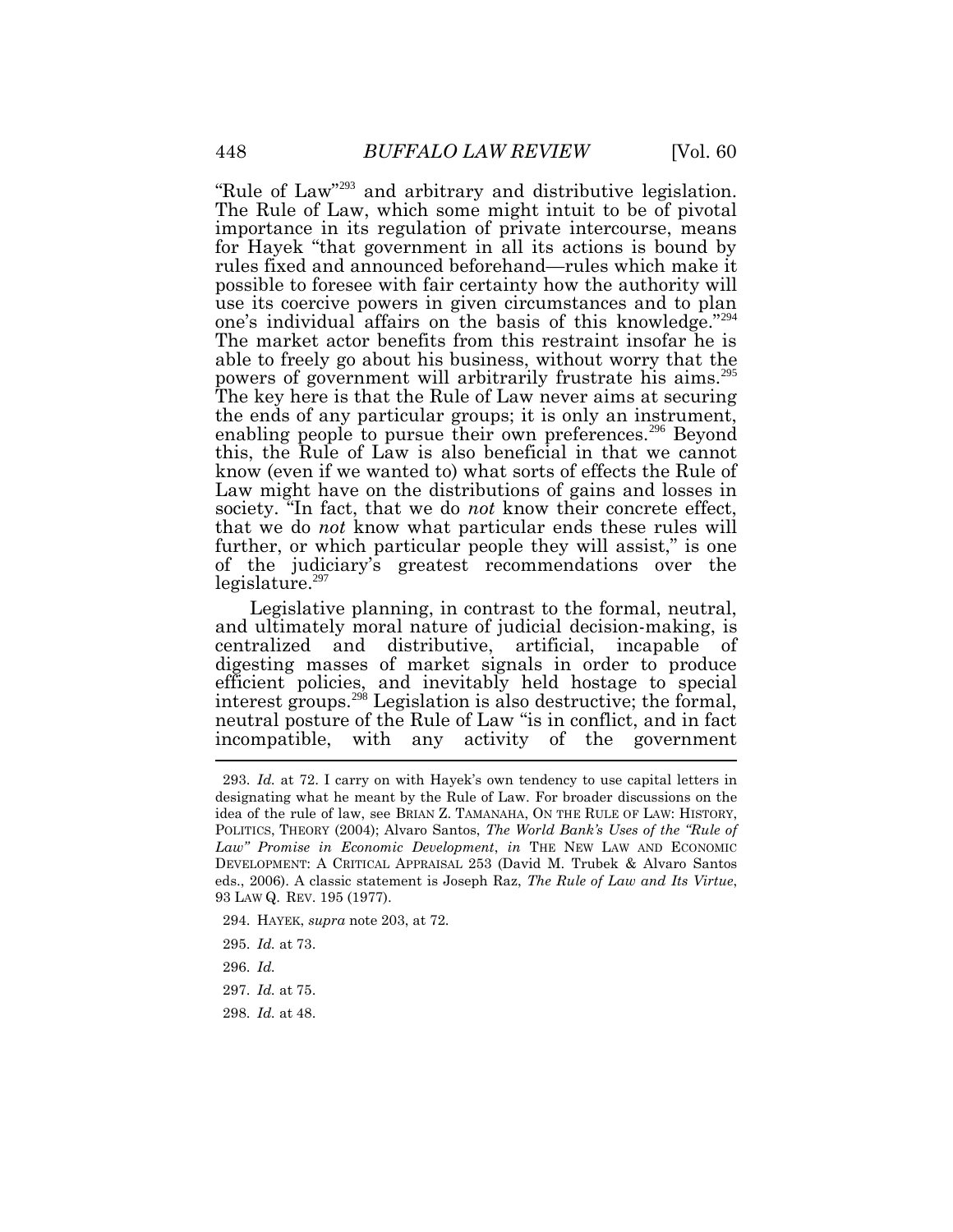deliberately aiming at material or substantive equality of different people, and that any policy aiming directly at a substantive ideal of distributive justice must lead to the destruction of the Rule of Law."<sup>299</sup>

In Hayek"s trilogy of the late 1970s, *Law, Legislation and Liberty*, he provided a more detailed account for how the Rule of Law was meant to function, and a better description of its vehicle in the courts and the common law. But before moving there, it is instructive in an account of the neoliberal style to visit Ronald Coase"s *The Problem of Social Cost*, <sup>300</sup> published sixteen years after *The Road to Serfdom*. As mentioned above, at the time of Hayek"s writing in the mid-1940s, he was certainly in the minority. In 1960, the modern variant of liberalism was still in firm control, but the growth of the neoliberal critique was mounting to such a degree that at this time "cracks were beginning to appear in the foundation."<sup>301</sup> As Steven Medema has argued, it was with Coase's challenge that, to use another metaphor, the tide had begun to turn.

For Hayek, one of the (wrong) arguments for the inevitability of the interventionist state had been the shift to monopoly capitalism towards the end of the nineteenth century. Hayek believed that the real problem, largely undiagnosed, was the aggravated incidence of state interventions in the first place, having meddled too much in the market over the establishment of trusts and monopolies.<sup>303</sup> Coase faced up against a related but different argument for the necessity of state intervention in the

302. *Id*.

303. *See infra* notes 334-70 and accompanying text (discussing Hayek). In this way, Hayek was performing a role diagnosed by Polanyi, wherein classic liberals tended to blame the depression of the 1870s, rising unemployment, and widening disparities between the rich and the poor, on state intervention, and not on laissez-faire. Polanyi believed these arguments to be total nonsense. *See*  POLANYI, *supra* note 50, at 141-157.

<sup>299.</sup> *Id.* at 79.

<sup>300.</sup> R.H. COASE, *The Problem of Social Cost*, *reprinted in* LAW, ECONOMICS, AND PHILOSOPHY: A CRITICAL INTRODUCTION WITH APPLICATIONS TO THE LAW OF TORTS 13, 13-40 (Mark Kuperburg & Charles Beitz eds., 1983)*.* Coase is traditionally credited with starting the law and economics movement of the late twentieth century. Herbert Hovenkamp, *Coase, Institutionalism, and the Origins of Law and Economics*, 86 IND. L.J. 499, 499 (2011).

<sup>301.</sup> MEDEMA, *supra* note 159, at 102.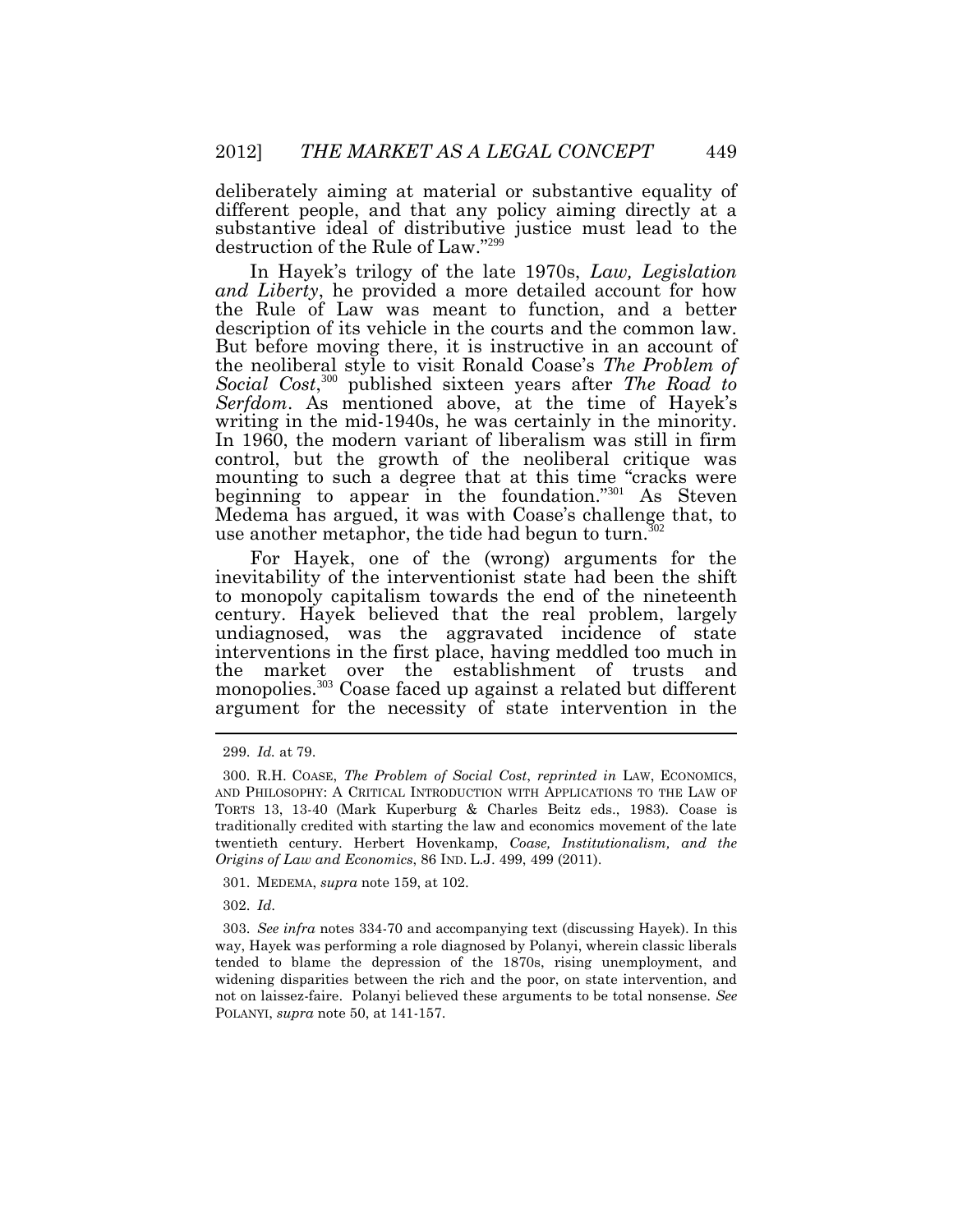problem of externalities. Traditionally, welfare economists identified certain costs associated with market transactions that were never paid for by the transacting players.<sup>304</sup> This was a problem since it was possible that firms might be systematically generating greater social costs than benefits, shielded from the burden of making social compensations to the third parties ostensibly bearing the burden of these externalities.<sup>305</sup> Because these social costs end up being shouldered by third parties, government action was necessary to correct for these failures to internalize the costs of particular transactions, usually through some kind of tax or penalty.<sup>306</sup> What came to be known as Coase's theorem set out to debunk this traditional response: in a competitive market unobstructed by transaction costs and supplied with perfect information, state action will never be necessary to ensure the efficient allocation of resources.<sup>307</sup> (Like Hayek, "state action" in this case is a synonym for arbitrary legislation; enforcement of the Rule of Law as articulated in common law courts is not seen as "state action," and is instead used as a logical and factual predicate for Coase's theorem).<sup>308</sup>

As for the argument, Coase brought in the now famous example of the rancher and farmer. Conventionally, Coase explained, government has reacted to the interaction of rancher and farmer—where the rancher inevitably bumps a cost onto his neighboring farmer through the damage brought on by his grazing cattle—by imposing a fine on the rancher.<sup>309</sup> This is because the farmer has been harmed, and the rancher should be restrained, through tort liability, or a tax, or whatever.<sup>310</sup> Coase countered in a Hohfeldian manner

- 306. MEDEMA, *supra* note 159, at 102.
- 307. *See infra* notes 309-17 and accompanying text.

308. For general discussion of the idea of state action in the context of neoliberalism, see Justin Desautels-Stein, *Liberal Legalism and the Two State Action Doctrines*, 6 N.Y.U. J.L. & LIB. (forthcoming 2012).

309. COASE, *supra* note 300, at 13-14.

310. *Id.* at 14.

<sup>304.</sup> *See* COASE, *supra* note 300, at 13. Coase opens with a reference to Pigou as the standard response of economists to the problem of externalities. *See generally* ARTHUR CECIL PIGOU, THE ECONOMICS OF WELFARE (4th ed. 1932).

<sup>305.</sup> COASE, *supra* note 300, at 13. As Coase states in the first sentence of the essay: "This paper is concerned with those actions of business firms which have harmful effects on others." *Id.*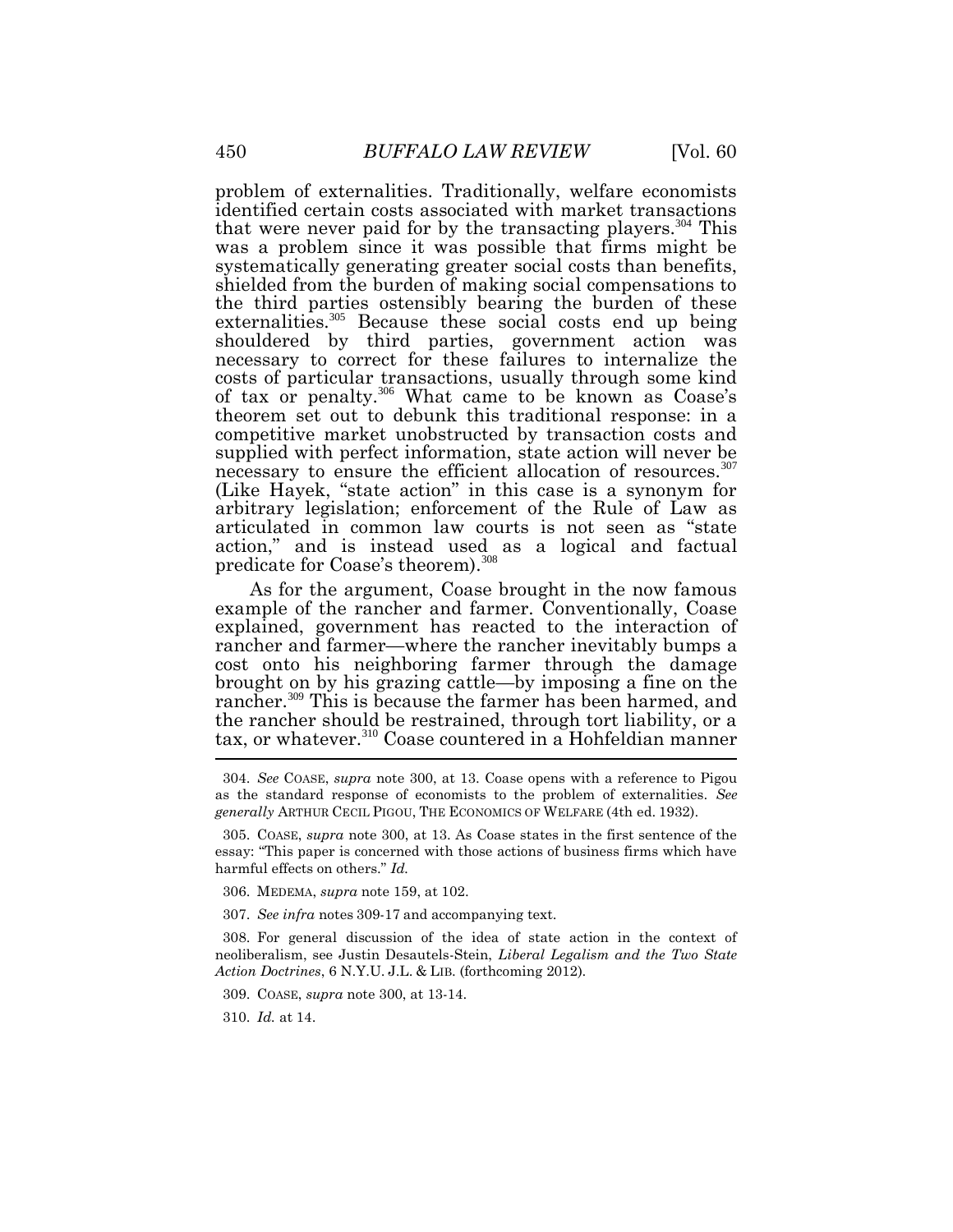that what must be realized is that a decision to restrain the rancher is just as much a harm as was the harm initially done to the farmer.<sup>311</sup> The question is inescapably *relational*.

The important social question is therefore not how best to constrain the rancher, since this simply assumes that the farmer has some inherent priority in the dispute, but rather which of the harms is the least efficient in the allocation of productive resources.<sup>312</sup> "The nature of the choice is clear: meat or crops. What answer should be given is, of course, not clear unless we know the value of what is obtained as well as the value of what is sacrificed to obtain it."<sup>313</sup> Coase went on to suggest that a government official is unlikely to know the answer to this question, or at the most generous, he certainly won"t know as well as the rancher and the farmer.<sup>314</sup> For example, if it's worth the rancher's while, he will pay off the farmer (against the background of tort liability), or bargain with the farmer in hopes of finding a mutually agreeable deal (against the background of property and contract  $law$ ).<sup>315</sup> In addition to these background rules, Coase's image of the efficient deal also assumes that the farmer and rancher are rational, selfinterested, have access to all the available information, and are negotiating in a condition of perfect competition.<sup>316</sup> Under these assumptions, public distributions of legal entitlements at best have no effect on and at worst obstruct what the market will achieve all by itself, pressuring the rearrangement of legal rights (i.e., Rule of Law) wherever they turn out to maximize the value of production.<sup>317</sup>

Throughout the essay, Coase asked how this idea plays out when the "very unrealistic" assumptions are relaxed, including when the problem of transaction costs is introduced.<sup>318</sup> This raises the problem of how best to mimic the market, and who should do the mimicking. It's possible

- 313. *Id.*
- 314. *Id.* at 30.
- 315. *Id.* at 16-17.
- 316. *Id.* at 14-18.
- 317. *See id.* at 27.
- 318. *Id.*

<sup>311.</sup> *Id.*

<sup>312.</sup> *Id.* at 14.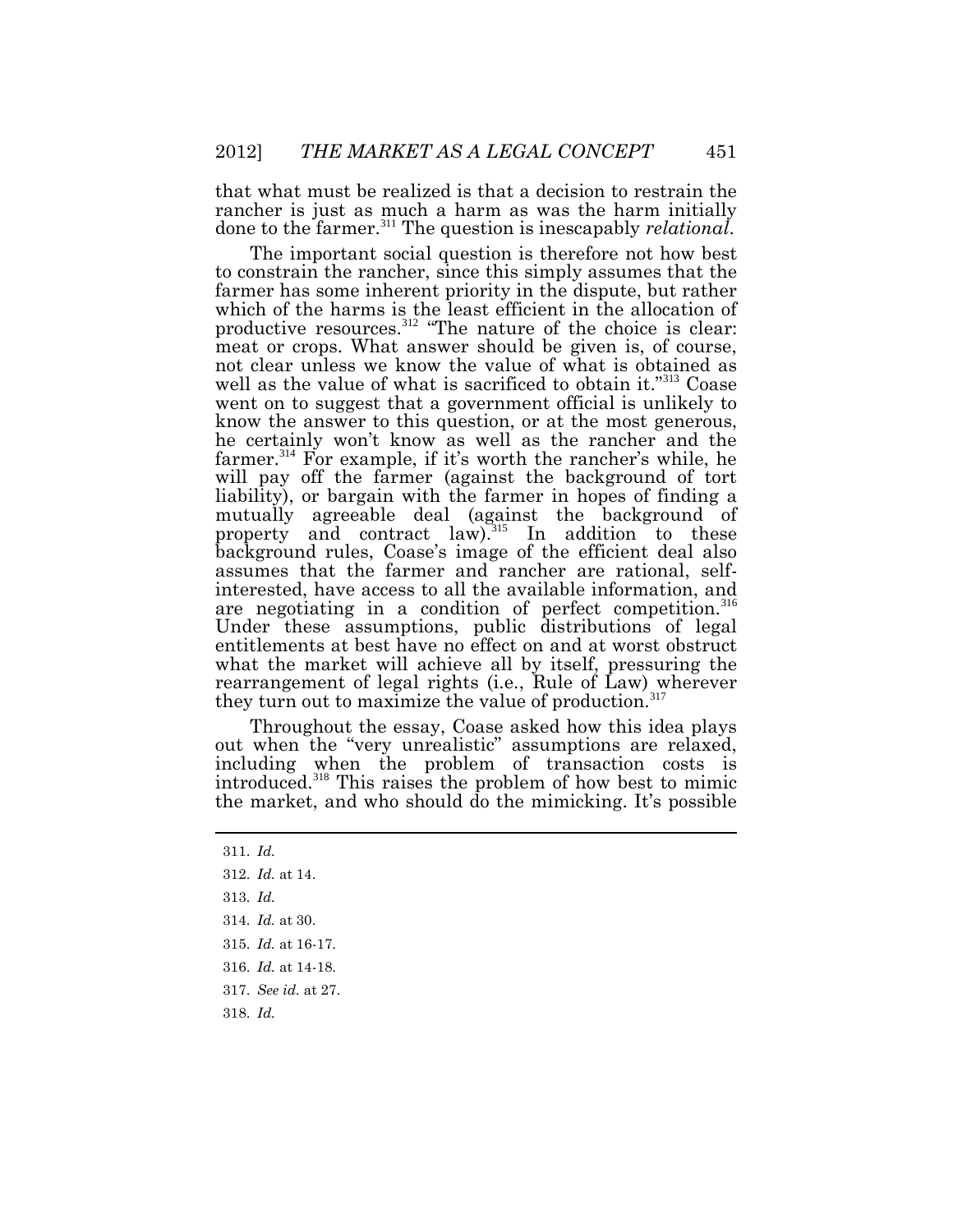that certain arrangements of legal rights may better compensate for these market deficiencies, or that those costs might be better handled by large firms or even by social planning.<sup>319</sup> Another option is not to do anything at all, since the total social costs of government intervention may in many (most?) cases create new costs that weren"t there in the first place.<sup>320</sup> The bottom line: in the presence of transactions costs and imperfect competition, an economic evaluation of particular legal arrangements will be necessary to determine when and where social planning might be necessary.<sup>321</sup> Most importantly, this type of pragmatic analysis should dispense with the default position that government intervention is the proper response to market failure, not only because government itself is often the cause for that failure, but also because "there is a real danger that extensive Government intervention in the economic system may lead to the protection of those responsible for harmful effects being carried too far."<sup>322</sup>

In 1964, Coase joined the faculty of the University of Chicago, many of whom only a few years before had been highly skeptical of Coase's challenge to welfare economics.<sup>323</sup> By the 1960s, these former students of Frank Knight were Coasian converts, and the "Chicago School" was afoot.<sup>324</sup> In tandem with this academic reaction against modern liberalism, an international economic crisis began to surface in the late 1960s.<sup>325</sup> The social program that had been in place since the New Deal appeared to be breaking down: unemployment and inflation were accelerating at a systemic pace; tax revenues were falling while expenditures were rising; the Bretton Woods system of fixed exchange rates was falling apart (and was abandoned in 1971); OPEC hammered the developed world with an oil embargo.<sup>326</sup> All in

323. MEDEMA, *supra* note 159, at 102, 104.

324. For a discussion of Coase"s contributions to the development of the Chicago School, see *id.* at 164-69.

325. DAVID HARVEY, A BRIEF HISTORY OF NEOLIBERALISM 12 (2005).

326. *Id.*

<sup>319.</sup> *See id.* at 28-29.

<sup>320.</sup> *Id.* at 30.

<sup>321.</sup> *See id.* at 30-31.

<sup>322.</sup> *Id.* at 40.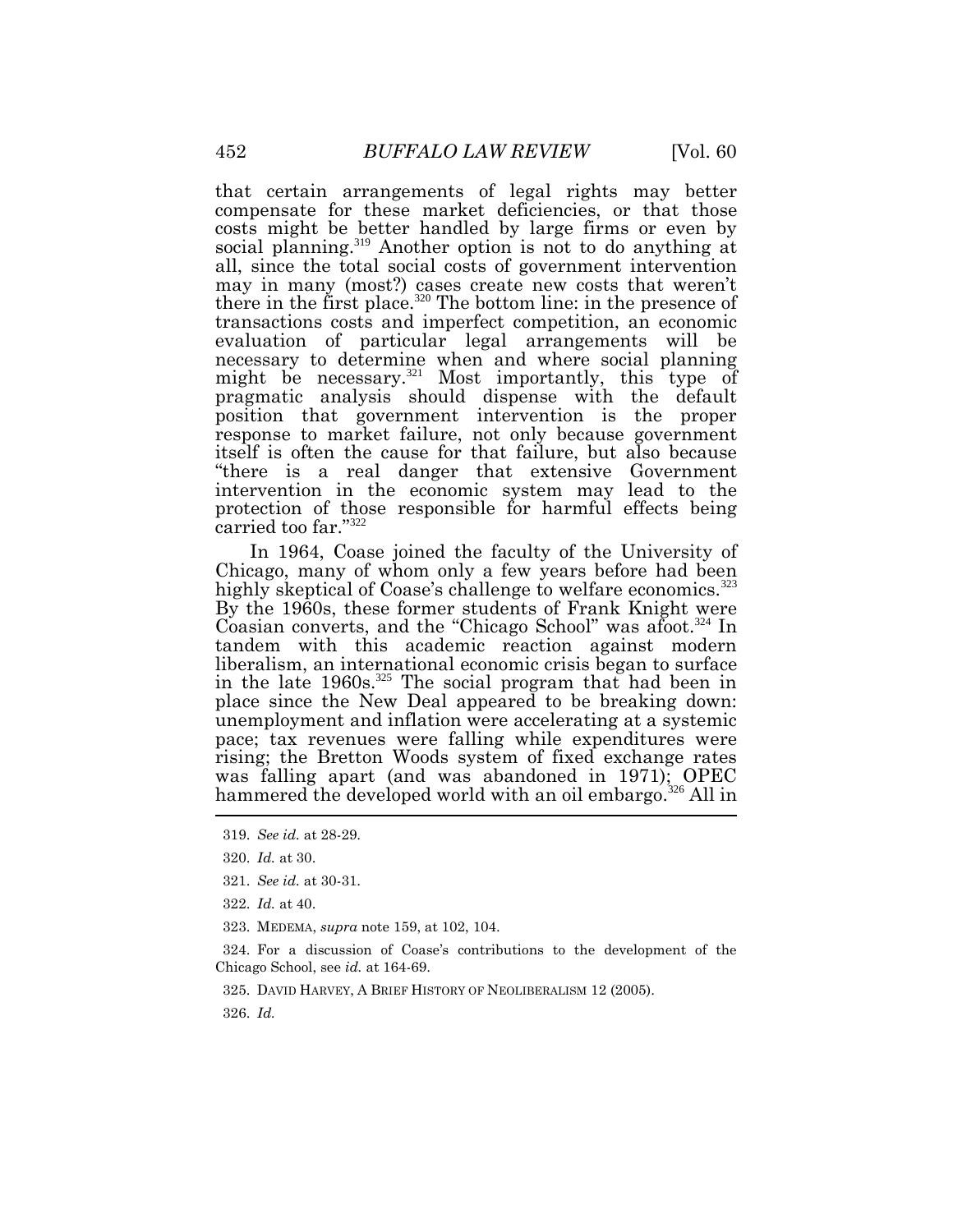all, the global economy appeared to be seeking the answers already being worked out in Chicago.

By the last years of the 1970s, everything seemed in place to inaugurate the neoliberal style. $327$  In 1979, Margaret Thatcher was elected Prime Minister in Great Britain, and brought with her an economic blitzkrieg which involved:

[C]onfronting trade union power, attacking all forms of social solidarity that hindered competitive flexibility . . . dismantling or rolling back the commitments of the welfare state, the privatization of public enterprises (including social housing), reducing taxes, encouraging entrepreneurial initiative, and creating a favourable business climate to induce a strong inflow of foreign investment  $\ldots$ ."<sup>32</sup>

For Thatcher and her adherents, there was "no such thing as society, only individual men and women."<sup>329</sup> In that same year, Paul Volcker, chairman of the U.S. Federal Reserve Bank, reversed the long-standing New Deal commitment to full employment in favor of a full-frontal attack on inflation, launching what later came to be known as the "Volcker Shock."<sup>330</sup> In 1980, Ronald Reagan was elected president, deploying a set of policies aimed at the systemic deregulation of industry, tax and budget cuts, and the downsizing of organized labor.<sup>331</sup> In 1982, the International Monetary Fund ("IMF") purged itself of its Keynesian influences and leveraged the beginnings of its well-known structural adjustment programs against the developing world in return for debt rescheduling.<sup>332</sup> As David Harvey has described it, this exploding new style of political economy proposed that:

<sup>327.</sup> *See generally* DEEPAK LAL, REVIVING THE INVISIBLE HAND: THE CASE FOR CLASSICAL LIBERALISM IN THE TWENTY-FIRST CENTURY 62-90 (2006); ANDREW LANG, WORLD TRADE AFTER NEOLIBERALISM: REIMAGINING THE GLOBAL ECONOMIC ORDER 52-57 (2011); YERGIN & STANISLAW, *supra* note 169.

<sup>328.</sup> HARVEY, *supra* note 325, at 22-23.

<sup>329.</sup> *Id.* at 23.

<sup>330.</sup> *Id.* at 23-24.

<sup>331.</sup> *Id.* at 24-25.

<sup>332.</sup> *Id.* at 29.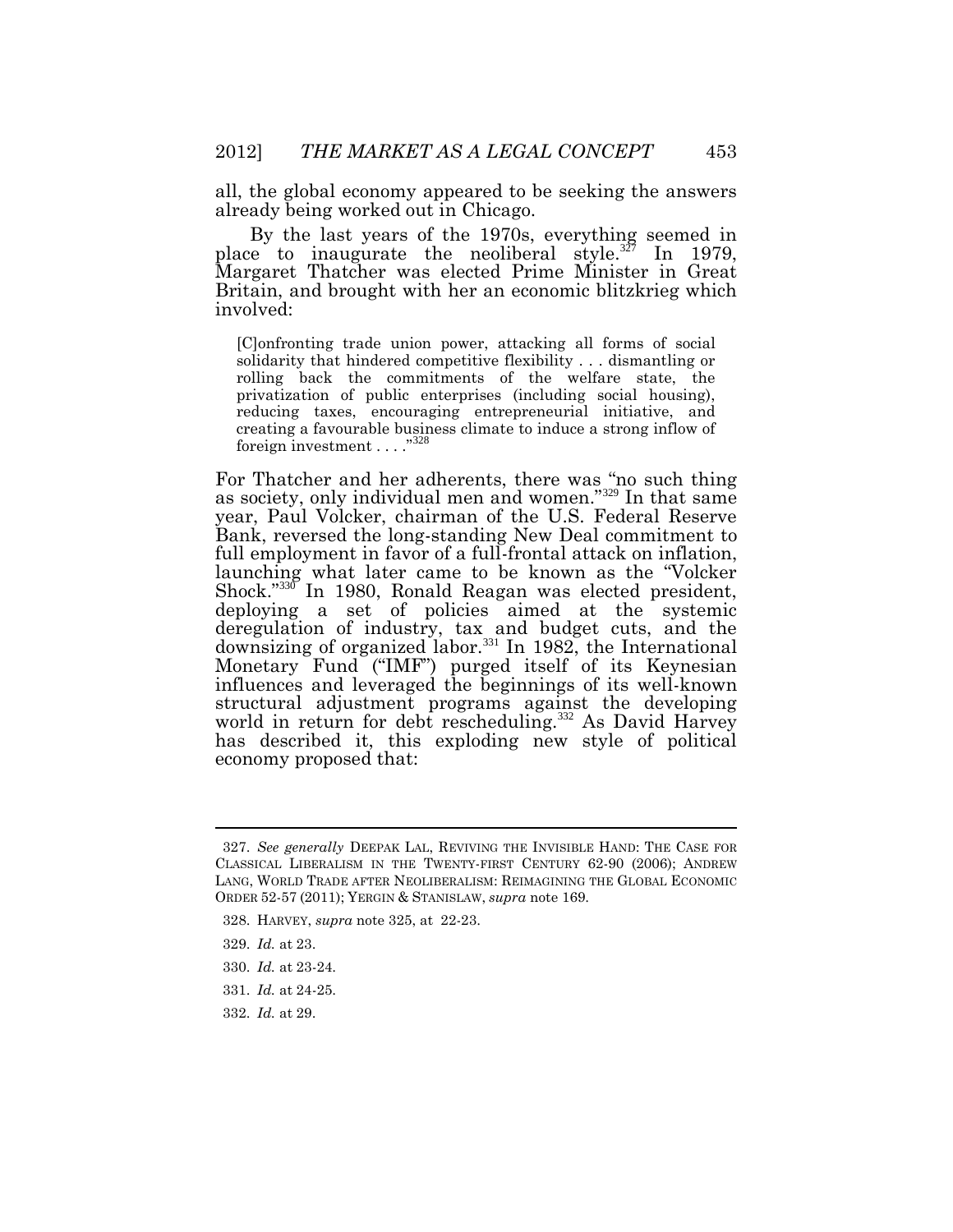[H]uman well-being can best be advanced by liberating individual entrepreneurial freedoms and skills within an institutional framework characterized by strong private property rights, free markets, and free trade. The role of the state is to create and preserve an institutional framework appropriate to such practices. . . . Furthermore, if markets do not exist . . . then they must be created, by state action if necessary. . . . State interventions in markets (once created) must be kept to a bare minimum because, according to the theory, the state cannot possibly possess enough information to second-guess market signals (prices) and because powerful interest groups will inevitably distort and bias state interventions (particularly in democracies) for their own benefit."<sup>333</sup>

Much as John Locke found himself writing at just the right moment in the wake of the Glorious Revolution,  $334$ Hayek published the third volume of *Law, Legislation and*  Liberty in 1979.<sup>335</sup> Hayek began this ambitious work by identifying what he called "three fundamental insights."<sup>336</sup> The first is that there is a right and a wrong way of constructing our institutional arrangements. The right way is to establish those institutions which enable a "selfgenerating or spontaneous order."<sup>337</sup> The wrong way is to model society after an "organization." The way we know the right from the wrong way is by the type of laws which prevail in them, respectively. The second insight was that hopes for "social justice" only make sense in an organization; they have no coherence in a spontaneous society.<sup>338</sup> The third was that the predominant style of modern liberalism tends towards totalitarianism.<sup>339</sup> The discussion here will only focus on the first of these points.

Somewhat like Locke, Hayek begins his argument on behalf of spontaneity by suggesting that the rules of classic

<sup>333.</sup> *Id.* at 2.

<sup>334.</sup> *See supra* note 99 and accompanying text.

<sup>335.</sup> F.A. HAYEK, 3 LAW, LEGISLATION AND LIBERTY (1979). It is unnecessary to go into great detail with regard to all three books, but a presentation of Hayek"s richer account of the Rule of Law and its relation to the problem of monopolies will be helpful as the discussion moves into the next sections of the Article.

<sup>336.</sup> F.A. HAYEK, 1 LAW, LEGISLATION AND LIBERTY 2 (1973).

<sup>337.</sup> *Id.* at 2.

<sup>338.</sup> *Id.* at 2.

<sup>339.</sup> *Id.*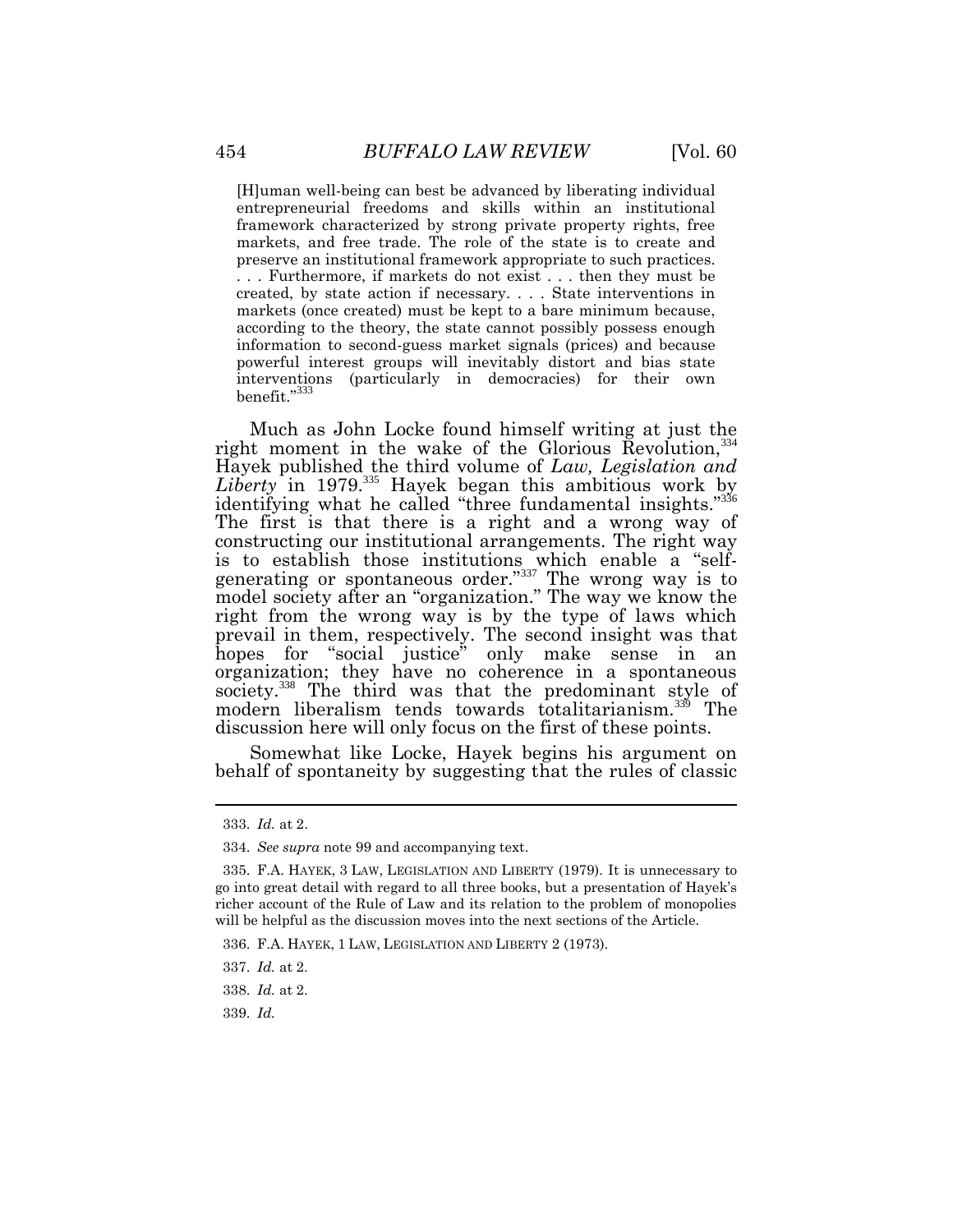liberalism are natural, but natural in a special way. For Hayek, human beings are born with a cultural heritage consisting of certain rules of just conduct.<sup> $340$ </sup> These rules are not laws in the sense that they have been authored by a sovereign and backed with sanction.<sup>341</sup> To the contrary, these rules of conduct have evolved because they were successful—they were victorious over other rules or customs because they made for better lives. $342$  It would be a mistake to believe, however, that the adherents of these customs ever consciously promulgated them, or may have even been able to articulate them. Customs were instead manifested in the regularity of practice: "The important point is that every man growing up in a given culture will find in himself rules, or may discover that he acts in accordance with rules—and will similarly recognize the actions of others as conforming or not conforming to various rules."<sup>343</sup> What follows from this spontaneous and organic conception of rules is the idea that they cannot be attributed to any conscious, deliberate, human design.<sup>344</sup> These rules of conduct are therefore, by definition, pre-political, just as in the same way that the growth of organic compounds or the arrangement of magnetic fields are wholly natural.<sup>345</sup>

Hayek argued against a presumption in favor of government control over free competition, since the market presents with "an order of such a degree of complexity . . . as we could never master intellectually, or deliberately arrange  $\dots$  ."<sup>346</sup> All that political society can hope to do, and indeed, what it must do, is play the night watchman.<sup>347</sup> The night watchman, guarding the factory from intruders and guaranteeing the basic operations of the facility, has nothing to say about the nature of goods that the factory tends to produce, how quickly it produces, or anything of the

- 345. *See id.* at 39-40.
- 346. *Id.* at 41.

347. *See id.* at 47 (describing the function of the night watchman in terms of "a maintenance squad of a factory").

<sup>340.</sup> *Id.* at 18.

<sup>341.</sup> *Id.*

<sup>342.</sup> *Id.*

<sup>343.</sup> *Id.* at 19.

<sup>344.</sup> *Id.* at 28.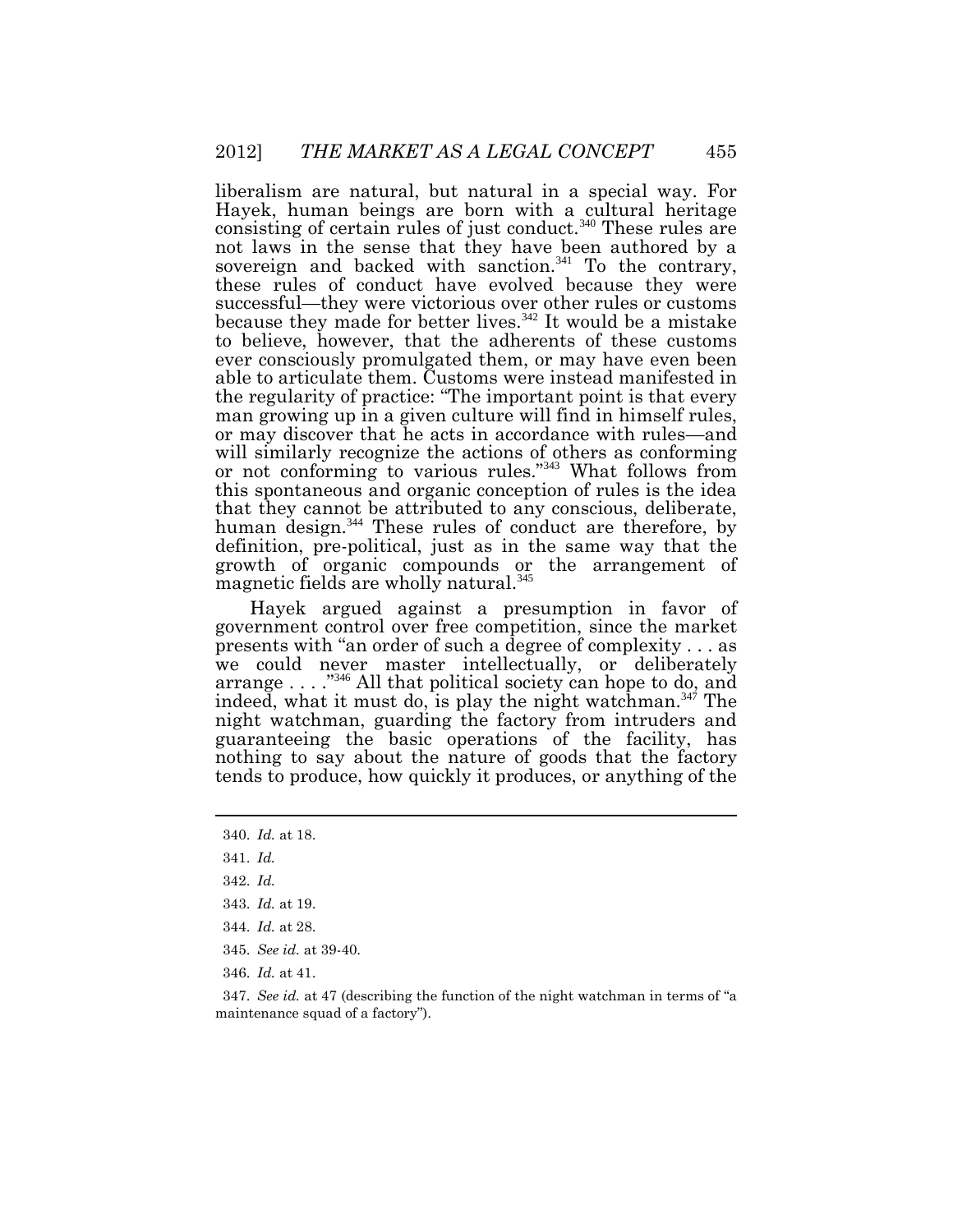like.<sup>348</sup> Those questions are left instead to those that operate the factory, and those that buy its products.<sup>349</sup>

Though the state plays a small role, Hayek reminds us that the role of law, through the Rule of Law, is huge. The difference here is between those rules that belong to organized government—legislation—and those rules of conduct imminent in the market. $350$  As Hayek explains, legislation is necessarily distributive, while the Rule of Law is "independent of purpose," blindly and equally applicable to all.<sup>351</sup> Real freedom, as a result, is conditioned on a choice of the Rule of Law over legislation, where the Rule of Law is understood as permissive and enabling, and legislation is prohibitive and coercive. While it is hopefully clear by now, Hayek helpfully concludes that everything he has discussed with regard to the rules of conduct operating in the spontaneous order, and the willy-nilly legislative caprice of governmental organization, tracks exactly the distinction between private and public law, respectively.<sup>352</sup> In a similar vein, Hayek also explained that in the context of constitutional law, its fame had been misconceived.<sup>353</sup> Its job, and nothing grander, is simply to "secure the maintenance of the law,"<sup>354</sup> by which he means the Rule of Law, funneled through the courts.

Hayek believed that property and contract were essentially the heart of the Rule of the Law and the market system. Taking us back to an unspecified time in history, perhaps the moment of the man-eating-sheep,<sup>355</sup> Hayek argued that the "decisive step" which made peaceful

349. *Id.*

354. *Id.*

355. *See supra* notes 80-89 and accompanying text.

<sup>348.</sup> *See id.* ("[The maintenance squad"s purpose is] not to produce any particular services or products to be consumed by the citizens, but rather to see that the mechanism which regulates the production of those goods and services is kept in working order.").

<sup>350.</sup> *Id.* at 72-74.

<sup>351.</sup> *Id.* at 49-50.

<sup>352.</sup> *Id.* at 132 ("[W]e shall henceforth regard the distinction between private and public law as being equivalent to the distinction between rules of just conduct and rules of organization . . . .").

<sup>353.</sup> *See id.* at 134.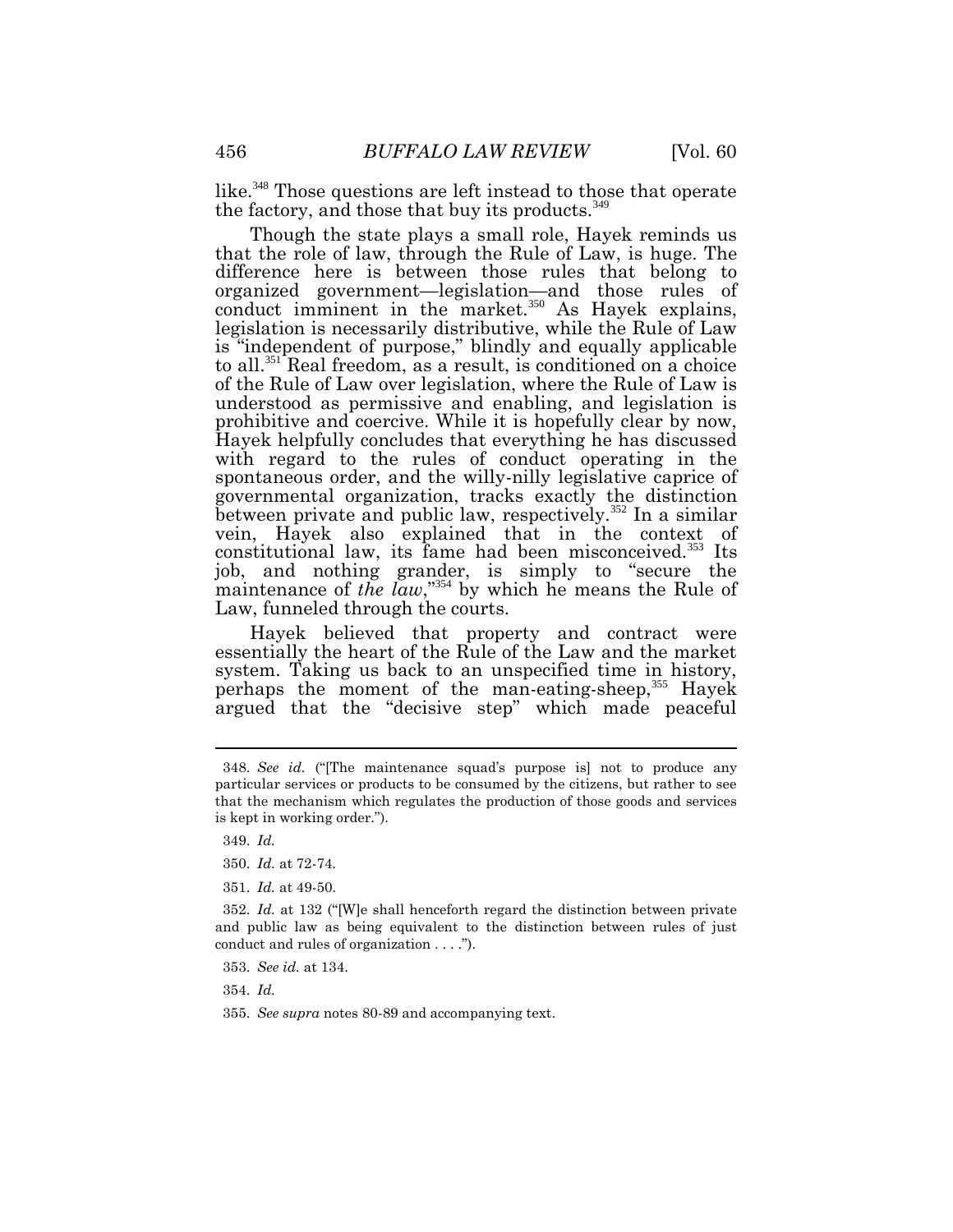cooperation possible was the discovery of the bargain.<sup>356</sup> But the ability to consistently determine what belonged to who, and how one could trade one thing for another, depended on the development of property and contract rules.<sup>357</sup> If this never were to happen, ideas like "ownership" and "bargain" would never have had any real meaning.<sup>358</sup> For Hayek, these new rules of conduct were the mechanisms of coexistence, were definitively non-coercive, and had as their central function the creation of a society in which people with different outlooks on life, with different values for different products, could live together in peace.<sup>359</sup> What was required was a law that told no man what he ought to do, but could "tell each what he can count upon, what material objects or services he can use for his purposes, and what is the range of actions open to him."<sup>360</sup> Though Hayek imagined the private law as non-coercive and pre-political in a very strong sense, he nevertheless did, like Locke before him, believe that the market brought with it more than a sustainable peace (essential as that was), but a just society as well.<sup>361</sup> It was not that either of them thought that the moral content of property and contract would generate any particular constellation of social outcomes, but rather that it was the *process* of the private law that was just:

In this respect what has been correctly said of John Locke's view on the justice of competition, namely, that "it is the way in which competition is carried on, not its result, that counts," is generally true of the liberal conception of justice, and of what justice can achieve in a spontaneous order.<sup>362</sup>

Hayek wants us to believe that the Rule of Law that he describes, and the manipulation of those rules of just conduct by the common law courts, do not in any fashion

<sup>356.</sup> F.A. HAYEK, 2 LAW, LEGISLATION AND LIBERTY 109 (1976)

<sup>357.</sup> *Id.* ("All that was required to bring this about was that rules be recognized which determined what belonged to each, and how such property could be transferred by consent.").

<sup>358.</sup> *See id.* at 35 ("Such states as "ownership" have no significance except through the rules of conduct which refer to them . . . .").

<sup>359.</sup> *Id.* at 110.

<sup>360.</sup> *Id.* at 37.

<sup>361.</sup> *Id.* at 38.

<sup>362.</sup> *Id.*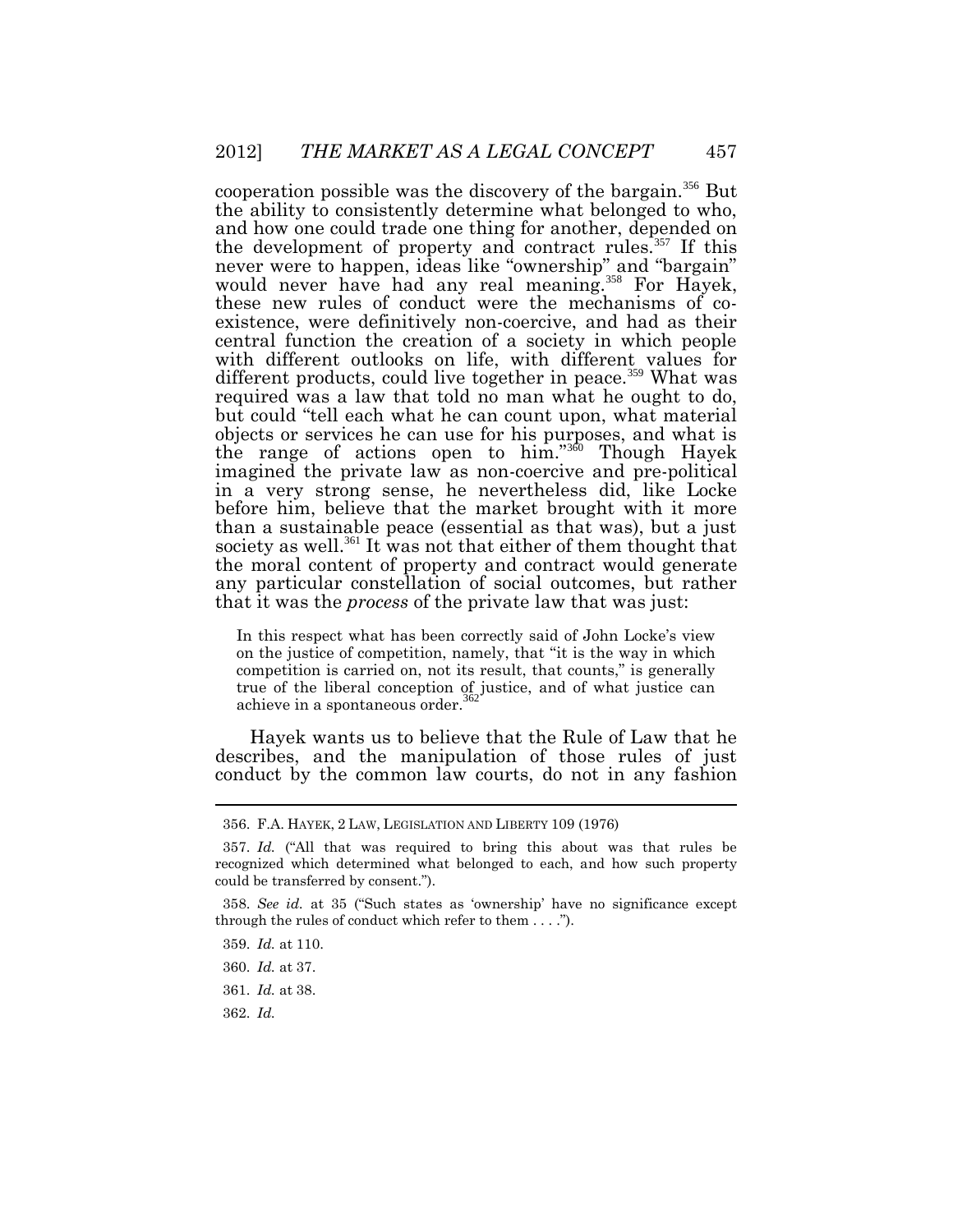constitute "planning" or "intervention."<sup>363</sup> Just as the clockmaker, in setting out the twelve numbers on the face of a clock, or regularly oiling and winding it, is not "interfering" with the clock"s chief functions, so it is that the common law judge, in elaborating and developing the ground rules of market competition, does not "interfere" with competition, either.<sup>364</sup>

But what of the law of competition, that hallmark response of the welfare style to the apparently grim fact of gigantic trusts and managerial capitalism? Does antitrust law belong to the beautiful Rule of Law or the grotesque sphere of legislation? Clearly, if you are a fan of the Hayekian style, you will hope for the former over the latter. Hayek"s discussion of the problem is reminiscent of the Senate debates of the 1890s, insomuch as he begins by suggesting that a monopolist cannot be identified as a systemic defect so long as he is simply playing the competitive game really, really well. In fact, it must be admitted that in these cases the monopolist or oligopolist is likely rendering better services than anyone else.<sup>365</sup> If this point regarding the potential efficiencies associated with monopolies is not conceded, it would inevitably lead to a critique of the ground rules themselves, which no liberal style of political economy can countenance. On the other hand, if the monopolist has gained his position by disabling his competitors in the market, such that they are unable to play at all, this is an instance of pathology.<sup>366</sup>

Hayek's answer is not difficult to predict: to the extent the monopolist's competitors are empowered as watchdogs, as reined in by the common law judge, this will constitute a check that could be consistent with the Rule of Law. To the extent that government itself makes an effort to distinguish the good monopolies and cartels from the bad, it will almost always fail.<sup>367</sup> The only conceivable way for a planned intervention to have any success in mimicking the Rule of

<sup>363.</sup> *See id.* at 128-29 (defining "interference" as aiming to bring about a particular result, as opposed to allowing a mechanism to proceed along its natural course).

<sup>364.</sup> *Id.*

<sup>365.</sup> HAYEK, *supra* note 335, at 73-74.

<sup>366.</sup> *Id.* at 73.

<sup>367.</sup> *Id.* at 85-86.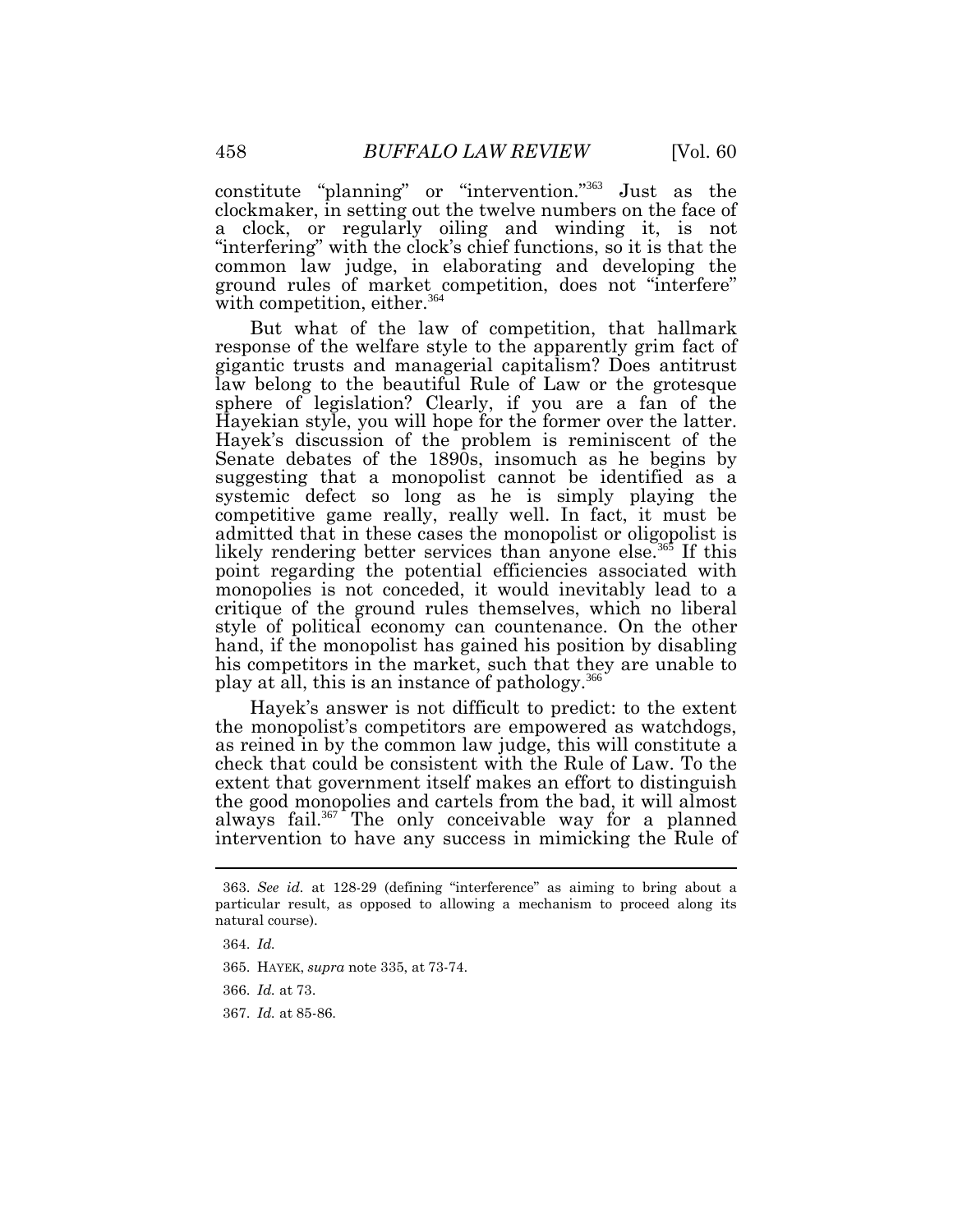Law would be to deprive the antitrust enforcer of any discretion whatsoever—and enact a general pronouncement banning all agreements in restraint of trade.<sup>368</sup> However this plays out, Hayek concludes, there is decisively more to gain from less government involvement in the issue of monopolization than in its participation, particularly since it is government planning itself which has so often been the very cause of inefficient and undesirable monopolies in the first place.<sup>369</sup> Finally, when we think of monopolization, and the conventional governmental response, Hayek argued that the target has almost entirely been misconceived. The problem was not really ever the combination of a few big firms; it was the ascendance of the union.<sup>370</sup>

## II. A CRITIQUE OF LIBERAL LEGALISM

The prior discussion has outlined three liberal visions of a relation between "market" and "state." Classic liberalism and neoliberalism shared a great deal in common, as illustrated in a sample of texts from John Locke, Ronald Coase, and Friedrich Hayek. In these styles, a strong distinction between civil society and the state is posited, where individuals freely exercise natural rights that are meant to be serviced through the operation of the state. As a consequence, the state's purpose is to work as the handmaiden of the market, enabling the operation of free competition as the organizing concept for all of society. In contrast is the modern liberal style, illustrated here in the work of Henry Carter Adams and Frank Knight. For these writers and so many others, the distinction between civil society and the state is retained, but the precise line defining the boundary becomes far less important. In modern liberalism, the state is not merely in service of the market, existing merely as its enabler. Here, the state is tasked with control, reigning in the persistent problem of market failure and its attendant effects. Thus, the modern liberal style takes a far more aggressive and enlarged view of law. In contrast to the classic liberal and neoliberal emphasis on the Rule of Law, quietly operating in the background, the modern liberal style deploys an armada of

<sup>368.</sup> HAYEK, *supra* note 356, at 86.

<sup>369.</sup> *Id.* at 88.

<sup>370.</sup> *Id.* at 89.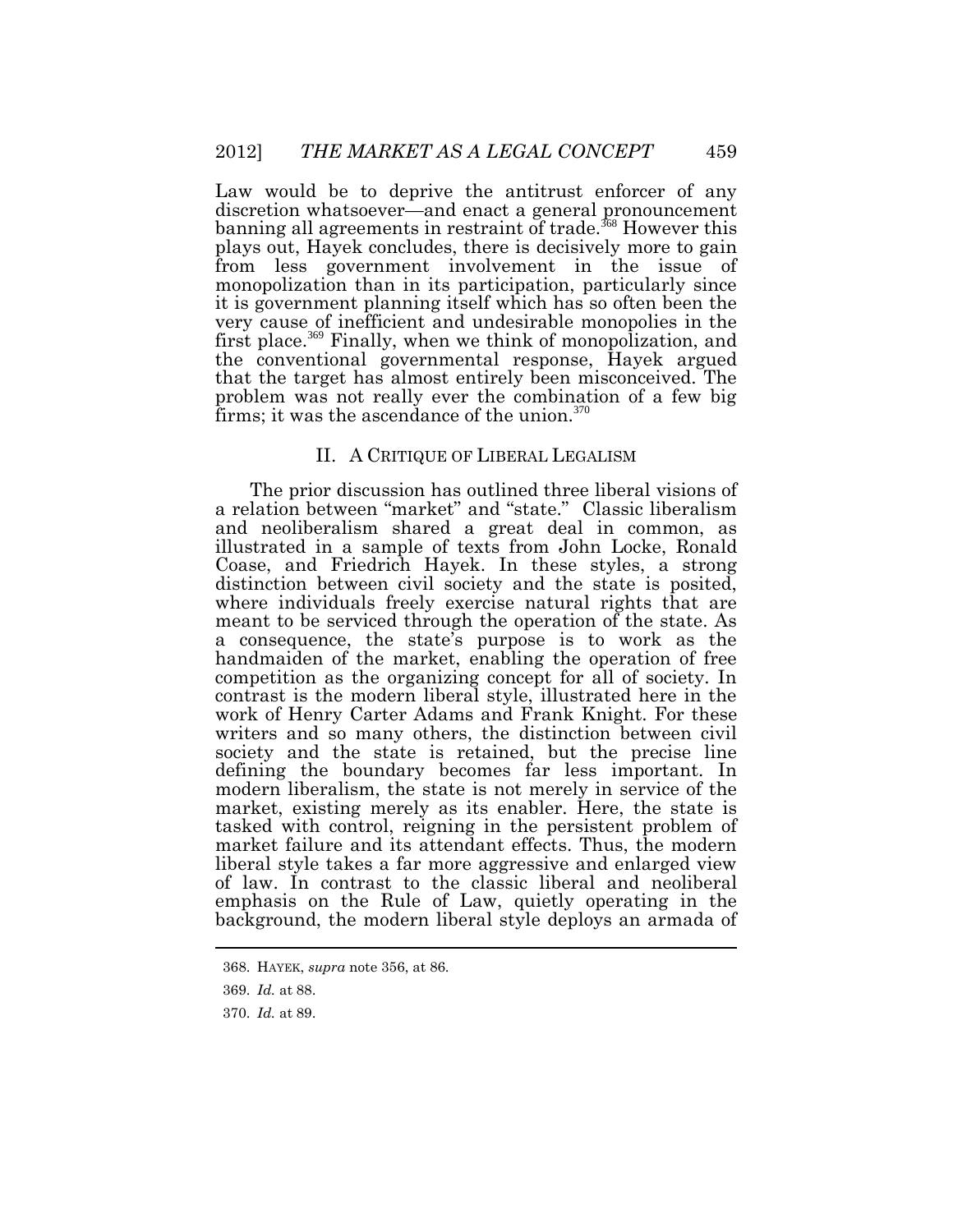foreground rules in its attempt to regulate, manage, and constrain free markets. As we have seen, antitrust law is a good example of such a foreground rule, precisely because it situates itself as merely responding (in the foreground) to a pre-existing world of markets. Antitrust law, and the modern liberal style more generally, never intends to actually displace or transform the background rules (i.e. property, contract, etc.) themselves.

In this Part, the discussion turns to critiques of liberal legalism.<sup>371</sup> The style of critique that I will here emphasize has two elements. The first is a critique of the constitutive nature of background legal rules in both the classic and modern liberal images of political economy. As we have seen, this is the idea that property and contract are the ground rules of the economic game. <sup>372</sup> In opposition to the likes of Hayek, the view explored below suggests that it is a mistake to believe these background rules to be neutral with respect to distributive gains and losses, natural with respect to a fictitious distinction between a natural civil society and an artificial political society, or necessary with respect to an inevitable historical progression. A related idea here is that it is a mistake to think that a presumption in favor of the enforcement of property and contract rights, in the abstract, is a presumption with any meaning. In other words, the "background rules of the market" are only understandable once we have a particular form of liberalism offering a particular form of property and contract. For liberal legalists to argue for strong property and contract rights, without specifying *which* property and contract rights to which they are referring, they make the mistake not only of confusing one single vision of the market with

372. *See supra* note 26 and accompanying text.

<sup>371.</sup> As is well known, a sustained critique of classic liberalism was deployed from the political left before it became a mainstream talking point around the turn of the twentieth century. As far back as Karl Marx, market society was already being targeted as a masquerade. Unlike the liberal legal styles, however, these critical approaches have never gained entrance in the field of popular political trends. No doubt, the Left has had its effects, and not simply in the socialist revolutions of the nineteenth century or the communist revolutions of the twentieth. It is now a commonplace that the "social-democratic compromise" that took place after World War II among the western industrialized nations, referred to here as "modern liberalism," struck a balance between the discredited ideas of the classics and the very real policy proposals hurtling from the left.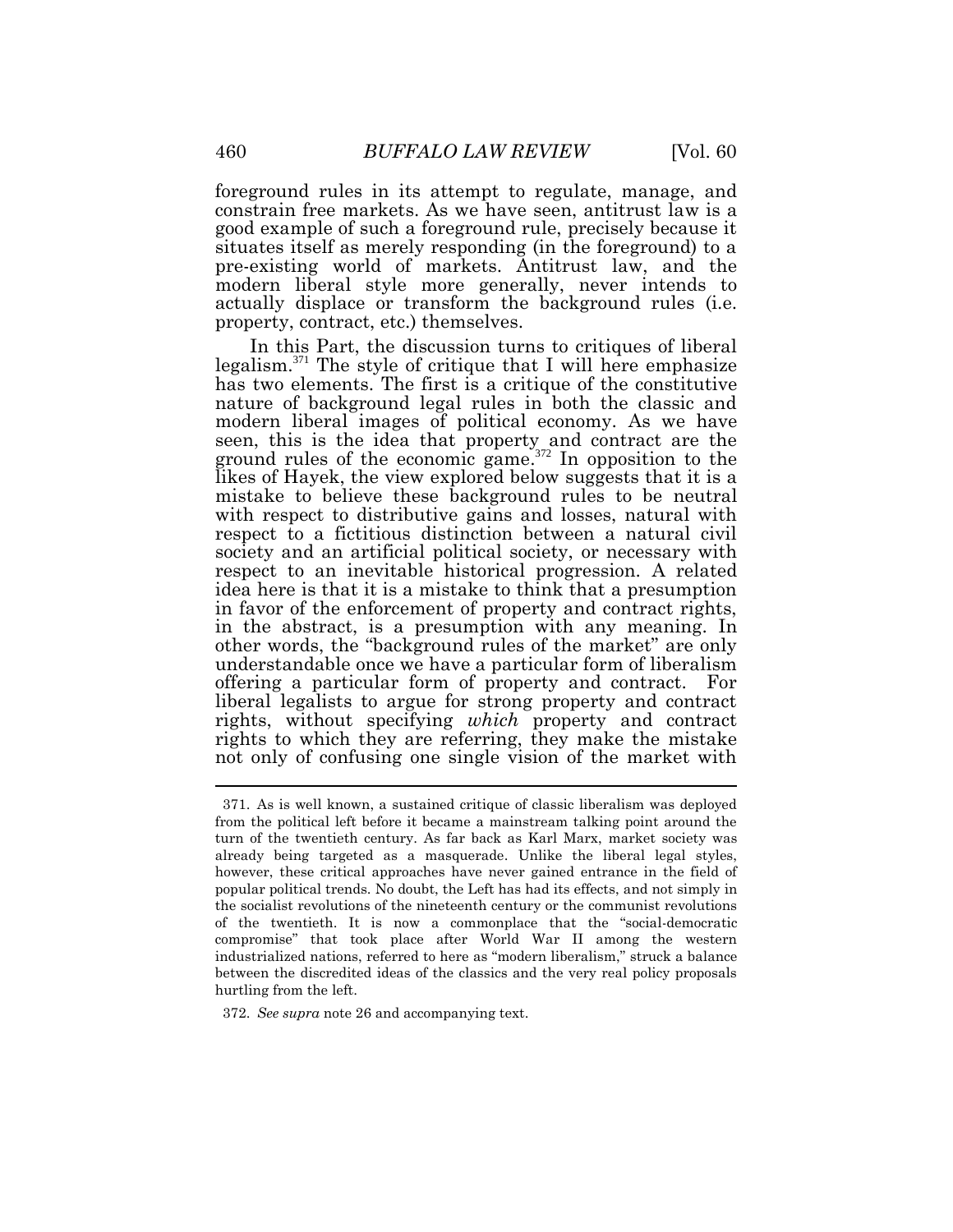the idea of a true and actual market. They also make the mistake of being unintelligible.

The second component of the critique to be canvassed here is a rejection of the standard dichotomy we have repeatedly seen between civil society and the state, free competition and social planning, the private and the public. It is mistake, as the modern liberal view would have it, to believe that the market is an independent sphere that is either allowed to regulate itself, or is at other times subject to the heavy hand of planned interventionism. The market has never regulated itself, can never regulate itself, nor can we accurately understand government as sometimes intervening more or less intrusively. The reason is that the "market" is not an "itself"—it is a set of choices, made by human beings, and human beings continue to choose how they want the background rules of the market to function. The question for critics is therefore not whether more or less coercion is better or worse—coercion is inescapable. The idea that coercion and control are relegated to a singular domain of sovereign authority while freedom and competition are sovereign in the market is an illusion. The real question is instead: what types of policy do we want, and which social actors do we want making the relevant decisions? To talk of more or less of the state is simply to confuse the issue that really matters.

In the survey that follows, and in which these two elements of a critique of liberal legalism are brought together, the discussion turns to some works from Karl Marx, Morris Cohen, Robert Hale, and Duncan Kennedy.

## A. *A Critique of the Market/State Distinction*

In his early essay *On the Jewish Question*, <sup>373</sup> Karl Marx analyzed the classic liberal style"s insistence on a separation of political society from natural society, and what this separation really meant in terms of liberalism"s own deepest aspirations for human freedom. His conclusion was that the liberal method undermined its supposed objective: where Locke argued that the move to political society was the key to human freedom because it placed the sacred rights of life

<sup>373.</sup> KARL MARX, *On the Jewish Question* (1843), *reprinted in* WRITINGS OF THE YOUNG MARX ON PHILOSOPHY AND SOCIETY 216 (Loyd D. Easton & Kurt H. Guddat eds. & trans., 1967).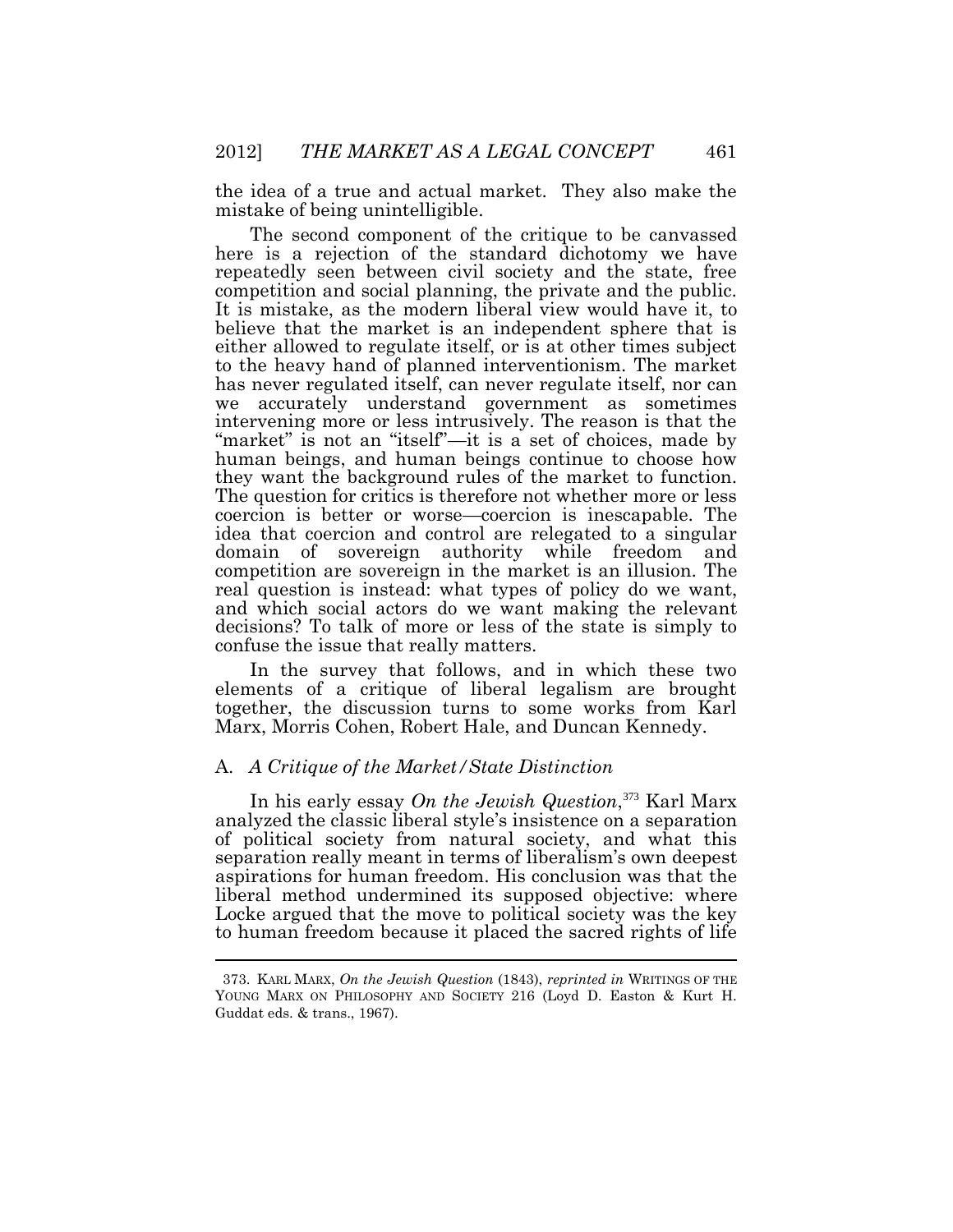and property under the watchful eye of a common authority,  $374$  Marx argued that this move, while indisputably progressive, achieved a degree of political freedom at the expense of a true form of human emancipation. Here's how the argument works.

According to Marx, the liberal image of market society involves a dichotomous human existence in which Locke"s conception of the "Natural Man" partially exists in political society (where he is a *citizen* with rights and duties owed to others), and partially exists in a non-political civil society (where he is a *human* with desires and needs, using other people as means to satisfy those desires and needs).<sup>375</sup> In political life, the citizen is a communal being, and free from the hindrance of religious and other self-identified forms of difference which inevitably atomize people and emasculate social relationships.<sup>376</sup> Curiously, it is only in this artificial political world that Natural Man enjoys a common humanity in the understanding that he is a vital part of a social organism.<sup>377</sup>

In private life, Natural Man is empowered with a set of rights that by their definition exclude and separate him from everyone else. It is in this sphere that he is truly himself, in touch with the real and natural spirit of his being, isolated, alone, and enterprising. Natural Man is free, in the sense that he can do anything he likes, but only so long as he doesn"t impinge on the same freedom enjoyed by his neighbors. <sup>378</sup> Natural Man therefore inhabits in his private life an enclosed space in which he is sovereign—this is the liberty of the "isolated monad, withdrawn into

377. MARX, *supra* note 373, at 225 (emphasizing that, in civil, as opposed to political society, man is a private being).

378. *Id.* at 235.

<sup>374.</sup> *See supra* Part I.A.2.

<sup>375.</sup> *See* MARX, *supra* note 373, at 224-25.

<sup>376.</sup> *Id.* at 225 ("In the political community [man] regards himself as a communal being . . . ." (emphasis omitted)). Herbert Marcuse put it this way: "They were really emancipated. The "natural" and personal dependencies of the feudal order had been abolished. . . . The primary conditions of capitalism were herewith at hand: free wage labor and private property in the means of commodity production." HERBERT MARCUSE, REASON AND REVOLUTION: HEGEL AND THE RISE OF SOCIAL THEORY 305-06 (2d ed. 1954). The production of commodities, he goes on to say, begins with the labor contract, "ostensibly the realization of freedom, equality, and justice." *Id.* at 306.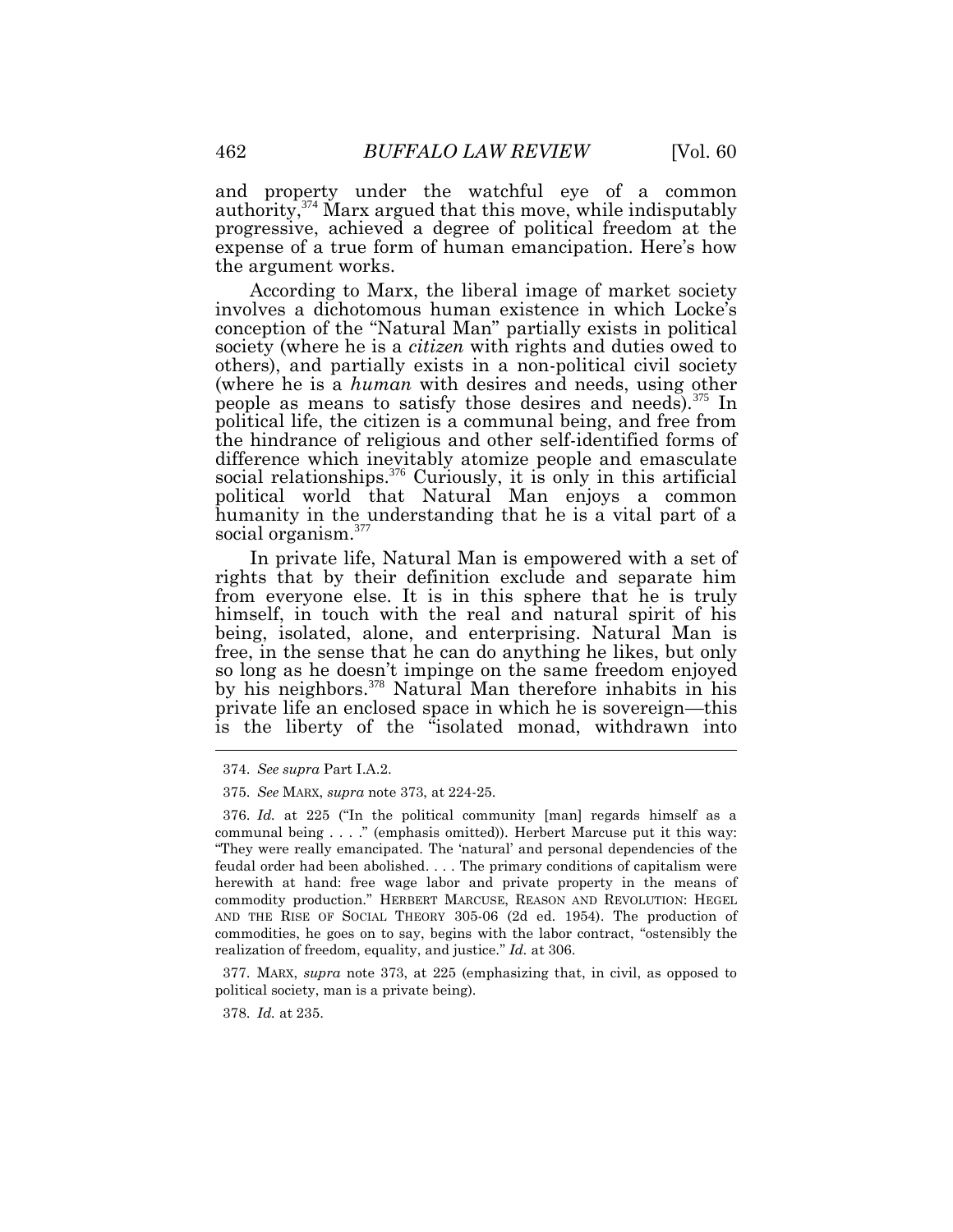himself."<sup>379</sup> It is a right of separation, a right of restricted space, practically enabled and realized through the law of private property.<sup>380</sup> This highly individualized and selfinterested conception of the private, pre-political world has the effect of turning one"s friends and neighbors into the barriers to one"s own freedom, instead of seeing other people, and social relationships, as the means for becoming truly free, for realizing the *true* nature of human freedom. Even worse, the sphere in which human beings take on the tendencies of a community—political life—is understood to merely serve the emaciated existence of civil society. Society barely hangs together at all: "The only bond between men is natural necessity, need and private interest, the maintenance of their property and egoistic persons." 381

Marx rooted this liberal division of man from man in what Partha Chatterjee has called "the narrative of capital."<sup>382</sup> That narrative, with which we are now familiar, identified the establishment of a distinct and separate realm of politics as the destruction of the medieval world, a world we have seen to have been integrated in the sense that it was largely free from distinctions between private and public, natural and political.<sup>383</sup> Feudal society was "directly political," meaning that constructs like land, family, and work were recognized vehicles of governance, as opposed to the more familiar sense of them being the objects of control.<sup>384</sup> The effect was to convert the particular relation man would have between him and the state into a general relation between man and man. Because land, family, and work were already politicized, the mechanics of the state and the actual government were kept at a distance.<sup>385</sup> What Liberalism did was to banish that political dimension from land, family, and work, and concentrate it in the sphere of government.<sup>386</sup> According to Marx:

- 383. *See id.* at 239.
- 384. *Id.* at 238.
- 385. *Id.*

386. *Id.* at 239. Georg Lukács perceptibly echoes Locke's idea that political society cannot even be properly called government unless it protects property

<sup>379.</sup> *Id.*

<sup>380.</sup> *Id.* at 235-36.

<sup>381.</sup> *Id.* at 237.

<sup>382.</sup> PARTHA CHATTERJEE, THE NATION AND ITS FRAGMENTS 234-39 (1993).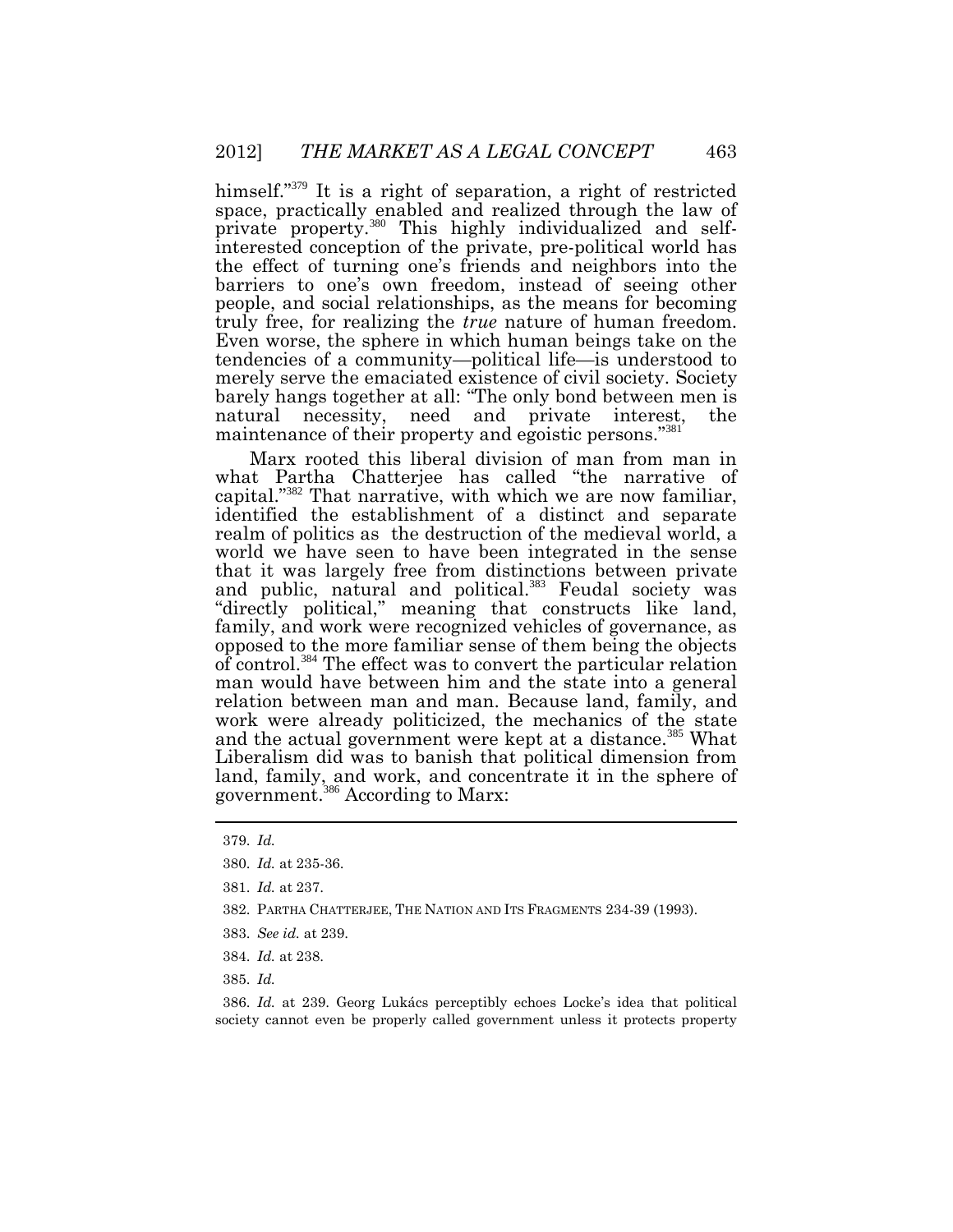[Liberalism] shattered civil society into its constituent elements on the one hand *individuals* and on the other the *material* and *spiritual elements* constituting the vital content and civil situation of these individuals. It released the political spirit, which had been broken, fragmented, and lost, as it were, in the various culde-sacs of feudal society. It gathered up this scattered spirit, liberated it from its entanglement with civil life, and turned it into the sphere of the community, the *general* concern of the people ideally independent of these *particular* elements of civil life.

Thus, the shift Marx is describing here represented a change from a condition where man"s relation to the land on which he lived and worked, to his guild members, to his wife and children were always already politicized, into a very different condition in which these relations were suddenly naturalized. The content of the political, and its interest in the distribution of wealth and resources, had gone elsewhere.

The creation of political society was therefore attended by a simultaneous and second creation: Locke"s Natural Man.<sup>388</sup> Natural Man is the new recipient of "natural rights," rights that will subsequently come to be the object of protection by the new political society. But as we have seen, the human being is also a political man, though this is an abstract, artificial, and juridical person, in contrast to the immediate, concrete, organic person in civil society. For Marx, the way forward inevitably would necessitate an elimination of this alienation of the self, and ultimately call forth a total, human freedom undisturbed by liberalism"s

rights in his analysis of the classic liberal relation between market and state. For Lukács, the market was dependent on a government that made itself in the market's image: "The capitalist process of rationalisation based on private economic calculation requires that every manifestation of life shall exhibit this very interaction between details which are subject to laws and a totality ruled by chance. It presupposes a society so structured." LUKÁCS, *supra* note 164, at 102. These laws which are to mirror the dynamics of market calculation, however, cannot take on a truly rational form in that they must be barred from ever micro-managing the decisions of particular market actors: "But such a "law" would have to be the "unconscious" product of the activity of the different commodity owners acting independently of one another, i.e. a law of mutually interacting "coincidences" rather than one of truly rational organisation." *Id.*

<sup>387.</sup> MARX, *supra* note 373, at 239.

<sup>388.</sup> *See supra* Part I.A.2.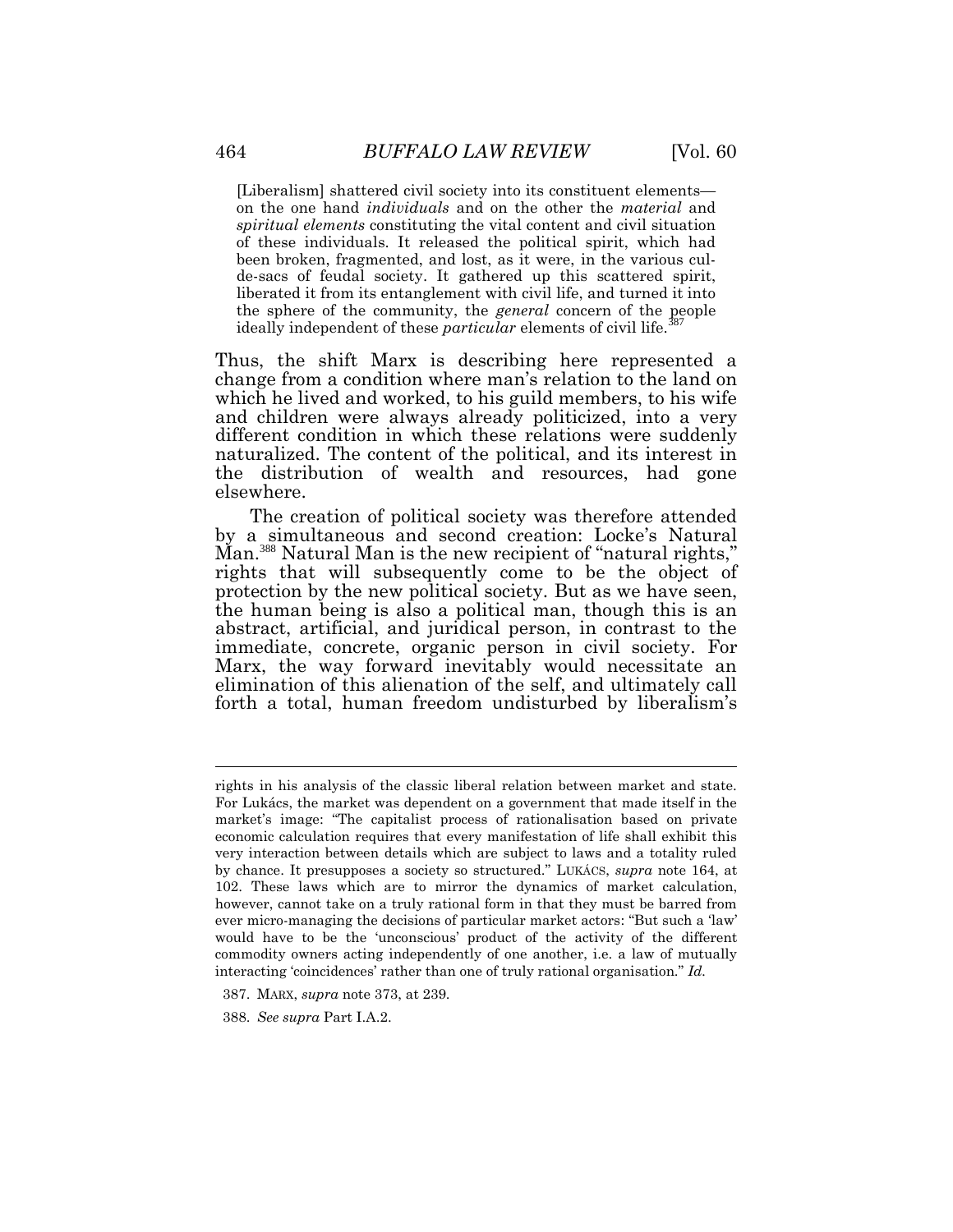political/natural distinction—a call that would collapse the apparent difference between *citizen* and *human*. 389

But Marx's way forward is not what we're after here.

# B. *A Critique of Property and Contract*

Though the discussion has so far described only a very small, and in some circles controversial,<sup>390</sup> portion of Marx's work, there is nothing in his immense oeuvre that enables his critique to reach the idea that law plays a constitutive role in the construction of the liberal distinction between market and state. Marx is fundamental in offering a critique of the idea that civil society could somehow be understood as genuinely apolitical; the notion of a natural man and a natural society, separated from a political, distributivist society was upon inspection an incredible sham, an astounding parlor trick, resulting in the estranged separation of man from himself. What Marx failed to reach, however, was the nature in which legal background rules forged the facade.<sup>391</sup> It was to this point that writers in the late nineteenth and early twentieth century turned in their elaboration of the critical style.<sup>392</sup> In setting this out, I will

391. *See* DUNCAN KENNEDY, *The Stakes of Law, or Hale and Foucault!*, *in* SEXY DRESSING ETC. 83, 90 (1993) (distinguishing Marxism from the liberal model in that liberalism focuses on the background of legal rules). To be sure, Marx was very aware of the role of property law in its fundamental relation to liberal political economy. His view of the law, however, failed to understand its constitutive nature, and focused instead on law as superstructural. *See, e.g.*, COHEN, *supra* note 390, at 216-40.

392. For two of the well-known works from the school of Institutional Economics that attempted to elaborate on the background rules, see JOHN R. COMMONS, LEGAL FOUNDATIONS OF CAPITALISM (1924) and RICHARD T. ELY, PROPERTY AND CONTRACT IN THEIR RELATIONS TO THE DISTRIBUTION OF WEALTH (1914). For discussion of both works, see Hovenkamp, *supra* note 167, at 1021- 31.

<sup>389.</sup> *See* MARX, *supra* note 373, at 241.

<sup>390.</sup> There is a long-standing debate among Marxists as to whether Marx"s early writings are in combat with his more mature works. *See, e.g.*, LOUIS ALTHUSSER, *"On the Young Marx*,*" in* FOR MARX 49, 52 (Ben Brewster trans., 1969) (1965) ("[W]e must admit that *Capital* (and "mature Marxism" in general) is either an expression of the Young Marx"s philosophy, or its betrayal." (emphasis omitted)); *see also* G.A. COHEN, KARL MARX"S THEORY OF HISTORY: A DEFENCE (Princeton Univ. Press expanded ed. 2001) (providing a separate debate within Marxism regarding the coherence of the dialectical method).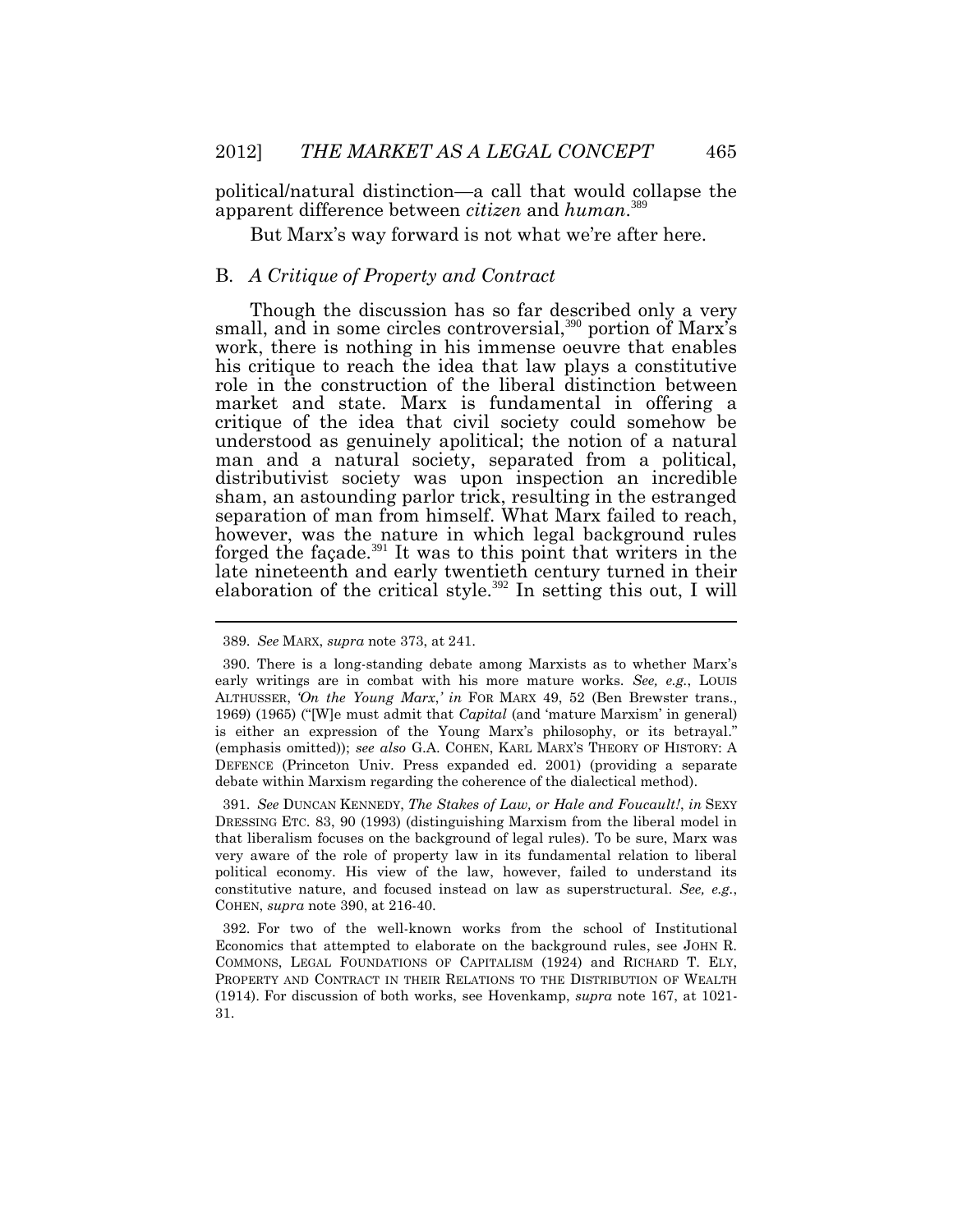focus on three articles written in the 1920s and 1930s by Robert Hale, lawyer and economist at Columbia University, and Morris Cohen, philosopher and Professor at the City College of New York.<sup>393</sup>

In *Property and Sovereignty*, Cohen wrote:

Certain things have to be done in a community and the question whether they should be left to private enterprise dominated by profit motive or to the government dominated by political considerations, is not a question of man versus the state, but simply a question of which organization and motive can best do the work. Both private and government enterprise are initiated and carried through by individual human beings.<sup>39</sup>

Similarly, in his *Coercion and Distribution in a Supposedly Non-Coercive State*, Hale argued that the modern welfare critique of laissez-faire had been misguided.<sup>395</sup> Anticipating Polanyi, it was not simply that the self-regulated market needed to be checked—the self-regulated market *had never been*. In the real world, the actual function of laissez-faire was shot through with coercive restrictions on individual freedom, restrictions "out of conformity with any formula of "equal opportunity," or of "preserving the equal rights of others."" <sup>396</sup> In any modern society, such restrictions were unavoidable, and the only question was when and how to

396. *Id.*

<sup>393.</sup> Morris R. Cohen, *The Basis of Contract*, 46 HARV. L. REV. 553 (1933) [hereinafter Cohen, *Contract*]; Moris R. Cohen, *Property and Sovereignty*, 13 CORNELL L.Q. 8 (1927) [hereinafter Cohen, *Property*]; Robert L. Hale, *Coercion and Distribution in a Supposedly Non-Coercive State*, 38 POL. SCI. Q. 470 (1923) [hereinafter Hale, *Coercion*]. For further discussion of Hale and Cohen, see BARBARA H. FRIED, THE PROGRESSIVE ASSAULT ON LAISSEZ FAIRE: ROBERT HALE AND THE FIRST LAW AND ECONOMICS MOVEMENT (1998); Neil Duxbury, *Robert Hale and the Economy of Legal Force*, 53 MOD. L. REV. 421 (1990); Warren J. Samuels, *The Economy as a System of Power and Its Legal Bases: The Legal Economics of Robert Lee Hale*, 27 U. MIAMI L. REV. 261 (1973); and Joseph William Singer, *Legal Realism Now*, 76 CALIF. L. REV. 465 (1988). Some of Hale"s other particularly well-known writings include ROBERT L. HALE, FREEDOM THROUGH LAW: PUBLIC CONTROL OF PRIVATE GOVERNING POWER (1952); Robert L. Hale, *Bargaining, Duress, and Economic Liberty*, 43 COLUM. L. REV. 603 (1943); Robert L. Hale, *Force and the State: A Comparison of "Political" and "Economic" Compulsion*, 35 COLUM. L. REV. 149 (1935).

<sup>394.</sup> Cohen, *Property*, *supra* note 393, at 27.

<sup>395.</sup> Hale, *Coercion*, *supra* note 393, at 470.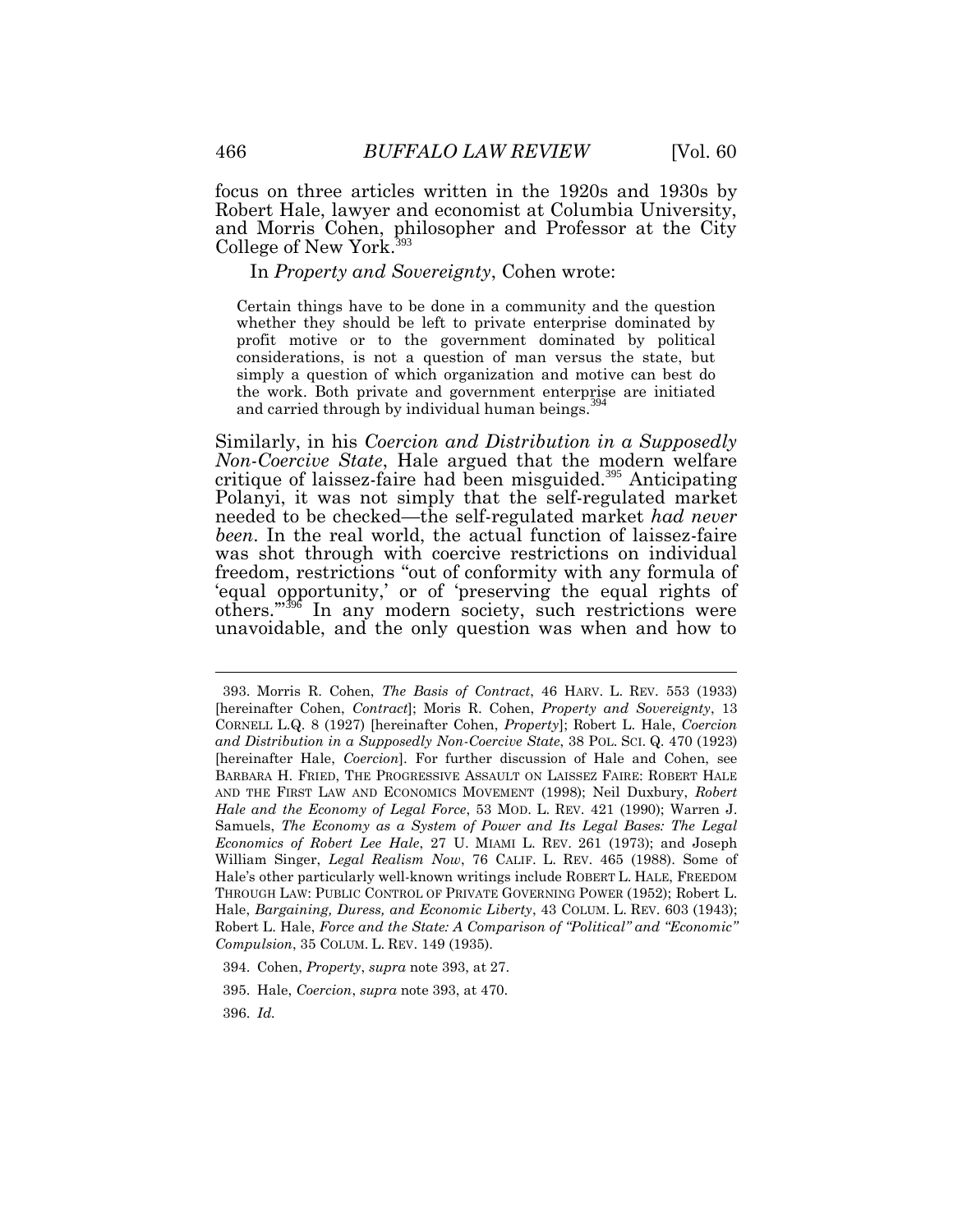coerce whom, and where to direct the distribution of income and resources  $^{397}$ 

A similarly foundational critique aimed at the liberal distinction between rules of permission versus rules of prohibition. Marx saw the beginnings of this critique:

Political economy starts with the fact of private property, but it does not explain it to us. It expresses in general, abstract formulas the *material* process through which private property actually passes, and these formulas it then takes for *laws*. It does not *comprehend* these laws, i.e., it does not demonstrate how they arise from the very nature of private property.<sup>398</sup>

Where Marx left this insight inchoate, Hale and Cohen developed it, showing how rules popularly believed to simply enable free action were deeply prohibitive—the very idea of permission, they explained, depended on a prior idea of coercion.<sup>399</sup>

These conclusions might be seen as the endpoint in this Part: private enterprise and government enterprise are equal in the sense that they each have organizational capacities predicated on a substantial, though different, degree of sovereign and coercive power. But how was it that the private side could be seen as sovereign and coercive?

399. Duncan Kennedy put it this way:

In the liberal model, law plays a major role in the form of "the rule of law," a defining element in the liberal conception of a good society. But the content of the background of legal rules is seen to flow either as a matter of logic from regime-defining first principles (rights of bodily security, private property, freedom of contract) or from the will of the people, or from both together in some complex combination. The distributive issue is present, but understood as a matter of legislative intervention (for example, progressive taxation, labor legislation) to achieve distributive objectives by superimposition on an essentially apolitical private law background. . . .

A basic reason for the invisibility of the distributional consequences of law is that we don"t think of ground rules of permission as ground rules at all, by contrast with rules of prohibition.

KENNEDY, *supra* note 391, at 90.

<sup>397.</sup> *Id.*

<sup>398.</sup> Karl Marx, *Estranged Labor* (1844), *reprinted in* ECONOMIC AND PHILOSOPHIC MANUSCRIPTS OF 1844, at 106, 106 (Dirk J. Struik ed., Martin Milligan trans., 1964).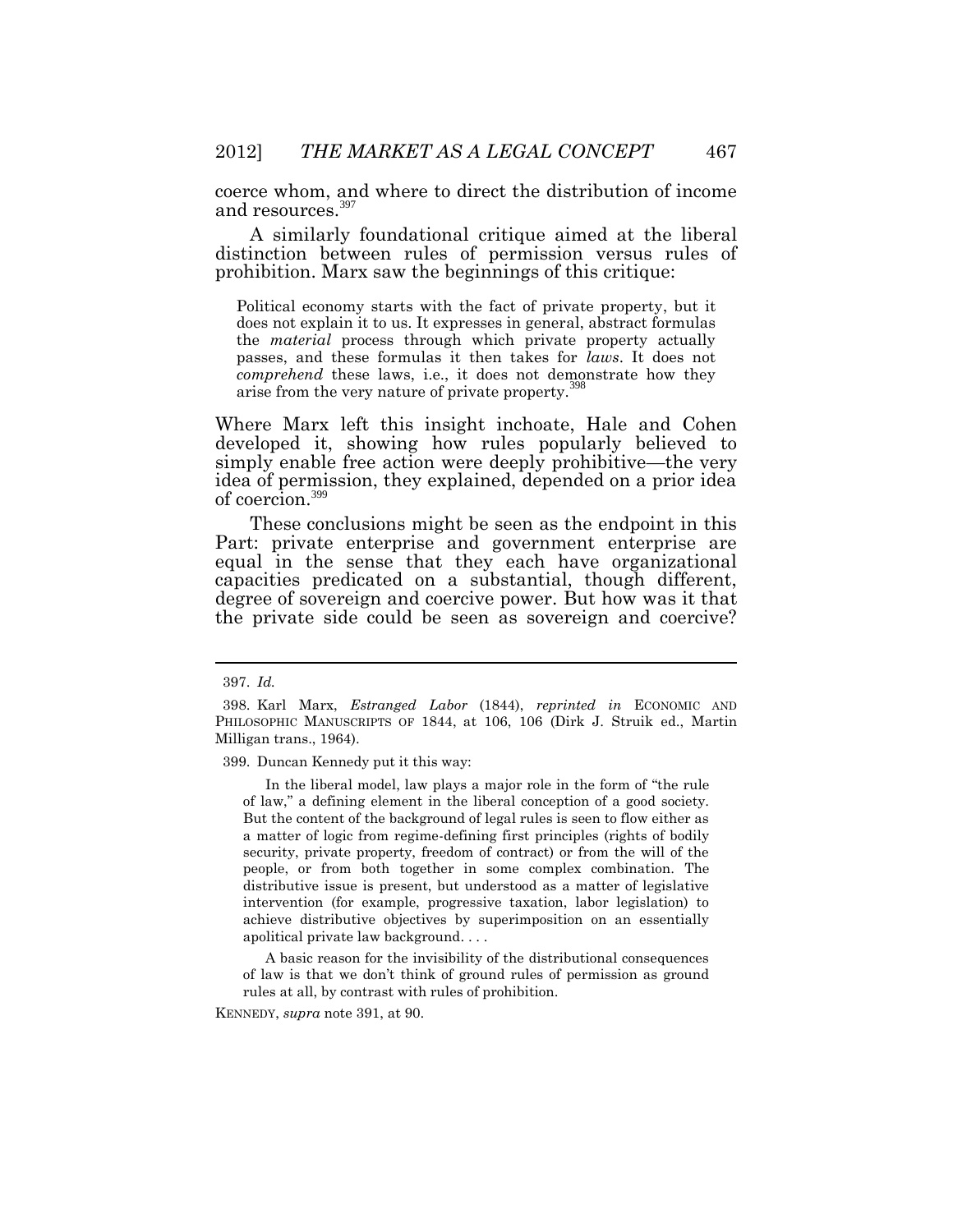The answer was to be found in a sociology of property and contract law.

To begin, Cohen suggested, it is essential to move beyond the old picture of property as a relation between man and the products of his labor.<sup>400</sup> It will be recalled that in the classic style, man was imagined to first have ownership over his body, then ownership over those things with which he mixed his labor. $401$  After the invention of money and an allowance for freedom of contract, man"s capacity for private property—ownership of things—was virtually limitless. In a move that would have pleased Coase, Cohen argued that this simply didn"t make any sense, since a "property right is a relation not between an owner and a thing, but between the owner and other individuals in reference to things. A right is always against one or more individuals." 402

At its basic essence, the right to private property is a right of exclusion.<sup>403</sup> The law does not grant any actual connection between a man and his land, food, car, or money. What it does instead is grant that man the power to wield the force of governmental power against any other people that may try to use that land, food,  $etc.<sup>404</sup>$  If he wants to use that thing, he must gain the "owner"s" consent, and if he

404. *Id.*

<sup>400.</sup> Cohen, *Property*, *supra* note 393, at 11-12.

<sup>401.</sup> *See supra* Part I.A.2.

<sup>402.</sup> Cohen, *Property*, *supra* note 393, at 12. The argument that rights could not be understood as relations between people and things, but only as between rights and correlative duties, is typically attributed to Wesley Newcomb Hohfeld, *Some Fundamental Legal Conceptions as Applied in Judicial Reasoning*, 23 YALE L.J. 16 (1913). Also affiliated with legal realism, Hohfeld"s signal contribution was to organize all of legal reasoning around a set of eight legal correlatives: rights/duties, privileges/no-right, power/liability, and immunity/disability. *Id.* at 30. The impact of the scheme was to smash the idea of a unitary, abstracted idea of rights, including property rights. After Hohfeld, the question of what was meant by a property right would necessarily require a relational answer that described the constellation of rights, duties, powers, and privileges enjoyed by a particular person at a particular moment. For a discussion of Hohfeld"s relational approach to rights, see *Wesley Hohfeld*, *in* THE CANON OF AMERICAN LEGAL THOUGHT, *supra* note 174, at 45, 45-54; Joseph William Singer, *The Legal Rights Debate in Analytical Jurisprudence from Bentham to Hohfeld,* 1982 WIS. L. REV. 975, 986-1050.

<sup>403.</sup> Cohen, *Property*, *supra* note 393, at 12.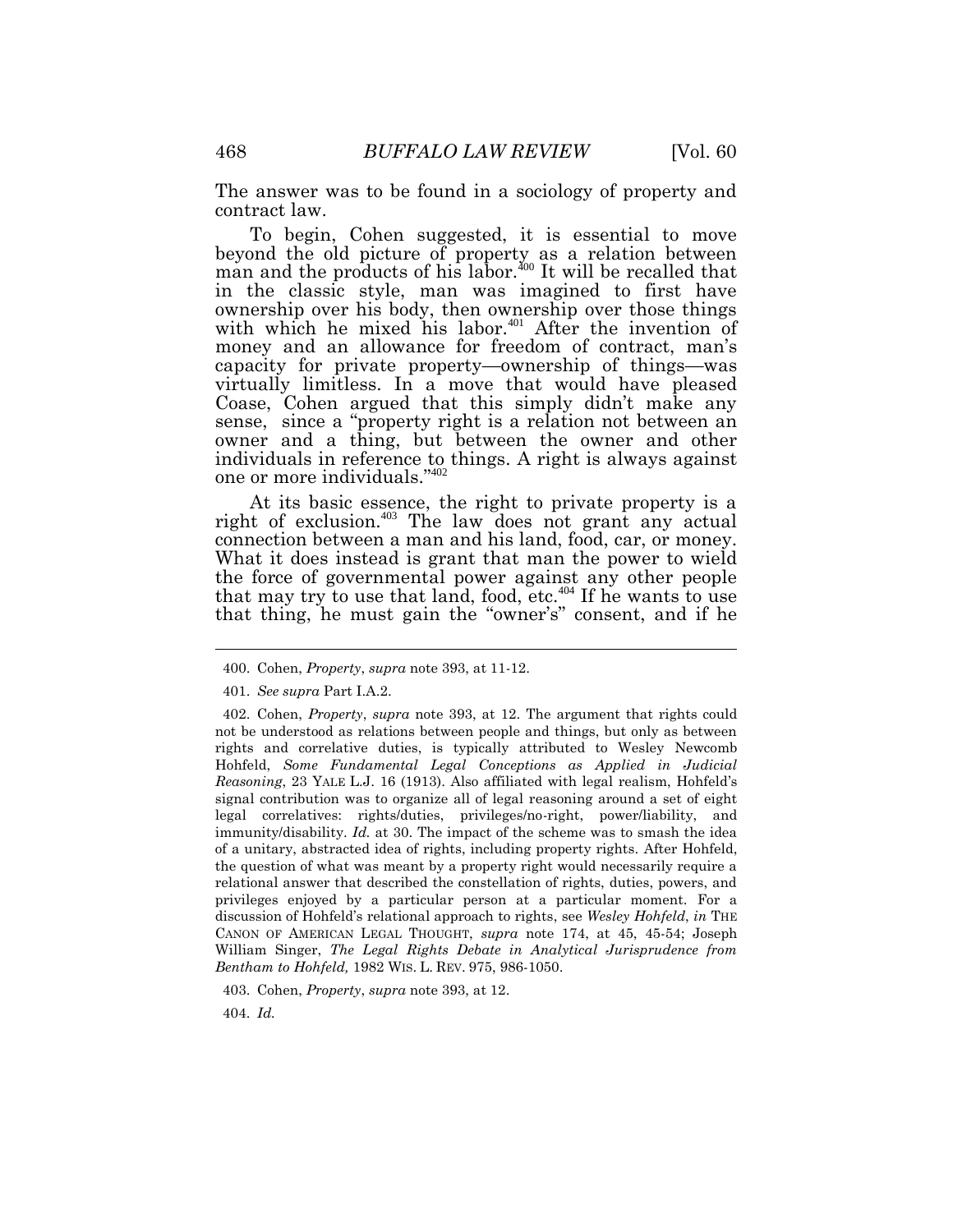gets it, use of those objects will be allowed. But whatever the decision of the owner, what the law is actually doing is forcing a barrier between the two individuals, and making the consent of one the requisite for use by the other. The necessity of consent begins to reveal its sovereign aspects when the fact of scarcity is introduced: there isn't enough land and food freely available for all members of society, and so it quickly becomes clear that if one man is to survive, he must find shelter, food, and the like. In the context of the private property regime, however, this man cannot simply use any shelter or food that he might find—he will have to gain consent from some landlord, grocer, whomever, who is willing to let the man share in their property. To do that, the man will need money.<sup>405</sup> If he doesn't have money, he will die as a result of the law enabling the landlord and grocer to exclude the man indefinitely. Not wanting to die, most people will therefore be forced to sell their labor in exchange for a common currency, and as a result, be able to bargain with the landlord and the grocer. It is in this sense that Cohen characterized the law of property as "sovereign power compelling service and obedience." 406

Hale offered a similar route into the coercive properties of property law. He began by setting up the classic image of a non-interventionist government on the one side, and the freely competitive society on the other. $407$  In this picture, just what was government doing when it "protects a property right?"<sup>408</sup> In one sense, it is creating a relationship between the owner and government in which the government has no presumptive power to interfere with the owner"s use of the thing.<sup>409</sup> This seems non-interventionist. When the relation between the owner and the non-owner is considered, however, the flavor shifts dramatically from one of abstention to active governmental coercion.

To further the illustration from above, Hale explains that the non-owner, the man looking for food and shelter, faces a situation more drastic than simply one of being forced to not be lazy. Say that the man who owns no

<sup>405.</sup> *Id.*

<sup>406.</sup> *Id.*

<sup>407.</sup> Hale, *Coercion*, *supra* note 393, at 470-71.

<sup>408.</sup> *Id.* at 471.

<sup>409.</sup> *See id.*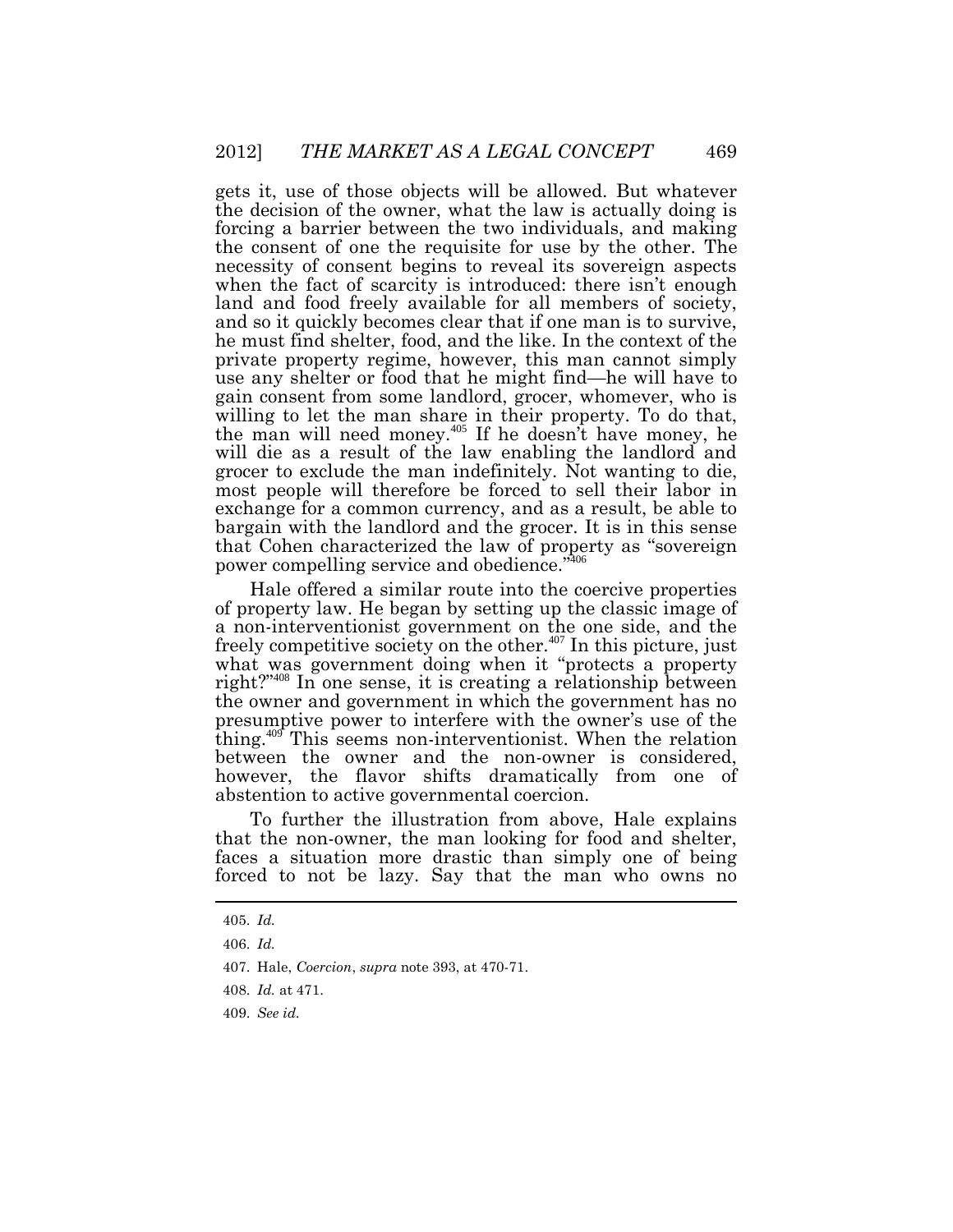property—the non-owner—does not want to labor for a particular employer. He will face two alternatives: no wages, or work for some other employer.<sup>410</sup> Because of the law of property, all alternative employers are able to forcibly threaten the non-owner with withholding any wages, unless he becomes willing to labor for that employer.<sup>411</sup> This threat to withhold money will usually be enough to compel the non-owner to work—a motivation to labor that can be understood exclusively as an attempt to ward off threats of withholding. Now, if most people will be coerced into work as a result of the property  $\int_{a}^{a}$  and  $\int_{a}^{a}$  what of those who refuse? The (landless) non-owner still has to eat, even if he remains free of private coercion, but in order to eat, he will have to convince other members of the community to share with him, since property law forecloses his ability to consume anything he might find.<sup>413</sup> Owners may, at their discretion, waive their power and share their food with the non-owner, but there will always be "every likelihood that the owners will be unanimous in refusing, if he has no money."<sup>414</sup> So unless he can produce his own food, which is doubtful since he owns no land, the non-owner will starve unless he gives in to the pressure to labor for wages.<sup>415</sup> In addition to a workforce, property law also guarantees a stream of revenue.<sup>416</sup> As the entrepreneur develops products with the assistance of the non-owner, consumers who would like to enjoy those products have to gain the producer's consent.<sup>417</sup> They are strictly prohibited from consuming the products without it.<sup>418</sup> Consumers may wish to avoid payment by going without those products, just as they may wish to avoid governmental taxes by leaving the country.<sup>419</sup> In either case, the consumer will be

- 411. *Id.* at 473.
- 412. *Id.*
- 413. *Id.*
- 414. *Id.*
- 415. *Id.*
- 416. *Id.*
- 417. *Id.*
- 418. *Id.*
- 419. *Id.*

<sup>410.</sup> *See id.* at 472.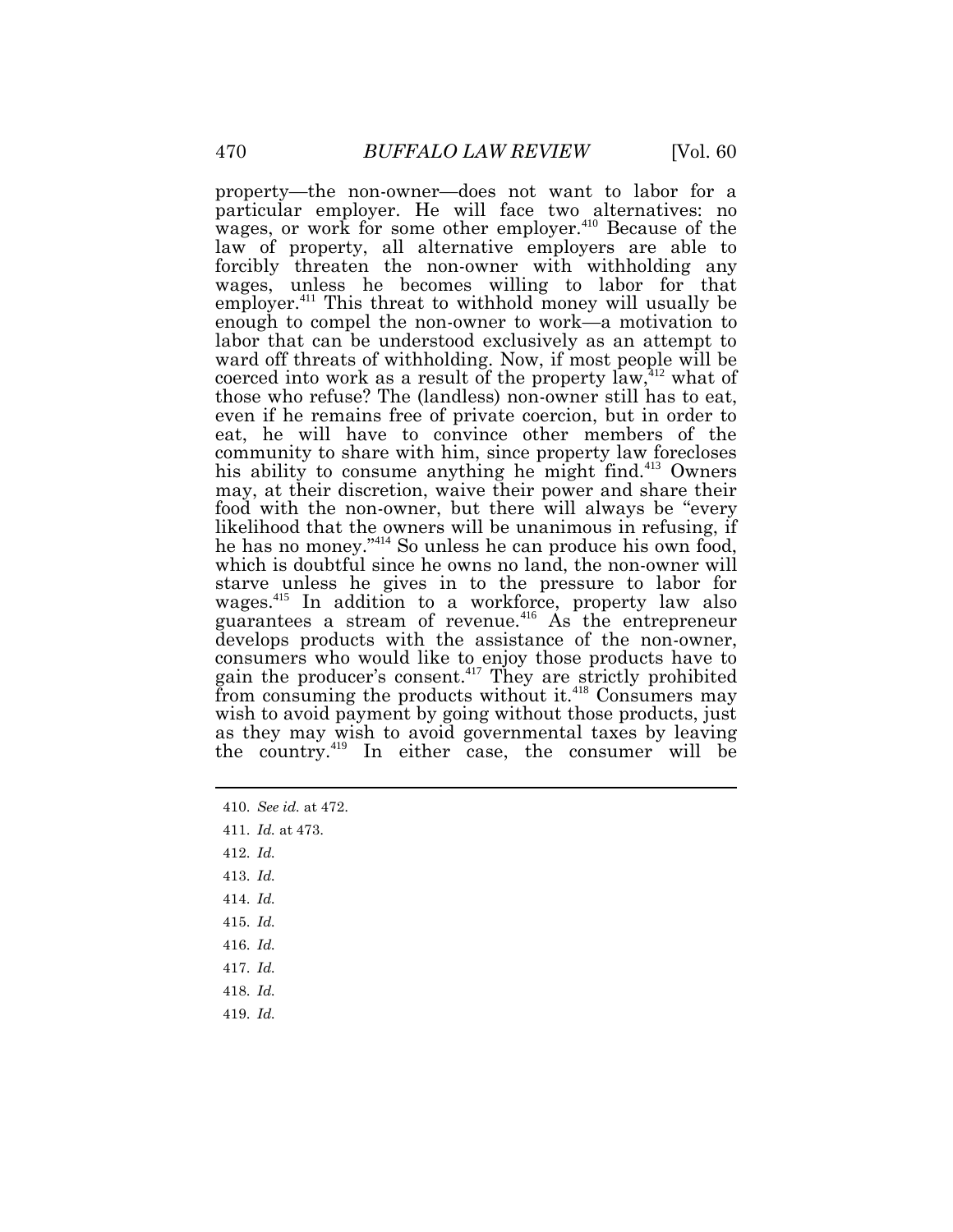compelled to pay if he wishes to avoid the threat of punishment (i.e., going without consumer goods, or paying a fine or going to prison). $420$ 

The upshot, Hale tells us, is that large employers are secured a labor-force, with little if any alternatives for survival, by and through the coercive nature of property law, as it have been conceived in the classic liberal style.<sup>421</sup> Similarly, producers are guaranteed revenue by the same set of coercive arrangements.<sup>422</sup> Thus, the distribution of incomes throughout the sphere of wage-labor, and the allocation of goods and services more generally, is entirely dependent on "the relative strength of [each person"s] power of coercion, offensive and defensive." 423

If non-owners and consumers are systemically subject to the coercive power of owners and producers, there may be some question as to whether "freedom" is a meaningful concept. After all, the classic liberal style is very concerned with establishing freedoms in the private sphere through the mechanism of minimalist governmental control. If coercion is rampant, classic liberalism seems to have failed. What turns the argument around is some precision with regard to what we mean by freedom. Hale suggests that if it were decided to take control away from a factory owner (through a re-alignment of the property and contract regime) and vest it instead in some other set of people, like a group of public officials, or a union, this cannot be properly understood to be making the functional existence of the factory any more officially coercive than it had been when it was in the control of the owner.<sup>424</sup> The same coercive dimensions will continue, but such a transfer would simply shift the power of exclusive restrictions to a different set of people.<sup>425</sup> It is true, Hale explains, that one arrangement over another might provide varying degrees of individual

425. *Id.*

<sup>420.</sup> *See id.*

<sup>421.</sup> *Id.*

<sup>422.</sup> *Id.*

<sup>423.</sup> *Id.* at 477.

<sup>424.</sup> *Id.* at 478.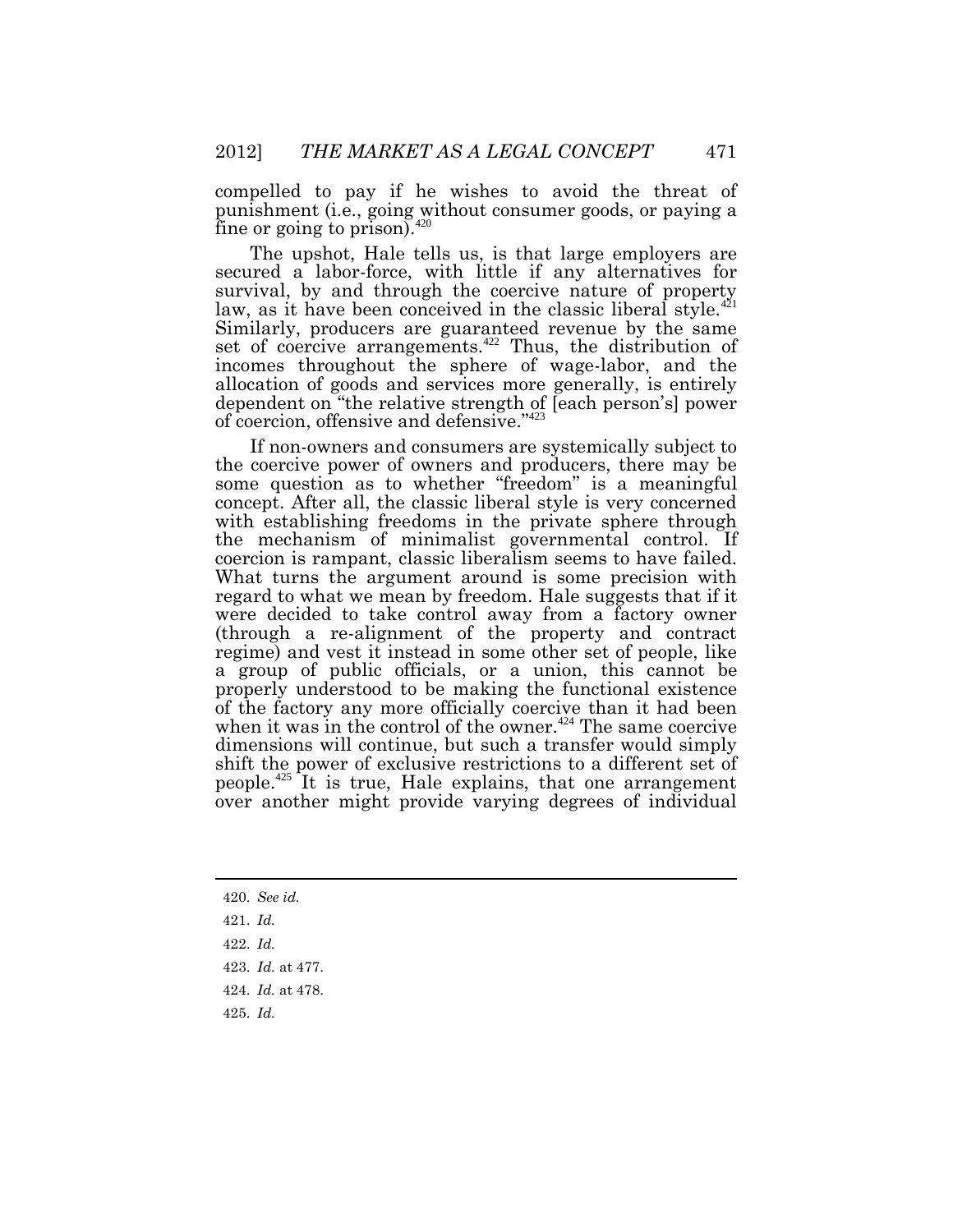initiative—but individual initiative is hardly the same thing as "freedom from governmental constraint."<sup>426</sup>

The former is the political idea that a person will be able to realize their will, regardless of what prerequisites may be in order. The latter is a natural idea that freedom will always be maximized when government limits its coercive powers in the private sphere. But the latter type of freedom is not a meaningful kind of freedom at all, since it is impossible to reduce coercive restrictions. $427$  Thus, if we really want to know what sort of institutional arrangement most effectively secures the capacity for free individual initiative, the only measure of such a thing is in the economic results of that particular factory.<sup>428</sup> In this way, Hale concluded, it is impossible to say in the abstract whether communism is any more free than capitalism.<sup>429</sup>

In addition to property law, Hale and Cohen also aimed to underline the neglected shades of contract law in the classic image. The connection between contract and property, as passively suggested in no less a context than Locke"s *Second Treatise*, seemed clear enough.<sup>430</sup> After all, if the future of economic development turned on the capacity to exclude, buy, and sell, market actors would of necessity engage in the bargaining process, otherwise known as freedom of contract.<sup>431</sup> But just as with property law,

- 428. *See* Hale, *Coercion*, *supra* note 393, at 478.
- 429. *Id.*

431. Joseph Singer has identified three principles of the "free contract system":

First, you cannot be forced to contract against your will. This principle implied defenses against contractual liability when there was a defect in free will, such as fraud, duress, or incapacity, and rules about what constitutes free agreement, including rules of offer and acceptance and consideration as evidence of intent to be legally bound. Second, you are free to contract if you wish to do so. This principle implied rules specifying what conduct creates a binding obligation, and rules concerning what constitutes a breach of that obligation and the consequences of a breach. Third, if you do contract, your agreement will be enforced in accordance with its terms. The state refuses to regulate the substantive terms of private relations.

<sup>426.</sup> *Id.* at 478.

<sup>427.</sup> Cohen, *Contract*, *supra* note 393, at 560.

<sup>430.</sup> *See supra* notes 111-17 and accompanying text (describing Locke"s conception of contract and property).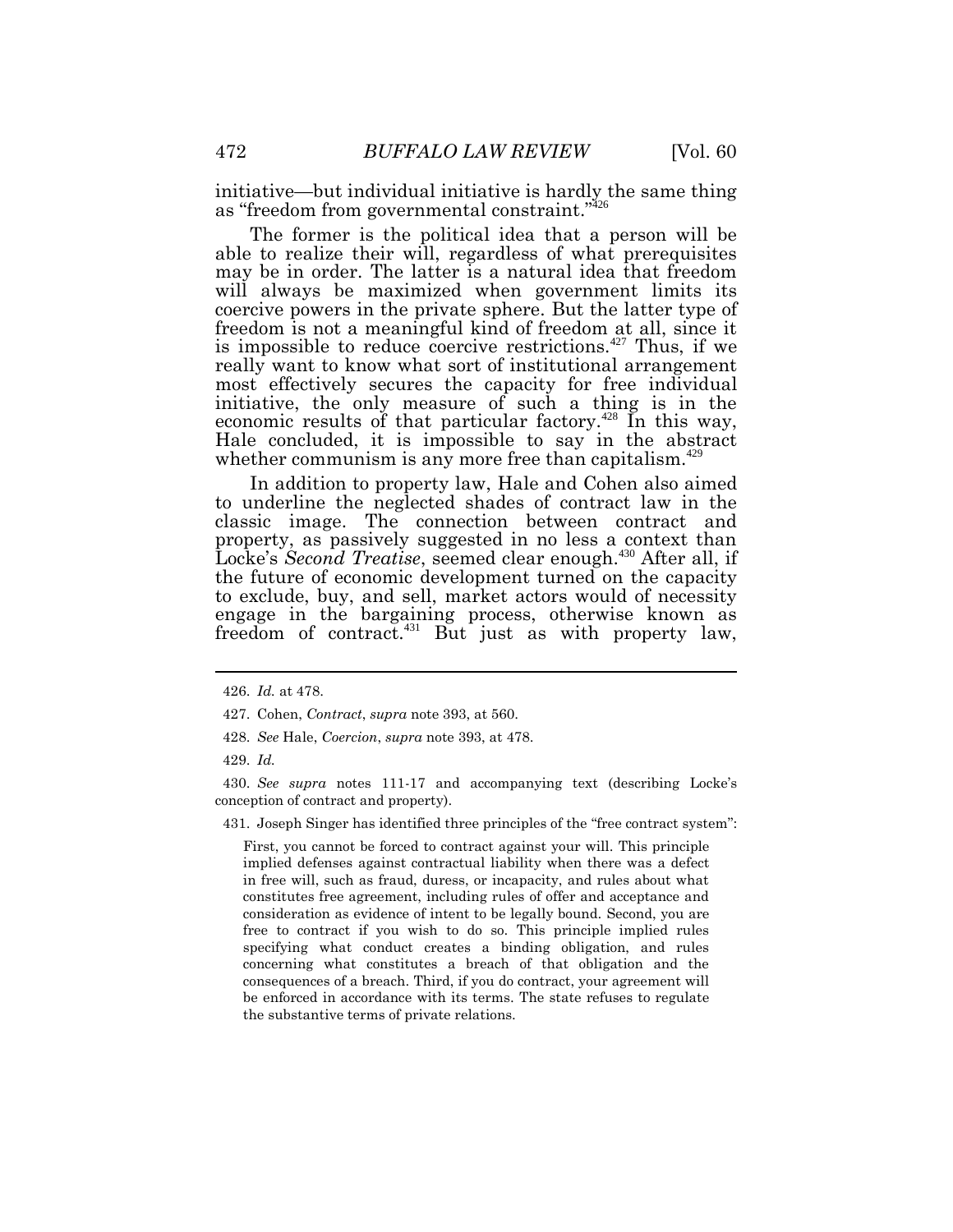contract law turned out to be hardly free in the noninterventionist meaning of the term, and was riddled through with coercive restrictions and distributive consequences.

Cohen"s *The Basis of Contract* brought focus to Henry Maine's famous thesis that liberal society had brought with it a transformation where people no longer related to one another by way of their respective status (i.e., master, servant, father, son), but instead through a system where individual rights and duties were determined by the voluntary agreements of the parties to the contract.<sup>432</sup> Below the surface is a familiar picture: there is only one form of morally acceptable obligation that may be placed on the individual, namely, that obligation to which he has consented. Other forms of coercive restriction should be avoided at all costs, and to the extent government interferes in the market, it is obstructing the individual's free will. Freedom of contract, as a result, has deep roots in classic liberalism, in tandem with the fundamental quality of private property.

Cohen then asked, in what sense is bargaining actually free? Do contracts realize this notion of voluntary agreement and consent? To begin, all contracts specialists know of those categories which by definition have little if anything to do with voluntary agreement.<sup>433</sup> When a man buys a train ticket, or buys a bag of peanuts from a vendor, we presume tacit consent on the part of the buyer that he has agreed to pay whatever price the seller has decided to assign. But though a court will deem the transaction a

The will theory of contract liability states that all the rules of law that compose the law of contracts can be developed from the single proposition that the law of contract protects the wills of the contracting parties. Thus we can define the law of capacity (duress and infancy, for example) to protect will, likewise the law of fraud, of damages, of offer and acceptance, of breach, of excuses, of contract interpretation, and so forth.

Duncan Kennedy, *From the Will Theory to the Principle of Private Autonomy: Lon Fuller"s "Consideration and Form*,*"* 100 COLUM. L. REV. 94, 115 (2000).

432. Cohen, *Contract*, *supra* note 393, at 553 (citing HENRY MAINE, ANCIENT LAW 100 (Dutton 1972) (1861)).

433. *Id.* at 568.

Singer, *supra* note 409, at 479. Duncan Kennedy has defined "the will theory of contract liability" in the following way: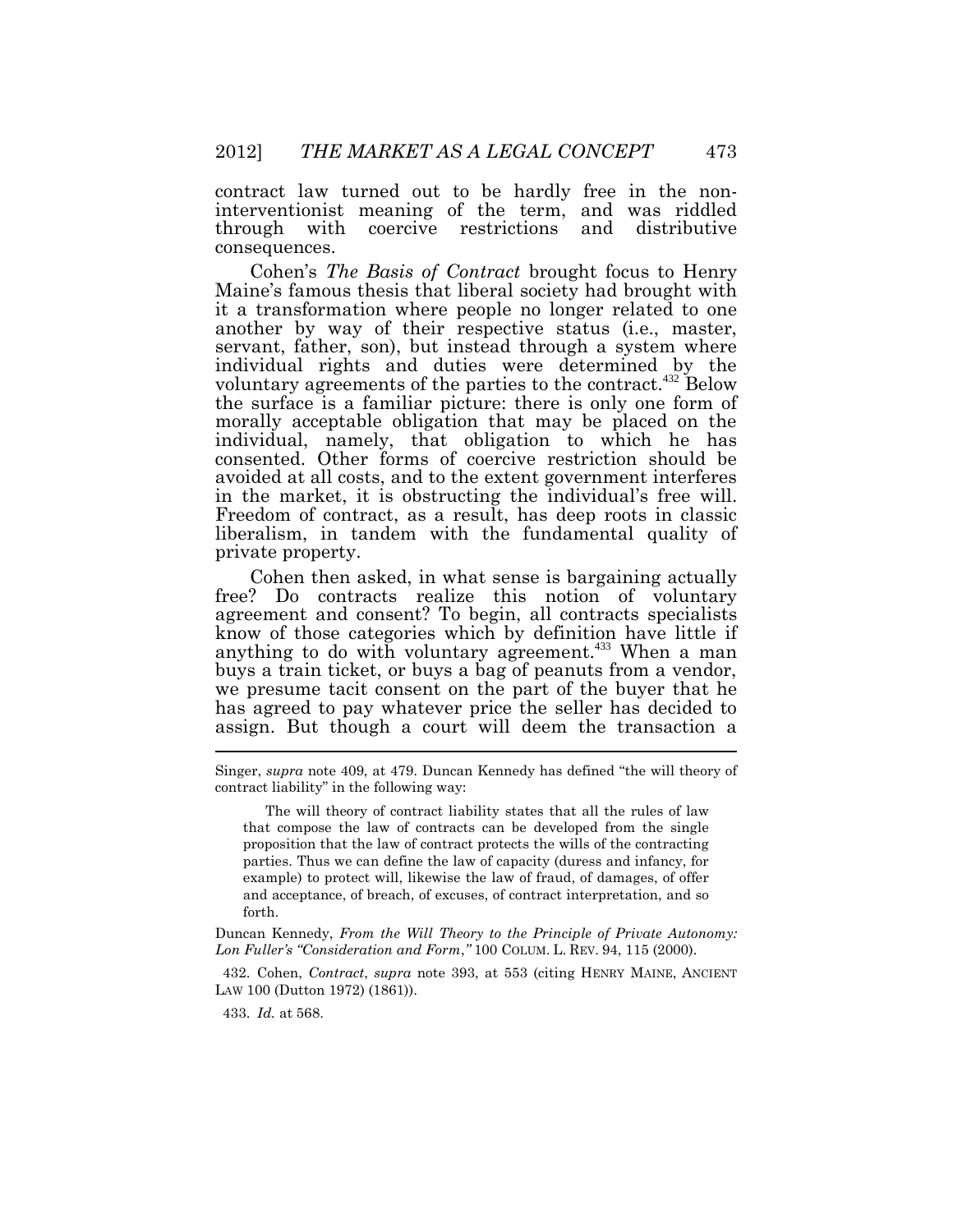contract, no one believes that the man getting on the train or eating peanuts has actually bargained his way into a deal that suited his will.<sup>434</sup> Beyond this obvious issue, Cohen pointed to employment as a more serious example of the same phenomenon. When creating the labor contract, no worker bargains with the large employer in any meaningful sense.<sup>435</sup> He can agree to the terms of work, or go down the rabbit's hole described above, and the larger the employer, the deeper the stakes:

The greater economic power of the employer exercises a compulsion as real *in fact* as any now recognized by law as duress. The extreme form of such duress, the highwayman's pistol, still leaves us with the freedom to accept the terms offered or else take the consequences. But such choice is surely the very opposite of what men value as freedom.<sup>436</sup>

In such circumstances, we may meaningfully ask whether the old law of master and servant has been superseded.<sup>43</sup>

Given such considerations, Cohen moved for an alternative view of contract law. As opposed to searching the meaning of contract for an articulation of voluntary agreement—a distillation of free will—a better view was to see contract as an agreement between parties that would distribute gains and losses in an anticipated future situation.<sup>438</sup> If Morris sells Robert 100 widgets for \$10, Morris expects to lose a hundred of his widgets, and gain ten dollars. Expectations are not always realized, however, and the widgets may turn out to be less than what Robert expected, or God may act, or Morris may have all of his widgets stolen. In this sense, contract law may be understood as that set of rules that will determine who will win and lose when unexpected situations arise.<sup>439</sup> "One can therefore say that the court's adjudication supplements the original contract as a method of distributing gains and losses."440

- 436. *Id.*
- 437. *Id.*
- 438. *Id.* at 583.
- 439. *Id.* at 584.
- 440. *Id.*

<sup>434.</sup> *Id.* at 568-69.

<sup>435.</sup> *Id.* at 569.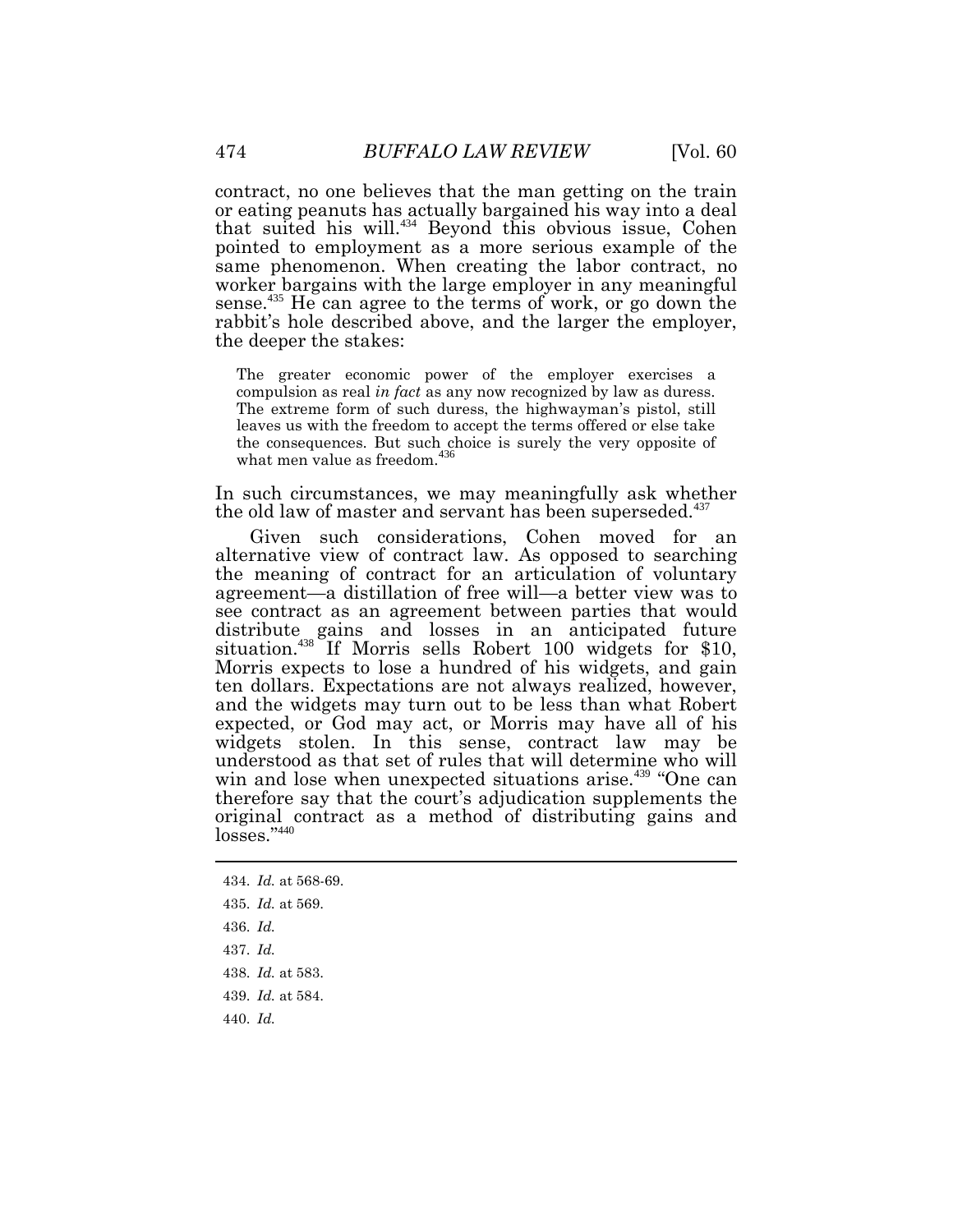To be sure, Cohen recognized that one function of contract law was to ensure the enforceability and predictability of promises. But instead of this being the core of contract law, Cohen believed it to be simply a limiting principle.<sup>441</sup> The core is a distributivist mechanism, aimed at answering who should lose when Morris' widgets were stolen, or were lost in transit, or were somehow other than what Robert had expected. The crucial point for Cohen was that the distributivist element in contract law was thickly obscured by its pretensions as a vehicle for free will, and that as a result, the political questions of who should gain and who should lose (a definitively political question about the justness of distribution) are never scrutinized. Further, it was hardly the case that these distributions of gains and losses were simply the products of individual agency:

It is an error then to speak of the law of contracts as if it merely allows people to do things. The absence of criminal prohibition will do that much. The law of contract plays a more positive rôle in social life, and this is seen when the organized force of the state is brought into play to compel the loser of a suit to pay or to do something. $442$ 

Given this, there seemed little credible way of distinguishing contract law from any other form of coercive, public law:

The law of contract, then, through judges, sheriffs, or marshals puts the sovereign power of the state at the disposal of one party to be exercised over the other party. . . .

From this point of view the law of contract may be viewed as a subsidiary branch of public law, as a body of rules according to which the sovereign power of the state will be exercised as between the parties to a more or less voluntary transaction.<sup>443</sup>

Generally speaking, Cohen argued, public law rules regulate the scope of official state power, as in the context of constitutional law.<sup>444</sup> In this domain, the legislature enacts laws at its discretion, and the judiciary enacts laws that

<sup>441.</sup> *Id.* at 584-85.

<sup>442.</sup> *Id.* 

<sup>443.</sup> *Id.* at 586.

<sup>444.</sup> *Id.*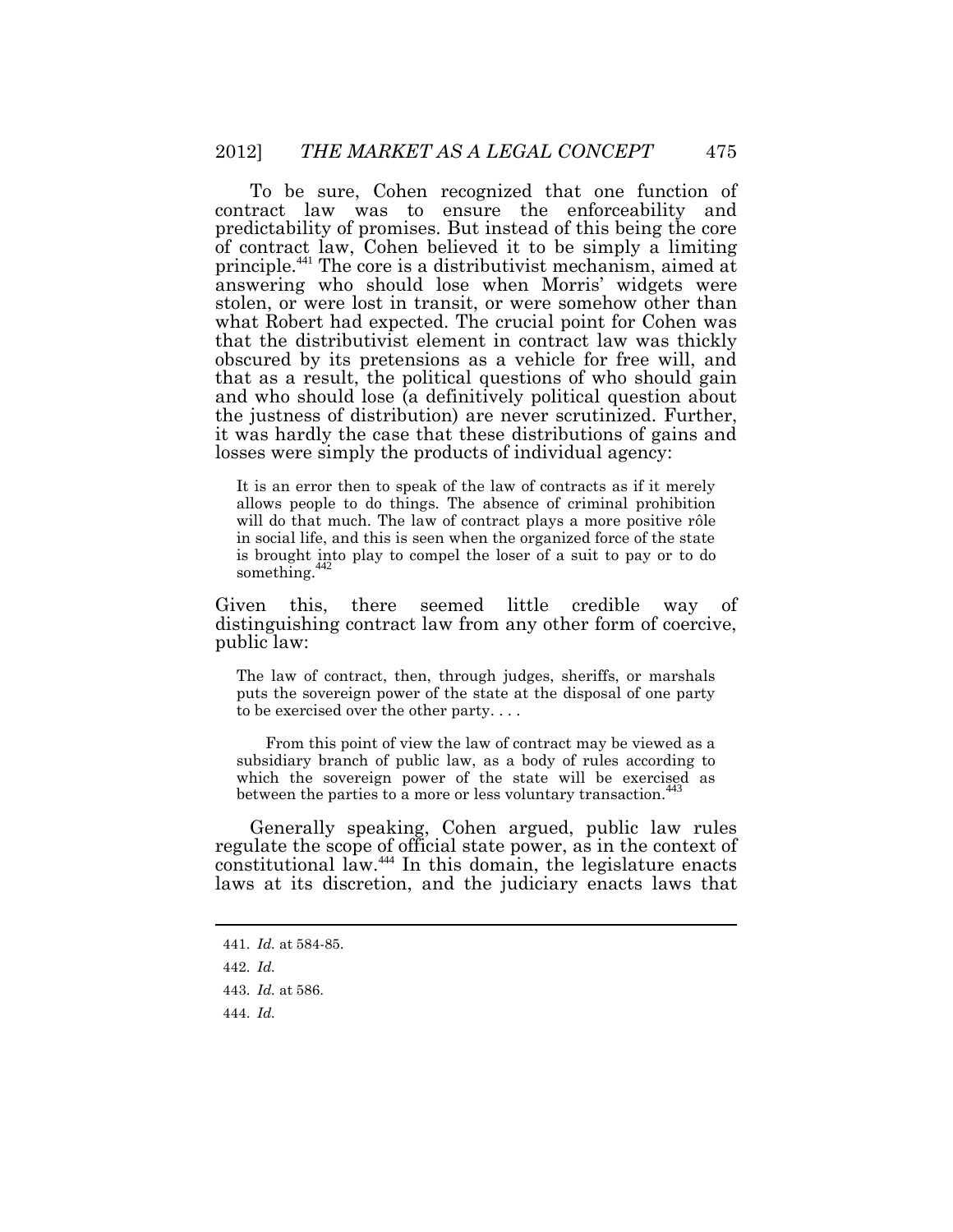purport to set the limits of that discretion.<sup>445</sup> When the judiciary so acts, it promulgates what is often called private law—the law of corporations, leases, contract, insurance, and so on.<sup>446</sup> But the public and private law is hardly as different as it might appear, for just as the constitution provides the legislature with ample room to fill gaps and serve social needs, so does the law of contract provide individual persons with ample room to fill gaps and serve needs.<sup>447</sup> When private parties contract with each other, formalizing their rights and duties with respect to one another, these contracts become "the law of the land, just as much as do treaties between our nation and others, compacts between states, contracts between a state . . . and a private corporation," and so on.<sup>448</sup> Similarly, just as an agreement between a state actor and a private actor will compose a part of the legal order in which all participate, so does an agreement between, say, a trade union and a single employee, or a corporate charter, represent a legal threshold through which all those wishing to enter the industry will be forced to pass.<sup>449</sup>

If we cannot meaningfully distinguish the public law from the private (since in either case, sovereign power will be conferred on some party to the transaction, be it the legislature or John Smith), Cohen concluded, we must confront the question of whether and when we as a society want sovereign power funneled through the transactions of publically unaccountable market actors:

To put no restrictions on the freedom of contract would logically lead not to a maximum of individual liberty but to contracts of slavery, into which, experience shows, men will "voluntarily" enter under economic pressure—a pressure that is largely conditioned by the law of property. Regulations, therefore, involving some restrictions on the freedom to contract are as necessary to real liberty as traffic restrictions are necessary to assure real freedom in the general use of our highways.<sup>450</sup>

- 449. *Id.*
- 450. *Id.*

<sup>445.</sup> *Id.*

<sup>446.</sup> *Id.*

<sup>447.</sup> *Id.* at 586-87.

<sup>448.</sup> *Id.* at 587.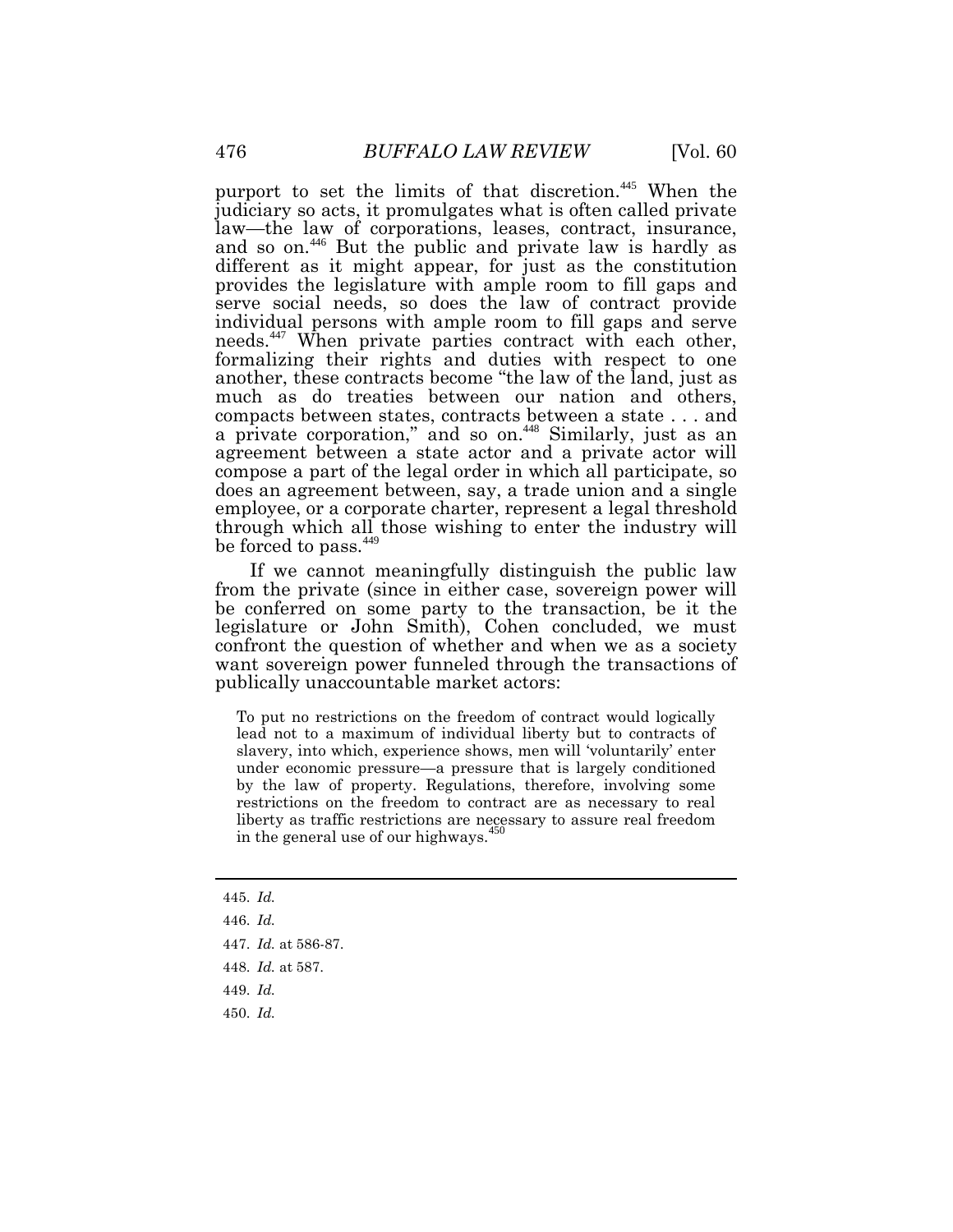Summing up, Cohen wrote: "Real or positive freedom depends upon opportunities supplied by institutions that involve legal regulation. Our legislative forces may be narrowly partisan and the rules may be poor ones. But this can be remedied not by the abrogation of all rules but by the institution of better ones." 451

## C. *A Critique of Legal Consciousness*

The writings of critics like Robert Hale and Morris Cohen went out of style as American society moved through and after the New Deal. They were overwhelmed by the programmatic apparatus that emerged after World War II and the modern liberal style of the welfare state.<sup>452</sup> As the 1950s wore on, these critiques were largely understood to have been absorbed—lessons learned, it had been time to move on—thus triggering the occasional label of the "postrealist" generation of legal process scholarship.<sup>453</sup> In the 1960s and 1970s, however, this dominant approach was gradually joined by a two-pronged resurrection. On the one hand was a revival of classic liberal pictures about the efficacy of the free market.<sup>454</sup> On the other, American legal academia experienced the emergence of a second wave of critique focused on those background rules constituting the classic and modern images of the market-state relation.<sup>455</sup> Duncan Kennedy is emblematic. 456

<sup>451.</sup> *Id.* at 591.

<sup>452.</sup> THE CANON OF AMERICAN LEGAL THOUGHT, *supra* note 174, at 210.

<sup>453.</sup> *Id.*

<sup>454.</sup> *See supra* Part I.C.

<sup>455.</sup> There is a large critical literature on the political economy of the last third of the twentieth century. A few examples include: RICHARD S. MARKOVITS, TRUTH OR ECONOMICS: ON THE DEFINITION, PREDICTION, AND RELEVANCE OF ECONOMIC PRODUCTIVITY (2008); ROBERTO MANGABEIRA UNGER, THE CRITICAL LEGAL STUDIES MOVEMENT (1986); UNGER, *supra* note 175; STEVEN K. VOGEL, FREER MARKETS, MORE RULES: REGULATORY REFORM IN ADVANCED INDUSTRIAL COUNTRIES (1996); Richard Abel, *Torts*, *in* THE POLITICS OF LAW, *supra* note 9, at 326; C. Edwin Baker, *The Ideology of the Economic Analysis of Law*, 5 PHIL. & PUB. AFFAIRS 3 (1975); Morton J. Horwitz, *The Doctrine of Objective Causation*, *in* THE POLITICS OF LAW, *supra* note 9, at 360; Mark Kelman, *Consumption Theory, Production Theory, and Ideology in the Coase Theorem*, 52 S. CAL. L. REV. 669 (1979); Duncan Kennedy & Frank Michelman, *Are Property and Contract Efficient?*, 8 HOFSTRA L. REV. 711 (1980); Duncan Kennedy, *Distributive and Paternalist Motives in Contract and Tort Law, With Special*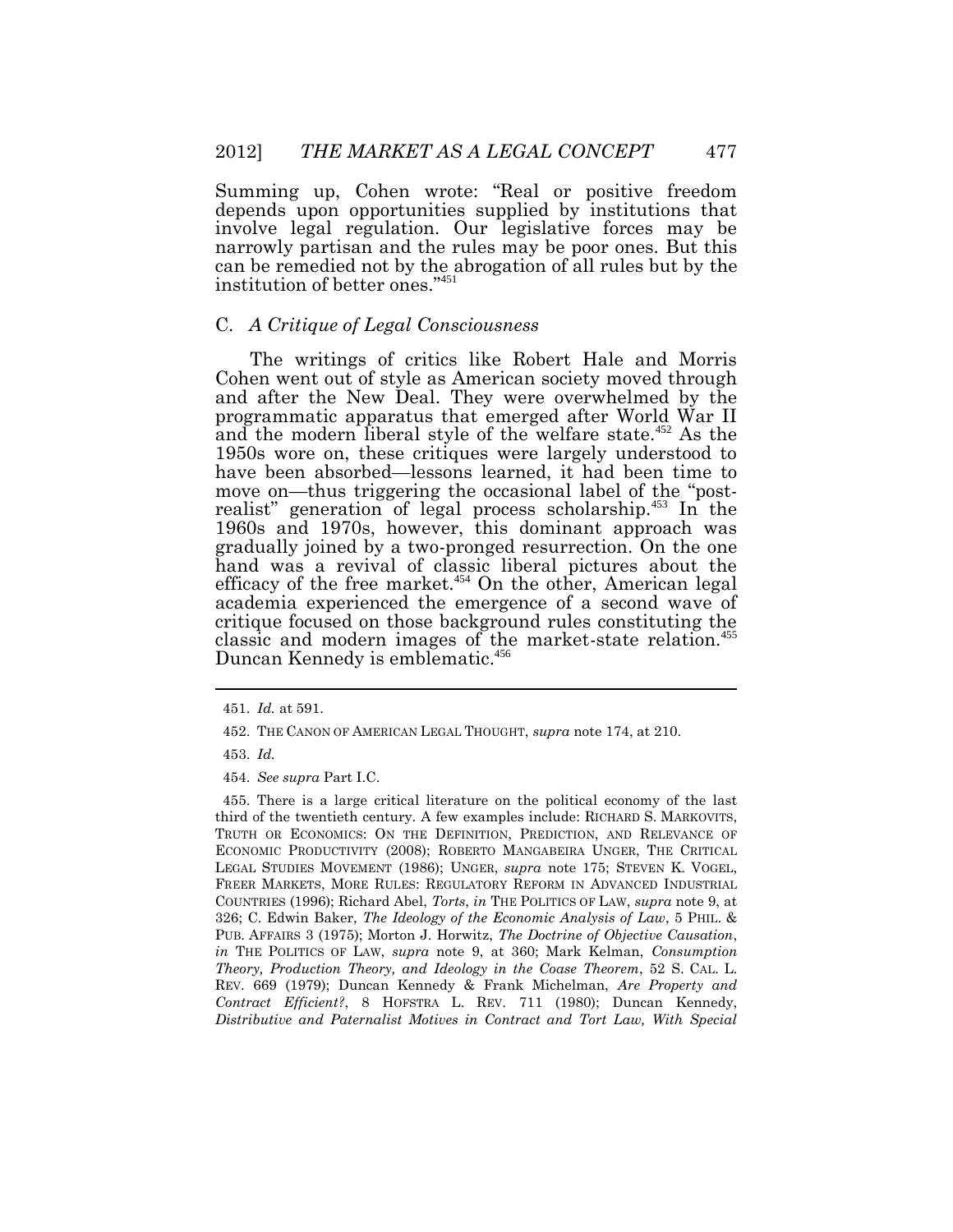In *The Role of Law in Economic Thought*, Kennedy rehearsed some of Hale and Cohen"s points, but elaborated it them in a new way: *the economics of both laissez faire, as well as the welfare school, both depended in a constitutive way on the work of a relatively autonomous "legal consciousness."*<sup>457</sup> Kennedy began with the classical problem

456. Many of Kennedy"s works were seminal in the Critical Legal Studies Movement, including: Duncan Kennedy, *Form and Substance in Private Law Adjudication*, 89 HARV. L. REV. 1685, 1687 (1976) ("My purpose is to examine the relationship between . . . the "erosion of the rigid rules of the late nineteenth century theory of contractual obligation" and the "socialization of our theory of contract[.]" (emphasis omitted)); Duncan Kennedy, *The Role of Law in Economic Thought: Essays on the Fetishism of Commodities*, 34 AM. U. L. REV. 939 (1985) [hereinafter Kennedy, *The Role of Law in Economic Thought*] (discussing, in four essays, how nineteenth century economic thought "managed to maintain the illusion of coherence"); Kennedy, *supra* note 1, at 209 ("Introduc[ing] the reader to a method for understanding the political significance of legal thinking, a method that might be called structuralist or phenomenological, or neo-Marxist, or all three together."). Many will no doubt expect Duncan Kennedy"s work to be most obviously connected with what came to be known as "the indeterminacy thesis." *See, e.g.*, Kennedy, *supra* note 1, at 362 n.56. While indeterminacy and contradiction are certainly relevant to the critical image I am constructing, insofar as critics showed how ideas like liberty, property, and contract suffered from an abuse of deductive reasoning at the hands of the classics, the focus here is on the public-private distinction and its association with political economy.

457. Kennedy, *The Role of Law in Economic Thought*, *supra* note 456, at 993. Duncan Kennedy has described relative autonomy, or "circular causation," as a situation where "a small change in one factor initiates a small change in another factor, which "feeds back" or reinforces the first change. This initiates a second change in the second factor, another reaction back, and so forth, until the system restabilizes at a new level that is much further from the starting point than would seem plausible if we looked at the first small change in isolation." KENNEDY, *supra* note 391, at 92. The debate on the autonomy of legal systems, as I have suggested in the movement from Marx to Hale to Kennedy, has a long pedigree. After Marx, a serious effort to understand the social nature of law was attempted by Max Weber, who believed that a unique quality of classic liberalism was its ability to develop a legal mode of thought that was autonomous from other forms of social thought. MAX WEBER, 2 ECONOMY AND SOCIETY: AN OUTLINE OF INTERPRETIVE SOCIOLOGY 641-44 (Guenther Roth & Claus Wittich eds., 1968). The autonomy of the legal system served economic needs, since autonomy brought with it a sense of predictability. *Id.* at 655. Legal

*Reference to Compulsory Terms and Unequal Bargaining Power*, 41 MD. L. REV. 563 (1982); Gary Minda, *The Dilemmas of Property and Sovereignty in the Postmodern Era: The Regulatory Takings Problem*, 62 U. COLO. L. REV. 599 (1991); Pierre Schlag, *The Problem of Transaction Costs*, 62 S. CAL. L. REV. 1661 (1989).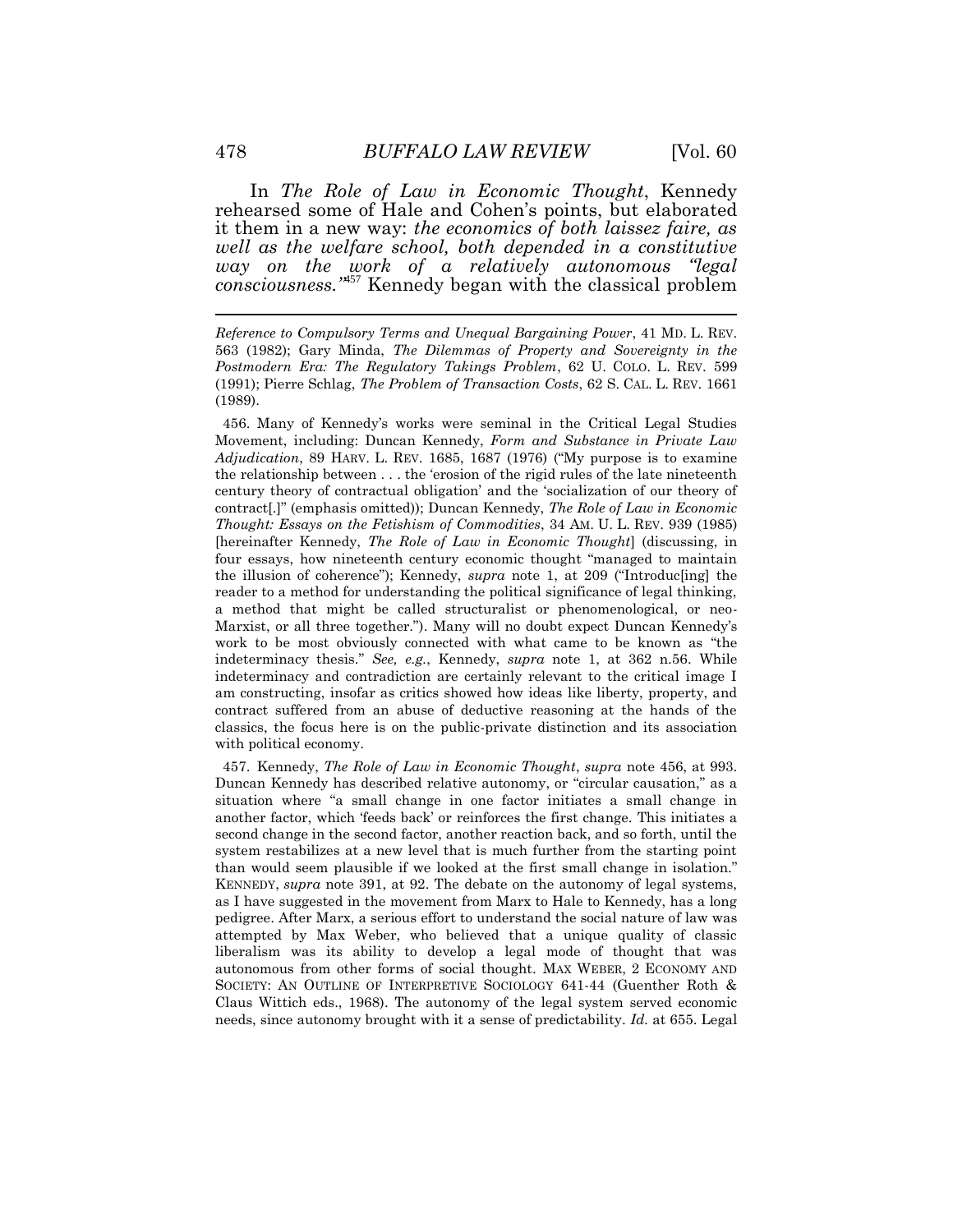of how to show, on the one hand, that government was compatible with natural freedom (what Locke had set out to do), and on the other hand, that they needed to identify certain principles that would be able to reliably distinguish "good government" from the bad.<sup>458</sup> In this vein, classic economists needed an argument about the inherent justness of property and contract, so that the attendant distributions of wealth could consequently be justified.<sup>459</sup> The fact was, however, that writers in the classic style never produced any legal theory at all, and were content instead to label property and contract as "sacred" and "natural" as a matter of definition.<sup>460</sup> Whatever these terms might mean in practice, that meaning would be deduced through the power of natural reason.<sup>461</sup> This idea, as we have seen, was opened up by writers like Hale and Cohen, who attacked the idea that there was anything neutral or natural about those terms, but that instead they were highly political and coercive.<sup>462</sup> As Kennedy reinforced: "It is therefore simply nonsensical to claim that property and contract *in the abstract* define a regime that is free and just. Before we can even begin to assess such a statement, we have to know *what* property and *what* contract." <sup>463</sup> Writers in the classic style failed to ask these questions, paving the way for those who would.

Kennedy suggested that a fundamental reason why this failure was obscured was the emergence of a dominant subsystem<sup>464</sup> within late nineteenth century legal

- 458. Kennedy, *The Role of Law in Economic Thought*, *supra* note 456, at 949.
- 459. *Id.* at 949-50.
- 460. *Id.* at 950.
- 461. *See id.*
- 462. *See supra* Part II.B.
- 463. Kennedy, *The Role of Law in Economic Thought*, *supra* note 456, at 952.

464. Borrowing from Structuralist works like Claude Levi-Strauss" *The Savage Mind* and Jean Piaget"s *Play, Dreams, and Imitation in Childhood*, Kennedy explained that his idea of "subsystem" utilized "a small set of conceptual building blocks, along with a small set of typical arguments about as to how the concepts should be applied, to produce results that seem to the jurists involved to have a high level of coherence across within and across legal fields." DUNCAN

autonomy also served political needs, as Locke had also argued: in order for government to be legitimate, executive and judicial authority needed to exist independently of individual caprice. *Id.* at 652-53.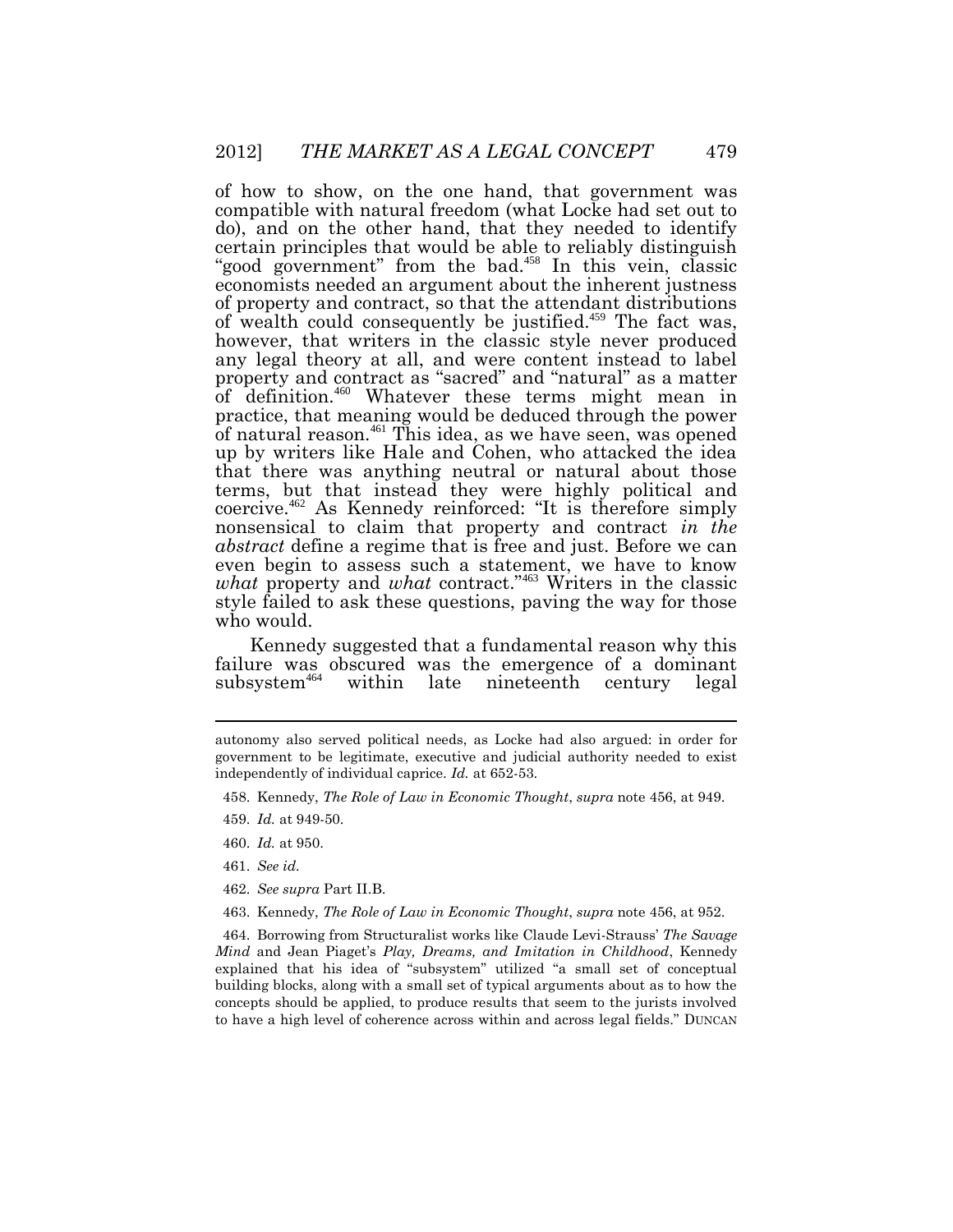consciousness.<sup>465</sup> Calling the subsystem "classical legal thought," Kennedy argued that the classic liberal tendency to assume the naturalness of property and contract was made possible through the judicial embrace of a Lockean theory of property, along with an idea that the value of a product was a function of the labor that had gone into it.<sup>466</sup> Simultaneously, classical jurists developed the notion of freedom of contract,<sup>467</sup> to which we have seen Morris Cohen's response.<sup>468</sup> In both cases, classical legal thought worked out a sharp distinction between public and private law, and the image of government power as belonging to the former and

Legal consciousness research in this second stream is described as the examination of:

the role of law (broadly conceived) and its role in constructing understandings, affecting actions, and shaping various aspects of social life. It centers on the study of individuals" experiences with law and legal norms, decisions about legal compliance, and a detailed exploration of the subtle ways in which law affects the everyday lives of individuals to articulate the various understandings of law/legality that people have and use to construct their understanding of their world.

Lobel, *supra*, at 937 n.1 (quoting Nielsen, *supra*, at 1059).

466. Kennedy, *The Role of Law in Economic Thought*, *supra* note 456, at 953.

- 467. *Id.*
- 468. *See supra* notes 395-97 and accompanying text.

KENNEDY, THE RISE & FALL OF CLASSICAL LEGAL THOUGHT, at xiv-xv (Beard Books 2006).

<sup>465.</sup> Kennedy, *The Role of Law in Economic Thought*, *supra* note 456, at 952. Orly Lobel has explained that there are two contemporaneous tracks in the use of the term "legal consciousness." Orly Lobel, *The Paradox of Extralegal Activism: Critical Legal Consciousness and Transformative Politics*, 120 HARV. L. REV. 937, 939 n.1 (2007). The first is the one being used here, as developed by Duncan Kennedy. *Id.* In the other, "sociolegal researchers have drawn on empirical data to explore the evaluation of legality made by ordinary citizens in everyday life." *Id.*; *see also* PATRICIA EWICK & SUSAN S. SILBEY, THE COMMON PLACE OF LAW: STORIES FROM EVERYDAY LIFE 45-49 (1998) (discussing different forms of legal consciousness); SALLY ENGLE MERRY, GETTING JUSTICE AND GETTING EVEN: LEGAL CONSCIOUSNESS AMONG WORKING-CLASS AMERICANS 62 (1990) (describing legal consciousness as arising from one"s life experiences); Laura Beth Nielsen, *[Situating Legal Consciousness: Experiences and Attitudes](http://web2.westlaw.com/find/default.wl?tf=-1&rs=WLW10.03&referencepositiontype=S&serialnum=0283862163&fn=_top&sv=Split&referenceposition=1058&pbc=7B01585E&tc=-1&ordoc=0330375058&findtype=Y&db=100947&vr=2.0&rp=%2ffind%2fdefault.wl&mt=208)  [of Ordinary Citizens About Law and Street Harassment](http://web2.westlaw.com/find/default.wl?tf=-1&rs=WLW10.03&referencepositiontype=S&serialnum=0283862163&fn=_top&sv=Split&referenceposition=1058&pbc=7B01585E&tc=-1&ordoc=0330375058&findtype=Y&db=100947&vr=2.0&rp=%2ffind%2fdefault.wl&mt=208)*, 34 LAW & SOC"Y REV. [1055, 1058-59 \(2000\)](http://web2.westlaw.com/find/default.wl?tf=-1&rs=WLW10.03&referencepositiontype=S&serialnum=0283862163&fn=_top&sv=Split&referenceposition=1058&pbc=7B01585E&tc=-1&ordoc=0330375058&findtype=Y&db=100947&vr=2.0&rp=%2ffind%2fdefault.wl&mt=208) (describing the study of legal consciousness as a means of exploring the ways people do and do not think about the law). As Lobel states: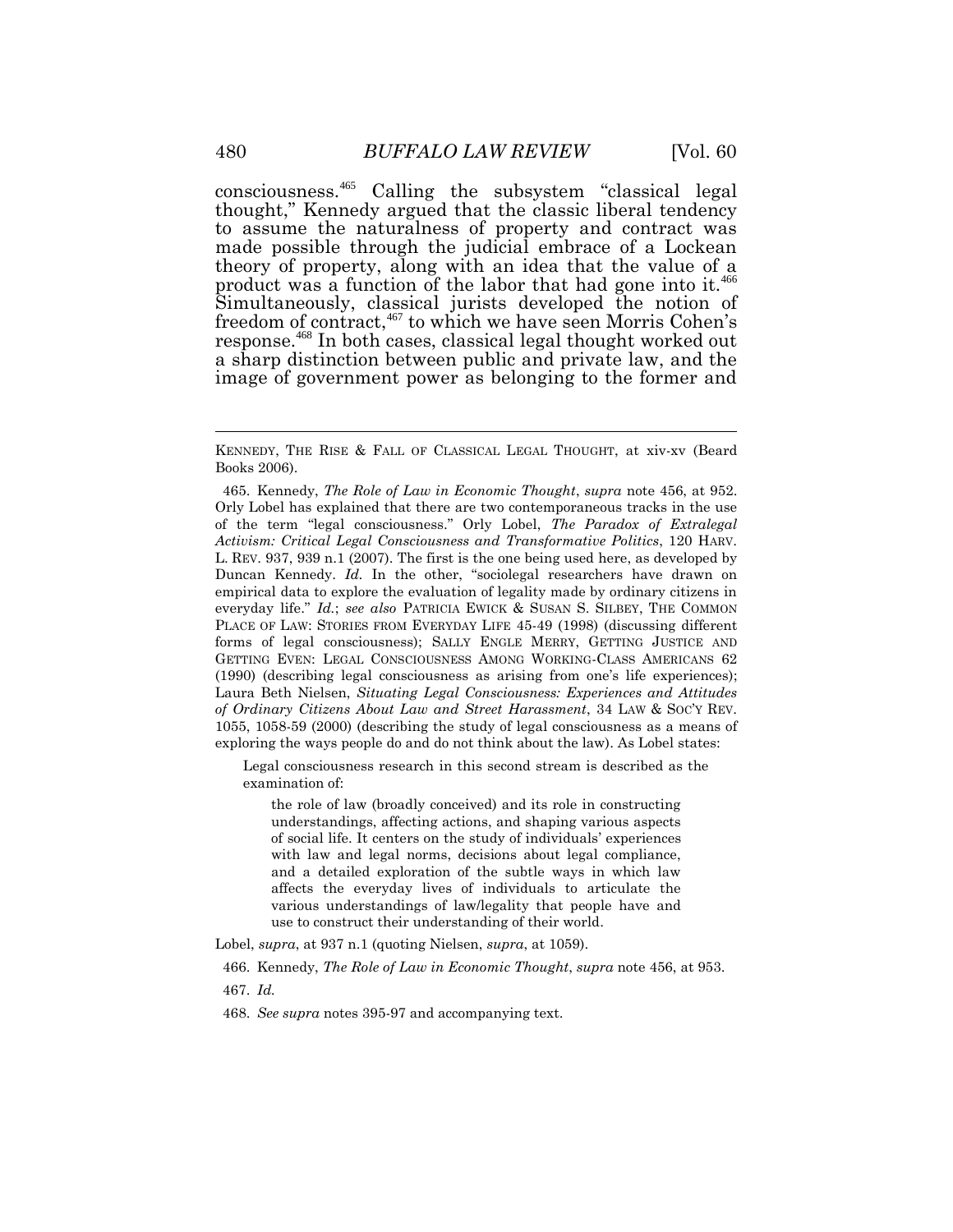never the latter.<sup>469</sup> In terms of how this belief system assisted classical economists by providing a working theory:

The classical legal thinkers provided crucial support for the labor theory of value by showing that the idea of respect for the labor of others could, all by itself, generate through the process of legal reasoning a vast, detailed code of particular rules about what . . . constituted an actionable injury to property. They provided crucial support for the theory of free exchange by showing that the abstract notion of freedom could generate, also by the strictly rational processes of the law, an equally complex code of rules of contract, agency, corporations, and so forth.<sup>4</sup>

The deductive aspect of classical legal thought was essential to arguing that ongoing state efforts in support of property and contract institutions were natural and not coercive.<sup>471</sup> If as a starting point it was believed that property and contract were sacred, and that it was possible to derive from those starting points entire systems of common law rules, then those elaborated systems could partake of that same sacred quality.<sup>472</sup> Conversely, if state action could not be reeled back towards a will theory and tacit consent, a court would be on solid ground in proclaiming state action to be coercive, and more importantly, necessarily reducing incentives to labor, and then wealth.<sup>473</sup>

Tying a nice ribbon on it, classical legal thought imagined constitutional law as the enforcing mechanism. On the one hand, sovereign powers would come explicitly into the hands of an individual claimant when he bore an action against an organ of the state interfering with his will. On the other, as Cohen and Hale argued, sovereign powers also came into the hands of an individual any time another private party interfered with his will, though in these cases the power of the state would be channeled through property, contract, and tort law.<sup> $474$ </sup> It was constitutional interpretation

<sup>469.</sup> Kennedy, *The Role of Law in Economic Thought*, *supra* note 456, at 953- 54.

<sup>470.</sup> *Id.* at 955.

<sup>471.</sup> *Id.* at 956.

<sup>472.</sup> *Id.*

<sup>473.</sup> *Id.* at 956-57.

<sup>474.</sup> *See supra* Part II.B.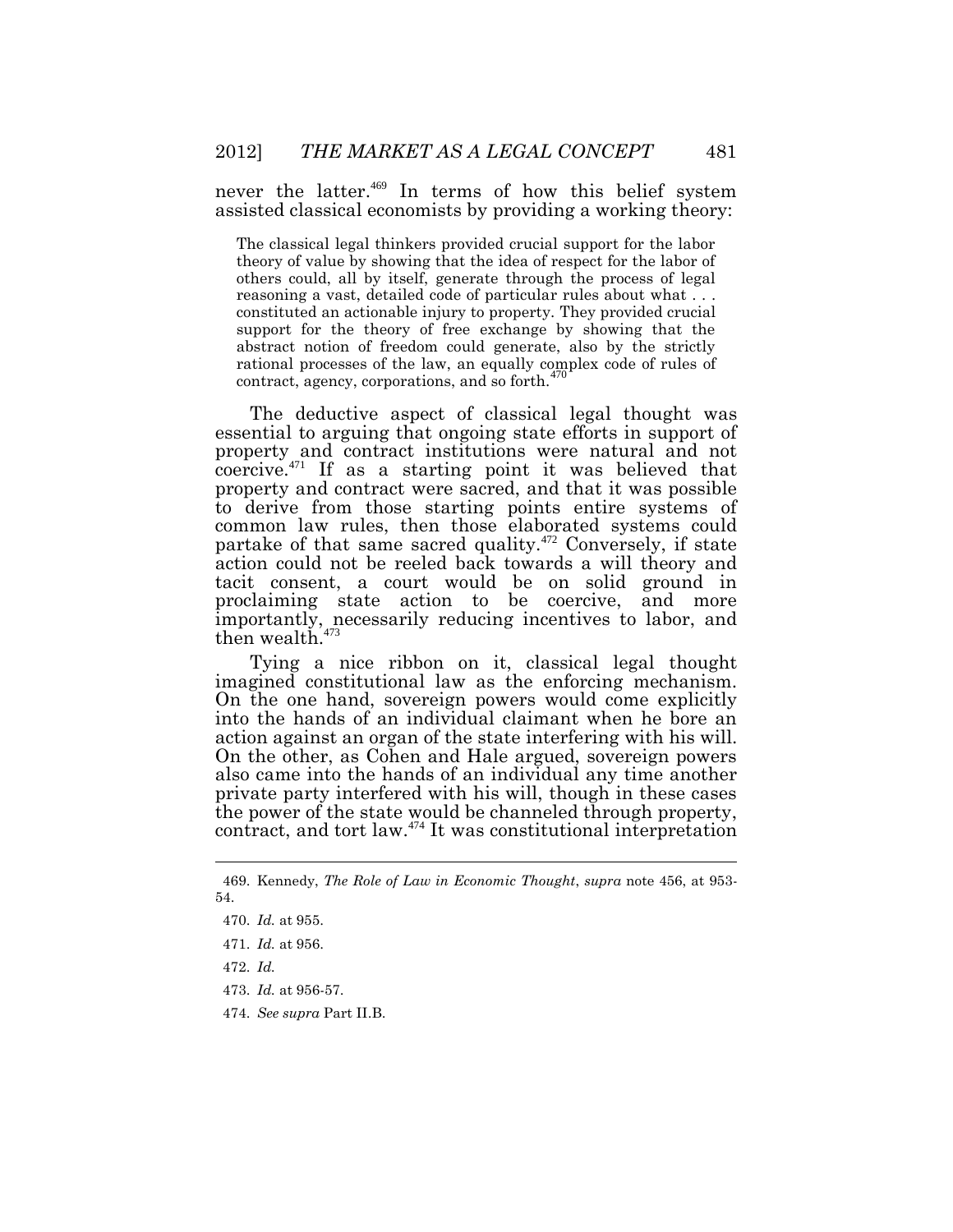that managed this dual track, along with what Kennedy called the "capstone of the classical edifice." 475

In his characterization of a "legal consciousness" which supported the classic liberal style of viewing law as an important, though entirely passive component of political economy,<sup>476</sup> Kennedy provided a more comprehensive style of critique than was available in the writings of Hale and Cohen. Whereas these earlier writers showed how the liberal versions of property and contract law had distributive consequences, they never offered an account that attempted to analyze the structure of the law in a way that would suggest that these coercive restrictions were attributable to something deeper than the mere sway of political power.<sup>477</sup> In *The Rise and Fall of Classical Legal Thought*, Kennedy explained that his use of "consciousness" was an attempt to pry from the hands of modern liberal historiographers the idea that "conservative politics" had been the real and only source of laissez-faire jurisprudence.<sup>478</sup> This view ignored the possibility that it was the structure of legal argument itself, with "a set of concepts and intellectual operations that evolves according to a pattern of its own, and exercises an influence on results distinguishable from those of political power and economic interest." <sup>479</sup> Or, as David Trubek put it, a critique of legal consciousness provides the corrective to the cynical error which understands "legal order as merely a mask behind which the rich and powerful hide their continued domination and exploitation of the poor and powerless."480 These social forces were undeniably important, to be sure, but any attempt to understand the constitutive role of law in economic thought would fail if it ignored the mediating

479. *Id.* at 2.

480. David M. Trubek, *Complexity and Contradiction in the Legal Order: Balbus and the Challenge of Critical Social Thought About Law*, 11 LAW & SOC"Y REV. 529, 544 (1977).

<sup>475.</sup> Kennedy, *The Role of Law in Economic Thought*, *supra* note 456, at 957- 58.

<sup>476.</sup> *Id.* at 957.

<sup>477.</sup> *See* Pierre Schlag, *Formalism and Realism in Ruins (Mapping the Logics of Collapse)*, 95 IOWA L. REV. 195, 204 (2009) ("[T]he legal realists generally tried to crack legal formalism at certain weak points rather than theorizing it from some overarching standpoint.").

<sup>478.</sup> KENNEDY, *supra* note 464, at 1-2.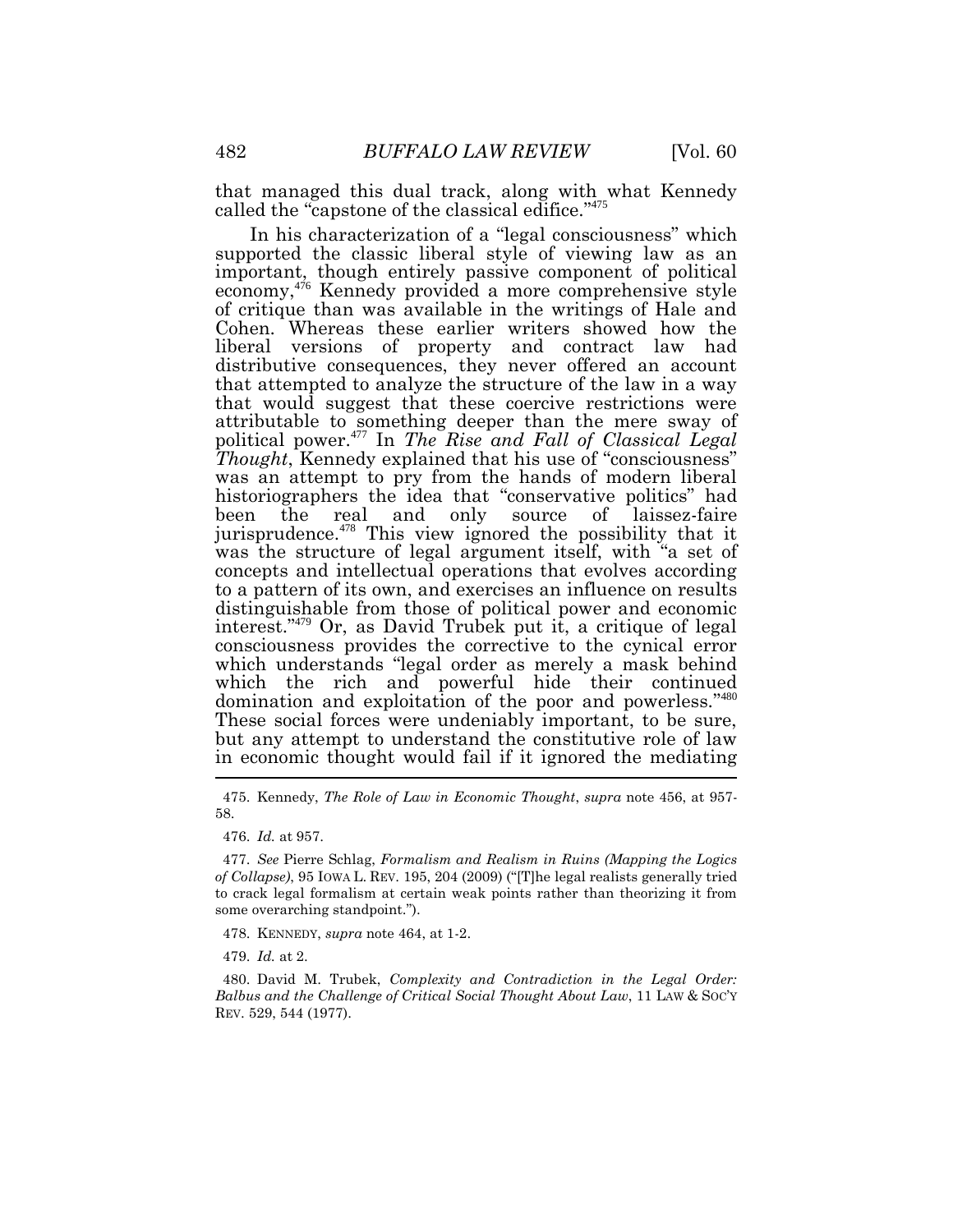effects of legal consciousness.<sup>481</sup> Nevertheless, Kennedy needed to thread the needle, admitting that though legal consciousness must be autonomous, that autonomy could never be anything more than relative.<sup>482</sup> At the end of the day, "[l]egal institutions and ideas have a dynamic, or dialectical, or constitutive relationship to economic activity." 483

In addition the notion of classical legal thought as a form of legal consciousness, a second advance was the adaptation of the critique to neoclassical microeconomics, and the argument that while modern economists had distanced themselves from a great number of classic positions, they remained tied to a similar image of background legal rules.<sup>484</sup> In particular, Kennedy saw this shared misunderstanding in two ways. First, the neoclassical notion of perfect competition, predicated on free exchange, indulges in the same old idea that there is one specific set of legal arrangements corresponding to an idea of "freedom" in the marketplace.<sup>485</sup> This assumption, again, ignores the indeterminacy of property and contract. But the persistence of this assumption generates the second misunderstanding, also of apiece with its classic ancestor. The assumption that a determinate legal background exists, and that this background, as distilled through the common law, represents the efficient allocation of resources in the free market, presents us again with the dichotomy between the sphere of private enterprise and the opposing sphere of

[W]orks by putting a good face—indeed the best possible face—on as much of law as it can, and therefore also on the institutional arrangements that take in law their detailed and distinctive form. It must restrict anomaly, for what cannot be reconciled with the schemes of policy and principle must eventually be rejected as mistaken.

UNGER, *supra* note 175, at 40.

482. KENNEDY, *supra* note 464, at 4.

483. *Id.* at 2; *see also* Duncan Kennedy, *Three Globalizations of Law and Legal Thought: 1850-2000*, *in* THE NEW LAW AND ECONOMIC DEVELOPMENT: A CRITICAL APPRAISAL, *supra* note 293, at 19, 19.

484. Kennedy, *The Role of Law in Economic Thought*, *supra* note 456, at 960.

485. *Id.* at 964-65.

<sup>481.</sup> KENNEDY, *supra* note 464, at 2. The idea of mediation has been an important element in explaining how it is that most jurists tend to be at ease in the face of repeated contradiction and incoherence. Roberto Unger has explained that the dominant form of legal analysis: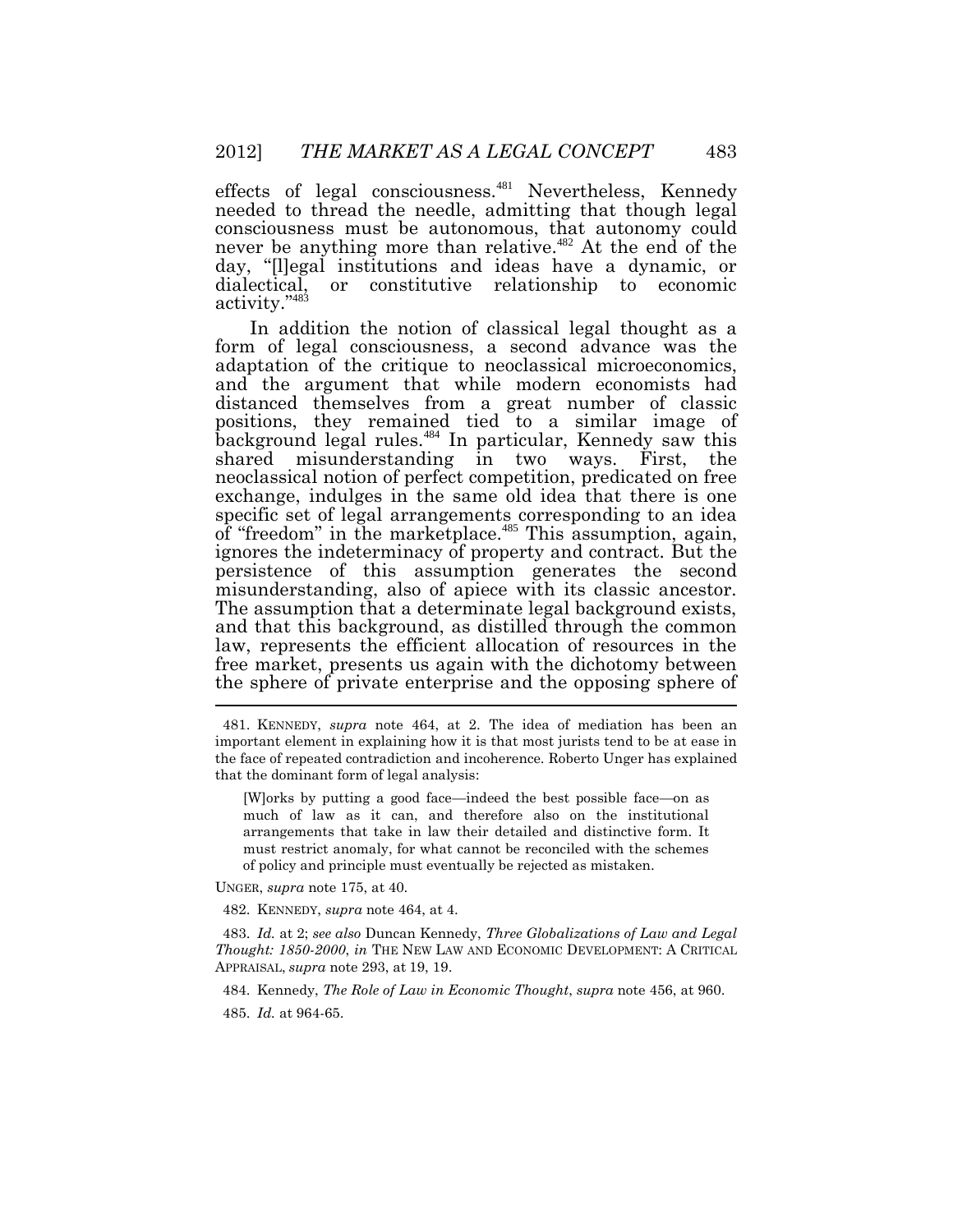government regulation.<sup>486</sup> Unlike the classical economists, those performing in the modern liberal style will refrain from saying where, as a matter of principle, the appropriate line between the market and the state should lie. But as Kennedy explains: "The apologetic effect comes from the framing of the issue, rather than through the kind of claim to ethical closure that was typical of the Classics. Yet the effect may be *more* powerful for having shed its too obviously contestable pretensions." 487

Summing up this little tour of some of critical theory"s biggest hits, the discussion began with Marx"s classic critique of the liberal distinction between a naturalized civil society and an artificial political society. While admitting the progressive nature of this distinction, Marx argued that the result was a deeply constrained and dehumanizing way to think about human freedom. In the liberal conception, Marx explained, we are told that we are free only when we are alone, and told we are a part of a community only when it really doesn"t matter. To be truly free, to be truly human, Marx concluded, we need to recognize that our humanity is only realizable through community, and not in opposition to it. What legal realism brought, here in the context of some of Hale and Cohen"s work, was a close look at the role of law in the construction of the naturalized civil society that Marx was criticizing. As Hale, Cohen, and others made clear, the liberal distinction between market freedom and government control was an illusion. Looking carefully at property and contract regimes operating in the early decades of twentieth century American legal thought, these writers showed how property and contract—the legal foundations of liberal markets—were coercive and distributive, and not neutral and "free." Pushing the critique further, the discussion moved to Duncan Kennedy and the work of the critical legal studies movement. Not only was the distinction between market and state dehumanizing (Marx) and illusory (Cohen and Hale), it was also structured by a form of legal consciousness. As a consequence, the attack on liberal legalism would require more than an acquaintance with the "politics of law"—it would also need to master the "law of politics."

<sup>486.</sup> *Id.* at 963.

<sup>487.</sup> *Id.* at 964.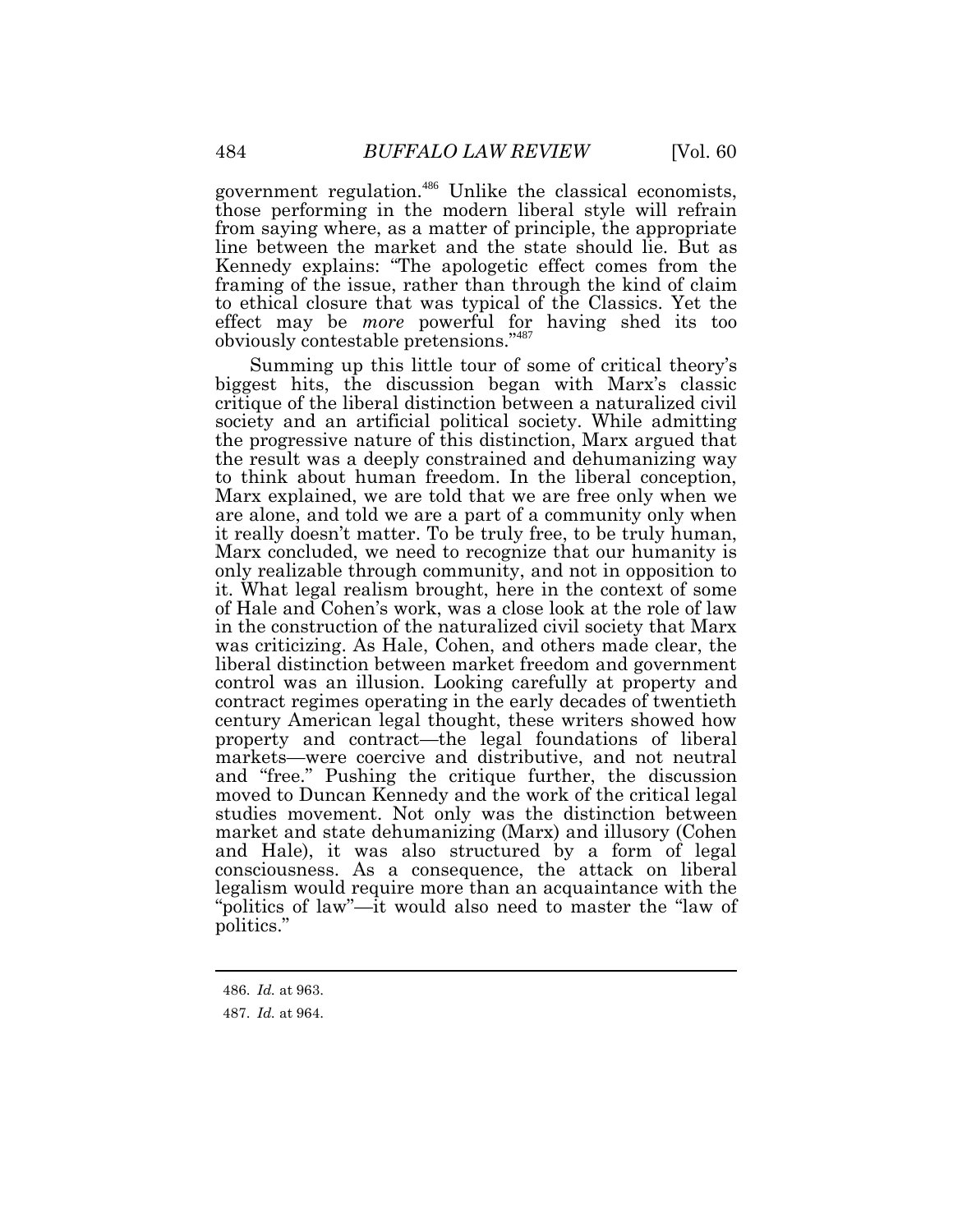#### **CONCLUSION**

This Article has presented snapshot illustrations of the dominant images of political economy in liberal political theory. Central to each of these images is an idea about human freedom made possible in a competitive marketplace, offset against an idea about governmental control and political power. As we have seen in the work of John Locke, human beings are natural rights-bearers, and the purpose of the state is to protect and promote those rights. Freedom is understood here as the very absence of coercion. Similarly, Friedrich Hayek taught that individualism is the highest of all goods, and that its greatest enemy is the interventionist state and its tendency to control the competitive process. Even for those liberals less worried about the road to fascism, whether they were Henry Carter Adams, Frank Knight, or John Maynard Keynes, the star of freedom was still viewed through the lens of control. These liberals simply believed freedom to work differently than the other liberals (whether old or new)—and not that freedom *was* coerced, or that competition could only be realized *through* control.

Of course, the liberal vision of a natural society carved away from political society has been a subject of criticism since the beginnings of classical social theory. By the time Duncan Kennedy made his assertion about liberalism"s fundamental contradiction in the 1970s, it wasn"t startling because it was new. It was startling because it was total. Was the contradiction really everywhere in such a structure? Is that really the way knowledge and power were deployed throughout the legal system? As it inched towards becoming a cliché, the notion that all law was in the shadow of a liberal contradiction diminished.

A generation later, this basic insight should be revisited not only for its analytical grace but also for its practical power. Consider the state of the game in the second decade of the twenty-first century. A few years out from the recession of 2008, and with the possibility of a "double-dip" still very real, there"s no end to the back and forth missives between modern liberals and classic/neoliberals. What seems guaranteed is that the conversation will continue to be framed in terms of naturally occurring competitive markets, and the greater or lesser degree to which the state should intervene in those markets. The discourse is interminable, and for good reason.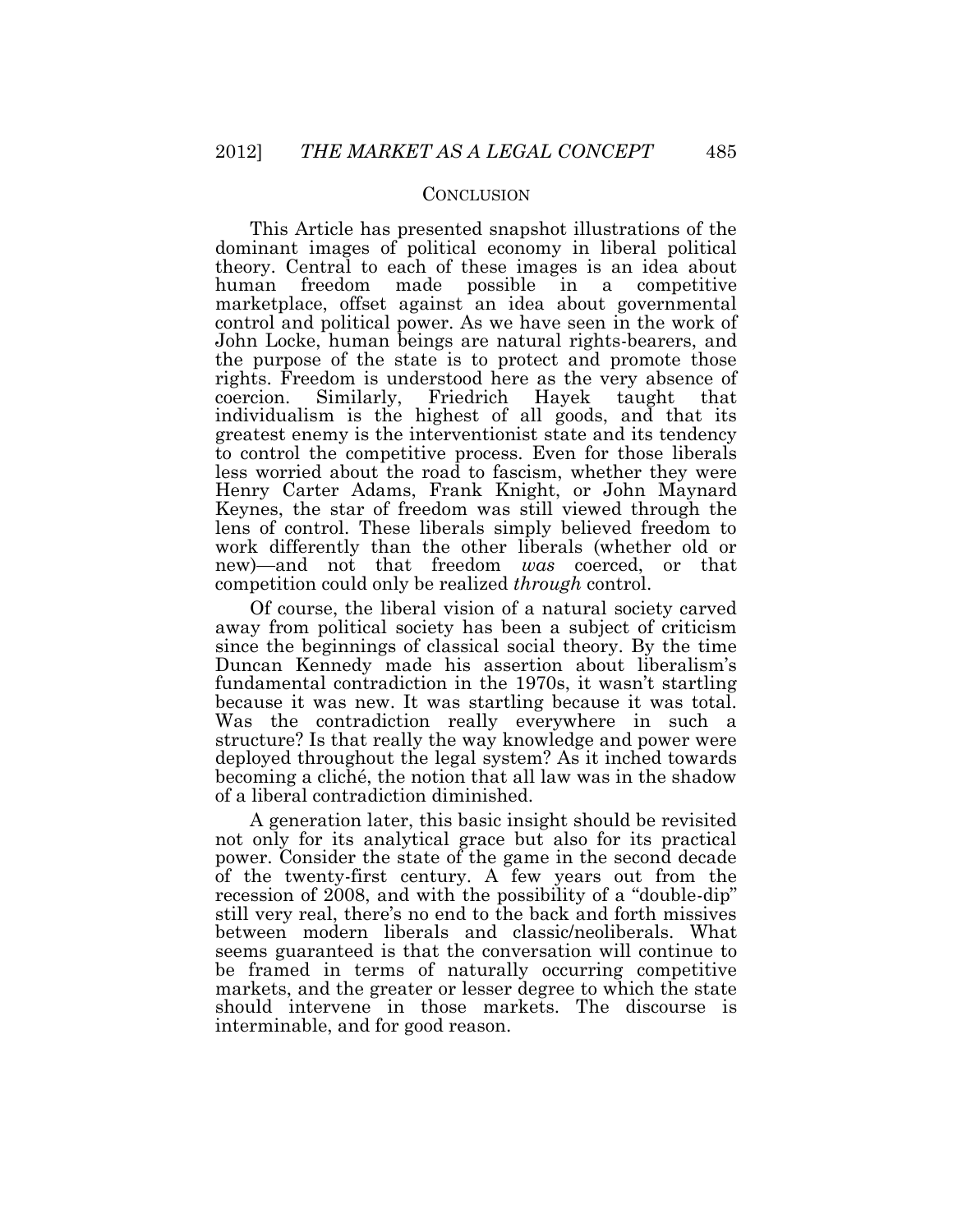As Bernard Harcourt has recently argued, and as laid out in the work of Marx, Cohen, Hale, and Kennedy, free markets are illusions.<sup>488</sup> At least in the context of liberal theory, the concept of free competition is a concept requiring an extensive amount of background and foreground rules. Without these rules, the concept just couldn"t exist. As a consequence, it is literally illusory to think that we are dealing with a choice between a pre-political space that is off-limits, and a coercive political state. Social life is both constituted and managed through law, at least in the world of liberalism. Hence the contradiction: liberal freedom *is* liberal control.

But here's where the pay-off comes in, a pay-off yet to be cashed. There"s no need to see this contradiction—the illusion of the free market—as an unavoidable and total social condition. Instead, we can see liberal legalism as merely a set of styles, techniques, or approaches to the canvass of social life.<sup>489</sup> The critique of liberal legalism

489. In this context, some writers have looked for help in Immanuel Kant"s theory of aesthetic judgments. *See* IMMANUEL KANT, CRITIQUE OF THE POWER OF JUDGMENT (Paul Gruyer ed., Paul Guyer & Eric Matthews trans., 2000) (1790). There is a sizable literature on Kant's theory of aesthetic judgments. *See, e.g.*, THE CAMBRIDGE COMPANION TO KANT (Paul Guyer ed., 1992); HANNAH ARENDT, LECTURES ON KANT"S POLITICAL PHILOSOPHY (Ronald Beiner ed., 1982). For Kant, there are two ways to think about the universal judgments we make about the goodness of any given thing. First is the "objectively universal" judgment, which is valid for all human beings due to the rightness of a particular concept. KANT, *supra*, at 100. This kind of judgment is therefore *logical*. In opposition to this form of reflection is what Kant called the "subjectively universal" judgment. *Id.* This sort of judgment is not based on the objective validity of a concept, but is instead generated by the subjective perception of an object. *See id.* The universality of this second kind of judgment therefore emerges out of our subjective perceptions, as opposed to being connected up with an objectively valid first principle. Say that I look at a painting, and as I try to understand it and imagine it, I either determine that it is "good" or not. This determination of the painting"s worth, according to Kant, is just as different from (1) saying that a meal is "good" as it is from (2) saying that it is "good" to tell the truth. A determination that a painting is good lies somewhere between these two—if I say that a meal is good, I am not likely to be claiming that it will be perceived as good for all people, and if I say that it is good to tell the truth, I *am* likely to be claiming that this is good for all people. That is, the former judgment is *entirely*  subjective (the meal is good, *to me*), and the latter judgment is *entirely* objective because it is based on the universal validity of a logical concept. For Kant, the

<sup>488.</sup> HARCOURT, *supra* note 15, at 44 ("The categories of "free market" and "regulated," it turns out, hinder rather than help. They are, in effect, illusory and distort rather than advance our knowledge.").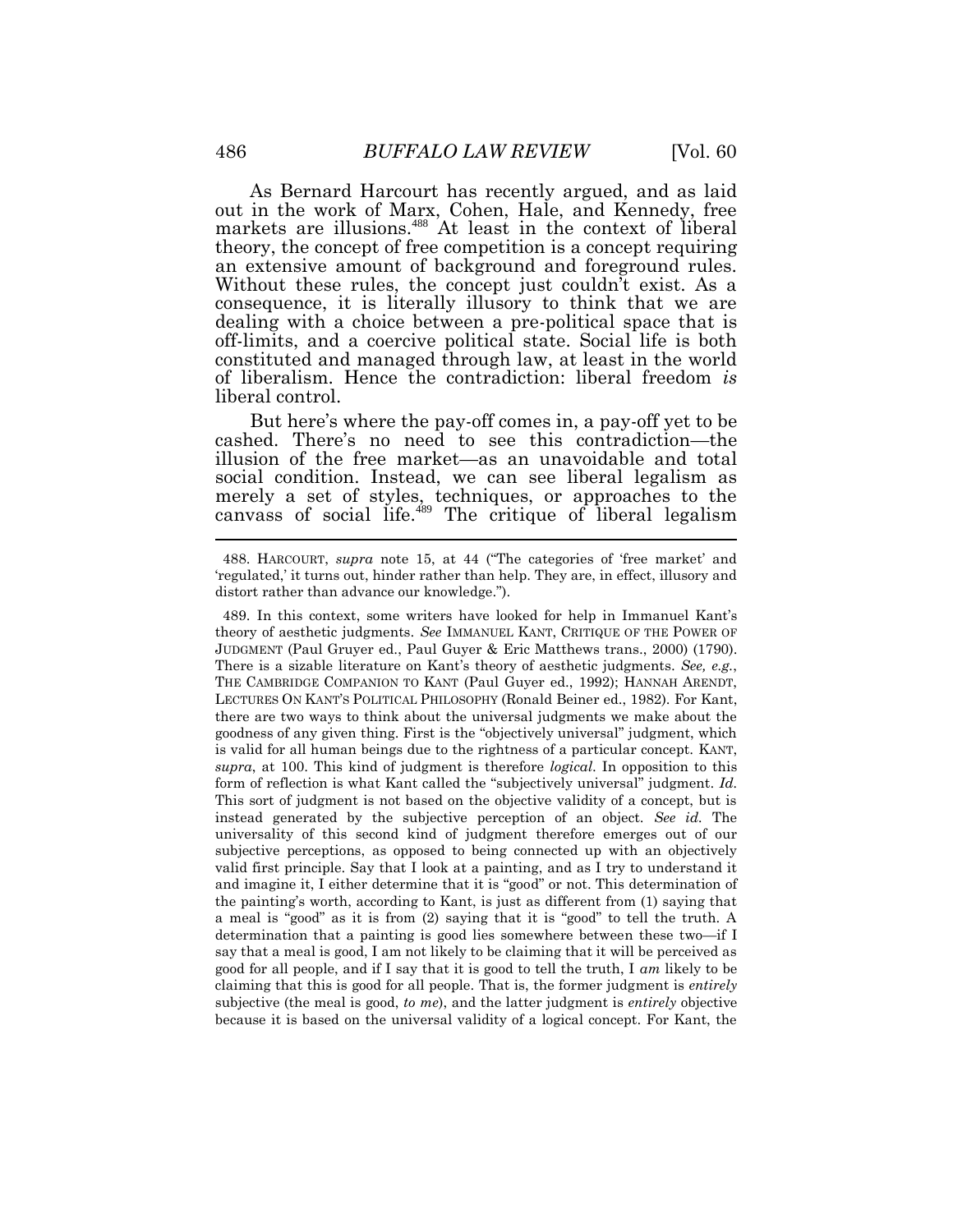assists us in the effort to get some distance from the idea that there must be two basic models of market society in the world—to see the difference between the style with which we approach the canvass, and the canvass itself. After having seen that markets are indeterminate, it also enables us in the exercise of our weakened powers of institutional imagination. It is in the service of Roberto Unger's plea that we come to understand the versions of market society we have seen in the past two centuries as only illustrations, and not as the actual exhaustion of what market societies might ever become, that this critique should be revitalized  $\mathrm{today.}^{490}$ 

As a way of getting a feel for this, imagine for a moment that you are an attorney in Washington, D.C., and after lunch decide to take a quick stroll through the National Gallery of Art. Passing along, you notice Grant Wood"s 1936 oil painting *Haying*, and are struck by its curious portrayal of a farm.<sup>491</sup> Quite obviously managed by human hands, the farmer is away, as if plucked by aliens. Later, after a meeting at the Federal Trade Commission, you take measure of Michael Lantz"s 1942 sculpture, *Man Controlling Trade*, which you"ve passed a dozen times before.<sup>492</sup> Like the painting, this work also depicts a human connection with nature, though in a very different setting, with very different effects. Here, man is powerful and aggressive, locked in struggle, though in comparison with the might of the horse, likely to lose. This image also strikes

490. *See, e.g.*, UNGER, FREE TRADE REIMAGINED, *supra* note 16, at 16.

491. Grant Wood, *Haying* (1936) (National Gallery of Art). For an image of *Haying*, see HAY IN ART, http://www.hayinart.com/images/2304.jpg (last visited Mar. 3, 2012).

492. Michael Lantz, *Man Controlling Trade* (1942) (Smithsonian American Art Institution). For an image of *Man Controlling Trade*, see *The Federal Trade Commission Headquarters*, FED. TRADE COMM"N, http://www.ftc.gov/ftc/hq\_ building.shtm (last visited Mar. 3, 2012).

aesthetic judgment about a painting sits in the middle of these totally subjective and objective forms of judgment. It is subjective, for sure, but the judgment also aspires to universalism. Why? "When we call something beautiful, the pleasure that we feel *is expected of everyone else* in the judgment of taste as necessary . . . ." *Id.* at 103 (emphasis added). Or in other words, while we know that we cannot be objectively right in our view that this is a good painting, we want it to be accepted universally because we suspect that everybody should likely have the same cognitive process that we do. But we also know that they do not, and so Kant called aesthetic judgments "subjectively universal."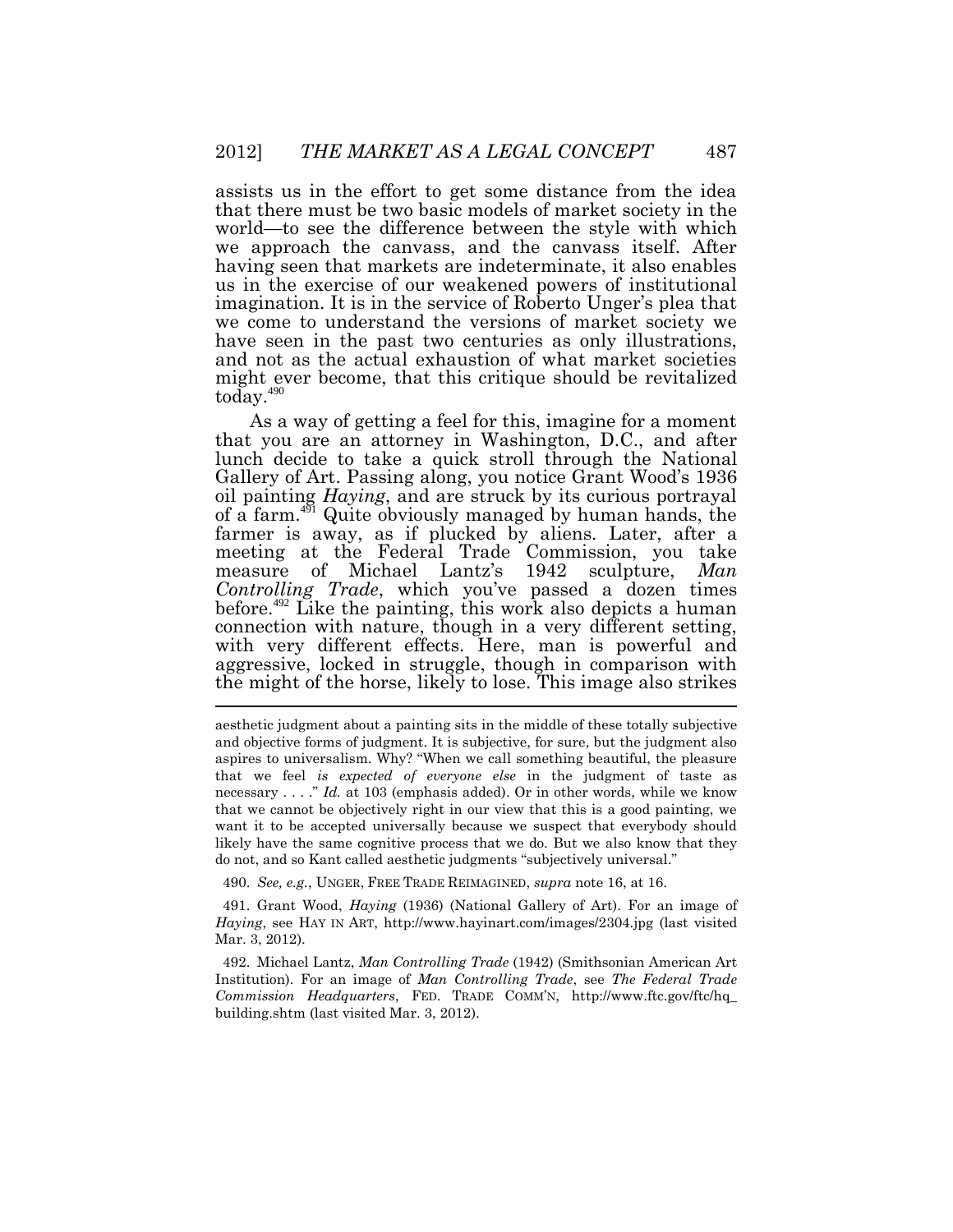you as beautiful, though in a far more visceral way than with Wood"s eerie presentation of the farmer-less farm. On your way home from work, you walk up Fourteenth Street, pass the *The Black Cat*, and notice *My Bloody Valentine*"s famous "wall of sound" blaring out of the venue's speakers.<sup>493</sup> You've heard it before, but at this moment, you"re struck by the incredibly loud warp of the guitars, and the oddly "unified" confluence of all the dissonance. Walking through the door of your home, you wonder what it might have been like if you had been a painter or musician, instead of the legal technician you apparently became. Perhaps you tell yourself that your work is your art, and perhaps you"re convinced.

But probably not. We tend to think that there is something objective about law that art can bypass or maybe even avoid entirely. As many working lawyers understand, however, this ostensible objectivity doesn't actually turn out to be very reliable or determinate. If objectivity doesn"t separate law from art, perhaps the difference turns instead on the apparently incomparable sorts of stakes involved in legal disputes and artistic disagreements? This distinction, after all, can hardly be contested. With this in mind, we should ask again: should the fact that legal disputes and artistic disagreements yield very different kinds of consequences keep us from analogizing legal styles from styles of art?<sup>494</sup> Maybe, but consider the impression of the following parallels.

<sup>493.</sup> MY BLOODY VALENTINE, LOVELESS (Creation Records 1989).

<sup>494.</sup> Pierre Schlag has described the sometimes perilous decision to view law in aesthetic terms in the following way:

Many thinkers view aesthetic judgments as subjective and ungrounded, impervious to rational argument. Meanwhile, law is written "in a field of pain and death." To suggest then that law is an aesthetic enterprise can easily seem cavalier, ethically obtuse, even cruel. We are confronted with the disturbing possibility that law paints its order of pain and death on human beings with no more ethical warrant or rational grounding than an artist who applies paint to canvas.

I do not dispute—in fact, I would affirm—these ethical concerns and moral judgments here. But the notion of aesthetics I wish to invoke is neither confined to the realm of art nor preoccupied with questions of beauty.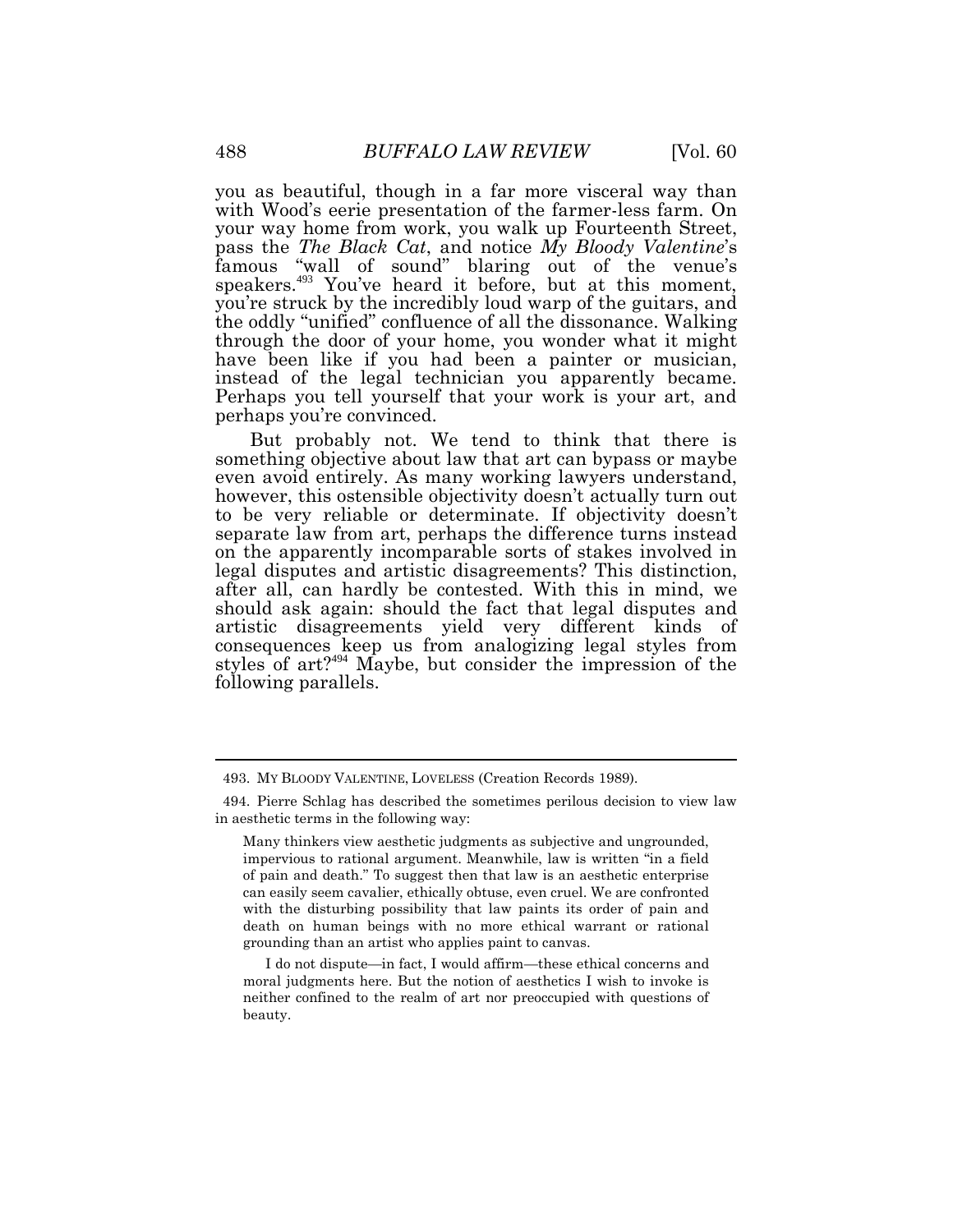Wood"s suggestive portrayal of the farmer-less farm feels familiar. In *Haying*, nature is in the foreground indeed, the natural world is what this painting appears to be completely about. And yet, the strange forms of hay, the jug, the wheelbarrow, the farmhouse itself, all clue us in to the fact that in order for this farm to succeed, and to understand the nature of the farm as it really is, we must know the work of the human hand. Man is clearly in this painting, and yet he is nowhere. Perhaps we can say this is an image in the classic liberal style.

In *Man Controlling Trade*, the impressive struggle of a highly "interventionist" wrangler attempts to wrestle into control a wild animal. It is in no way clear from the image whether the man will succeed in his effort to tame the horse, or even that he doing it in the right way. We don't

There are two "positions on objectivity" which are constantly at war with one another, even when intellectual life falsely presents them as at peace. A work of art that is committed strips the magic from a work of art that is content to be a fetish, an idle pastime for those who would like to sleep through the deluge that threatens them, in an apoliticism that is in fact deeply political. For the committed, such works are a distraction from the battle of real interests, in which no one is any longer exempt from the conflict between the two great blocs. The possibility of intellectual life itself depends on this conflict to such an extent that only blind illusion can insist on rights that may be shattered tomorrow. For autonomous works of art, however, such considerations, and the conception of art which underlies them, are themselves the spiritual catastrophe of which the committed keep warning. Once the life of the mind renounces the duty and liberty of its own pure objectification, it has abdicated. Thereafter, works of art merely assimilate themselves to the brute existence against which they protest, in forms so ephemeral . . . that from their first day they belong to the seminars in which they inevitably end. The menacing thrust of the antithesis is a reminder of how precarious the position of art is today.

Theodor Adorno, *Commitment*, *in* AESTHETIC AND POLITICS 177, 177-78 (Ronald Taylor trans., 2002); *see also* ROLAND BARTHES, *The Photographic Message*, *in* IMAGE-MUSIC-TEXT 15, 19-20 (Stephen Heath trans., 1977) (1977) ("[W]hen one wants to be 'neutral', 'objective', one strives to copy reality meticulously, as though the analogical were a factor of resistance against the investment of values (such at least is the definition of aesthetic "realism"); how then can the photography be at once "objective" and "invested", natural and cultural?").

Pierre Schlag, Commentary, *The Aesthetics of American Law*, 115 HARV. L. REV. 1047, 1050 (2002) (footnotes omitted). As for the idea that art has its own political stakes, the idea is an old one: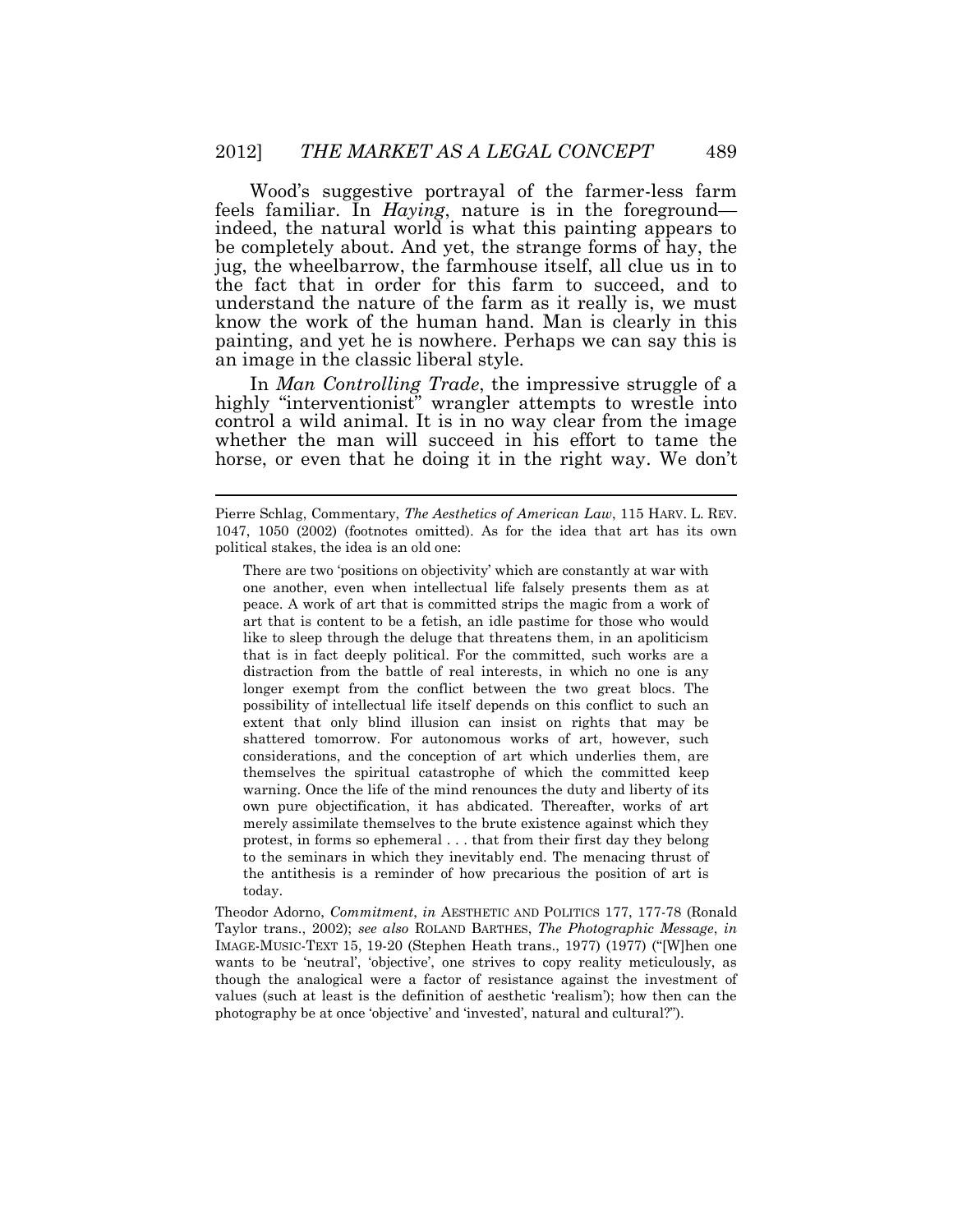even know for sure that he shouldn"t just let the animal alone. What we do know, however, is that man"s relationship with his opponent is present, active, and alive. Unlike in Wood's painting, where we can see solitary man's passive footprint while the farmer himself is secreted away, in this sculpture we find a strong and capable human being, representing a willful society, exercising control over the world. This image, quite intentionally, is in the modern liberal style.

As for a musical rendering of the critical style, *My Bloody Valentine*"s "wall of sound" seems as good as anything. Unlike the two prior works dealing with man and nature, here there is a conspicuous lack of anything meant to reflect the "natural" world. In its place is a pulsing force of fuzz and static—the technical connection between guitar strings and amplifiers. Further, this image is almost dedifferentiated,<sup>455</sup> as the sounds have become so entangled through the distortion that whatever independent sources may have at once existed, they now come through as something resembling an integrated roar. Also analogically useful is the similar way in which *My Bloody Valentine* and some types of critique relate to taste: it would seem that for many, it's something that you just find appealing, or you don"t.

So how does any of this help in advancing the kinds of stale conversations we see re-played in the course of our

<sup>495.</sup> Pierre Schlag has moved the critical style in a direction which is in a kind of combative dialogue with the work of Hale, Cohen, and Kennedy: though the early move to show how law constituted the market was surely correct, it was misleading in that it failed to realize that the market just as equally made the law. Even after we grant the complexity of a "relatively autonomous" legal consciousness, Schlag argues that its purported distinctions between law and economics simply cannot stand in light of what he calls the dedifferentiation problem. Schlag"s analysis of the dedifferentiation problem does take account of Luhmann, but only in a footnote:

The great thinker of differentiation in social systems is Niklas Luhmann. Oddly, however, his thinking has limited relevance here. The reason is simple: Luhmann writes from a perspective that assumes the cogency of differentiation in *his own* thinking. He presumes the perspicuousness and relevance of his own differentiations. And accordingly, he *bypasses* the intellectual problem raised here.

Pierre Schlag, *The Dedifferentiation Problem*, 42 CONT. PHILOS. REV. 35, 37 n.7 (2009).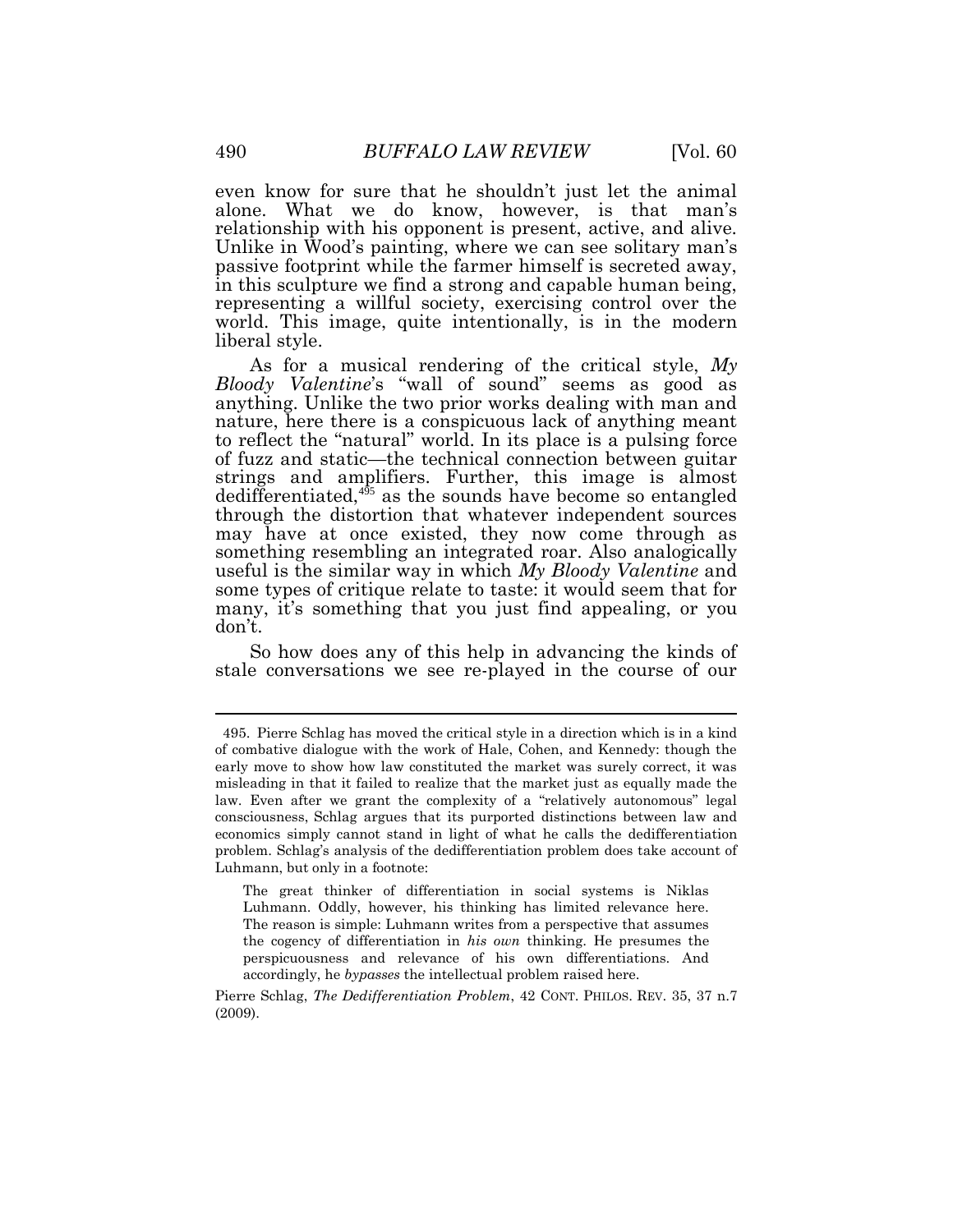public life? How might the art analogy open the way to a reinvigorated institutional imagination?

One possible answer may lie in the condition of contemporary legal analysis. In some versions of the story, prior generations of jurists experienced stretches of time in which particular approaches to legal reasoning were dominated by certain sets of ideas and practices. At one moment, there was believed to be a consensus not only about formalist techniques for resolving legal questions, but also about larger background questions regarding the natural and necessary content of the private law in conjunction with an artificial and synthetic public law apparatus. Whether or not these beliefs were consistently played out at the time is one matter—but the fact of a perceived consensus is another, a consensus about these ideas being *right*. A later generation experienced the degradation of these ideas, and the ascension of functionalist techniques for resolving legal questions, and a widely held belief that the private law was appropriately subject to public manipulation. At this time, these ideas were believed to be *right*.

Today, there seems little evidence that there might be consensus about the right kinds of legal techniques, or about the right kind of balance between the public and the private. Even more, the enormous influence of American pragmatism appears to have produced a situation in which it is unusual for even so-called "conservatives" and "liberals" to consistently favor any given approach. The typical stand is instead to pick and choose, eclectically serving as classic at one moment, modern at another, formalist in one instance, functional in the next. The eclectic pragmatist can even deploy the critical style if she finds that it will be pragmatic to do so.<sup>496</sup>

The upshot is a condition in which there is a widespread lack of faith regarding the intrinsic truth of any given style of legal analysis—only a faith that there is something valuable about pragmatism. In this terrain, the old and repetitive conversations about more or less government feel especially unhelpful. Most of us know, nowadays, that in a conversation about the value of the free market, it is entirely acceptable to emphasize the problem of market

<sup>496.</sup> Desautels-Stein, *supra* note 12, at 590-94.